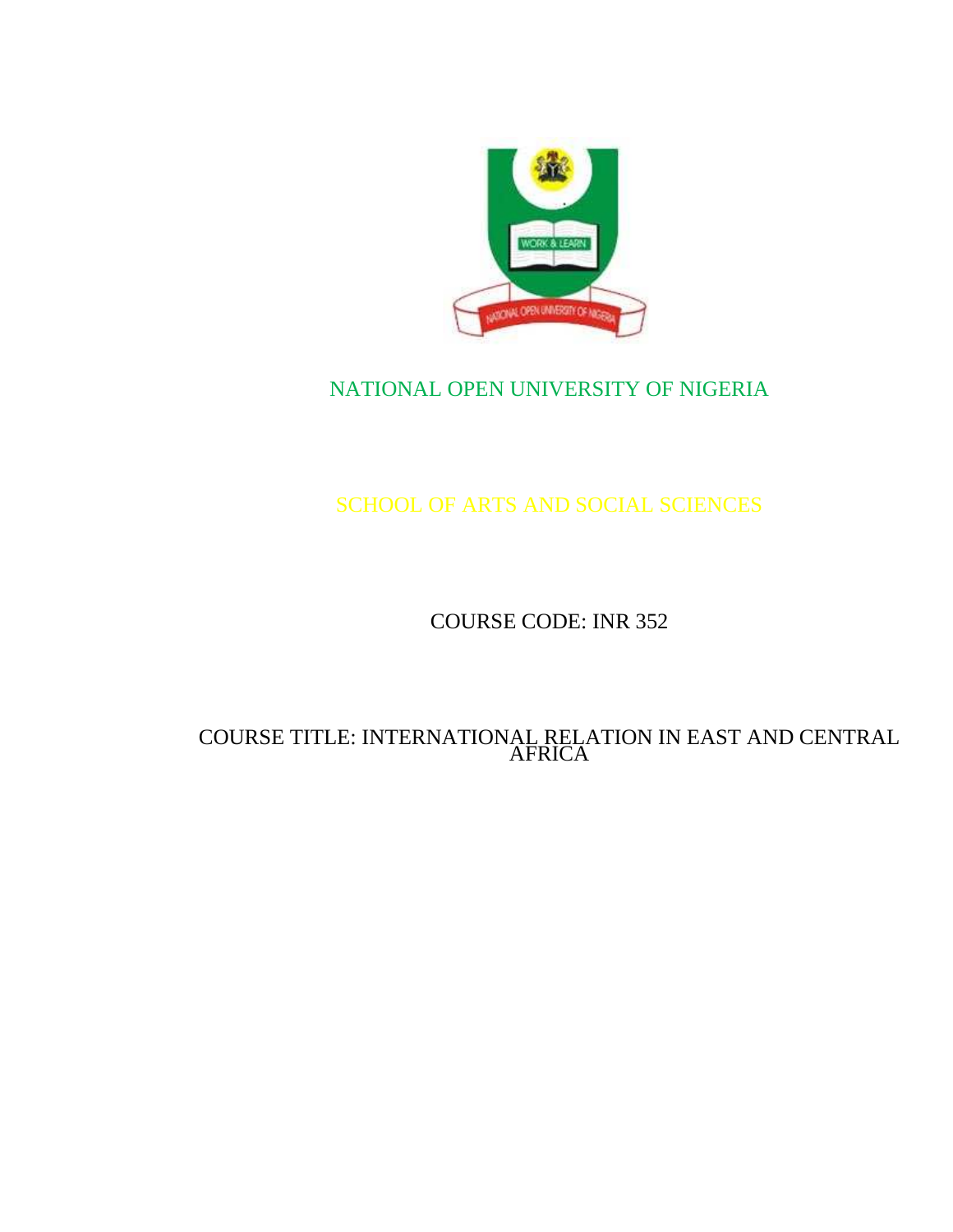# **COURSE GUIDE**

#### **INR 352 INTERNATIONAL RELATIONS IN EAST AND CENTRAL AFRICA**

| <b>Course Team</b> | Marian H. Yila (Course Developer/Writer)  -   |
|--------------------|-----------------------------------------------|
|                    | University of Mkar                            |
|                    | Emmanuel Shom (Course Editor) - University of |
|                    | Mkar                                          |
|                    | Terhemba Ambe-Uva (Course Coordinator)        |
|                    | NOUN                                          |

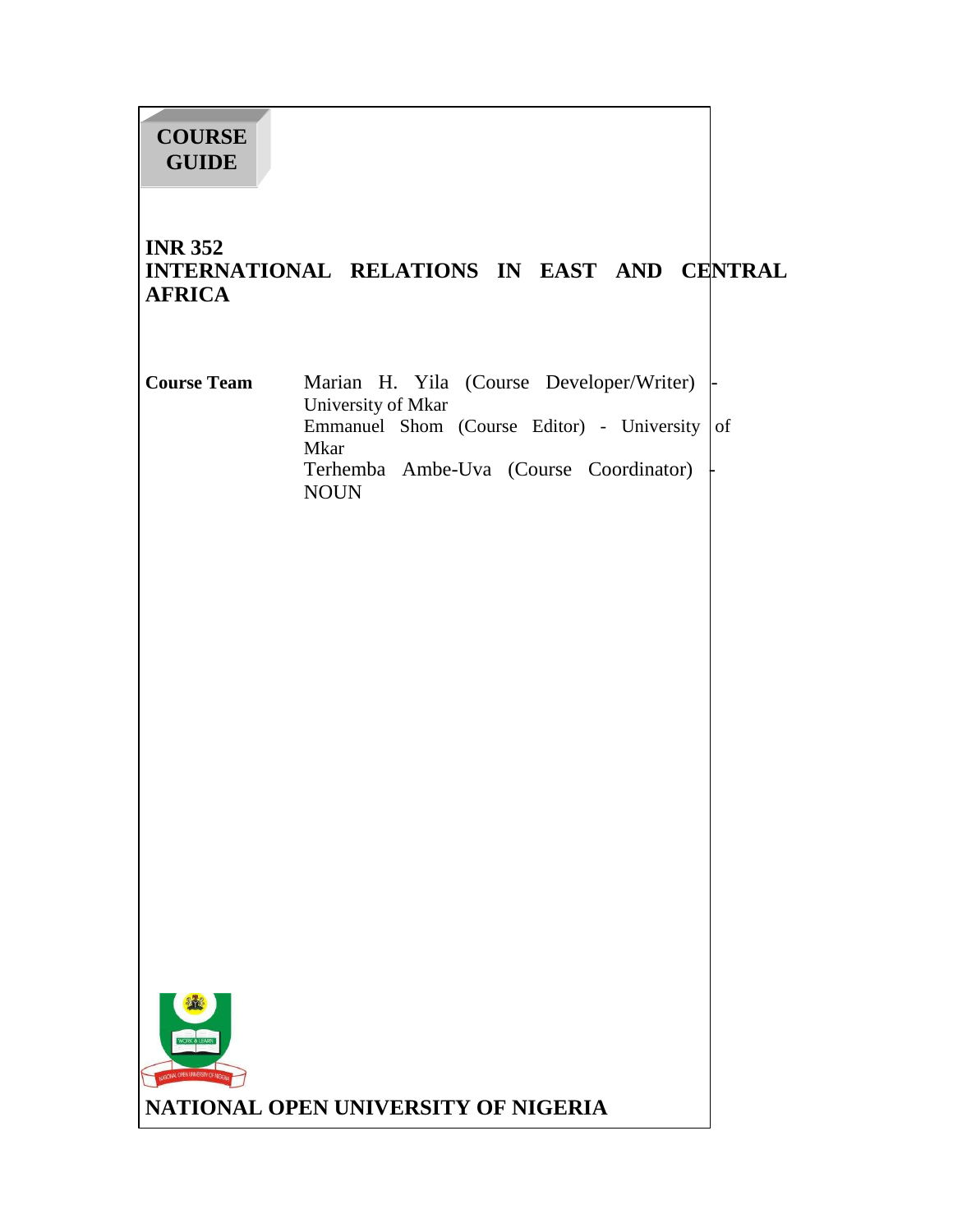National Open University of Nigeria **Headquarters** 14/16 Ahmadu Bello Way Victoria Island Lagos

Abuja Office 5, Dar es Salaam Street Off Aminu Kano Crescent Wuse II, Abuja

e-mail: centralinfo@noun.edu.ng URL: www.noun.edu.ng

Published by National Open University of Nigeria

Printed 2012

ISBN:

All Rights Reserved

Printed by: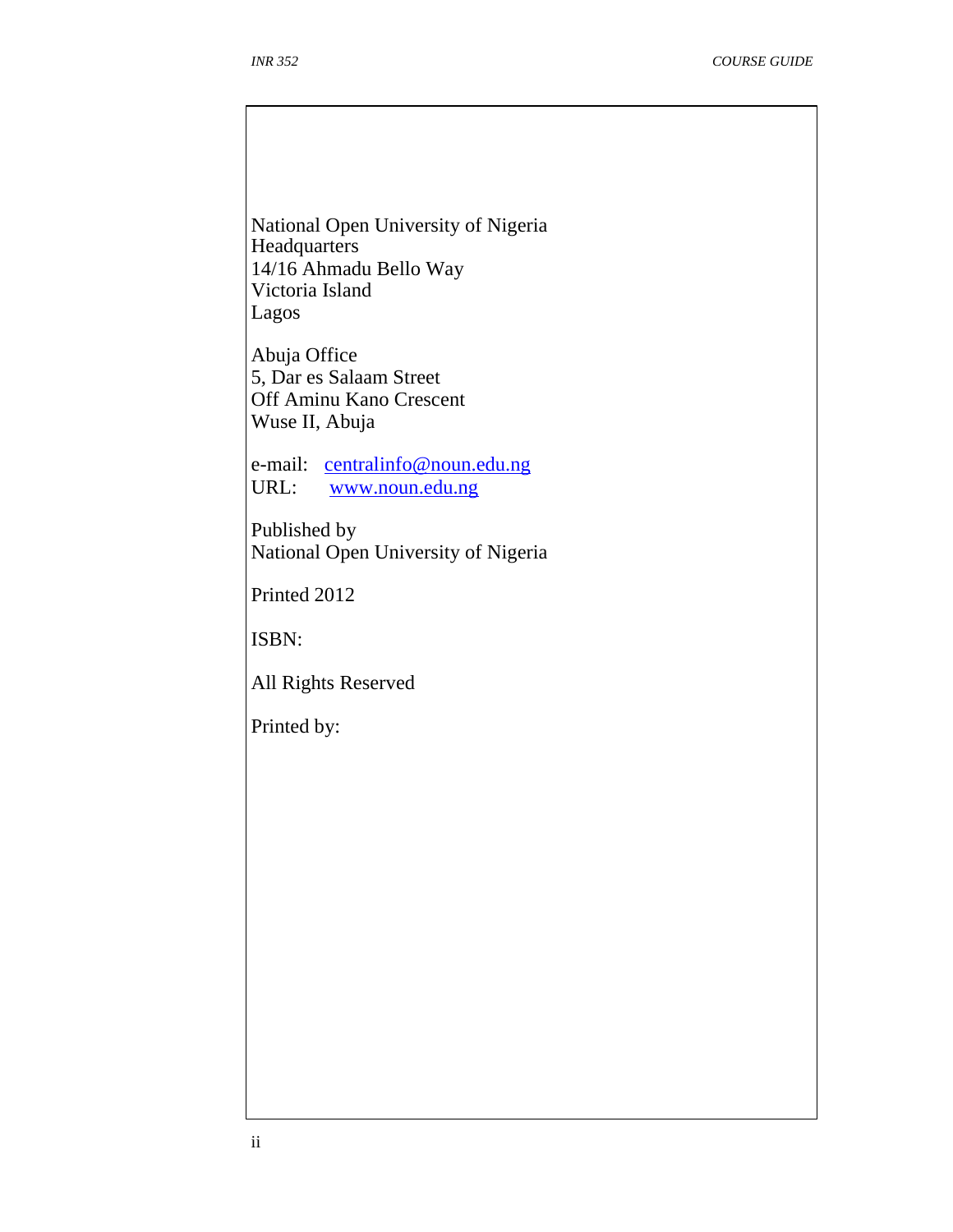# **CONTENTS**

# **PAGE**

| 1V             |
|----------------|
| 1V             |
| 1V             |
| v              |
| v              |
| V              |
| V <sub>1</sub> |
| V <sub>1</sub> |
| V1             |
| V11            |
| V11            |
| V111           |
| V111           |
| 1X             |
| 1X             |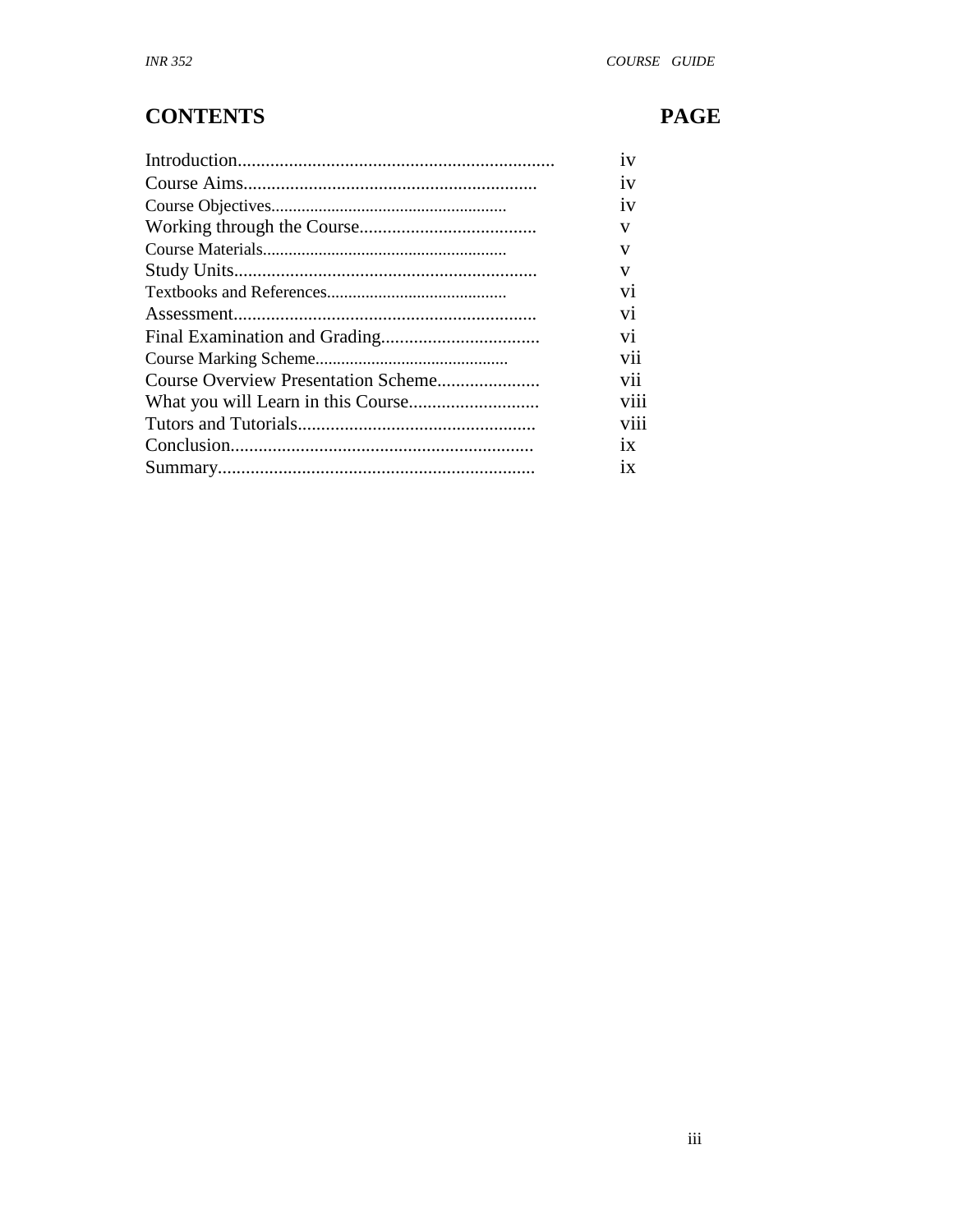#### **INTRODUCTION**

INR 352, International Relations in East and Central Africa is a twocredit unit course available for 300 level students in the International Relations programme. The course provides an opportunity for students to acquire a detailed knowledge and understanding of the Pattern of external relations in East and Central Africa. Such relations cover several areas. These involve the handling of ethnic crises at both internal and trans-border levels, which often surface in form of military mutinies and rebel movements. Also, the problem of refugees and declining economy is critical in the relations of states in this region with neighbouring and developed nations. In looking at the pattern of relations among states in these regions, specialists in international relations have engaged in analysis of ethnic crises, crisis management, refugee problem, the role of international organisations and the level of involvement of external forces.

#### **COURSE AIMS**

The aims of this course are to:

- i. explicate the concept of International relations especially in East and Central Africa
- ii. present an overview of the pattern of relations in the above regions
- iii. identify the parties involved in the relationship
- iv. understand why crises continue to persist in East and Central Africa culminating to various instances of genocide.
- v. apply our discussions to the situation in other regions in Africa and other continents in the world.

#### **COURSE OBJECTIVES**

The objectives of this course are to:

- explain the pattern of relations among the nations in east and central Africa in particular and other regions in the world in general
- differentiate between ethnic identities and individual interest in power consolidation
- identify the various forces behind the crises and their role in exacerbating the crises
- describe various approaches at mitigating the effect of the crises
- apply these approaches to other crises situations in international affairs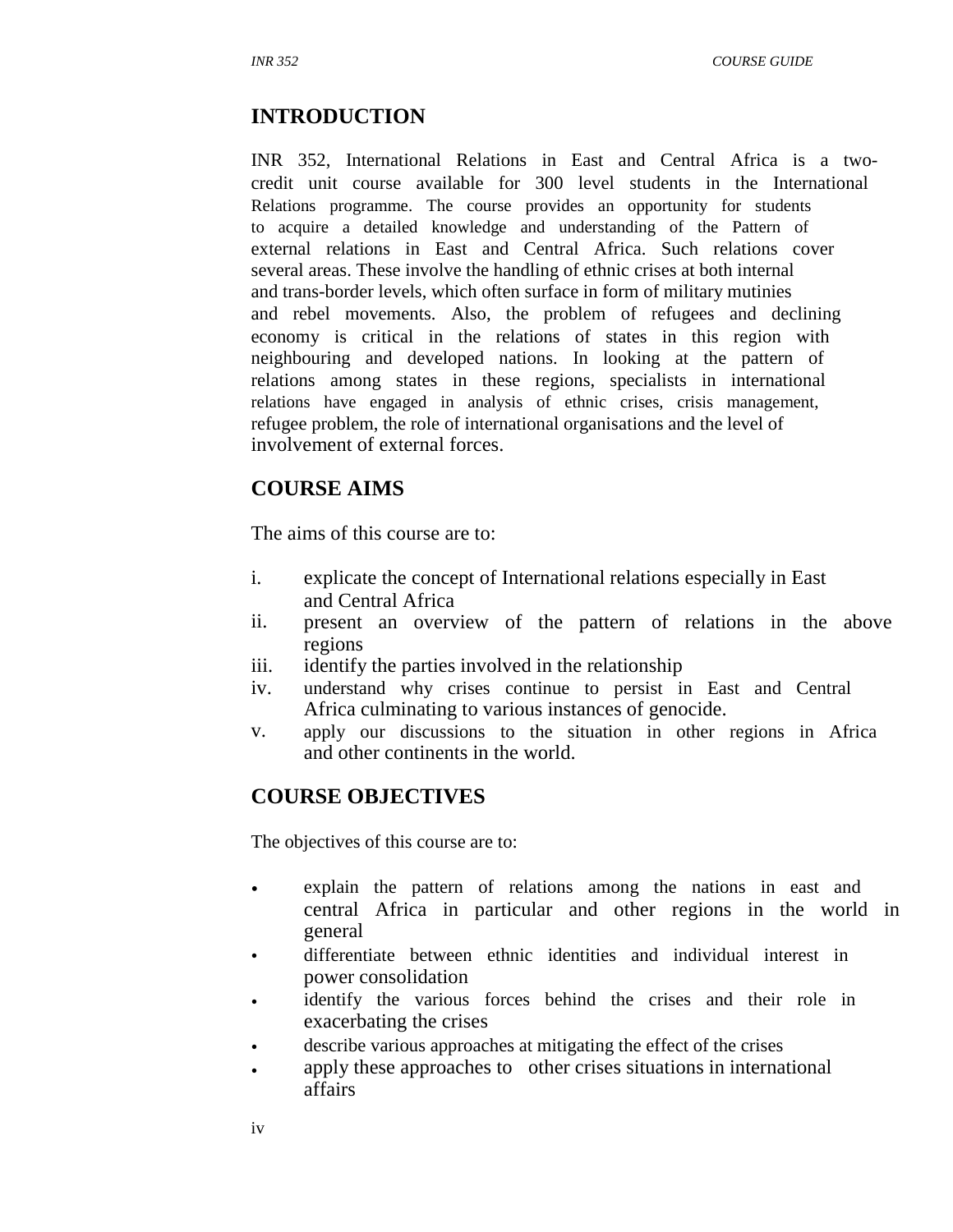- identify and discuss types of international relief agencies
- elucidate the major roles played by this agencies in rendering humanitarian services and controlling the crises.

## **WORKING THROUGH THE COURSE**

I would advise you to carefully study each unit, beginning with this *Course Guide*, especially since this course provides an opportunity for you to understand the pattern of relations among nations in East and Central African regions. Also make a habit of noting down any question you have for tutorials. In addition, try your hand at formulating or identifying theories relevant to, and that can be applied to international affairs.

## **COURSE MATERIALS**

- 1. Course Guide
- 2. Study units
- 3. Textbooks
- 4. Assignment file
- 5. Presentation schedule.

## **STUDY UNITS**

There are three modules of five units each in this course Some units may be longer and/or more in depth than others, depending on the scope of the course that is in focus. The three modules in the course are as follows:

#### **Module 1 Foreign Policy Making**

- Unit 1 Foreign Policy Making in Central Africa
- Unit 2 The Logic of Foreign Policy Making in Central Africa
- Unit 3 The Changing Foreign Policy Making Context
- Unit 4 Elements of Foreign Policy Making in the Great Lakes Region
- Unit 5 The 1996 Watershed

#### **Module 2 Cases of External Relations Africa**

- Unit 1 Kenya's External Relations
- Unit  $2$ Tanzania's External Relations
- Unit 3 Uganda's External Relations
- Unit 4 Rwanda's External Relations
- Unit 5 Burundi's External Relations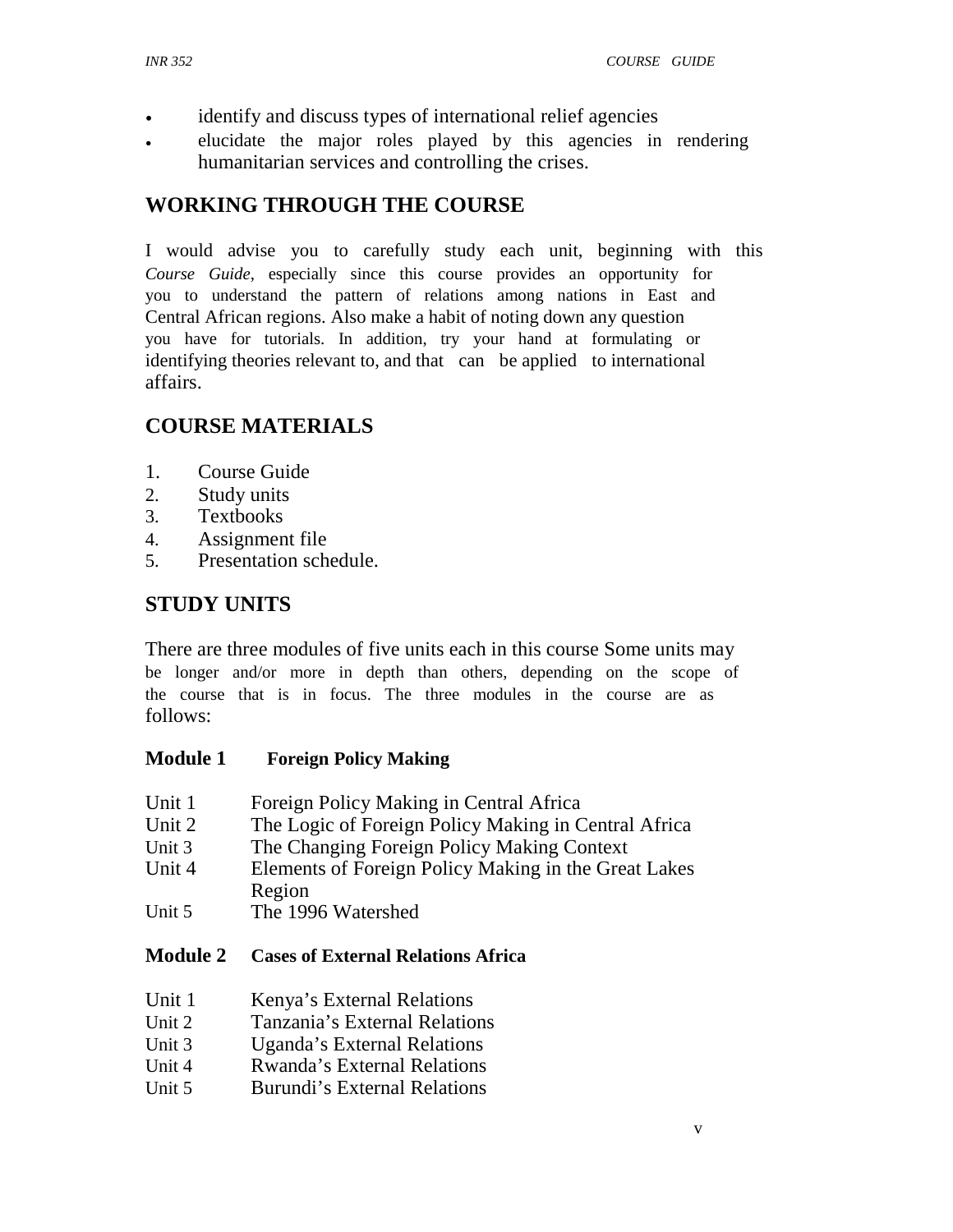#### **Module 3 Ethnic Crises in East and Central Africa**

- Unit 1 Unit 2 Unit 3 Background to Ethnic Relations in East and Central Africa Ethnic Violence External Influence
- 
- Unit 4 The Role of United Nations
- Unit 5 Refugee Problems

Each module is preceded with a listing of the units contained in it, and a table of contents. An introduction, a list of objectives and the main content in turn precedes each unit, including Self-Assessment Exercises (SAEs). At the end of each unit, you will find one or more Tutor-Marked Assignment (TMA) which you are expected to work on and submit for marking.

#### **TEXTBOOKS AND REFERENCES**

At the end of each unit, you will find a list of relevant reference materials which you may yourself wish to consult as the need arises, even though I have made efforts to provide you with the most important information you need to pass this course. However, I would encourage you, as a third year student to cultivate the habit of consulting as many relevant materials as you are able to within the time available to you. In particular, make sure you consult whatever material you are advised to consult before attempting any exercise.

#### **ASSESSMENT**

Two types of assessment are involved in the course: the Self-Assessment Exercises (SAEs), and the Tutor-Marked Assignment (TMA) questions. Your answers to the SAEs are not meant to be submitted, but they are also important since they give you an opportunity to assess your own understanding of course content. TMA on the other hand are to be carefully answered and kept in your assignment file for submission and marking. This will count for 30% of your total score in the course.

#### **FINAL EXAMINATION AND GRADING**

The final examination for INR 352 will take three hours and carry 70% of the total course grade. The examination questions will reflect the SAEs and TMAs that you have already worked on. I advise you to spend the time between your completion of the last unit and the examination revising the entire course. You will certainly find it helpful to also review both your SAEs and TMAs before the examination. vi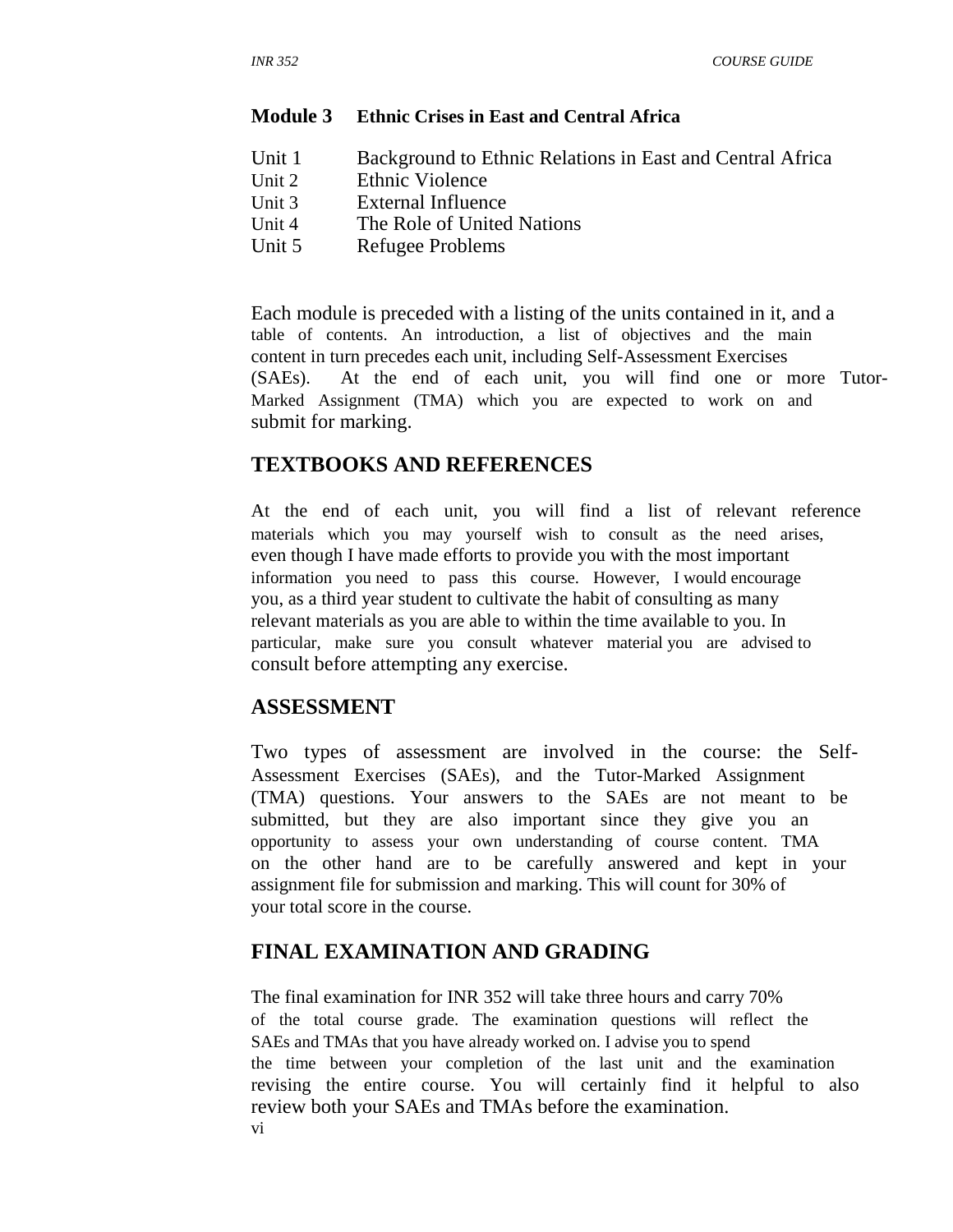# **COURSE MARKING SCHEME**

The following table sets out how the actual course marking is broken down.

| <b>Assessment</b>   | <b>Marks</b>                                                                                                                                        |
|---------------------|-----------------------------------------------------------------------------------------------------------------------------------------------------|
|                     | Four assignments (the best Four assignments, each marked our four assignments of all the assignments submitted will be selected, thus totalling 30% |
| $\pm$ tor marking). | 70% of overall course score.                                                                                                                        |
| Final Examination   | 100% of course score                                                                                                                                |

#### **Total**

#### **COURSE OVERVIEW PRESENTATION SCHEME**

| <b>Units</b>        | <b>Title of Work</b>                                                                               | <b>Week</b>     | <b>Assignment</b> |
|---------------------|----------------------------------------------------------------------------------------------------|-----------------|-------------------|
|                     |                                                                                                    | <u>Activity</u> | (End-of-          |
|                     |                                                                                                    |                 | Unit)             |
| <b>Course Guide</b> |                                                                                                    |                 |                   |
| <b>Module 1</b>     | <b>Foreign policy Making</b>                                                                       |                 |                   |
| Unit 1              | Foreign Policy Making in                                                                           | Week 1          | Assignment        |
| Unit 2              | <b>Central and East Africa</b><br>The Logic of Foreign Policy<br><b>Making in Central and East</b> | Week 2          | Assignment        |
| Unit 3              | Africa<br>The Changing Foreign Policy Week 3                                                       |                 | <b>Assignment</b> |
| Unit 4              | <b>Making Context</b><br><b>Elements of Foreign Policy</b><br>Making in the Great Lakes            | Week 4          | Assignments       |
| Unit 5              | Region<br>The 1996 Watershed                                                                       | Week 5          | Assignments       |
|                     |                                                                                                    |                 |                   |
| <b>Module 2</b>     | <b>Cases of External Relations</b>                                                                 |                 |                   |
| Unit 1              | Kenya's External Relations                                                                         | Week 6          | <b>Assignment</b> |
| Unit 2              | Tanzania's External Relations                                                                      | Week 7          | Assignment        |
| Unit 3              | <b>Uganda's External Relations</b>                                                                 | Week 8          | Assignment        |
| Unit 4              | Rwanda's External Relations                                                                        | Week 9          | 1<br>Assignment   |
| Unit 5              | Burundi's External Relations   Week 10                                                             |                 | TMA 2 to be       |
|                     |                                                                                                    |                 | submitted         |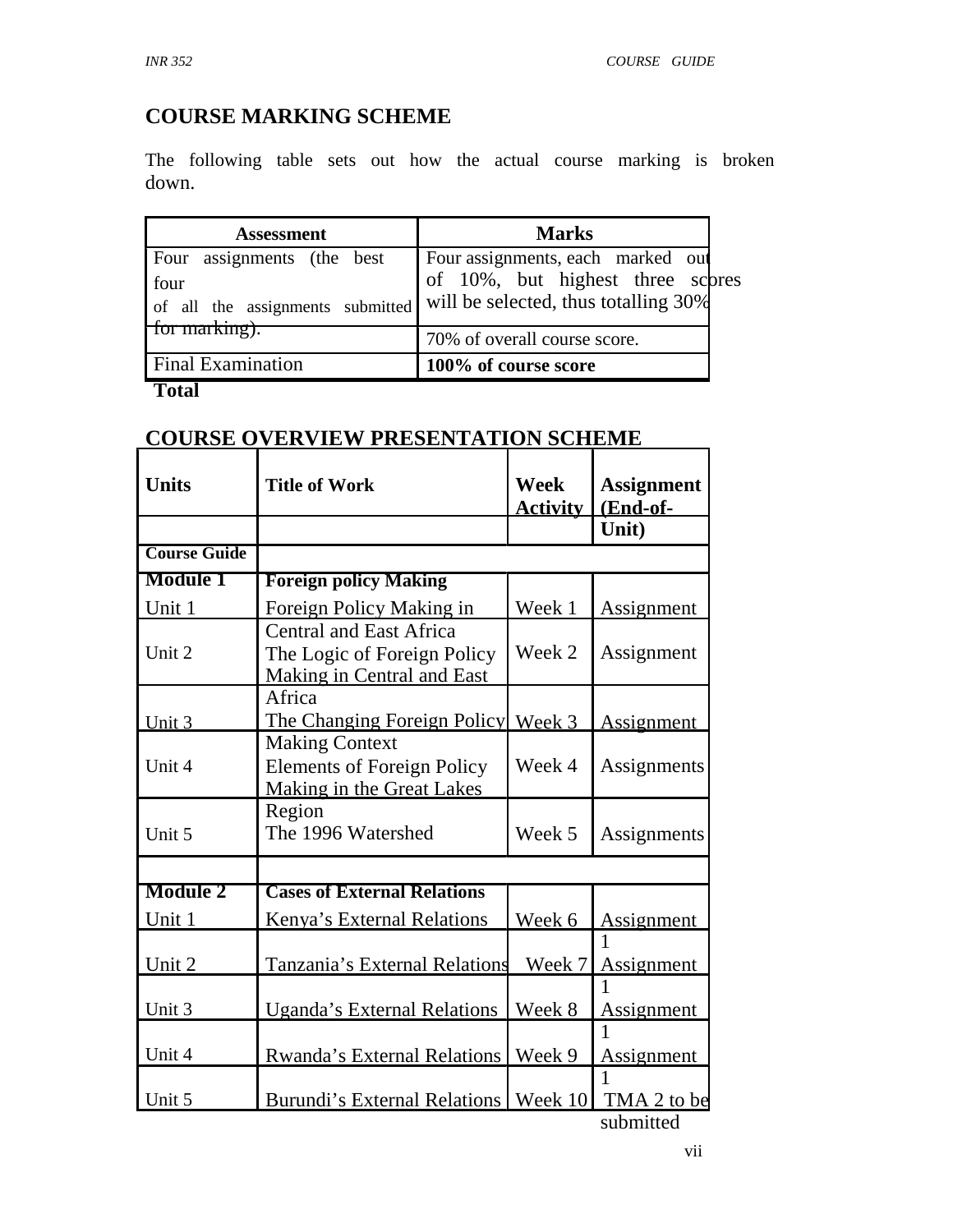| <b>Units</b>    | <b>Title of Work</b>                 | Week<br><b>Activity</b> | <b>Assignment</b><br>(End-of-<br>Unit) |
|-----------------|--------------------------------------|-------------------------|----------------------------------------|
| <b>Module 3</b> | <b>Ethnic Crises</b>                 |                         |                                        |
| Unit 1          | <b>Background to Ethnic</b>          | Week 11                 | Assignment                             |
|                 | <b>Relations in East and Central</b> |                         |                                        |
|                 | Africa                               |                         |                                        |
| Unit 2          | <b>Ethnic Violence</b>               | Week 12                 | Assignment                             |
|                 |                                      |                         |                                        |
| Unit $3$        | <b>External Influence</b>            | Week 13                 | Assignment                             |
|                 |                                      |                         |                                        |
| Unit 4          | The Role of United Nations           | Week 14                 | Assignment                             |
|                 |                                      |                         |                                        |
| Unit 5          | Refugee problems                     | Week 15                 | TMA 3 to be                            |
|                 |                                      |                         | submitted                              |
|                 | Revision                             | Week 16                 |                                        |
|                 | Examination                          | Week 17                 |                                        |
|                 | <b>Total</b>                         | $\overline{17}$         |                                        |
|                 |                                      | Weeks                   |                                        |

#### **WHAT YOU WILL LEARN IN THIS COURSE**

International Relations in East and Central Africa provides you with the opportunity to gain mastery and an in-depth understanding of patterns of external relations of states in East and Central Africa. The first module provides you with an understanding of the foreign policy decision that informs the pattern of such external relations, which differentiate group interest from personal interest of individuals in position of authority. The second module dwells on practical cases of external relations of selected states in East and Central Africa where various aspects of such relations have been discussed. The third module will introduce you to ethnic relations and the crises that have erupted in the course of such relations; it will also discuss other issues like refugee problems and the role of international organisations. Overall, the course posits that unabated ethnic crises in East and Central Africa does not rest on ethnic factors alone as the major causes of these crises are externally induced.

## **TUTORS AND TUTORIALS**

There are 15 hours of tutorials provided in support of the course. You will be notified of the dates and location of these tutorials, together with the name and phone number of your tutor as soon as you are allocated a tutorial group. Your tutor will mark and comment on your assignments, and keep a close watch on your progress. Be sure to send in your TMAs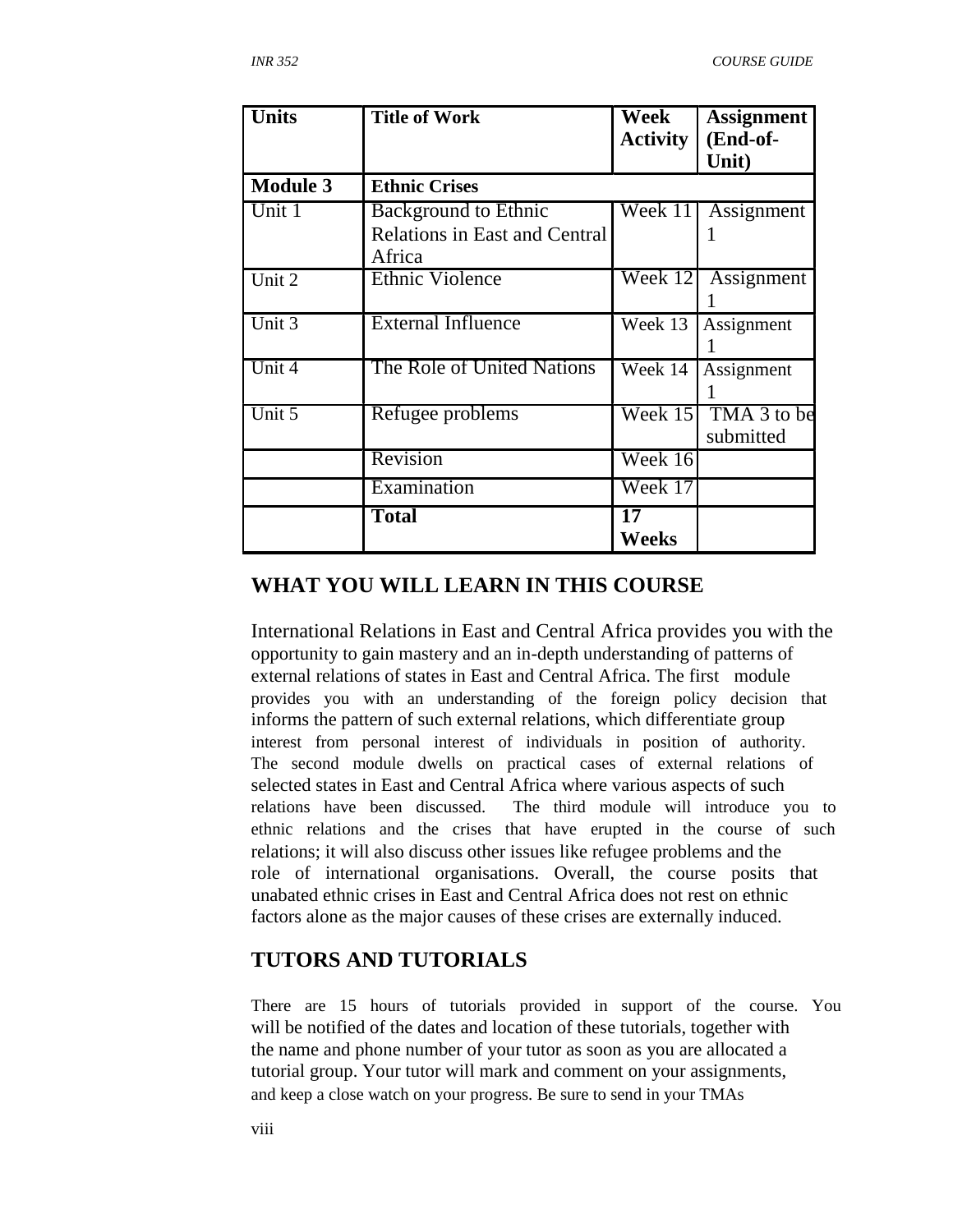promptly, and feel free to contact your tutor in case of any difficulty with your SAE, TMA or the grading of an assignment. In any case, I advise you to attend the tutorials regularly and punctually. Always take a list of such prepared questions to the tutorials and participate actively in the discussions.

## **CONCLUSION**

All the features of this course guide have been designed to facilitate your learning in order that you achieve the aims and objectives of the course. They include the aims and objectives, course summary, course overview, SAEs and TMAs. You should ensure that you make maximum use of them in your study to achieve results.

## **SUMMARY**

*INR 352, International Relations in East and Central Africa* provides a theoretical foundation upon which you will develop mastery in international relations in East and Central Africa. It is aimed at equipping you with analytical skills for the understanding the pattern of external relations in East and Central Africa. Relations among these nations and with developed nations cover a variety of issues. Some of the areas of concern are measures of averting regime change, ethnic domination, and mutual assistance in managing human miseries accompanying ethnic crisis. Upon completing this course you should be able to explain the various patterns examined in defining international relations in East and Central Africa, including their weaknesses and strengths. You will also be able to apply these approaches to other international phenomena. This course assumes a prior knowledge of International Relations, which you would have taken at the first year.

I wish you success and hope you will find the course both interesting and useful.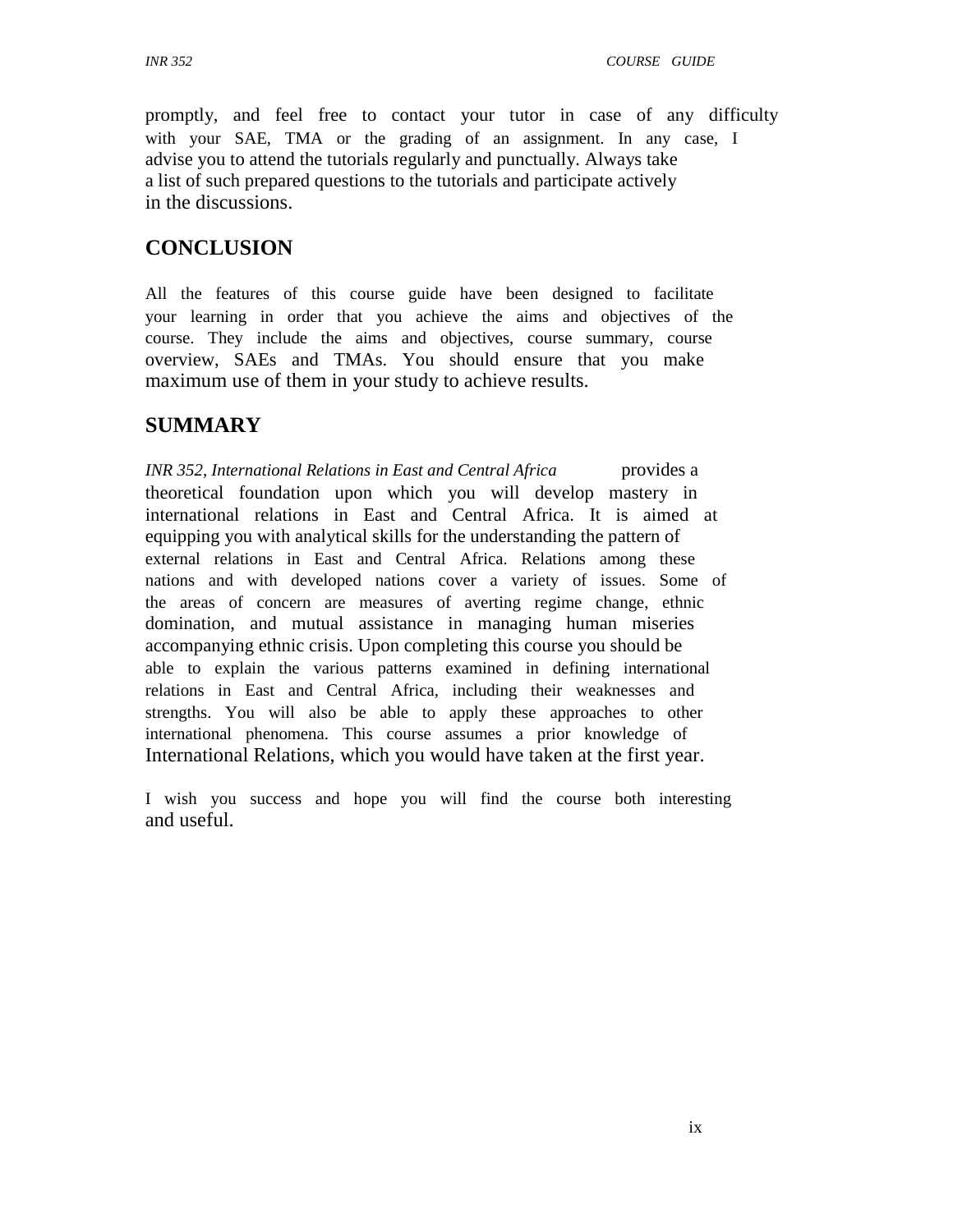# **MAIN COURSE**

# **CONTENTS PAGE**

| <b>Module 1</b> | <b>Foreign Policy Making</b>                    | 1        |
|-----------------|-------------------------------------------------|----------|
| Unit 1          | Foreign Policy Making in Central Africa         | -1       |
| Unit 2          | The Logic of Foreign Policy Making in           | 9        |
| Unit 3          | The Changing Foreign Policy Making              |          |
| Unit 4          | Elements of Foreign Policy Making in the        | 16       |
| Unit 5          |                                                 | 24<br>32 |
| <b>Module 2</b> | <b>Cases of External Relations Africa</b>       | 40       |
| Unit 1          |                                                 | 40       |
| Unit 2          | Tanzania's External Relations                   | 49       |
| Unit 3          |                                                 | 58       |
| Unit 4          |                                                 | 67       |
| Unit 5          | Burundi's External Relations                    | 76       |
| <b>Module 3</b> | <b>Ethnic Crises in East and Central Africa</b> | 86       |
| Unit 1          | Background to Ethnic Relations in East and      |          |
|                 |                                                 | 86       |
| Unit 2          |                                                 | 95       |
| Unit 3          |                                                 | 102      |
| Unit 4          | The Role of United Nations                      | 111      |
| Unit 5          |                                                 | 119      |
|                 |                                                 |          |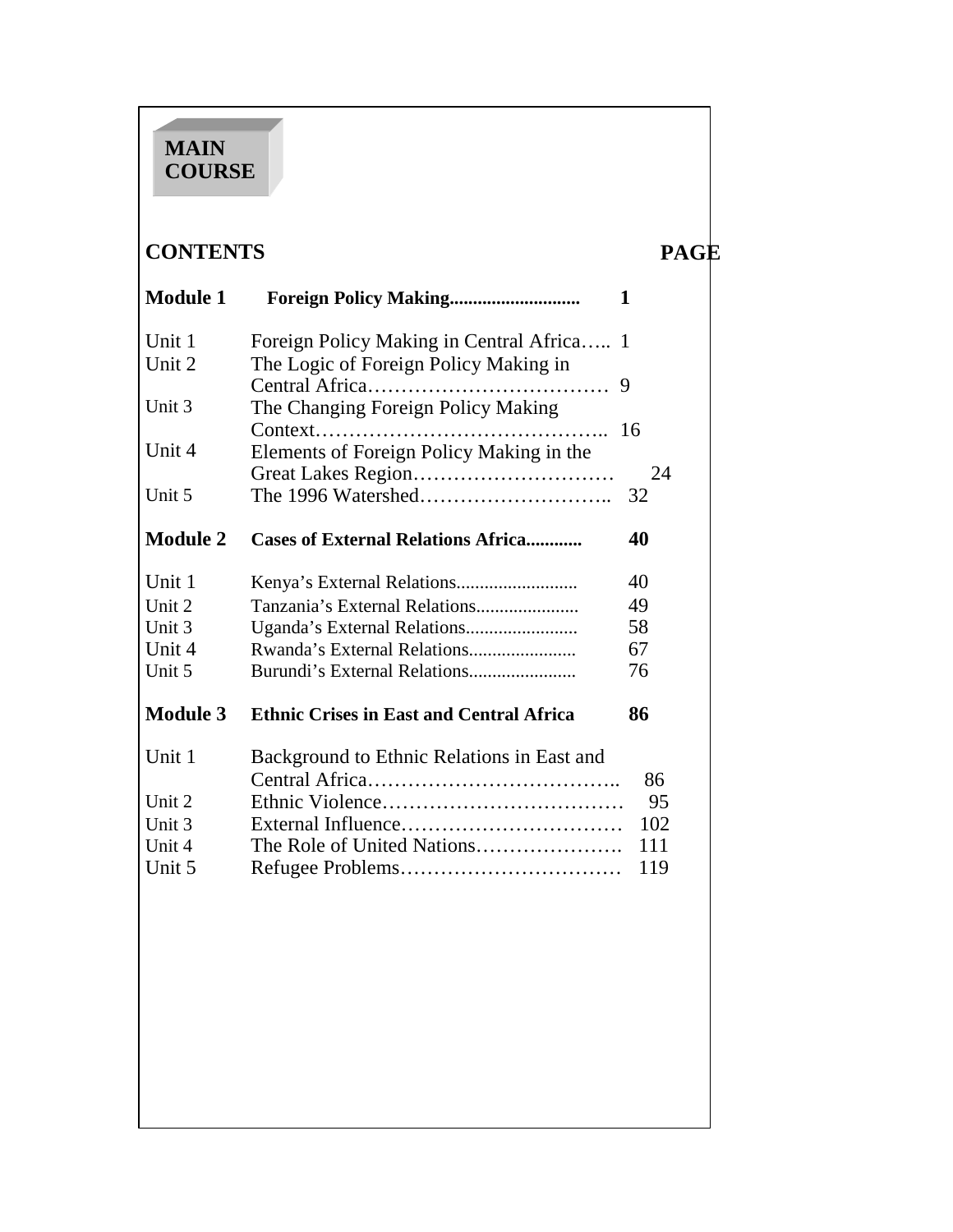## **MODULE 1 FOREIGN POLICY MAKING**

- Unit 1 Foreign Policy Making in Central Africa
- Unit 2 The Logic of Foreign Policy Making in Central Africa
- Unit 3 The Changing Foreign Policy Making Context in Central Africa
- Unit 4 Elements of Foreign Policy Making in the Great Lake Region
- Unit 5 1996 Watershed in Foreign Policy Making

#### **UNIT 1 FOREIGN POLICY MAKING IN CENTRAL AFRICA**

#### **CONTENTS**

- 1.0 Introduction
- 2.0 Objectives<br>3.0 Main conte
- Main content
	- 3.1 The Imperative of Regime Security in a New Context
	- 3.2 The Domestic Imperative
	- 3.3 The External Imperative
	- 3.4 Ethnic or Ethno- regional Identity
	- 3.5 Need for State Building
	- 3.6 Ethnic and Regional Favoritism
- 4.0 Conclusion
- 5.0 Summary
- 6.0 Tutor Marked Assignment
- 7.0 References /Further Reading

## **1.0 INTRODUCTION**

Foreign policy outlines the vital areas which a nation intends to explore in its relations with the outside world. These areas are chosen on the basis of a number of factors. This unit will introduce you to some of the determinant factors of foreign policy in East and Central Africa. Among the factors are the imperative of regime security in a new context, the domestic imperative, the external imperative, implication on the political economy, ethnic or ethno-regional identity, need for state building and ethnic and regional favouritism.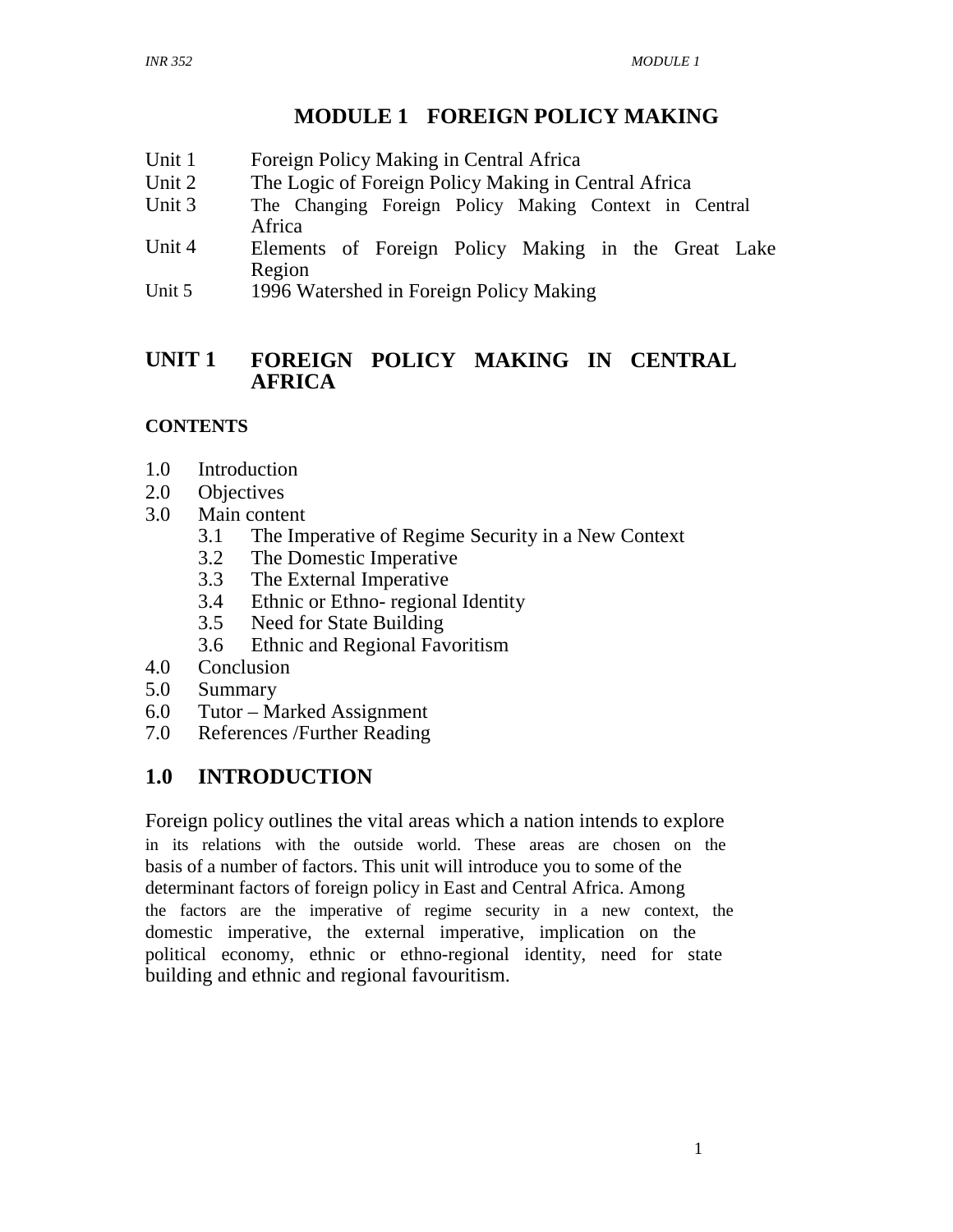## **2.0 OBJECTIVES**

At the end of this unit, you should be able to:

- h discuss the imperative of regime security in a new context
- h explain the domestic imperative of foreign policy in East and Central Africa
- h discuss the external imperative of foreign policy in East and Central Africa
- h examine the implication of foreign policy on the political economy
- h mention the ethnic or ethno regional identity and its impact on foreign policy.

## **3.0 MAIN CONTENT**

## **3.1 The Imperative of Regime Security in a New Context**

Despite all the dramatic changes in African politics since the dawn of the Post – Cold War era, foreign policy making in Central and East Africa is marked more by continuity than change. As in the pre – 1989 period, the domestic needs of personalistic regimes continue to dominate the process of foreign policy decision making. In addition, this process of foreign policy making has been more constant in Central and East Africa than elsewhere because there has been less fundamental political change. What has changed in the new period is the context, both local and international, in which crucial decisions are made. The changes in the context of decision making have generated a new variety of foreign policies that are distinctive even though the processes and substantive goals have changed little (Clark, 2001).

#### **SELF – ASSESSMENT EXERCISE**

Why does the domestic need of personalistic regimes continue to dominate the processes of foreign policy decision making in East and Central Africa?

## **3.2 The Domestic Imperative**

Foreign policy making in Central and East Africa can most usefully be explained as a direct outgrowth of domestic political needs. The fundamental fact of political life that ensures continuity in the basic patterns of foreign policy making before and after the end of the Cold War is the preeminence of regime security. This imperative is the first priority of any government in the region, and it has driven, and continues to drive, both foreign and domestic policy. Moreover, regime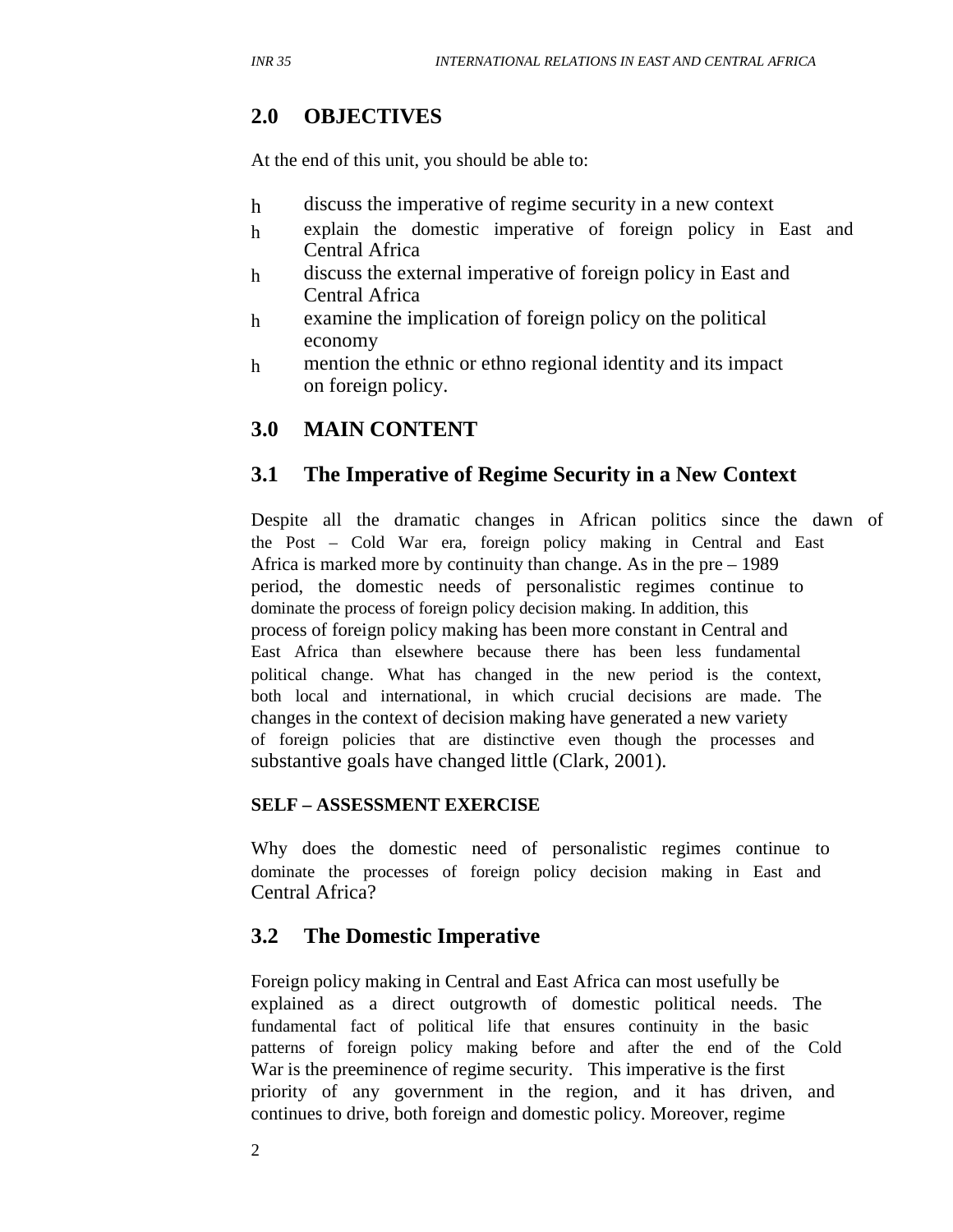security has rarely been assured for most Central and East African states since independence. This assertion should not be uncritically accepted, but it can reasonably be argued. In one sense, the much – proclaimed stability of regimes in African states has been overstated; even in volatile Central and East Africa, many regimes of specific leaders lasted for at least a decade, and some for over thirty years. During the 1980s, rulers such as Omar Bongo (Gabon) Mobutu Sese Seko (Zaire), and Denis Sassou – Nguesso (Congo) seemed to be providing stable authoritarian rule in their countries.

#### **SELF – ASSESSMENT EXERCISE**

Explain the domestic imperative of foreign policy decision making in East and Central Africa.

## **3.3 The External Imperative**

In a deeper sense, however, all of these regimes were unstable no matter how long the rulers in question reigned. Angola of course, has since independence been continually wracked by civil war between the Popular Movement for the Liberation of Angola (MPLA) government forces and those of Jonas Savimbi's National Union for the Total Independence of Angola (UNITA). The MPLA once depended for its survival on the presence of Cuban troops and Soviet Weapons and military advisers. Similarly, the regimes of Umar Bongo (Gabon) and André Kolingba (CAR) depended largely, though to a lesser extent, on the presence of French Military forces and bases to ensure their continuation in power (Gardinier, 1997). Although the Congo Republic, known as the People's Republic of Congo from 1970 to 1992, did not allow French bases on its territory, Sassou's government nonetheless availed itself of French paratroopers in putting down an attempted coup d'état in 1987. Sassau also relied on arms and advisers from Cuba and the Eastern bloc. The regime of Mobutu Sese Seko in Zaire (the DRC) was likewise dependent on foreign support, notably from the United States and, towards the end, France. His regime was nearly overthrown twice by poorly planned and executed invasions from Angola in 1977 and 1978 (Young, 1978). As the reach of the state into society continually eroded beginning in the early 1980s, the social basis for Mobutu's regime, always weak was completely dissolved (Clark, 1997). There were attempted *coups d état* in all five of these states during the 1980s and 1990s.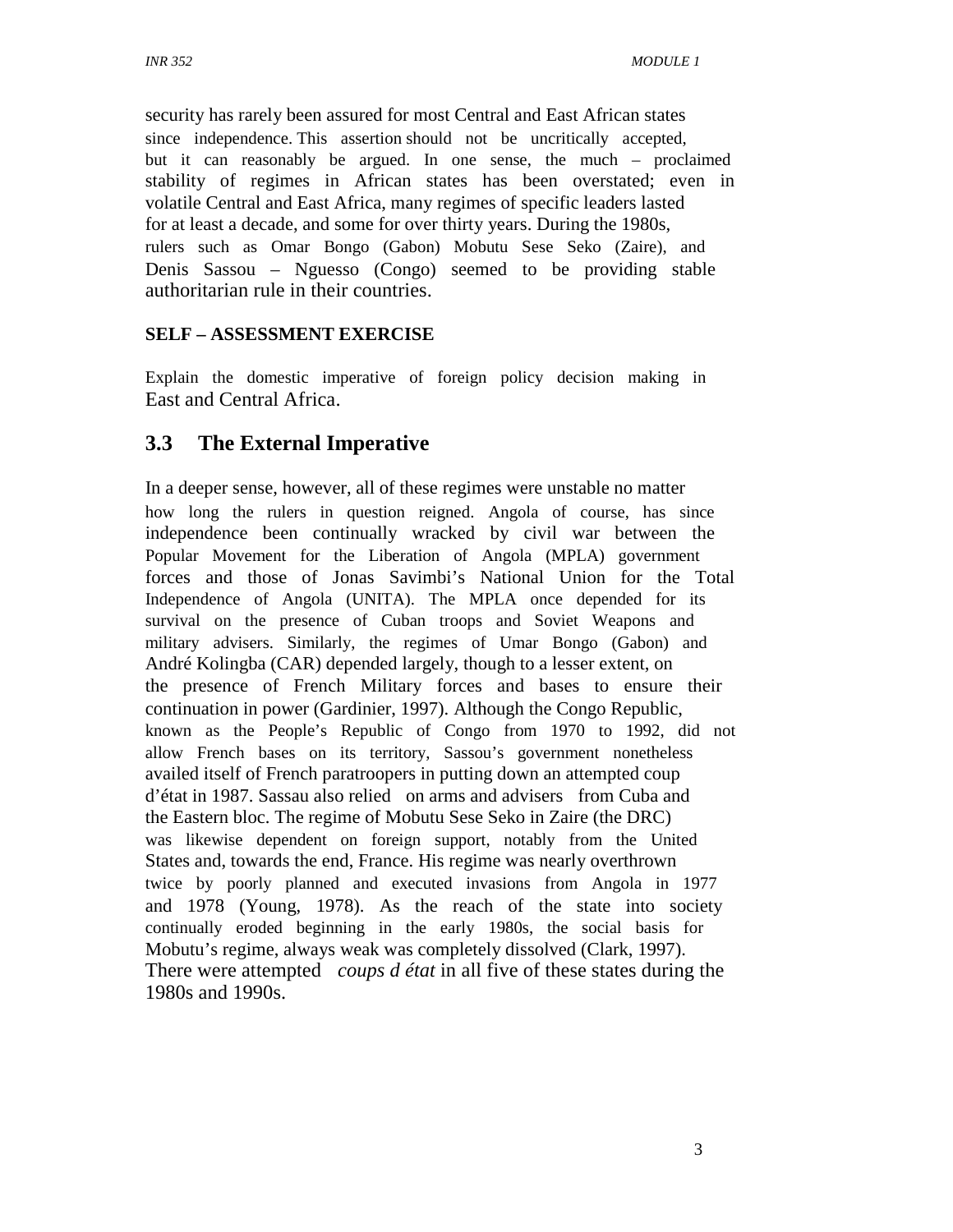#### **SELF – ASSESSMENT EXERCISE**

Discuss the external implication of foreign policy decision making in the East and Central African states.

#### **3.4 Implication on the Political Economy**

The politico-economic basis for all these regimes was the distribution of rents derived from natural resources extraction, although the Central African Republic (CAR) was handicapped in this regard compared to the others. Specifically, oil revenues have provided the economic basis for the regimes in Gabon, the Congo Republic, and Angola; copper, cobalt, and uranium revenues were a key basis in Zaire – Democratic Republic of Congo (Yates, 1996). These regimes co-opted potential political opponents by allowing them access to state resources. This neo-patrimonial strategy calmed down the political opposition without rooting the regimes deeply in society (Yong, 1976). Only the succession of regimes in CAR since independence has lacked a mineral basis for neo-partimonialism, which may explain why it was even less stable than the others. In any case, none of the regimes has rested on a meaningful social contract between the citizens and the state. Rather, the division between the elite, depending on economic rents on the one hand, and the urban lumpen proletariat and rural peasants on the other, widened in post-colonial times. In periods when favorable terms of trade for commodities have declined, these regimes have faltered. Thus none of the regimes gained a solid basis for stability even if individual rulers remained at the helm over many years.

#### **SELF – ASSESSMENT EXERCISE**

Examine the political economy implication of foreign policy decision making in East and Central Africa.

#### **3.5 Ethnic or Ethno-regional Identity**

Another enormous source of regime instability for these five states has been ethnic or ethno regional identities and antagonisms.

For instance:

- h attempted *coup d'état,* as in the Congo Republic in 1987, have often been generated largely by ethnic jealousness of those in power.
- h the two invasions originating from Angola that shook Zaire in 1977 and 1978 and a pro–Shaba) regional identity basis (Young, 1976).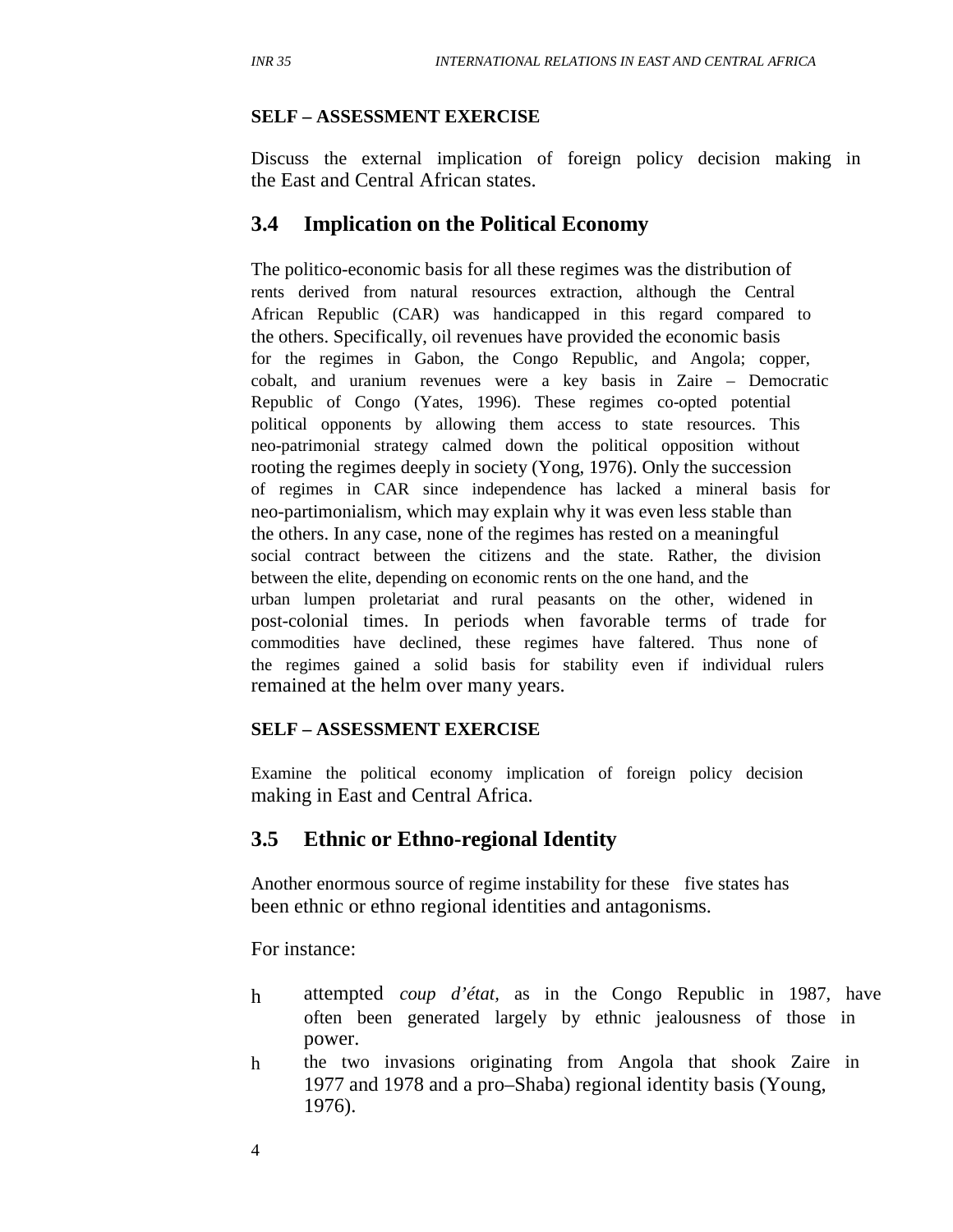The counterpart of this phenomenon is that all these regimes have relied more or less explicitly on the loyalty of ethnic or regional constituencies to keep them in power. The most typical pattern was for personal rulers to rely heavily on kinsmen or co-ethnics at the centres of power, often in informal positions, while publicly enunciating policies of ethnic and regional equity. By appointing cabinet members with the widest possible ethnic and regional representations, these rulers sought to superficially uphold the principle of regional equity. These cabinet members typically enjoyed considerable access to state resources but virtually no real power, which was exercised by loyalists in the presidential circle and in elite presidential guards or special military forces (Clark, 1995). Sometimes these rulers have consciously sought to create or reinforce regional identities to support them, as has President Bongo with regard to the Haut – Ogooué region in Gabon (Ayoob, 1998).

#### **SELF – ASSESSMENT EXERCISE**

Mention two instances of the ethnic or ethno-regional identities of foreign policy decision making in east and central Africa.

## **3.6 Need for State Building**

To the extent that any of their regimes was ever secure, these states have engaged in the more ambitious programmes of state building. This imperative, like that of regime security, is another key to understanding foreign policy making in the region. One of the most compelling recent theories of international relations has stressed the importance of state building as a critical determinant of foreign policy everywhere in the developing world. In central Africa, such a project could be undertaken only when regime security could be taken for granted, which was not often. In times of crisis, moreover, actions destructive to the state were often necessary to keep specific rulers in power. For instance, when the Congo Republic's Sassou faced challenge from opposition forces in late 1990 and early 1991, he quickly recruited some 5,000 new members for Congo; however Congo already had a bloated civil service. This initiative was designed to buy the President support in urban areas, though its longer – term effect was to undermine the country's already fragile state finances. In Zaire, Mobutu attempted to stir up ethnic antagonisms in the Shaba and Kivu regions during 1992 – 1994, and again during 1996, as a tactic to divide political forces opposing him and divert the country's attention from the political stalemate in Kinshasa. These actions weakened the power on the state in society while serving to temporarily divide the forces opposing Mobutu. Indeed, by the early 1990s Mobutu had long abandoned any dreams of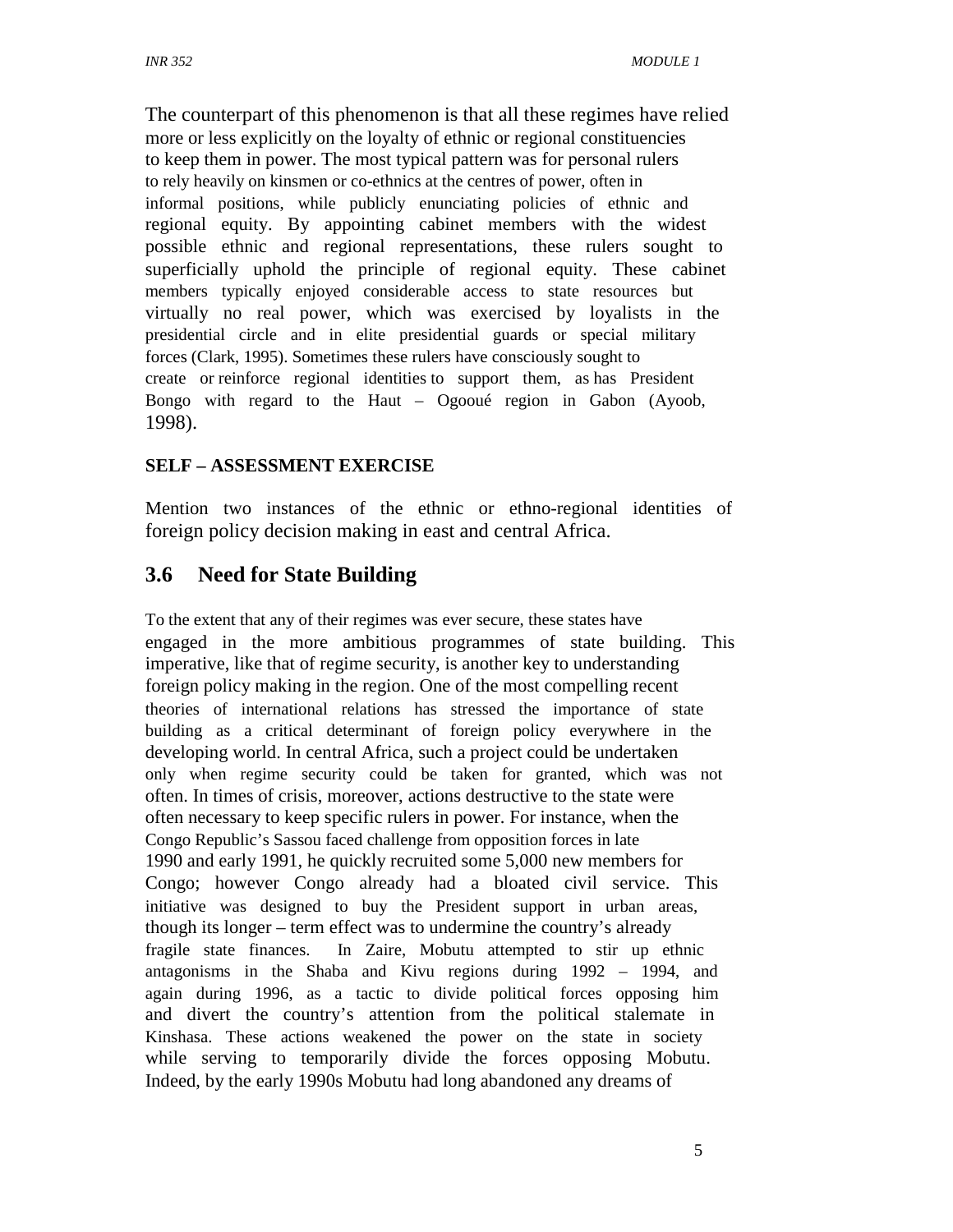developing the Zairian state or economy and was merely seeking to cling to power.

Despite these examples, state building was just as frequently the long – term result of regime maintenance. To the extent that states prospered and ethno regional antagonism was diverted into other political outlets, threats to regime security diminished. For these reasons, some fraction of the income generated from natural resources was devoted to social development. After all, an environment of declining standards of social welfare has often provided support and justification for coups d'état.

#### **SELF – ASSESSMENT EXERCISE**

State why the need for state building is considered one of the determinant factors of foreign policy decision-making in east and central Africa.

#### **3.7 Ethnic and Regional Favoritism**

Another common justification has been blatant ethnic or regional favoritism on the parts of regimes in power. This explains why African leaders really have sought to create a national (statewide) political consciousness; an example is Mobutu's programmes of authenticity in the 1970s. Mobutu's policies such as renaming the country and ordering the return to the use of indigenous African names for persons and places were aimed at creating such a consciousness, and they did so with some success as even Mobutu's critics have acknowledged. The Marxist Leninist rhetoric used in the Congo Republic and Angola represented a parallel effort to replace local loyalists with a trans-regional, transethnic ideological consciousness. These needs explain the apparent paradox of personal rulers who rely on their kinsmen to occupy the most important security positions while simultaneously appealing for national unity. Whereas such domestic concerns in Central and East African politics are undeniable, their influence on foreign policy is less apparent. This is because Central and East Africa do not have the consensus that exists in the West, where regime security can be taken for granted and there are long histories of national integration. Most ordinary Congolese, for instance, resent external (Rwandan and Ugandan) interference in their country's affairs. Opposition parties in most of Central and East Africa would readily accept the military assistance of outsiders to gain and retain power. The first priority of leaders of these states, as with those of early modern European states, has to be the taming of internal challengers for power (Callaghy, 1984).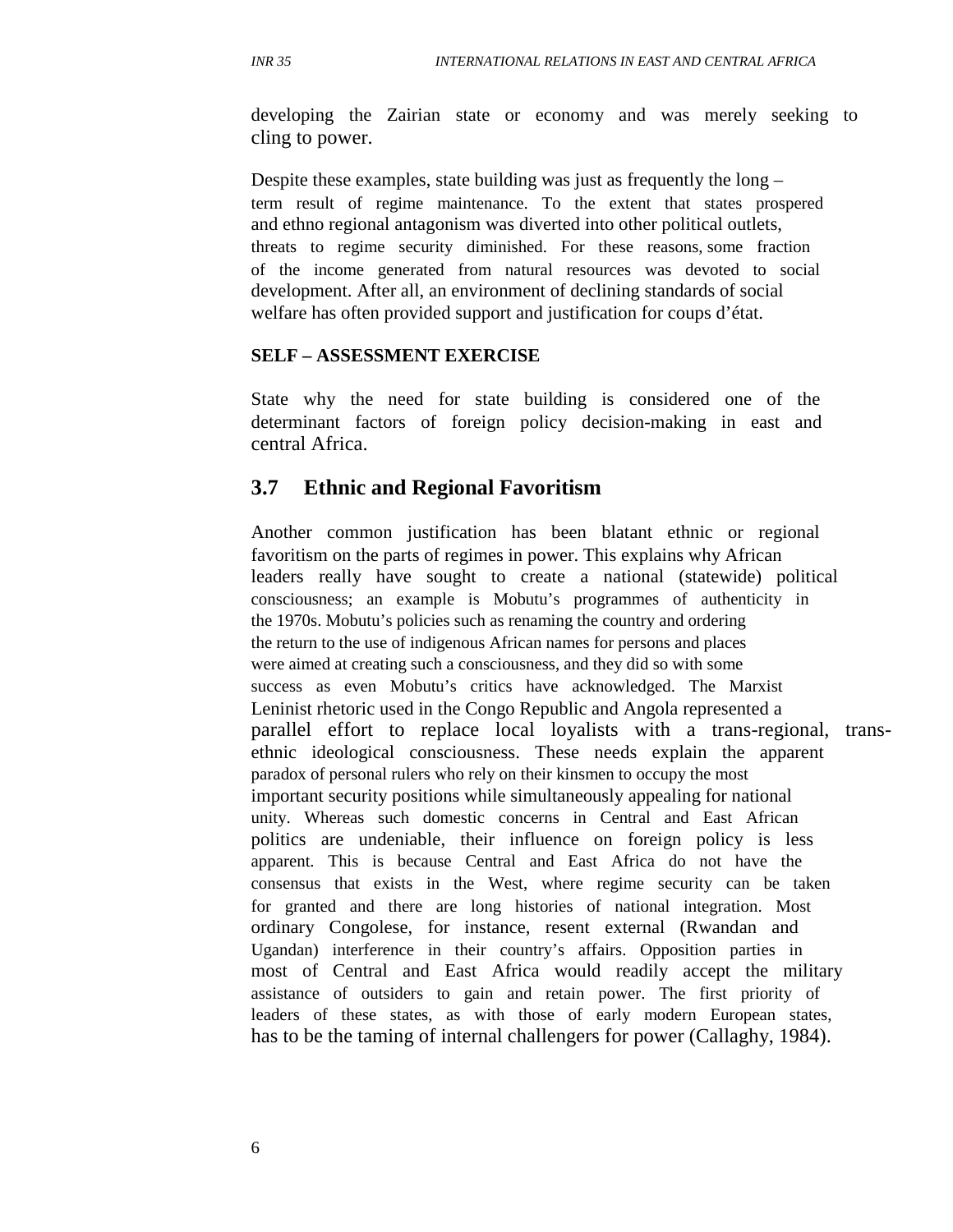#### **SELF – ASSESSMENT EXERCISE**

Explain why ethnic and regional favoritism is a factor in foreign policy decision making in East and Central Africa.

## **4.0 CONCLUSION**

We have stated that foreign policy making in East and Central Africa involves a number of issues which bothers on internal, external and ethnic factors. We have identified the role of personalised regimes in foreign policy making in East and Central Africa.

## **5.0 SUMMARY**

This unit has dealt with the imperative of regime security in a new context, the domestic imperative, the external imperative, implication on the political economy, ethnic or ethno regional identity, need for state building and ethnic and regional favoritism in East and Central Africa.

## **6.0 TUTOR – MARKED ASSIGNMENT**

- i. Discuss the imperative of regime security in a new context in East and Central Africa.
- ii. What is the implication of foreign policy decision in East and Central Africa on their political economy?
- iii. Mention and examine the factors responsible for regional favoritism in the foreign policy of East and Central Africa.

## **7.0 REFERENCES /FURTHER READING**

- Ayoob, M. (1998). "Subaltern Realism: International Relations Theory Meets the Third World." In: Stephanie Neumann.(Ed.). *International Relations Theory and the Third World.* New York: St. Martin's Press.
- Clark, J. F. (1995). "Ethno Regionalism in Zaire: Roots, Manifestations and Meaning." *Journal of African Policy Studies* 1, no. 2.
- Clark, J. F. (1997). "The Extractive State in Zaire." In: Leonardo Villalon. (Ed.). *Critical Juncture: The African State Between Disintegration and reconfiguration.* Boulder: Lynne Rienner.
- Clark, J. F. (2001). "Foreign Policy Making in Central Africa: Imperative of Regime Security in a New Context." In: G. M. Khadiagala and T. Lyons.(Eds). *African Foreign Policies, Power and Processes.* London: Lynne Rienner.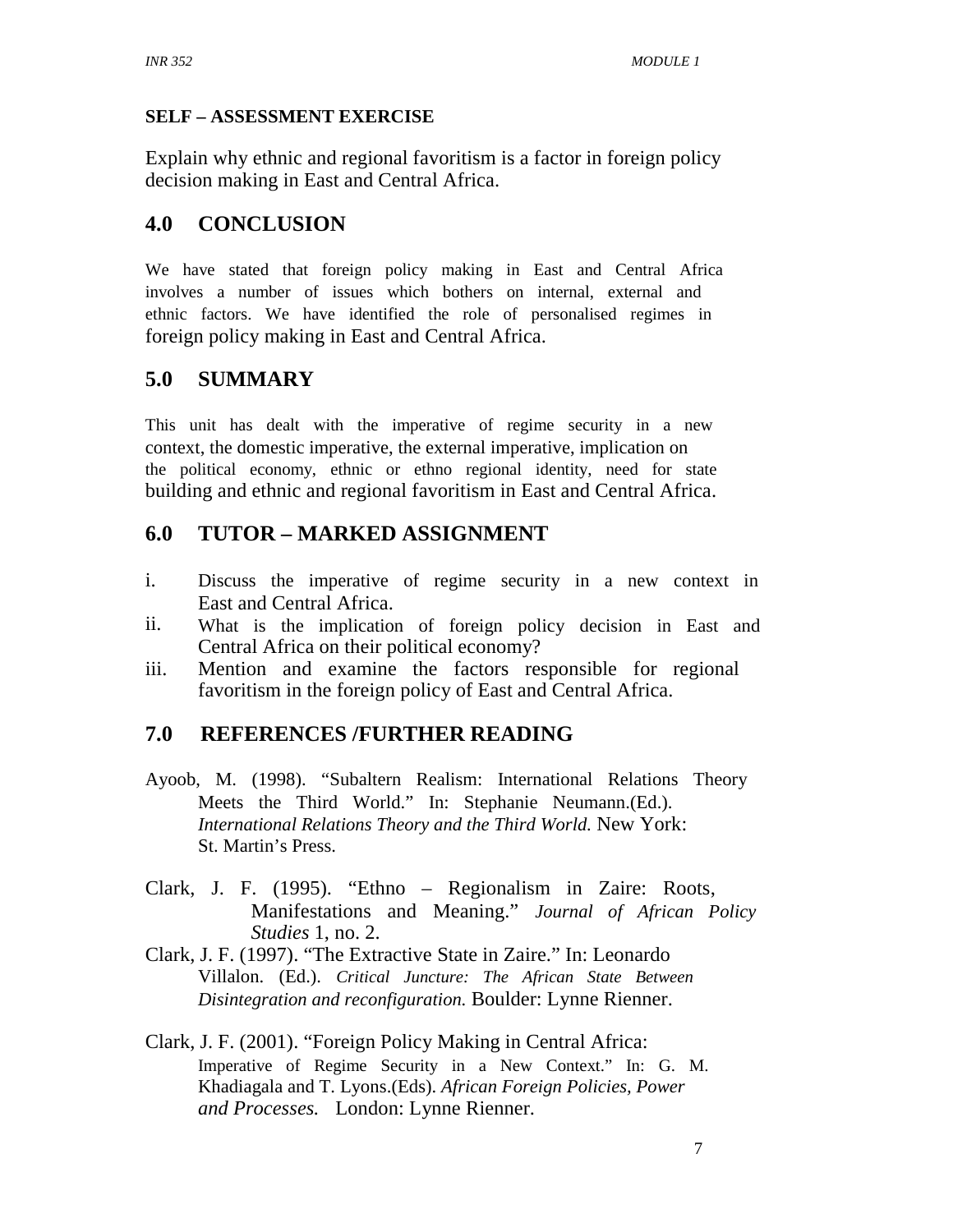- Callaghy, T. (1984). The State Society Struggle in Zaire. *Comparative Perspective.* New York: Columbia University Press.
- Decado, S. (1998). *The Stable Minority: Civilian Rule in Africa.* Gainesville: Florida Academic Press.
- Gardinier, D. E. (1997). "Garbon: Limited Reform and Regime Survival." In: John F. Clark & E. G. David. (Eds). *Political Reform in Francophone Africa,* Boulder: Westview Press.
- Yates, D. (1996). *The Rentier State in Africa: Oil Rent Dependency and Neocolonialism in the Republic of Gabon.* Trenton, N J: African World Press.
- Young, C. (1978). "Zaire the unending crises." *Foreign Affairs,* 57.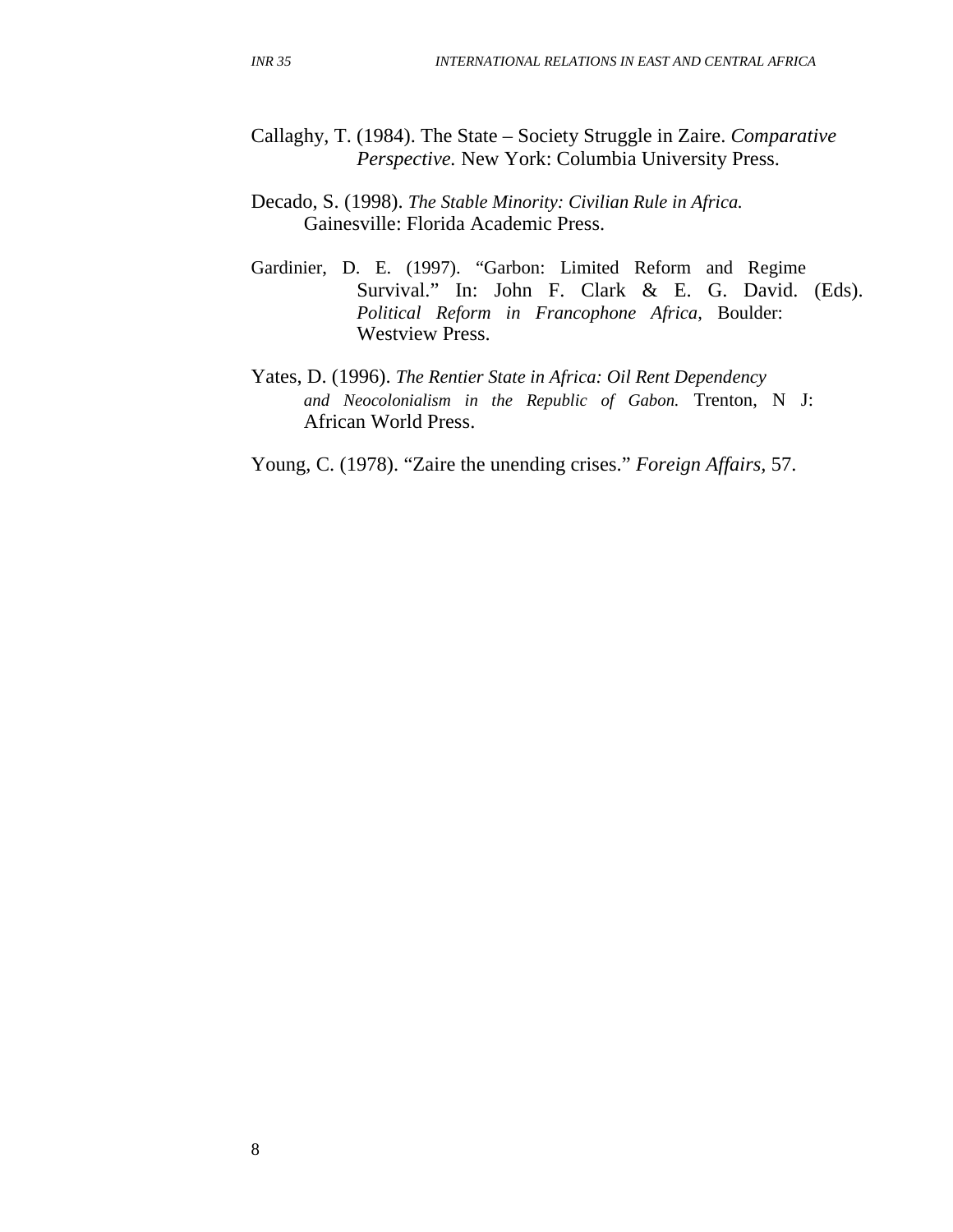## **UNIT 2 THE LOGIC OF FOREIGN POLICY MAKING IN CENTRAL AFRICA**

#### **CONTENTS**

- 1.0 Introduction
- 2.0 Objectives
- 3.0 Main Content
	- 3.1 Failure of Foreign Policy Models to Explain Decision in Africa
	- 3.2 Foreign Policy Processes
	- 3.3 Foreign Policy Goals
	- 3.4 Counter Intervention
- 4.0 Conclusion
- 5.0 Summary
- 6.0 Tutor Marked Assignment
- 7.0 References/Further Reading

## **1.0 INTRODUCTION**

The making of Foreign policy is generally characterised by some established logics. In Central Africa, the universal logic believed to be the yardstick for foreign policy decision widely used by developed nations does not appear to work effectively. In this unit, we are going to look at the following: the failure of foreign policy models to explain decision in Africa, foreign policy processes, foreign policy goals and the logic of counter intervention.

## **2.0 OBJECTIVES**

At the end of this unit, you should be able to:

- h describe how the western model of foreign policy has failed to explain decisions in Africa
- h explain foreign policy processes
- h state foreign policy goals
- h examine the concept of counter intervention.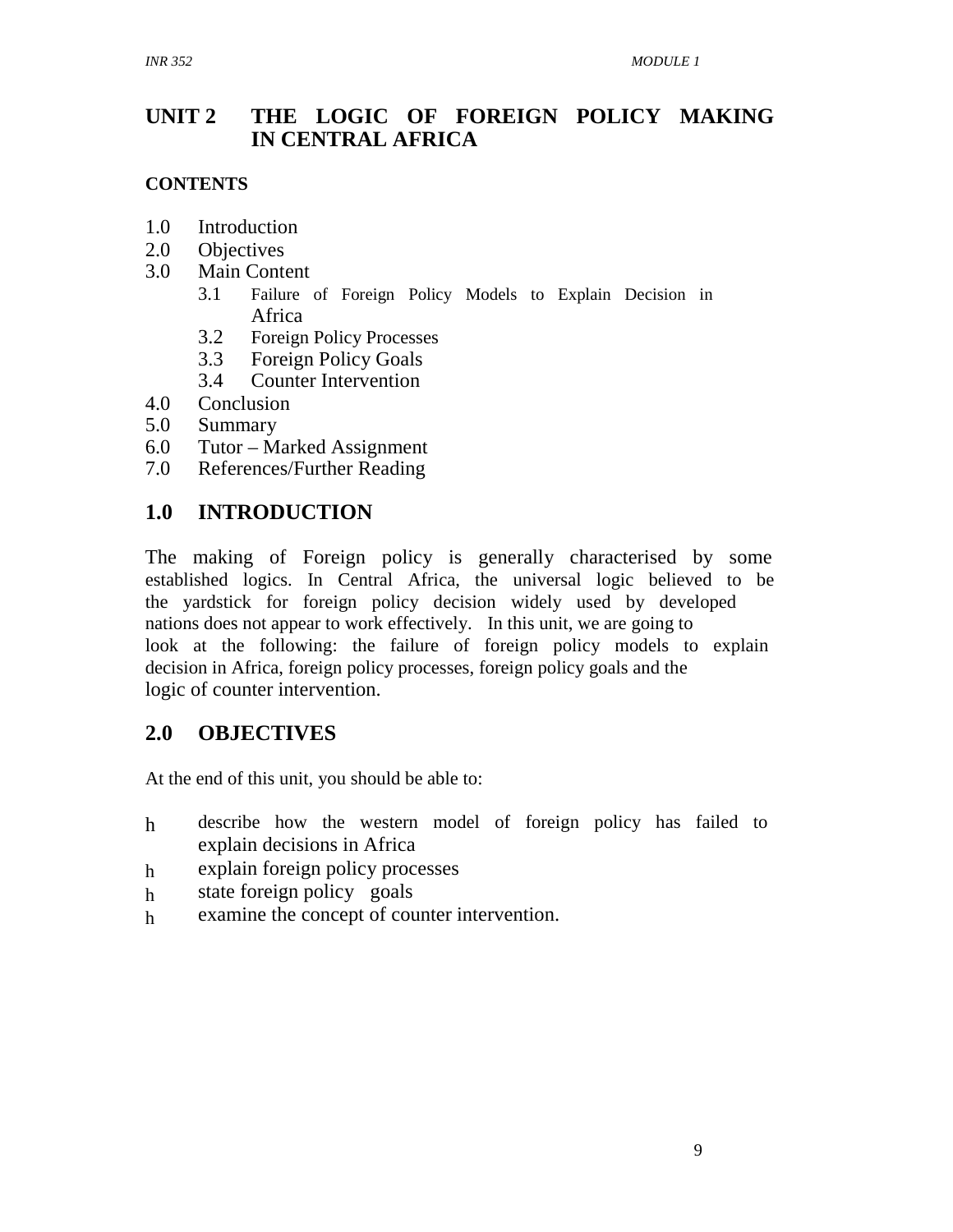## **3.0 MAIN CONTENT**

#### **3.1 Failure of Foreign Policy Model to Explain Decision in Africa**

This section helps us to understand why most common foreign policy models designed to explain decision making in developed states are inadequate to explain the decisions in African states. Among the models adopted in the study of foreign policy making in developed states, none has been as useful and popular as that of Graham Allison, Originally outlined in 1969 (Allison, 1969). The utility of Allison's two models, those of bureaucratic politics and organisational process, are of minimal value for Central African States because of the limited role of bureaucratic agencies in foreign policy making. The various Marxist, quasi – Marxist, and business conflict approaches are also limited in their explanatory powers because there is not real bourgeoisie in Central and East Africa (Cox, 1996). The elite class that has emerged is the bureaucratic bourgeoisie, which does sometimes have distinct interest, including foreign policy interest. Yet there is little evidence that such a class, even if it is influential, has gained control over the typical African state.

How, then, can one try to understand how foreign policy is made in central and East Africa? Among Western – based models, the rational actor model, which served as Allison's new straw man, seems to have the most relevance if the regime interests are substituted for national interests. Most foreign policies have resulted from the decisions of presidentialist rulers, influenced by a few close advisers, who seek to implement foreign polices to preserve their regimes. Those rulers who do not devote their primary efforts to regime maintenance are not likely to remain in power for long. Past leaders in Central and East Africa such as Jean – Bedel Bokassa and Mobutu Sese Seko, sought to preserve their power using every conceivable method. But when they got distracted from the overall goal of regime maintenance, their rule was jeopardised, as Bokassa's example illustrates. Although bureaucratic agencies and other sectors of society try to have an impact on foreign policy making, their role is circumscribed by the personalised nature of power. It is only when public protests by middle classes threaten the survival of these rulers that some of them make foreign policy decisions (such as mortgaging future oil revenues with Western Companies) to keep them quiescent.

#### **SELF – ASSESSMENT EXERCISE**

Why did foreign policy models fail to explain decision in Africa?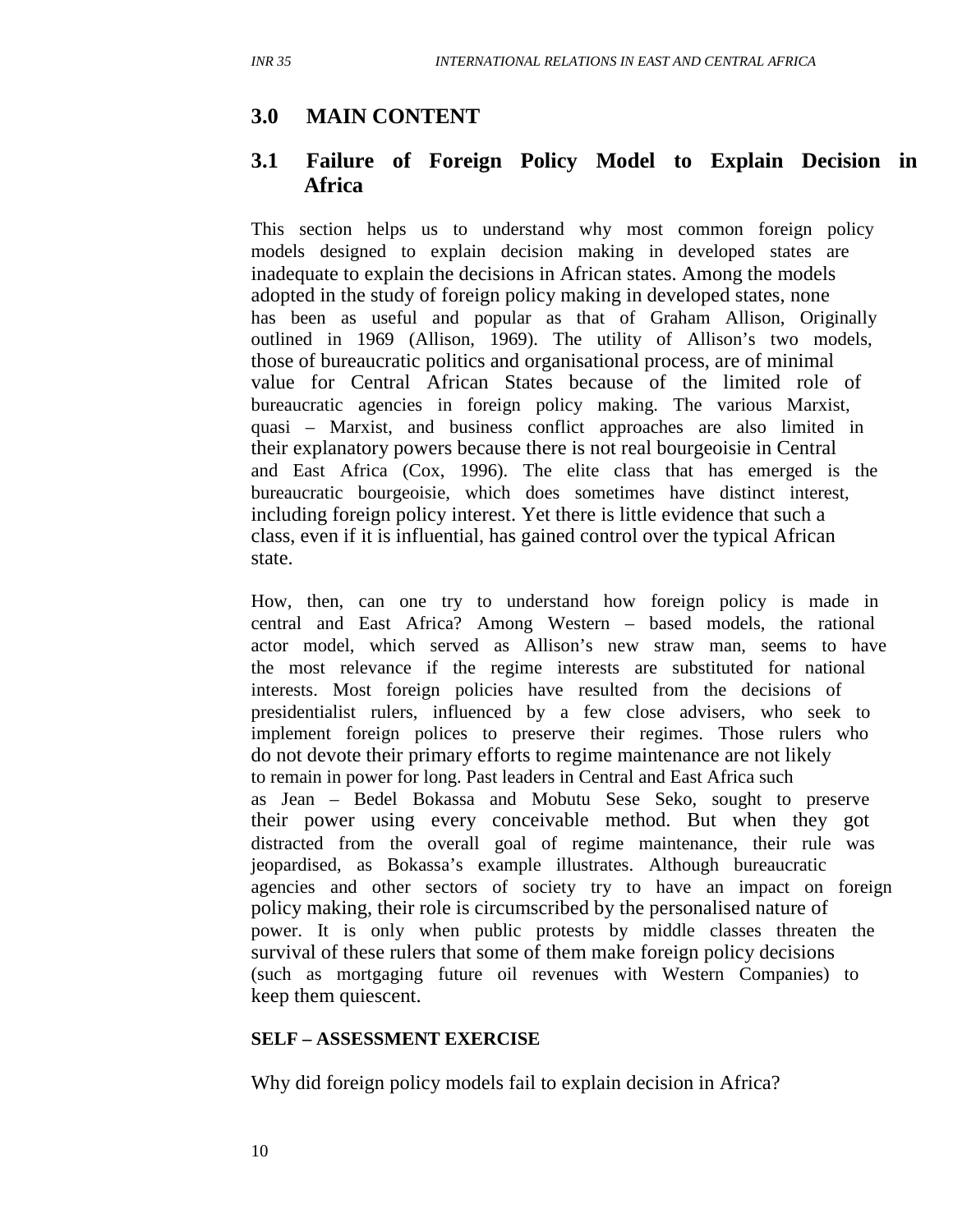## **3.2 Foreign Policy Processes**

If foreign policy decisions preserve personal regimes, what are the processes that determine these decisions?

First, personal ties among leaders are likely to exercise an unusually high degree of influence over foreign policy decisions. Although personal ties are hardly insignificant among Western leaders, as the Reagan–Thatcher or Clinton – Blair relationships demonstrate, the importance of such ties between leaders of the developed states is limited by well – established institutional linkages and the perception of overlapping national interests. The bases for strong personal ties between the different Central African leaders have been varied. Simply serving in power together over long periods of time has been the source of many personal ties in the region. For instance, although many African leaders disdained Mobutu, he eventually gained acceptance from his neighbours. Angola's Eduardo dos Santos accepted Mobutu as a mediator in the Angolan Civil War in the late 1980s eve after UNITA had military bases on Zairian Territory. Congo's Sassou and Angola's dos Santos have a long – standing personal relationship that was partly cemented in the late 1970s and early 1980s, when their shared reliance on Marxist – Leninist symbols to maintain their dictatorships gave them a natural bond. Other sources of personal amity are much less visible to the political scientist seeking rational explanations for every relationship but are important nonetheless. In this category, the bonds of Masonry Lodges are a perhaps surprising source of both amity, between leaders such as Bongo, Sassou, and conflict: rivalry between lodges pitted former Congolese president Pascal Lissouba against Sassou. Another important tie between Bongo and Sassou is the fact that Bongo married Sassou's daughter, Edith, in 1990.

The second major process determinant of foreign policy is ethnic considerations. Just as rules have depended on ethnic ties at home, so they have sought support from ethnic groups abroad. Ethnic considerations in fact, are often yet another source of personal fealty and collaborations between leaders. In the early independence period, the good personal relations between the Congo Republic's president, Fulbert Youlou, and the DRC's president, Joseph Kasavubu, were sometimes attributed to their shared Bakongo ethnicity and the rough congruence of ideologies. Yet ethnicity is important not only because of the personal relations that it may affect: any Mukongo leader in Brazzaville, Kinshasa, or Luanda would immediately take into account the natural allies that he would have in the neighboring countries among his Congo kinsmen. When rulers come from small ethnic groups, they often try to build larger constituencies on fabricated regional identities.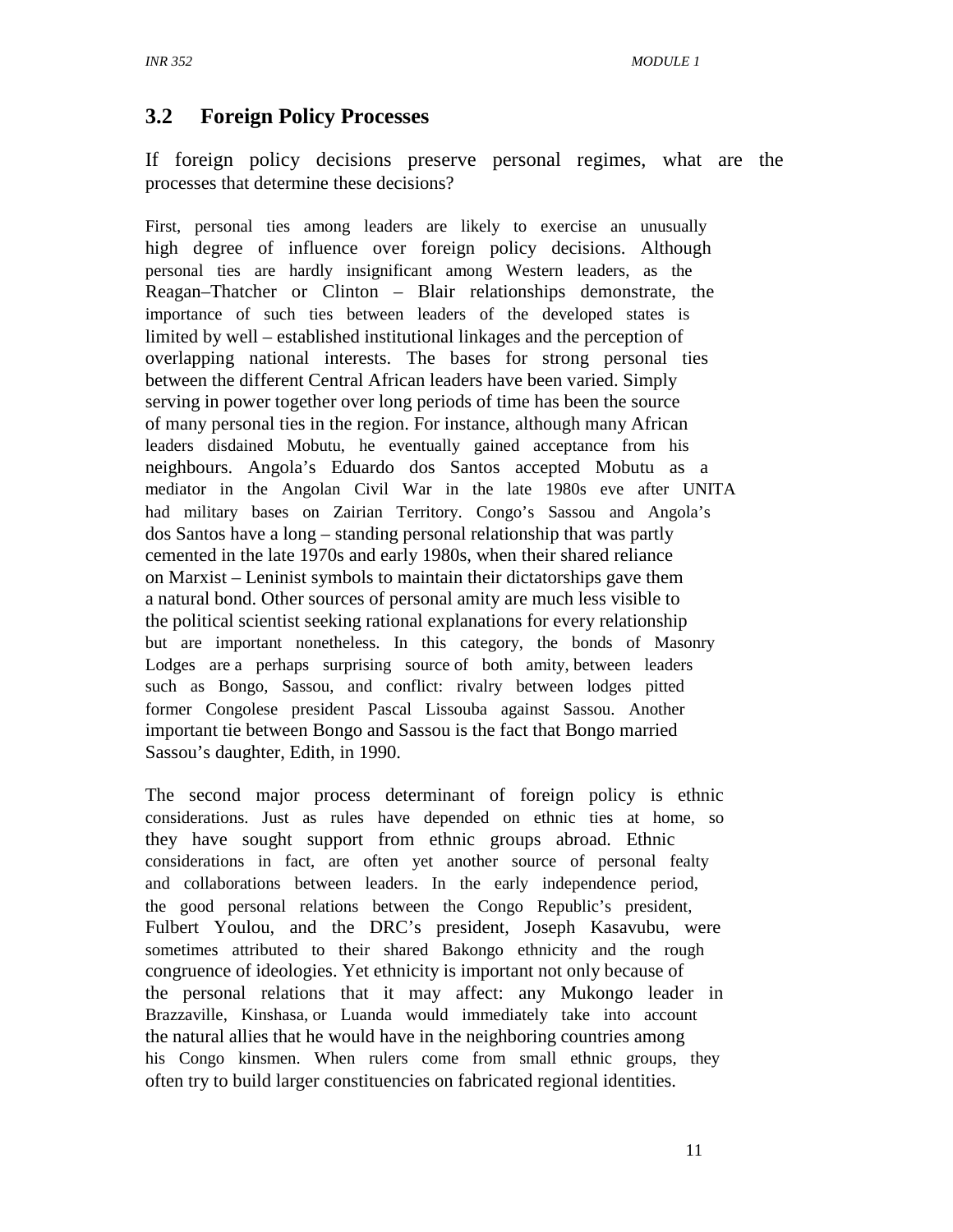When the ethno-regional bases of support for different rulers overlap, they have a natural basis for international collaboration.

The collaboration of Gabon's Bongo and the Congo Republic's Lissouba is instructive in this regard. Bongo is a member of Téké, who represent only a tiny percentage of Gabon's population, but a substantial portion of them live in the Congo Republic; Lissouba belongs to the Nzabi people, who, similarly, represent a tiny percentage of Congo's population but constitute a substantial portion of the Gabonese population. During the early 1990s, Bongo sought to build a regional coalition of ethnic forces that lumped the Téké with Gabon's Nzabi, whereas Lissouba tried to build a regional coalition that linked the Nzabi with the larger Téké group in Congo. By expressing political support for each other, these presidents strengthened the fragile ethnoregional blocs of support that they sought to hold together in their own countries: The alliance gave Lissouba support among Congo's Téké and Bongo support among Gabon Nzabi. This collaboration endured until Bongo was forced to abandon his colleagues during the Congo Republic's civil war.

Finally, along the same personal lines, Mobutu supported Junénal Habyarimana in Rwanda during the Civil War and, after the latter's defeat, allowed the rump of Habyarimana's Armed Forces of Rwnde (FAR) to organise in the refugee camps on the border with Rwanda between 1994 and 1996. These forces provided military support to Mobutu during the civil war of 1996 – 1997 until they were routed by a combination of Rwandan army soldiers of the Rwandan Patriotic Front and local Tutsi (Banyamulenge) militias from within Zaire. Mobutu's support for Habyarimana during the war reflected the deep personal relationship between the two leaders, which had developed over many years. After Habyarimana's death and the emergence of the RPF to power in Rwanda, Mobutu failed to disarm the ex – FAR militia and tried to expel indigenous Zairian Tutsi from their homes.

#### **SELF – ASSESSMENT EXERCISE**

Explain foreign policy processes in East and Central Africa.

#### **1.3 Foreign Policy Goals**

A major question this section intends to answer is what are the most substantive needs of the foreign policy makers? Substantive needs can be divided into two: those emanating from the extra-regional world and those within the region.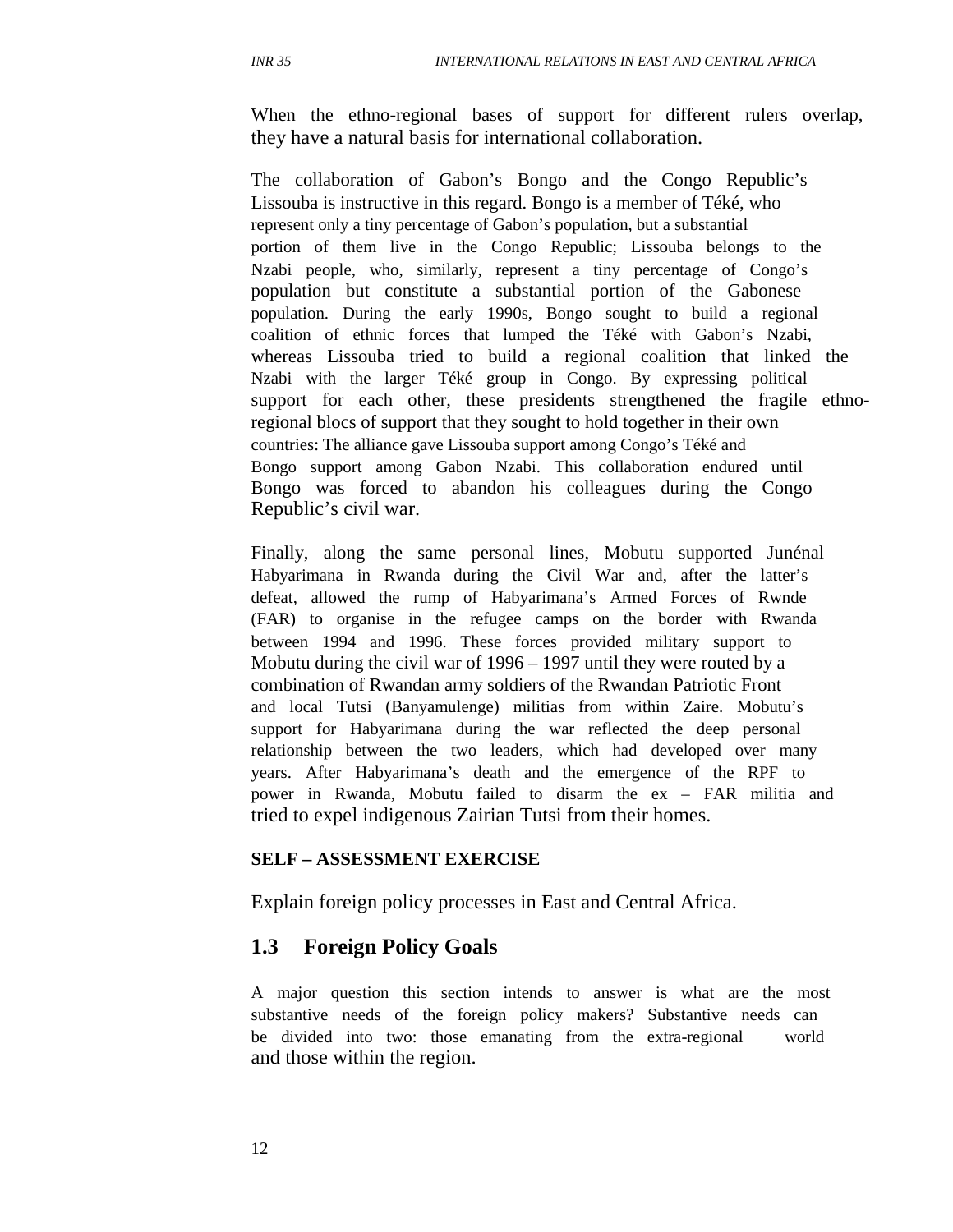From the larger world, rulers seek to secure arms, military training, and foreign aid. Arms support provides physical protection for presidential leaders, and economic assistance provides patronage to fend off regime opponents. The conservative former French colonies, Gabon and the CAR, sought such support primarily from France, both with good results. Zaire under Mobutu sought security assistance from the United States of America, China, and France, duping each into believing that its interests corresponded with his own regime security needs. In the 1970s and 1980s, Congo and Angola played the Marxist card, acquiring large amounts of arms from the eastern bloc. All these states receive significant amounts of economic aid from the international financial institutions (IFIs) and, in Angola's case, from individual bilateral partners. From the 1960s through the 1980s, there was one major contradiction in receiving foreign arms and economic aid. Since foreign aid undermined the nationalist credentials of regimes in power, it was both a threat to immediate regime security and a subversion of the state – building goals that leaders sometimes pursued. Thus Mobutu, in his most nationalist phase in the 1970s, liked to emphasis his regime's links with China while downplaying those with the United States and France; likewise, Sassou relied on French Military – training assistance while trumpeting the utility of Eastern bloc cooperation. As a result of this contradiction, central African leaders have frequently denied their dependence on Western military aid. For instance, several regimes have been silent on Israeli's assistance in training their praetorian guards. Leaders in the region have sought the goodwill of their immediate neighbours, hoping to dissuade them from directly intervening in their affairs. In the absence of such direct intervention, there are always expectations that neighbours will not allow opponents to mobilise from their territory or provide material aid to political opponents. At the maximum, they also expect neighbours to cooperate in ejecting armed opponents from their territory.

During the 1970s and 1980s, the concerns for cooperation in ejecting armed opponents were prominent in the foreign policy thinking of the leaders of Angola, Congo, and Zaire. For a long time, UNITA, the primary opponent of Angola's MPLA regime, operated from Zairian territory with Mobutu's explicit support. Angola, in turn, sometimes allowed opponents of Mobutu to organise on its territory, including the forces that invaded Zaire in 1977 and again in 1978. Less well known, but falling in the same category, was the mutual hostility between Congo and Zaire from the mid–1960s through the 1980s, and the mutual sponsoring of opposition groups in each country. For instance, in 1970 a coup attempted against Congolese president Marien Ngouabi was mounted from Zairian territory (Decalo, 1996). Finally, both Congolese have also allowed forces seeking the independence of the Angolan region of Cabinda to operate from their territory. Such policies represent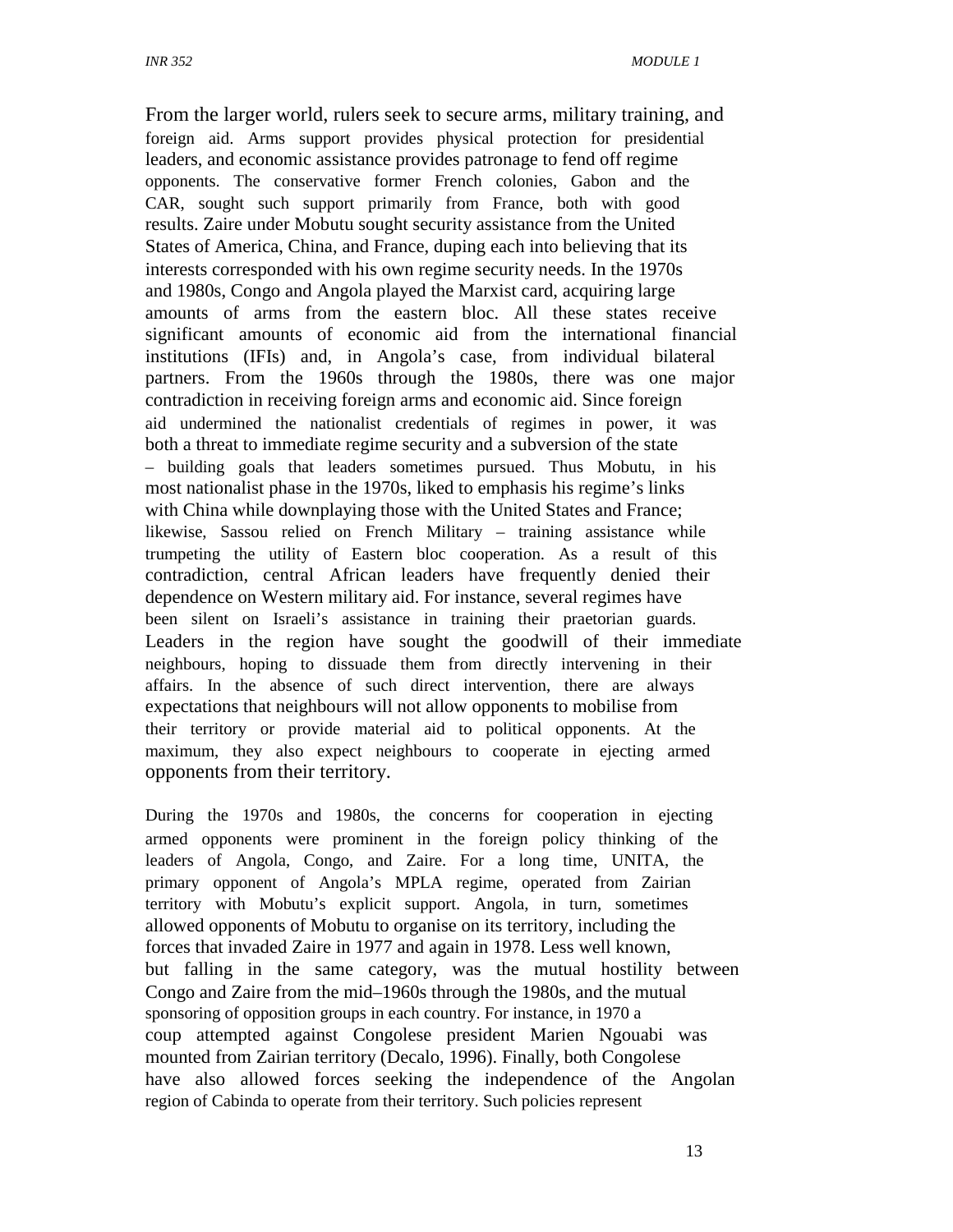perhaps the most serious and immediate threat to regime security and, in the case of those seeking Cabindan independence, to the territorial integrity of Central Africa states. Thus, the region's rulers have seen containment of these threats as their very highest priority.

#### **SELF – ASSESSMENT EXERCISE**

State the foreign policy goals in East and Central Africa.

#### **3.4 Counter Intervention**

When negotiations fail to secure the goodwill of neighboring states, counter intervention to bring more cooperative governments to power is the logical next step. The recent behavior of Angola's MPLA government illustrates the point. First, during the 1996 – 1997 Civil War in the DRC, Angola intervened on Kabila's side, along with Rwanda and Uganda, to help him gain power. Then, during the 1997 civil war in the Congo Republic, Angola intervened decisively to end the stalemate in that country between the rival militias of President Lissouba and former president Sassaou, essentially putting Sassou back in power. The first instance of intervention stemmed from the fact that UNITA rebels had been operating form Zairian territory for over twenty years and that Mobutu had either turned a blind eye or even encouraged their activities. Hence, dos Santos and his MPLA colleagues must certainty have hoped that Kabila would repay for favor by expelling UNITA from its territory. The Angolan government tried to help Laurent Kabila for the same reasons – to deprive UNITA of bases on contiguous territory.

The intervention of the Angolan army in the civil war in the Congo Republic in October 1997 may be attributed essentially to the same reason: the desire of the Angolan government to reprieve UNITA of bases on the soil of neighboring countries (Clark, 1998). President Lissouba, perhaps in a misguided effort to win French favor, allowed UNITA to move its headquarters to the Congolese city of Pointe Noire after its expulsion from the former Zaire. Subsequently, flows of arms from Europe were dispatched to UNITA via Pointe Noire and into Angola. Moreover, Lissouba allowed armed groups fighting for the independence of the Angolan enclave of Cabinda; the Front for the Liberation of Cabinda (ELEC), to use Congolese territory, Previous Congolese governments had collaborated much more fully with Angolan authorities to try to suppress such groups. Finally, there was the long personal friendship that existed between two old comrades in arms, dos Santos and Sassou – Nguesso. During the Cold War period, Marxist Congo had been a constant friend to the MPLA regime in Luanda, allowing Congolese territory to serve as a rear base for the flow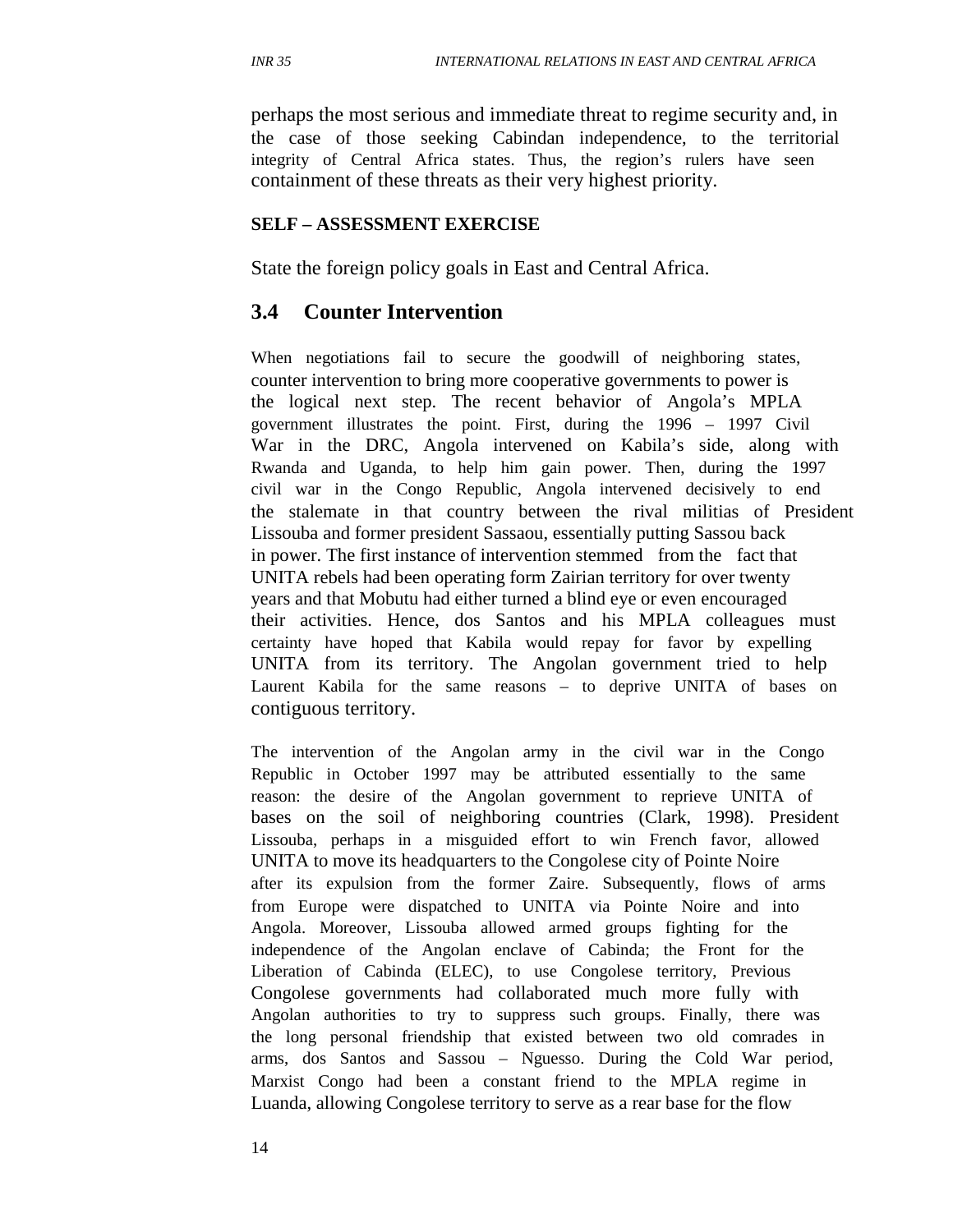of Cuban troops and Soviet arms into Angola. After they rose to power, dos Santos and Sassou worked together against South Africa and shared an anti – imperialist stand on many world issues. Although the ideological basis for their relationship had long evaporated by 1997, the personal friendship remained.

#### **SELF – ASSESSMENT EXERCISE**

Examine the concept of counter intervention in the foreign policy of East and Central Africa.

## **4.0 CONCLUSION**

We have mentioned the logic behind foreign policy decision making in East and Central African where the foreign policy processes and goals are considered in line with such logics. This unit is very important for understanding the foreign policy processes of Central Africa. We have argued that most foreign policy models adopted in the study of foreign policy making in the developed world cannot capture the mosaic in Central Africa. We also identified two type of foreign policy goals within the region; extra-regional base and regional base.

## **5.0 SUMMARY**

Earlier, we have mentioned that the main thrust of this unit is to look at the logic of foreign policy making in Central Africa. This unit therefore, offers us an insight into foreign policies models, processes and goals in Central Africa.

## **6.0 TUTOR – MARKED ASSIGNMENT**

- i. List and explain the foreign policy processes.
- ii. Mention the foreign policy goals of Central Africa.
- iii. State and explain the logic of counter intervention in East and Central African foreign policy.

## **7.0 REFERENCES/FURTHER READING**

- Allison, G. T. (1969). "Conceptual Models of the Cuban Missile Crisis." *American Political Science Review.* 63, 3.
- Clark, J. F. (1998). "International aspects of the civil war in Congo Brazzaville," 26, 1.
- Cox, R. W. Ed. (1996). *Business and the State in International Relations.* Boulder: West view Press.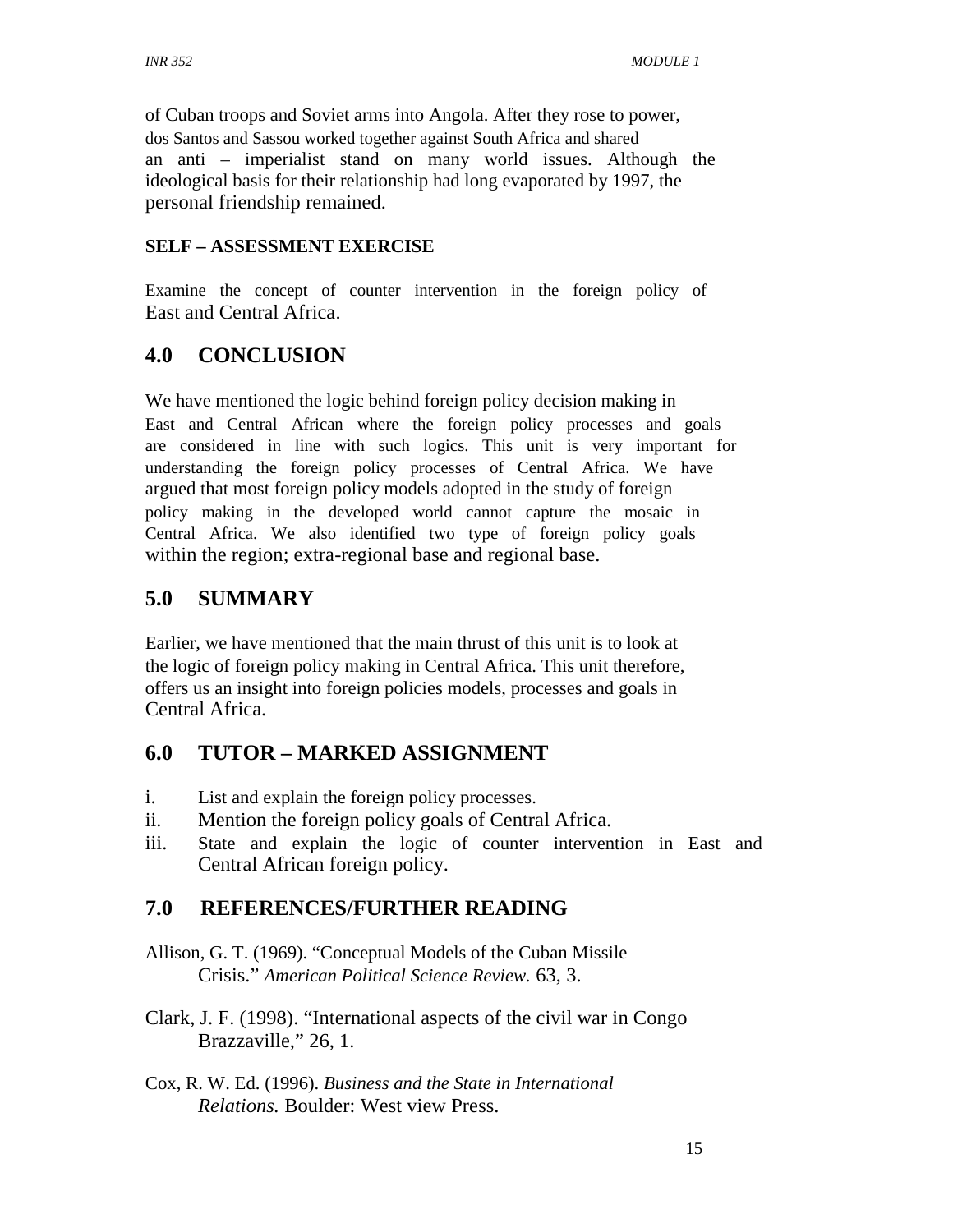#### **UNIT 3 THE CHANGING FOREIGN POLICY MAKING CONTEXT**

#### **CONTENTS**

- 1.0 Introduction
- 2.0 Objectives
- 3.0 Main content
	- 3.1 Fading Usage of Old Paradigms
	- 3.2 The Emergence of Democratic Culture
	- 3.3 The Prevalence of Intraregional and Extraregional Rivalries
	- 3.4 The France Factor
	- 3.5 The Constraints of the Non Intervention Norm and International Politics
	- 3.6 Increasing Ties with Southern Africa
- 4.0 Conclusion
- 5.0 Summary
- 6.0 Tutor Marked Assignment
- 7.0 References/Further Reading

## **1.0 INTRODUCTION**

Certain trends in foreign policy making in the East and Central Africa have made the concept of foreign policy to be dynamic. Thus, foreign policy making in this region does not fit into the framework of the prevalence paradigms. In this unit, we will look at the following: the fading usage of old paradigms; the emergence of democratic culture; the prevalence of intraregional and extra-regional rivalries, the France factor, constraints of the non – intervention norm and international politics, and the increasing ties with southern Africa

## **2.0 OBJECTIVES**

At the end of this unit, you should be able to:

- h explain the fading usage of old paradigms in foreign policy decisions in East and Central Africa
- h examine the emergence of democratic culture in East and Central Africa
- h discuss the intra-regional and extra - regional rivalries in the region
- h explain the role of France in East and Central Africa
- h state the constraints of the non–intervention norm in international politics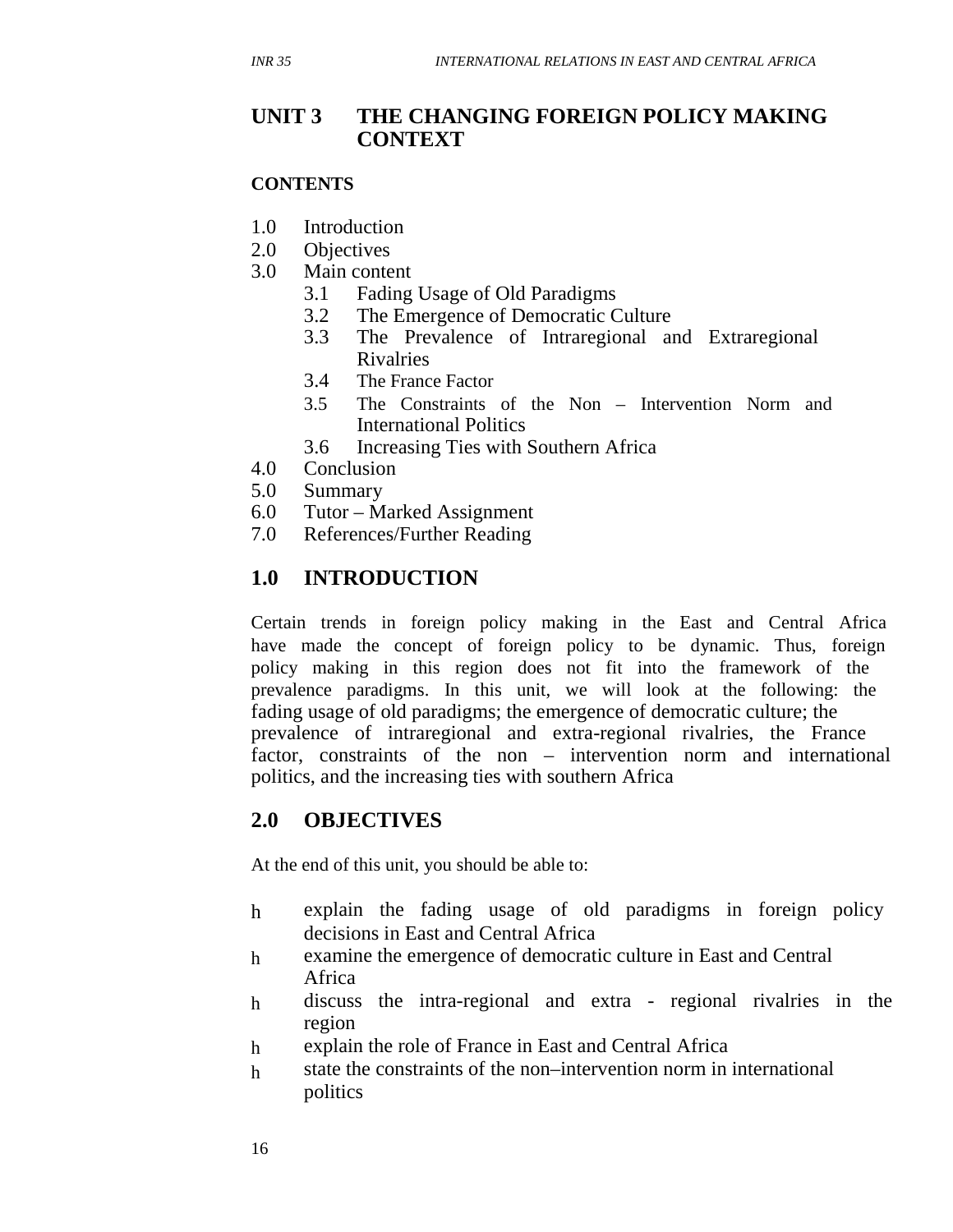h examine the impact of the increasing ties with southern Africa on the region.

# **3.0 MAIN CONTENT**

## **3.1 Fading Usage of Old Paradigms**

Some scholars have argued that recent events have rendered the old paradigms of foreign policy making for states, based on the personal predilections of leaders, obsolete. In the central and east Africa, although the context has changed significantly, the basic priorities and means of foreign policy making have not. The changes in the context have led to new variations distinct to the era but based on the underlying characteristics of the Cold War era – a focus on regime survival, the dominance of big men and dependence on foreign actors.

Some of the changes include the recent wave of democratic transitions that swept across Africa between 1990 and 1994 and the end of the Cold War, which largely brought an end to superpower sponsorship of regimes in the region. Another important area of change is in France's support for regimes in the region, even though the nature of this change is complex and contested. At the beginning of the 1990s, France seemed to abandon its long – standing practice of supporting its regional clients, but its subsequent behavior proved that this was far from the case. Another change in France's behavior is that it has become more focused on the economic benefits accruing from its engagement with Francophone Africa. Some have also suggested an overall decline in the influence of France in Africa's affairs, represented most spectacularly by Paul Kagame's ascent to power in Rwanda in 1994. Finally, the erosion of norms that supported non- intervention has contributed to a new pattern of regionalised conflict and greater security links between Central and Eastern Africa. Yet, despite their significance for Central Africa, these changes have not affected the imperative of regime security for its rulers, and none of them has quite the effect on foreign policy that one might expect.

#### **SELF – ASSESSMENT EXERCISE**

Explain why the usage of old paradigms of foreign policy has faded in East and Central Africa.

## **3.2 Emergence of Democratic Culture**

Although there is an assumption that democratisation has weakened the prerogatives of the big men in foreign policy, as it has in other national policy contexts, there is no such trend in Central and East Africa, since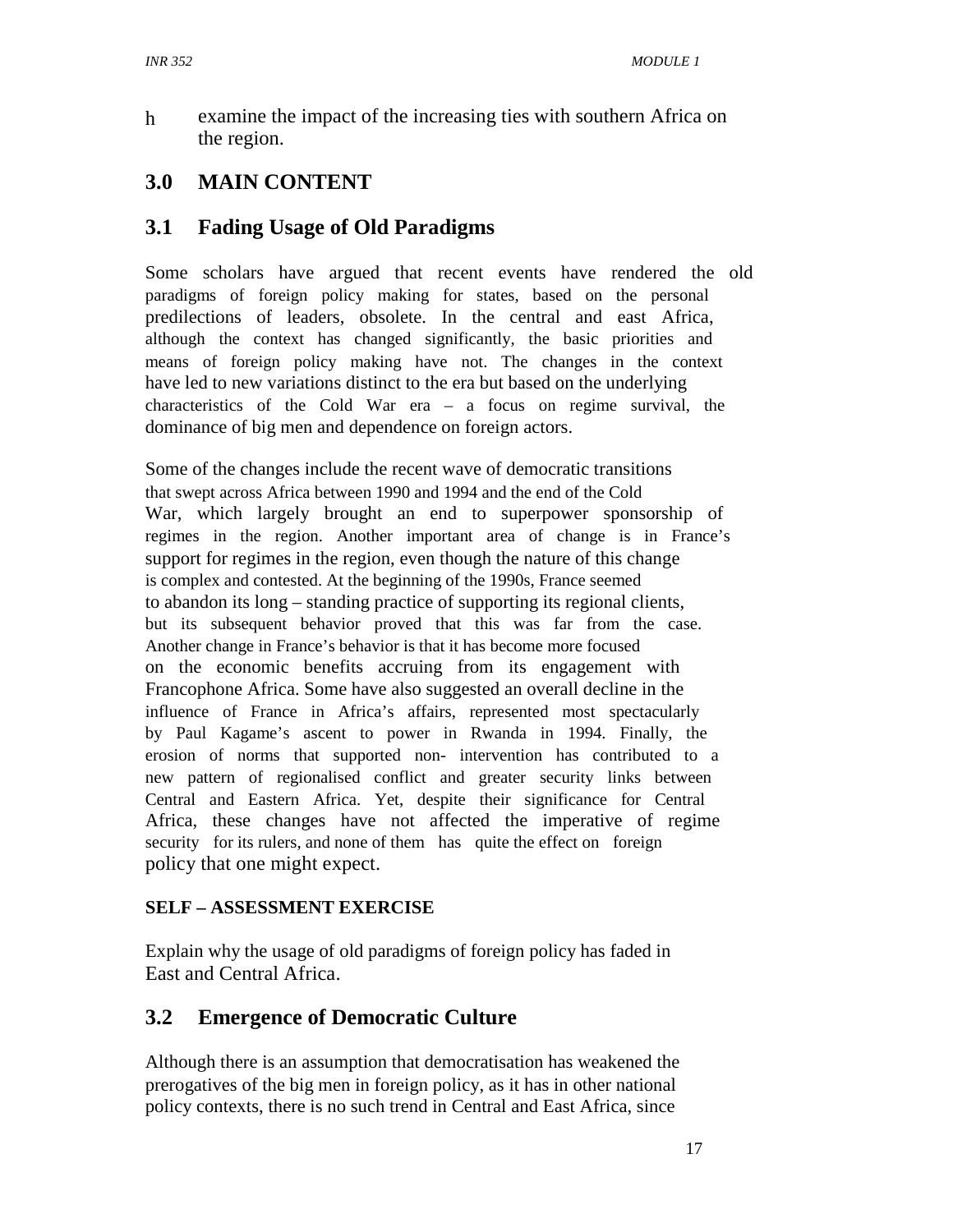political change has not yielded liberal environments. Of the five countries, there was no regime change in Angola, Gabon, and Zaire – DRC as a result of the political openings of the early 1990s. Each of the three rulers stayed in power by a different, but equally effective, method dos Santos allowed relatively free and fair elections, monitored by the UN, knowing that he stood to win; Bongo orchestrated fraudulent elections with the help of secret French security; and Mobutu divided the opposition and perpetually delayed the elections until he was overthrown. In Gabon, and Zaire, opposition forces did gain representation in the national assembly or (in Zaire's case) transitional parliament, but in neither case did these forces exercise significant influences over foreign policy.

In addition, one should not mistake regime transition, even by an election, for real democratisation. In the CAR and the Congo, there were regime transitions through elections, but neither of the elected regimes proved to be genuinely democratic in its methods and behaviour (Clark and Gardinier,( n .d)). Moreover, opposition forces were generally excluded from participation in cabinets, and opposition forces in parliament did not play any significant role in foreign policymaking. What is significant about the recent era of political reform, however, is that it has created a new internal context for foreign policy making. That is, it has rendered the regimes far more vulnerable than before to coup d'état or civilian overthrow. External powers and the International Financial Institutions (ITFs) have also made their continued assistance dependent on progress towards political reforms. More generally, external forces, public and private, are encouraging internal opposition forces to put pressure on the existing regimes to undertake political reforms. In addition, all five states came under severe economic pressures as their economy deteriorated and as oil and mineral prices on world markets plummeted. As a result, all these regimes became more desperate for external sources of aid and for gaining the goodwill of neighbors that could potentially support internal opposition forces. Overall, Central African states became more externally dependent on the IFIs and great powers than they had been before. More important, democratisation made them all more vulnerable and sensitive to physical attacks emanating from neighboring states.

#### **SELF – ASSESSMENT EXERCISE**

Examine the consequences of the emergence of democratic culture on foreign policy in East and Central Africa.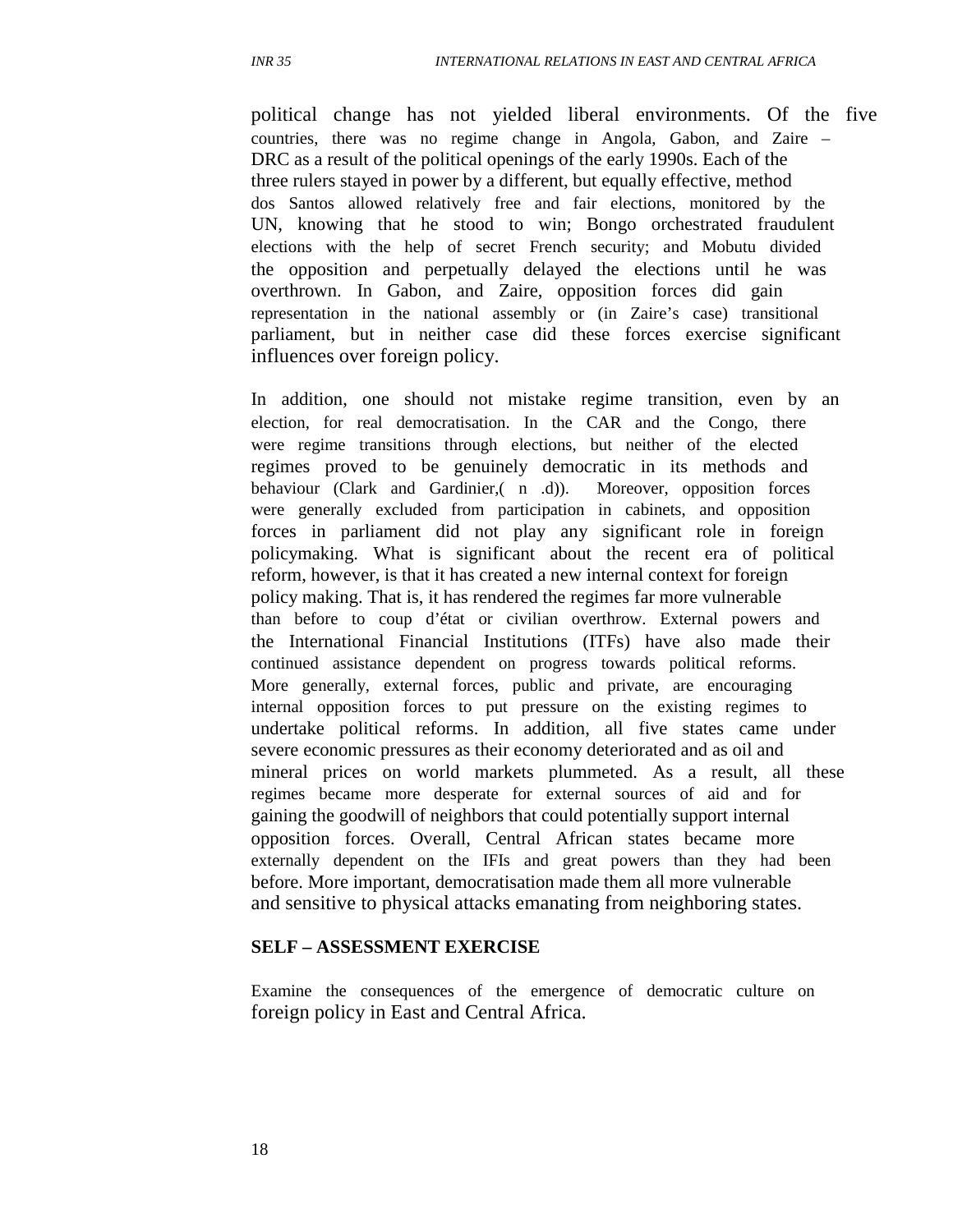## **3.3 The Prevalence of Intra-regional and Extra-regional Rivalries**

Although the end of the Cold War has had an impact on Central Africa, it hardly ended intraregional rivalries or extra-regional intervention. The present political stalemates in Angola and the DRC reflect the same dynamic as the rivalries of the 1970s and 1980s, which were driven as much by personal and ethnic considerations as by ideological ones. Moreover, even though the Anglophone – Francophone rivalry has to some degree replaced the Soviet – U.S. rivalry in Francophone Africa, local rivalry are still able to find new external sponsors for their causes (Schraeder, 1998). United States and French oil companies are competing for influence in the three oil – producing states (as well as in Chad), and French and U.S. capital continues to compete for influence in the DRC, as it has for decades. In addition, France and the United States now find themselves on opposite sides of civil wars and international confrontations in the region. For instance, France continued to back the Habyarimana regime in Rwanda even beyond the death of Habyarimana in April 1994, whereas the United States was tacitly supportive of the RPF invasion, led by Kagame. France and the United States were similarly on opposite sides of the conflict that engulfed Zaire – DRC in 1996 – 1997.

#### **SELF – ASSESSMENT EXERCISE**

Discuss the effects of the prevalence of intraregional and extra-regional rivalries on foreign policy in east and central Africa.

## **3.4 The France Factor**

There are two important issues regarding changes in French regional influence. First, it is not clear that French political interests evaporated with France's setback in Rwanda in 1994. France remains the steady backer of Bongo in Gabon, and it maintained support for the regime of Ange – Félix Patassé in the Central African Republic during the mutinies in 1996 and 1997. Besides, several networks in French government and business circles supported the return to power of Denis Sassou – Nguesso in 1997, even if others remained loyal to Lissouba. Some analysts' saw Kabila's rise to power as a major reversal of French influence in the DRC because of the support from Rwanda and Uganda. When, however, Kagame and Yoweri Museveni turned against Kabila in August 1998, France saw an opening to reassert its influence in the region. Before he was assassinated in January, 2000, Kabila made overtures to France in an attempt to find external support. His successor, Joseph Kabila, has continued this trend.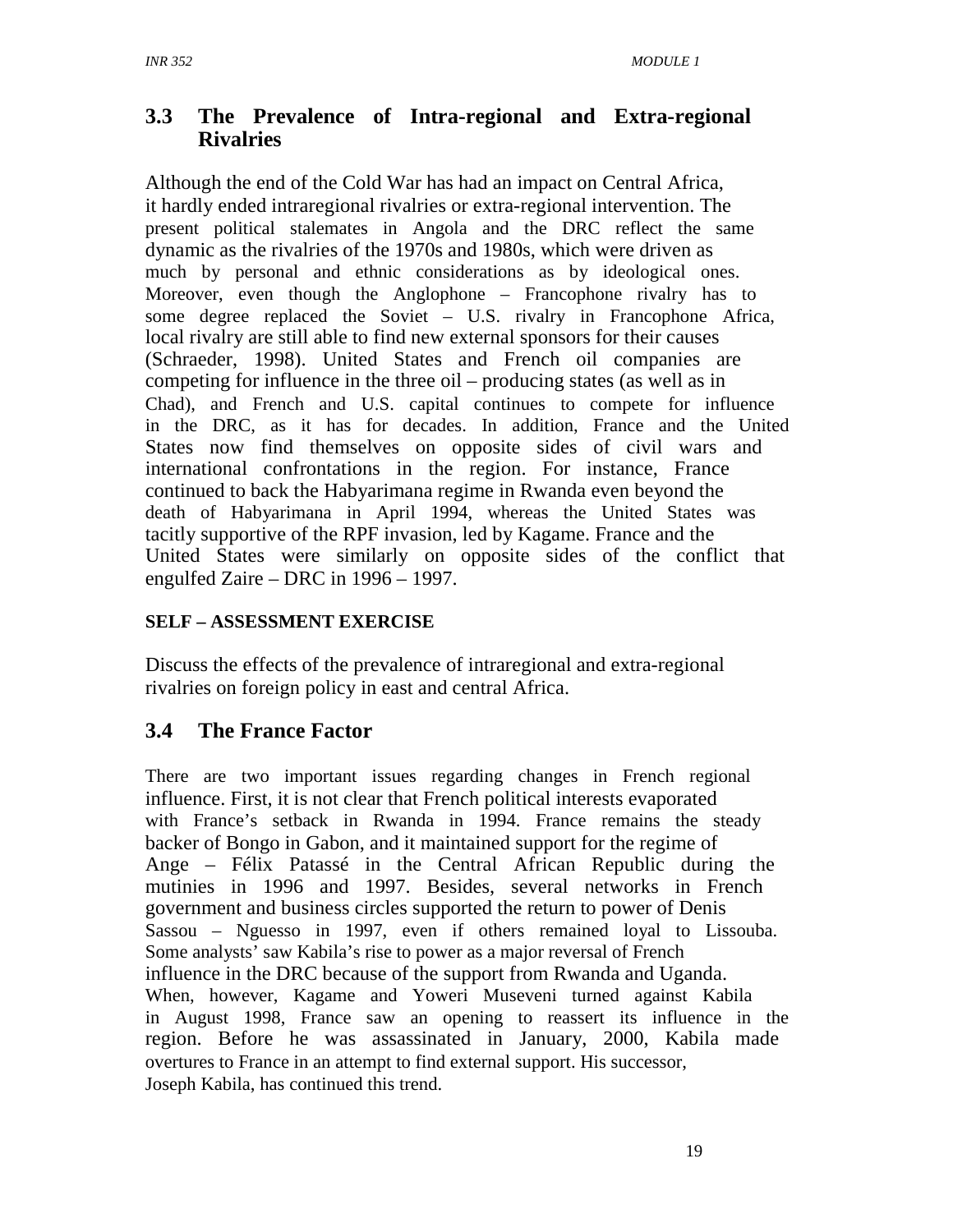There are three other cases of continuing French influence in the region. Although the Congo Republic's three nominally Marxist presidents, who ruled from 1969 to 1991, denounced France's neocolonial economic policies, they quietly cooperated with the French in return for economic and military aid. With the advent of multiparty politics in the Congo, there have been public demands for the new government to reduce this dependence on France, particularly in the oil sector. But when Lissouba attempted such a policy by trying to reduce the role of the local subsidiary of Elf – Aquitaine, France reduced aid and, more important, withdrew political support. As a result, Lissouba made the decision in 1994 to placate France by allowing it to maintain its privileged place in the Congolese oil industry and economy at large. Thereafter Lissouba followed an essentially pro- France course in foreign policy, supporting Mobutu's regime to the bitter end. This position led to an initial relationship of hostility between Lissouba and Kabila when the latter assumed power in May 1997.

The following month war broke out in the Congo Republic when Lissouba attempted to arrest former president Sassou, who was to have been a candidate for president in the elections scheduled for July 1997. France soon made it clear that it would do nothing to aid Lissouba militarily and took an officially neutral stance in the war. Lissouba was greatly puzzled and angered by the French position given that France had repeatedly supported the elected government in the Central African Region (CAR) in the face of army mutinies and that Lissouba had been elected in fair elections. When Lissouba went to France in August 1997, he was snubbed by the French government; Lissouba's supporters claimed that both the French government and private French capital interests were supporting Sassou's bid to retake power by force. In desperation, Lissouba soon abandoned his previous course and sought assistance from Kabila, then known to be anti–French. Specifically, Lissouba slowly distanced himself from the mediation that was taking place in Libreville, Gabon, which was dominated by pro – French leaders including Gabon's President, Bongo. At the time of one critical meeting in Libreville in August 1997, Lissouba instead flew to Kinshasa for talks with Kabila, who was outside the Libreville process. Lissouba's ultimate failure to enlist sustained support for his regime from outside meant that Angola's forces quickly tipped the balance to Sassou's favor when they intervened in October.

Foreign policy decision making in the CAR was similarly conditioned by the country's dependence on France. The new regime of Patassé, elected in September 1993 was rocked by army mutinies on three occasions – in April 1996, May, 1996, and again in January 1997. On each occasion, French troops already within the country were mobilised to engage the mutinous troops and clamp down any attempted *coup*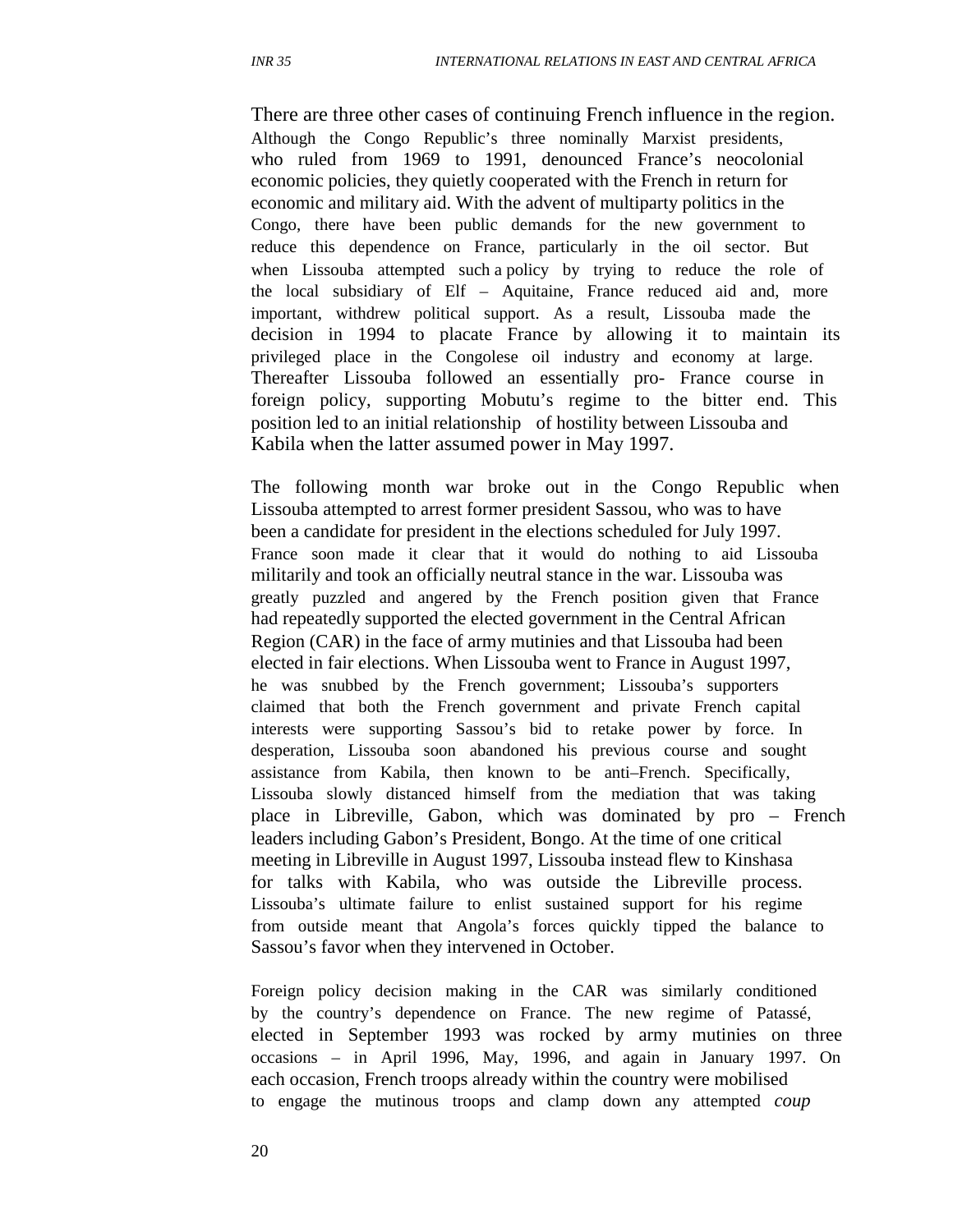*d'état*, making Patassé directly dependent on direct French support. As a result, when Patassé learned that the French intended to close their two bases in the CAR, he retaliated by refusing to allow the French to dispatch planes at night from their bases, accusing them of aiding Sassou in the Congo's civil war. When France announced in July 1997 that it would close its military bases for economic reasons, Patassé vehemently denounced the decision and began to seek other external allies. He immediately aligned himself with Lissouba and Kabila, both of whom were completely hostile to France, and he even made overtures to the United States, offering that country the right to establish bases in the CAR. Fearing that he had lost his external protector, despite French reassurances that their defense treaty with the CAR remained intact, Patassé turned on his former patron and desperately sought new ones.

#### **SELF – ASSESSMENT EXERCISE**

Describe the France Factor in the East and Central African foreign policy.

#### **3.5 The Constraint of Non – intervention Norm and the International Politics**

Two recent trends in central Africa have gained salience in the post – Cold War Context. First, there has been an erosion of the shaky norm of non-intervention in the political affairs of neighbours. Although the practice of hosting and supporting groups hostile to neighboring regimes has existed since independence, the norm of non-intervention in the United Nations and OAU charters exercised significant restraint on the region's decision making before the 1990s. For instance, although Mobutu allowed Savimbi to move some of his operations from Namibia to Zaire in the late 1980s, he did not allow Zairian territory to become a full – scale launching pad for a major invasion of Angola. Much of the hosting of foreign forces intervening in neighboring states was by default because existing regimes had little control over their own territory. In addition, unlike previous arrangements, invasion by a national army was a rare occurrence. Yet in the 1990s, all of these activities became much more common. For instance, the Angolan military forces were actively involved in overthrowing Mobutu in Zaire in 1996 and Lissouba in the Congo Republic in 1997. In the latter case, the Angolan forces were the deciding factor in the civil war. In August 1998, units from the national armies of Angola and Zimbabwe intervened in the second civil war in the DRC, and armies from Uganda and Rwanda fought on the opposite side.

Second, the international politics of Central Africa has now become far more connected to that of the Great Lakes region and to the Southern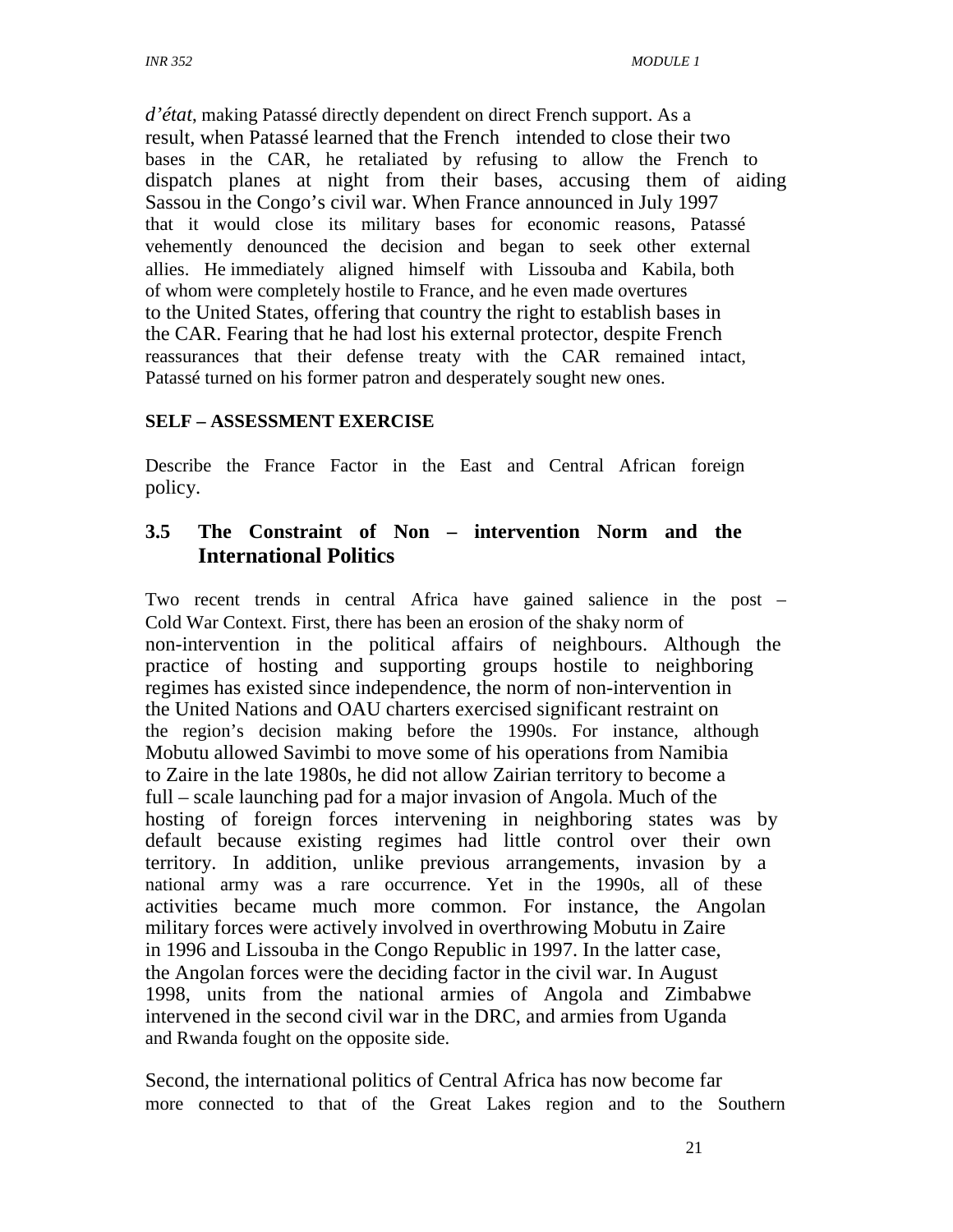African region, whereas the connections to West Africa have grown more fragile. The DRC has long been involved in affairs of the Great Lakes because of its colonial and cultural ties with Rwanda and Burundi. But with the exodus of over 1 million refugees, mostly Hutu, from Rwanda in Zairian territory in 1994, the fate of the two countries' contemporary political trajectories was intertwined more directly for the remainder of the 1990s. Mobutu was linked with Habyarimana through their personal ties, and their mutual reliance on French support came under attack in the early 1990s. Mobutu's willingness to disarm former members of the FAR on Zairian territory put Kagame and Mobutu at odds. Meanwhile, Uganda's Museveni, who had been scornful of Mobutu's corrupt, ineffective rule for years, was ready to join Kagame in sponsoring those who would eventually overthrow Mobutu's weak regime. When Kabila's rule became less satisfactory for Museveni and Kagame, the two rulers again intervened in the DRC with the intention of removing Kabila from power.

#### **SELF – ASSESSMENT EXERCISE**

What do you consider to be the constraints of non – intervention norm and the international politics on foreign policy in East and Central African?

#### **3.6 Increasing Ties with Southern Africa**

Central Africa's increasing ties with Southern Africa pre-date the end of apartheid in South Africa in 1994, but that event greatly accelerated the trends that were already unfolding. During the Cold War, only Angola, as a member of the Front Line States (FLS) and the Southern African development Coordination Conference (SADCC), was deeply integrated into the politics of Southern Africa. Zaire traded with neighboring states in Southern Africa, and Mobutu maintained ties with the apartheid regime, particularly to facilitate effective diamond marketing. South Africa also quietly cultivated ties with the conservative Francophone African states, such as Gabon and the CAR. Both the conservative and radical states (Angola and Congo Republic) began to establish much closer links to industrialised South Africa after the signing of the Angola–Namibia Peace Accords in December 1988. South Africa's former antagonists, Angola and the Congo Republic, were soon negotiating with their former nemeses, and the Congo Republic finally established diplomatic relations with South Africa in 1993. These warmer relations allowed the conservative regimes in Libreville, Bangui, and Kinshasa to finally make public and formal their ties to South Africa. Investments from South Africa had begun to flow into Angola, Zaire, the Congo Republic, and Gabon even before Nelson Mandela was elected the President of South Africa in 1994.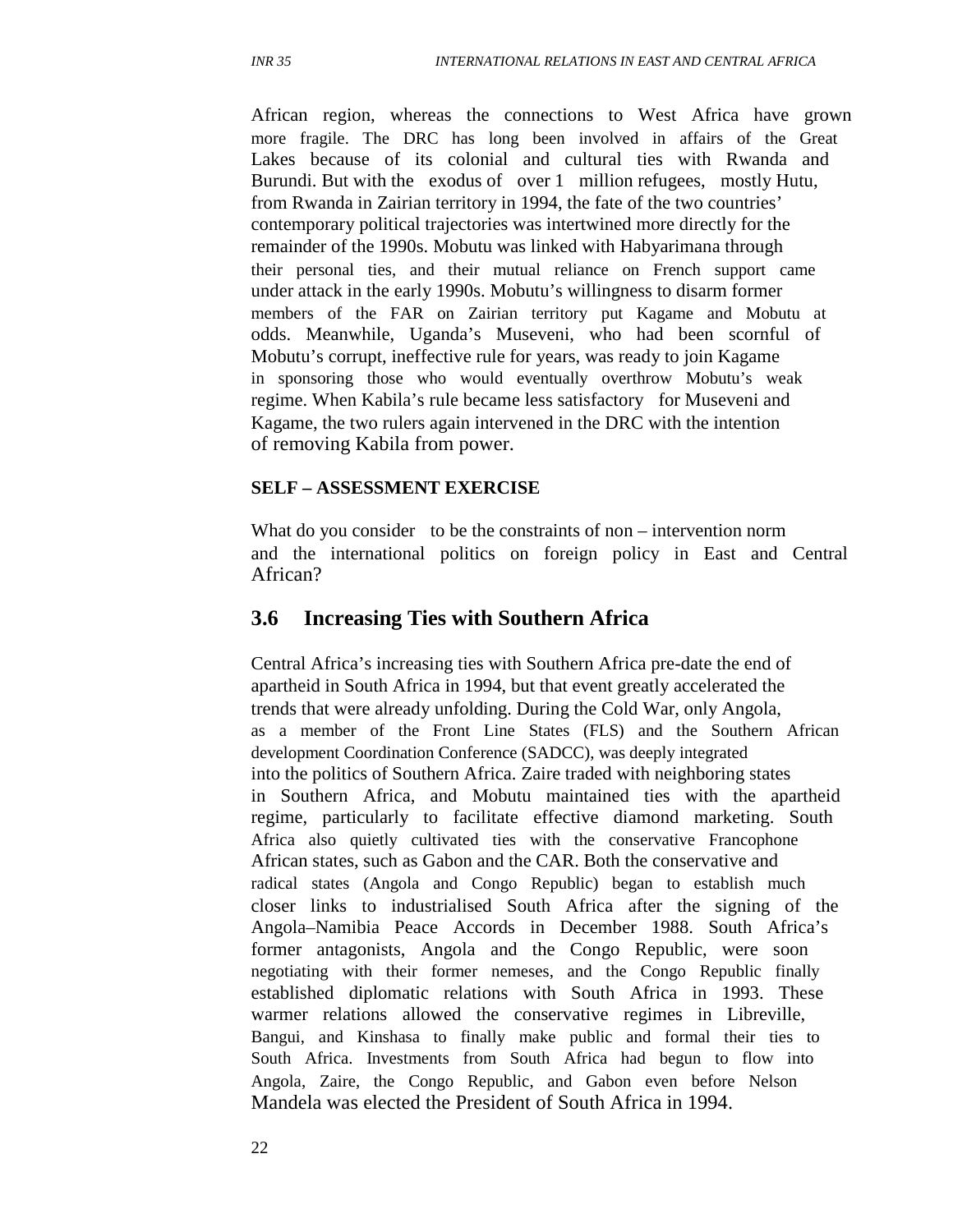#### **SELF – ASSESSMENT EXERCISE**

Mention implications of increasing ties with southern Africa on foreign policy in East and Central Africa.

## **4.0 CONCLUSION**

Foreign policy making in East and Central Africa has undergone various changes. This has been so because of paradigmatic, structural and ethnic factors. The role of France in foreign policy making in the region, as well as the norm of non-intervention and the interconnection of the region with the Great lake region and Southern Africa had diverse implications on the nature and character of foreign from this region.

## **5.0 SUMMARY**

In this unit, you have been introduced to the changing context of foreign policy-making in the Central African region. Among the pertinent issues we have highlighted include fading usage of old paradigms in foreign policy making; emergence of democratic culture in the region, prevalence of inter-regional and extra-regional rivalries; the constraints on non – intervention norm and international politics and the increasing ties with Southern Africa.

## **6.0 TUTOR – MARKED ASSIGNMENT**

- i. How does the emergence of democratic culture affect the foreign policy decision in east and central Africa?
- ii. Mention the critical areas where France has had influence on the foreign policy decision in east and central African.
- iii. Explain the changing context of foreign policy making in the Central African Region.

## **7.0 REFERENCES/FURTHER READING**

Clark and Gardinier (n. d). *Political Reform.* Boulder: Lynne Rienner.

Schrader, P. (1998). "Cold War to Cold Peace: Explaining the U.S– French Tension in Francophone Africa." A paper presented at the 1998 ISA conference, Minneapolis, March 1998.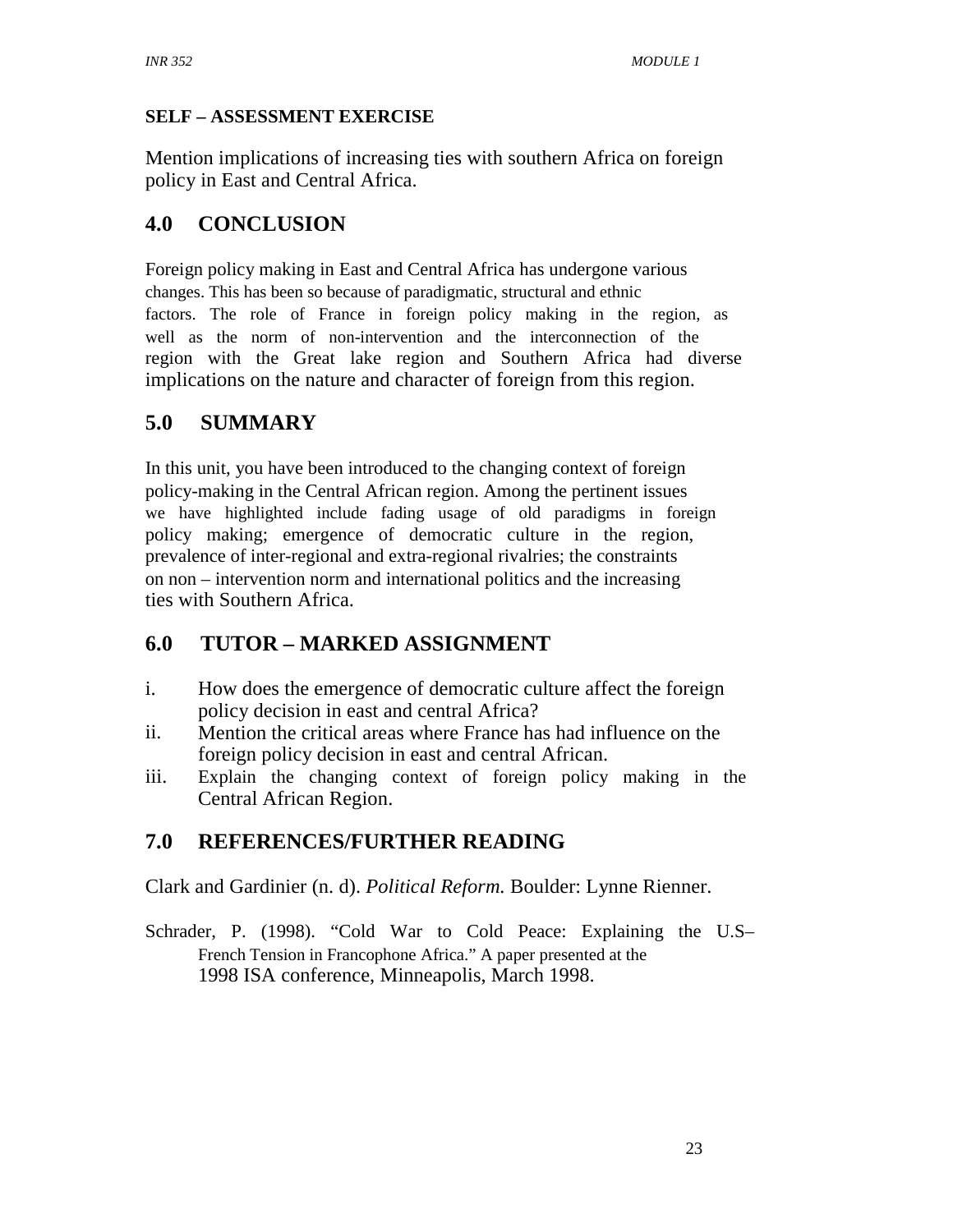#### **CONTENTS**

- 1.0 Introduction
- 2.0 Objectives
- 3.0 Main content
	- 3.1 Background
	- 3.2 Ascendance to Power through Force
	- 3.3 Military and Political Interdependence of States
	- 3.4 Aversion to External Interference
	- 3.5 Unity in Diversity
- 4.0 Conclusion
- 5.0 Summary
- 6.0 Tutor Marked Assignment
- 7.0 References/Further Reading

## **1.0 INTRODUCTION**

The great lake region comprises mainly of the reconstructive state systems of Rwanda, Burundi, and Democratic Republic of Congo. Issues that will be treated to highlight foreign policy making in these states include, the general background of the Great Lake Region, ascendancy to power through force, aversion to external interference and unity in diversity.

## **2.0 OBJECTIVES**

At the end of this unit, you should be able to:

- state the background events in the great lake region
- mention the use of force as a means of coming to power
- examine the military and political interdependence among states in the region
- describe the aversion of states in the region to external interference
- discuss the impact of unity in diversity in the region.

## **3.0 MAIN CONTENT**

## **3.1 Background**

Nowhere in the continent of Africa has ethnic conflict taken a more savage edge than in East Africa. Nowhere else does ethnic and political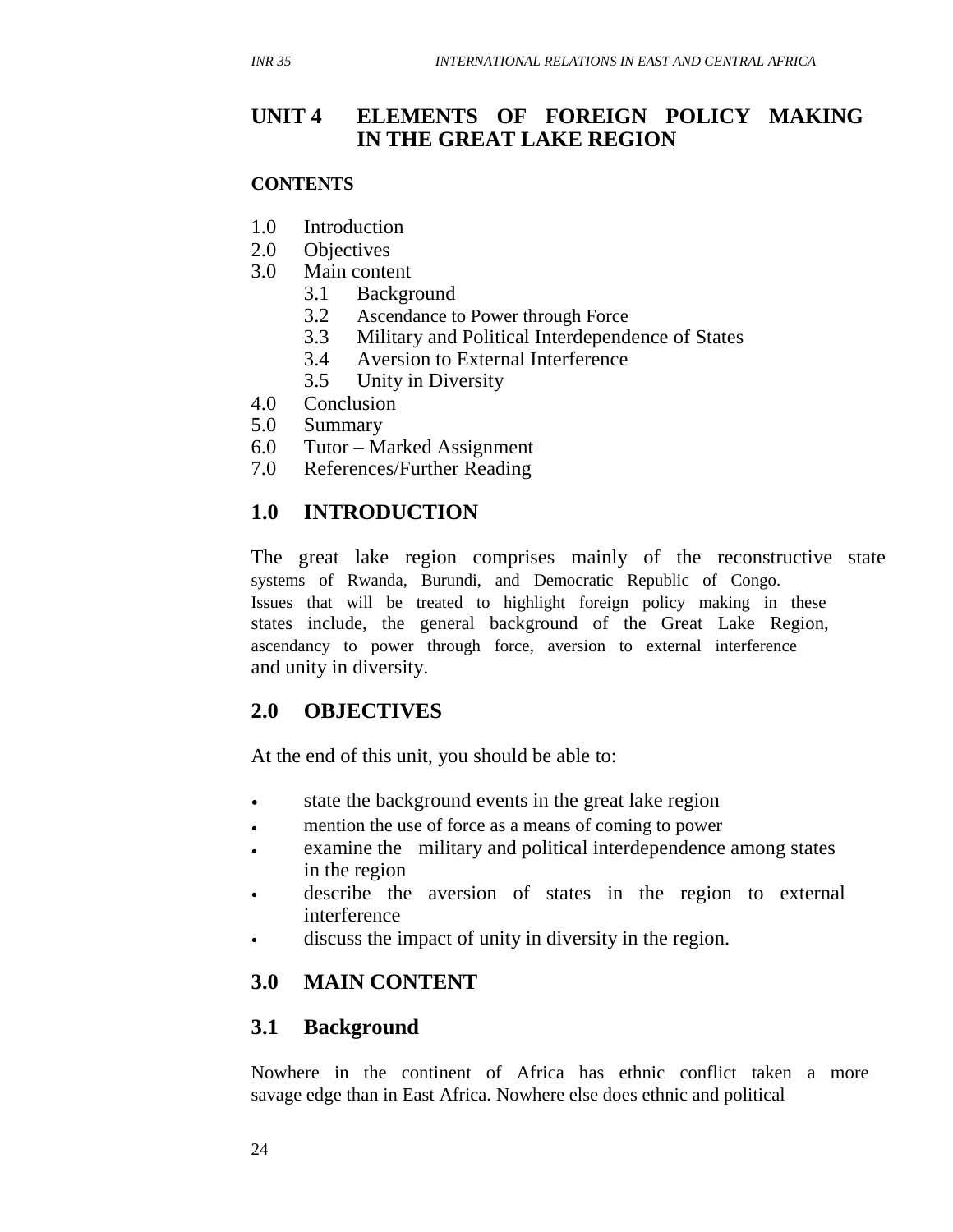exclusion pose a more daunting challenge. This observation applies especially to the barely reconstructed state system of Rwanda, Burundi, and the Democratic Republic of Congo (former Zaire). U.S. Secretary of State Madeleine Albright emphasised the centrality of the region to the U. S. foreign policy agenda in an address to the Organisation of African Unity (OAU) on December 9, 1997: "Africa matters, and right now no place matters more in Africa than East Africa. The region's natural and human resources as well as its strategic location make it either a catalyst or a stumbling block to African unity" (Albright, 1997).

Although commentaries about the future of the region have stressed the "catalyst of cooperation with Africa's new bloc" (Connell and Smyth, 1998:80) (comprising Rwanda, Burundi, Congo, Uganda, Ethiopia, and Eritrea), closer scrutiny of the evidence suggests a more nuanced interpretation. Though sharing certain common characteristics, the leaders in these states do not always see eye to eye on how to deal with their enemies at home and abroad. Their similarities also do not imply, as Secretary Albright claimed, "a common vision of empowerment for all their citizens, for their nations, and for their continent" or a commitment to the consent of the governed" (Albright, 1997). To impute such commendable motives to these leaders invites skepticism, raising questions as to whether official U. S. perceptions have anything to do with the harsh realities facing these rulers.

#### **SELF – ASSESSMENT EXERCISE**

State why the U.S. perceptions about East Africa differs from the reality on the ground.

## **3.2 Ascendance to Power through Force**

The most obvious common feature among the leaders in the great lake region of Africa is that they all came to power through the use of force. Paul Kagame, former Congolese president Laurent Kabila, and Yoweri Museveni fought their way to power on the crest of externally supported rural insurgencies and with considerable support from each other. Meles Zenawi in Ethiopia and Isaias Afewerki in Eritrea similarly fought their way to power in a joint campaign against the former regime of Mengistu Haile Mariam. Pierre Buyoya is the exception, taking power through a bloodless palace coup on July 15, 1996, thirty – two months after being voted out of office by the late Melchior Ndadaye, Burundi's first Hutu president.

Tutsi refugee support was a critical factor in giving Museveni's National Resistance Army (NRA) the upper hand in its fight against President Milton Obote, leading to the NRA's victorious march to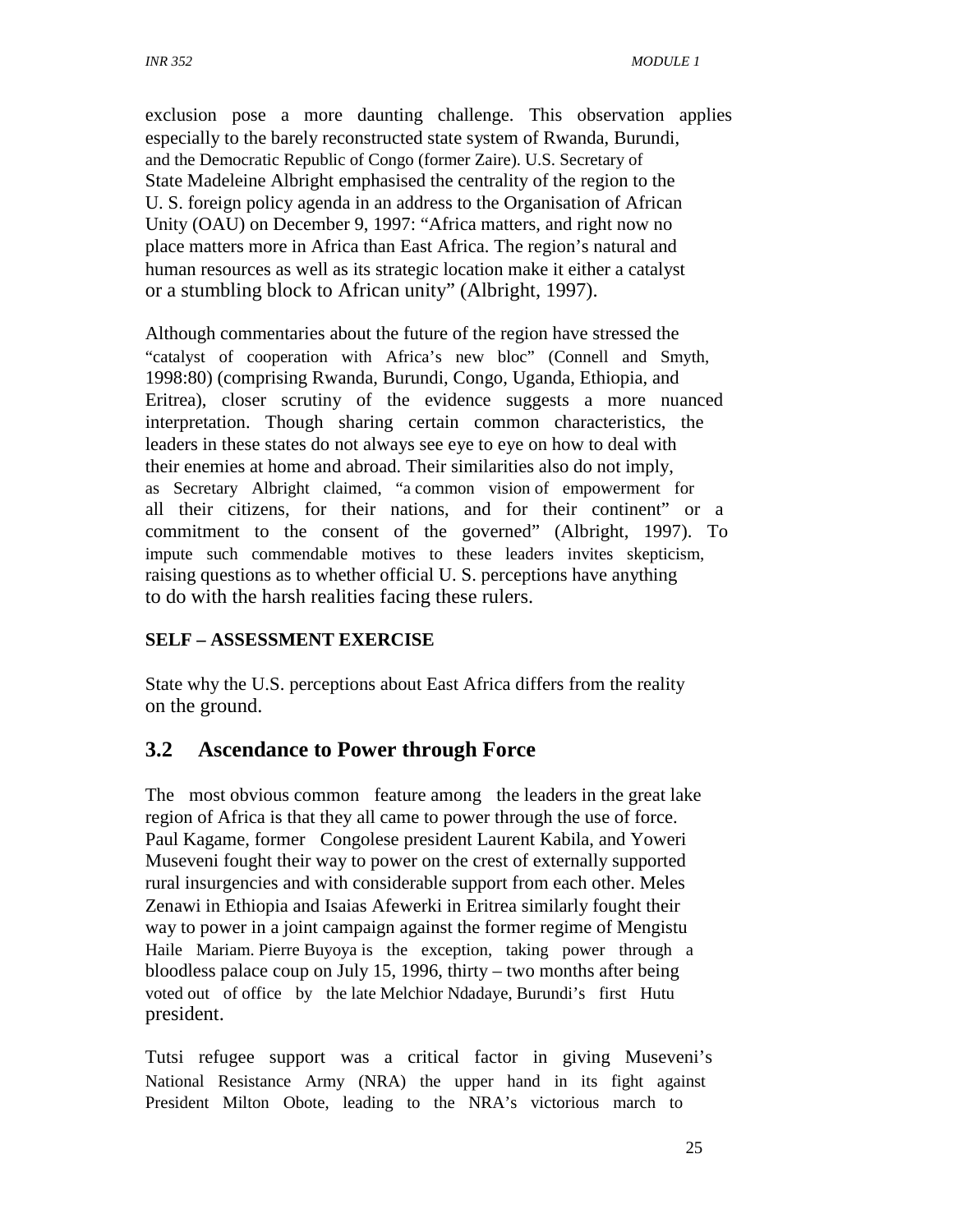Kampala in January 1986, Four and a half years later, Museveni returned the favour. Uganda's military and logistical assistance proved decisive when the time came for the Rwandan Patriotic Front (RPF) to fight its way into Rwanda. That Uganda's role was critical is not too surprising given that the RPF was at the time little more than a clone of the NRA. The late Major General Fred Rwigyema, the RPF's first leader, once served as deputy commander of the NRA and as Uganda's deputy minister of defense. Major Paul Kagame, who took over the command of the invading force after Rwigyema's death on the day of the Rwanda invasion in 1990, was at one time the head of military intelligence in the NRA.

The ties of solidarity between Kagame and Museveni were thus forged in the crucible of battle. Although Kabila did not have the same intimate ties with Kagame and Museveni, he was indebted to both (Wall Street Journal, 1998). His ability to stitch together a credible coalition of insurgents under the umbrella of the Alliance of Democratic Forces for the Liberation of the Congo (ADFL) depended on significant assistance from Rwandan. Kabila was able to defeat the Zairian armed forces with the help provided by units of the Rwanda Patriotic Army (RPA), ethnic Tutsi from the Kivu region (the so–called Banyamulenge), and the auxiliary support of troops from Angola.

#### **SELF – ASSESSMENT EXERCISE**

Mention three instances indicating the use of force among states in East Africa as a means of coming to power.

#### **3.3 Military and Political Interdependence of States**

What holds most of the states in East Africa together is not just their shared experience as rebels and allies in their fight against a common enemy but their sense of being heavily dependent on each other, militarily and politically. This mutual dependence is also true of Buyoya in Burundi, whose fortunes are linked to those of his neighbors to the west and the north. Even more important in creating strong solidarity among Kagame, Buyoya, and Museveni is their sense of belonging to the same embattled minority subculture, to the same pastoralist interlacustrine Diaspora. Whether Tutsi (Kagame), Tutsi – Hima (Buyoya), or Hima – Munyankole (Museveni), they share the same cultural self – awareness and therefore see themselves as the spokesmen of threatened minorities. Deeply distrustful of what they see as the tyranny of the majority implicit in Western forms of democracy, they regard as their first obligation to ensure the survival of their respective communities. Fear of annihilation is nowhere more evident than in Rwanda and Burundi. In both states, the perception of an impending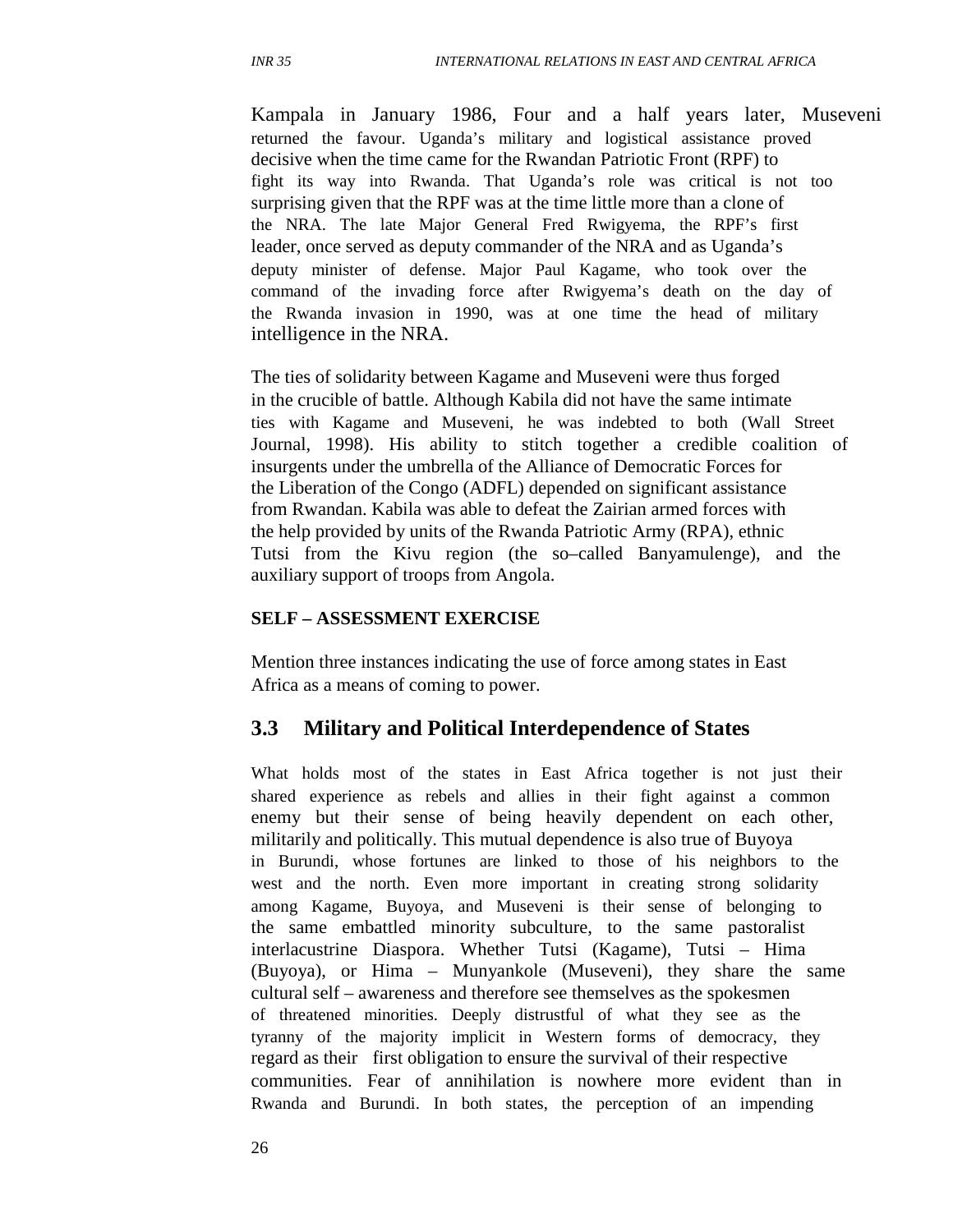bloodbath continues to shape the attitude of the Tutsi minority. Similar fears are also widely shared by Tutsi communities indigenous to North and South Kivu in the Congo, now collectively referred to as Banyamulenge.

This is not to suggest that ethnicity supersedes all other factors, making for automatic unanimity on foreign policy issues. The situational qualities of the phenomena rule out conclusive judgments about its impact on regional policies. To see in the coming to power of the Hamitic trio ominous proof of the reemergence of the Hima Empire, as some Hutu opposition figures are wont to claim, belongs to the realm of fantasy, much like the reference to a pre-colonial Hima empire. To stress their cultural self – awareness, therefore, does not mean that Museveni and Buyoya must necessarily see eye to eye on most regional issues (Lemarchand, 2001).

#### **SELF – ASSESSMENT EXERCISE**

Examine the common factors of military and political interdependence among states in East African region.

# **3.4 Aversion to External Interference**

An important major characteristic of leaders in the East African region is their profound aversion to external interference in domestic and regional affairs. That they are conspicuously resistant to outside pressures was made abundantly clear during the crisis leading to Mobutu's demise. Kagame's searing criticisms of the UN for its inability to stop the genocide and of the humanitarian NGOs for playing into the hands of the Hutu extremists organised in the *interahamwe* in the refugee camps in Eastern Congo fell on receptive ears in Uganda and Burundi. Much the same suspicion surrounding the agenda of the international community was seen in Kabila's less than cooperative attitude towards the UN investigation of the massacres of Hutu refugees committed by Kagame's RPA in Eastern Congo. Similar suspicion was equally evident in Buyoya's recalcitrance to yield to external prodding in support of a negotiated solution to the Hutu – Tutsi crisis, not to mention his barely contained anger over the role of regional leaders (including Tanzania) in imposing economic sanctions against Burundi. Each of these leaders saw the international community's interference as little more than a smoke screen for a political agenda designed to prop up their enemies.

The outcome was an undeniable sense of regional solidarity, particularly among the leaders of Rwanda, Uganda, and Burundi. This sense of common purpose was rooted in part in the circumstances of their rise to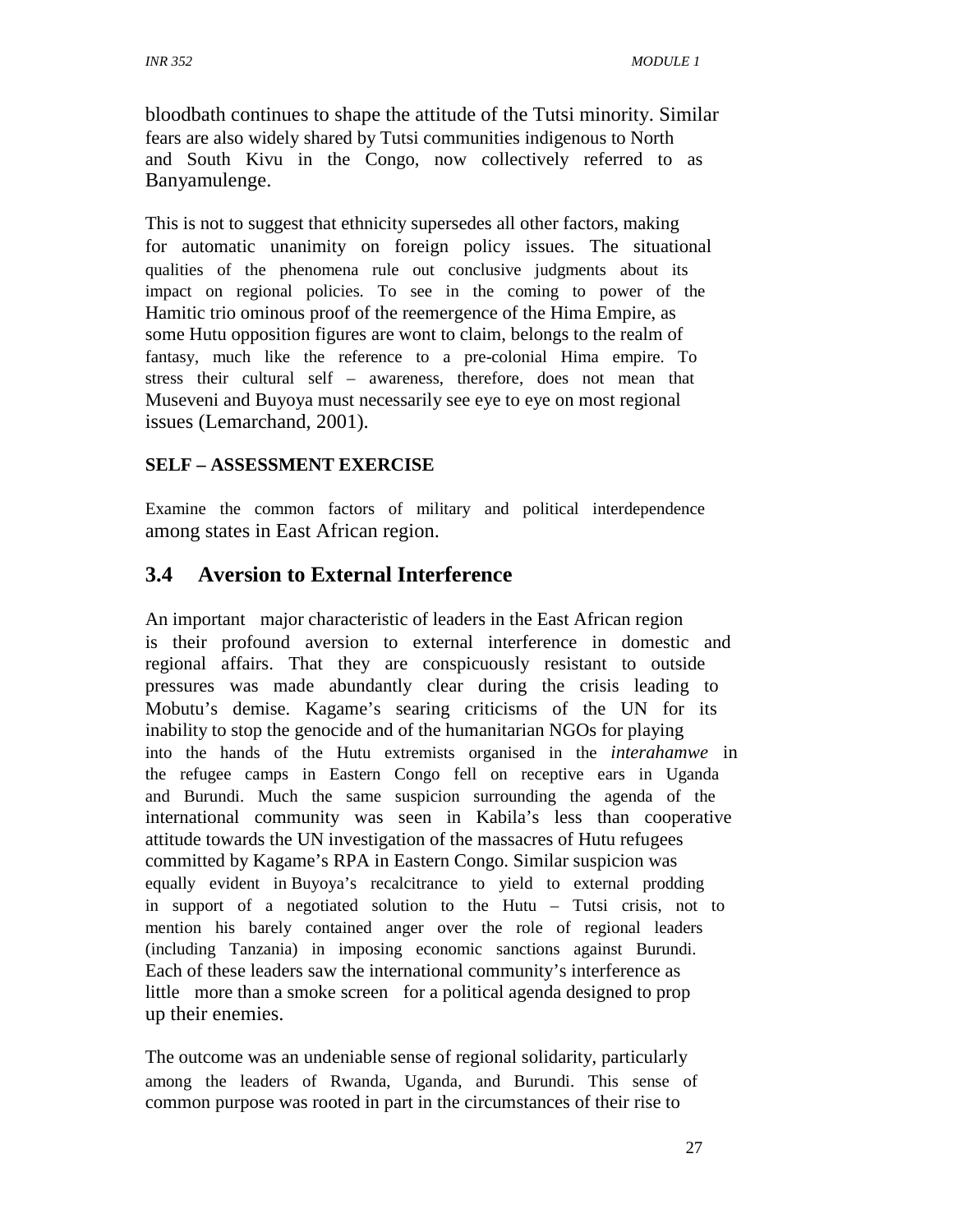power, in part in their shared cultural identities, and, above all, in their shared distrust of the international community's good intentions (Lemarchand, 2001).

#### **SELF – ASSESSMENT EXERCISE**

Describe the evidences that could justify the aversive tendencies of states in East Africa.

# **3.5 Unity in Diversity**

The common affinities of states in East Africa should not obscure the factors and circumstances that are specific to each state. Just as there are doubts about whether their common vision of empowerment for all their citizens constitute a source of unity among their leaders, focusing exclusively on their common attitude toward the international community can mask the diversity of policy objectives. Only in Rwanda has the capture of power by Tutsi refugee warriors been accompanied by genocide of unprecedented magnitude, resulting in the loss of an estimated 1 million human lives, mostly Tutsi. The sheer scale of the carnage coupled with the extraordinary passivity of the international community explains Kagame's pathological distrust towards the UN and international humanitarian organisations. Why did the UN look the other way while the killings were going on? Why were the warnings issued by UN Assistance Mission in Rwanda (UNAMIR) Commander Romeo Dallaire concerning the probability of an impending genocide ignored by the Department of Peace – Keeping Operations (DPKO), then headed by Kofi Anan, at UN headquarters? By what moral blindness could the humanitarian NGO's in Eastern Congo lean over backward to provide assistance to the killers – the former Forces Armees Rwandaises (FAR) and the *interahamwe* militia – in the Hutu refugee camps while so little was being done to help out the tens of thousands of Tutsi returnees?

Kagame believes that French military backing of the Habyarimana regime prolonged the war and increased battlefield casualties. Moreover, France's initiative in getting Operation Turquoise under way, under the fallacious pretext of saving human lives, made it possible for hundreds of *interahamwe* to get away with murder, again. If the latter were so successful in conducting cross – border raids into Rwanda after their exodus into Eastern Congo, part of the credit must go to their French suppliers of arms and ammunition. That some of the gunrunning networks extended to Zaire, China, and South Africa does little to exonerate the French from their sustained military support of the Habyarimana regime.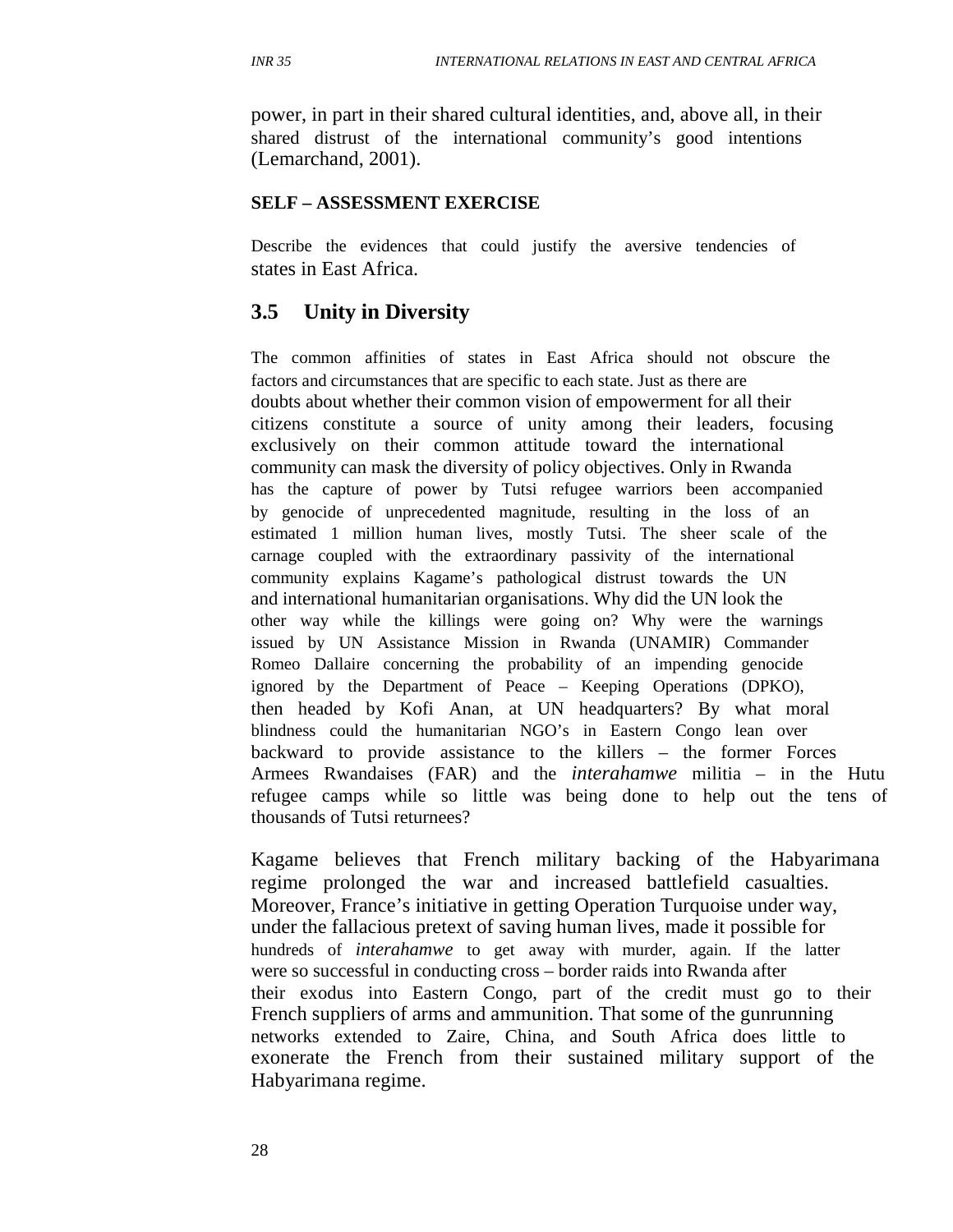For Rwanda there is no alternative to ethnic exclusion as long as the Hutu opposition appears to condone or becomes complicit in the crimes of the *interahamwe*. Externally there is no other choice but to exterminate the exterminators operating from foreign bases, even if this approach involves collateral damage among innocent civilians. Anyone seeking to interfere with this objective, be it the UN, NGOs, the World Bank, or the European Union, does a disservice to Rwanda's security interests.

There is no equivalent in Burundi for the way in which the genocide has shaped Rwanda's policies at home and abroad. Nor is there any parallel in Bujumbura to the intense suspicion displayed by Kigali towards Paris. These differences were evident in President Pierre Buyoya's trips to Paris and in French support to Buyoya in getting regional actors to lift economic sanctions on Burundi.

A highly contentious issue among regional actors with regard to Burundi was the question of the embargo. Whereas former Tanzanian president Julius Nyerere consistently advocated maintenance of the embargo as a way of forcing Bujumbura to come to terms with Hutu opposition, Uganda's President Museveni had been most reluctant to do so. At the same time Museveni made thinly veiled overtures to Buyoya's rival, former president Jean – Pierre Bagaza, one of the Tutsi leaders least disposed to make concessions to the Hutu. Museveni's position seemed to reflect, in part, his longtime friendship with and heavy indebtedness to Bagaza, dating back to when Bagaza was president of Burundi and Museveni a guerrilla fighter. Kagame, meanwhile, agreed in principle with the decision to impose sanctions, fearing that doing otherwise might antagonise his powerful neighbour to the east, but looked the other way when truckloads of commodities made their way into Burundi in violation of the embargo.

The foreign policies of the new leaders bear the mark of significant power asymmetries among them. The critical elements in the regional power equation are the rise of Rwanda as the central actor in the Great Lakes. That a minute, impoverished, and overcrowded state like Rwanda emerged as something of a regional hegemon almost overnight is a commentary on the relative size and professional competence of its army and the considerable material support it received from Uganda. Rwanda's centrality also draws attention to Kagame's astuteness in drawing maximum advantage from the presence in Eastern Congo of a large pool of potential allies (the Banyamulenge), and to the prominent place occupied – for a time – by Banyamulenge elements in the officer corps of the ADFL military.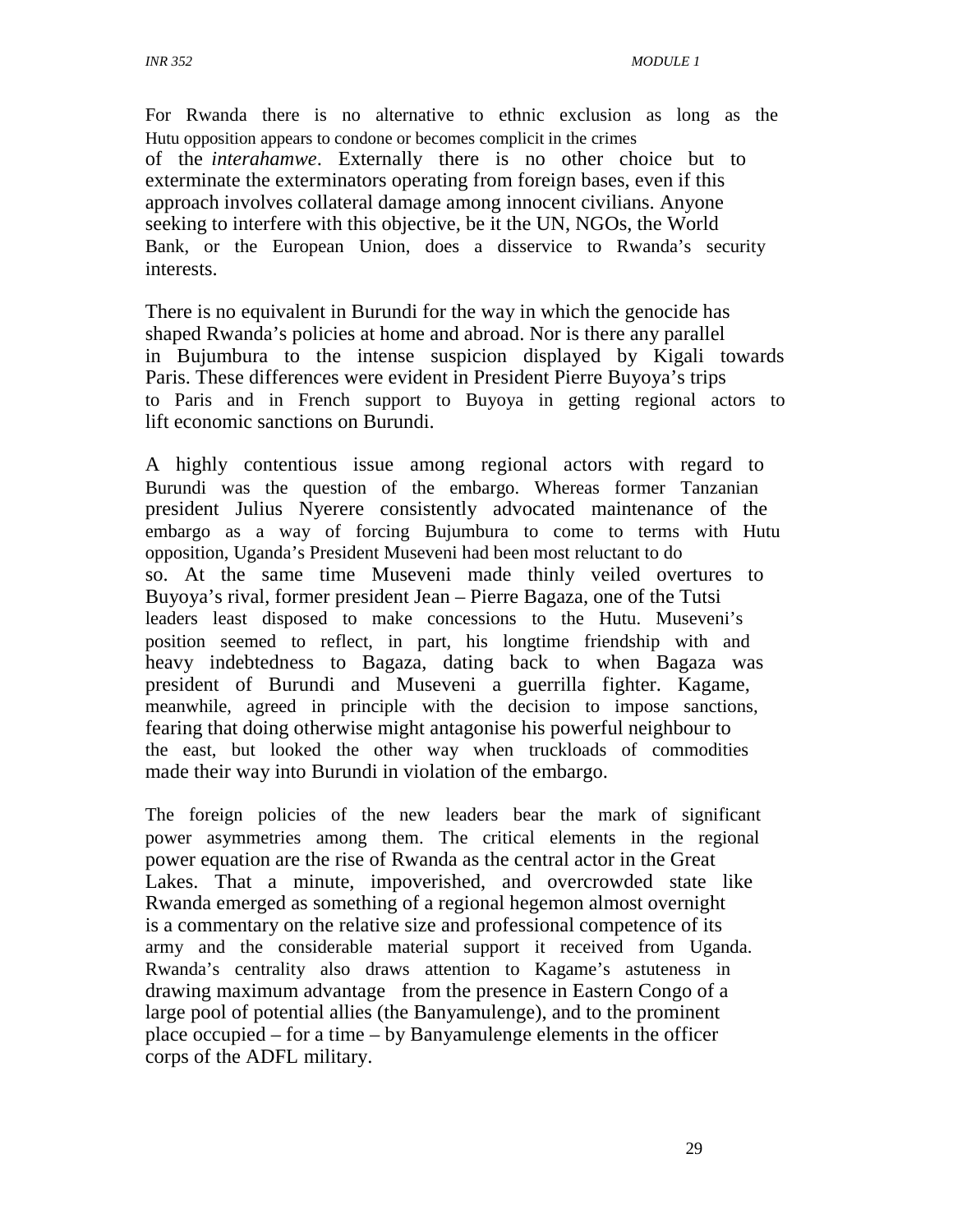Kagame's capacity to project his military power effectively into neighboring states was convincingly demonstrated by the devastating incursions of the RPA into the Congo in 1996 – 1997, first against the refugee camps, then against the 'Mobutist' army, and finally in the cleansing operations against fleeing bands of hapless refugees. In the first incursions, the RPA joined forces with Banyamulenge units trained in Rwanda. The result was the enhancement of Rwanda's regional stature out of all proportions to its size and resources. If there is such a thing as a regional pecking order, Kagame and Museveni must be seen as the dominant figures and Buyoya as the lesser one (Lemarchand, 2001).

#### **SELF – ASSESSMENT EXERCISE**

Discuss the likely attitudes of the international organisations that exacerbated the genocide in Rwanda.

#### **4.0 CONCLUSION**

We have explained that so many critical issues are involved in foreign policy making in the great lake of Africa. Published texts in foreign relations in the region are our main source for the exercise. In extracting the vital contributions, we have taken into consideration various opinions of the authors and we have shaped them into a concise and logical presentation.

#### **5.0 SUMMARY**

In this unit, we have dealt with elements of foreign policy-making in the great lake region by looking at the background, ascendance to power through force, military and political interdependence of states, and aversion to external interference and unity in diversity.

# **6.0 TUTOR – MARKED ASSIGNMENT**

- i. Mention four examples of forceful ascension to power by leaders of East African region.
- ii. How does political and military interdependence of east African states create some level of harmony within the region?
- iii. How would you describe the common aversion of east African states towards external control?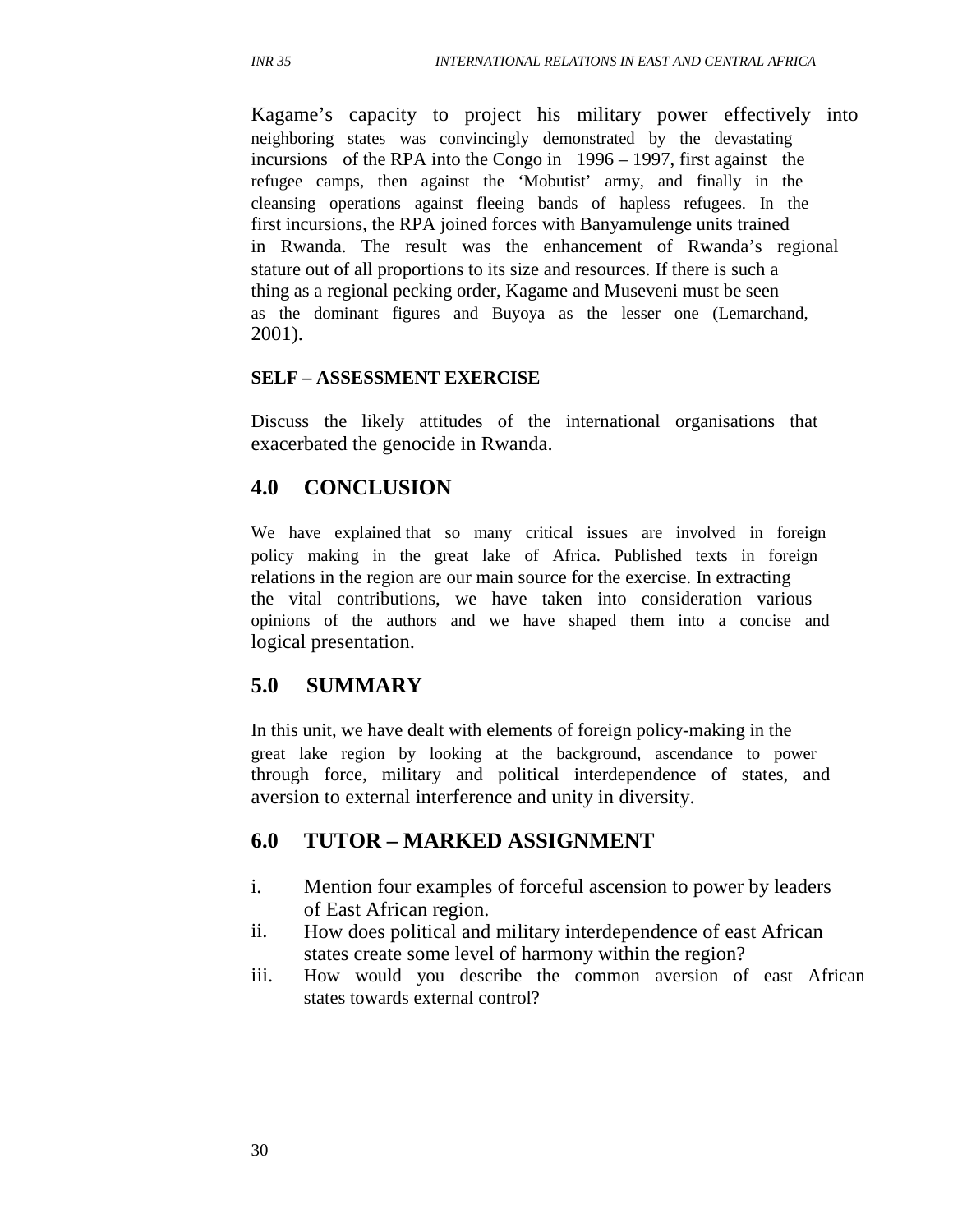# **7.0 REFERENCES/FURTHER READING**

- Albright (1997). Secretary of State Madeleine Albright's address to the Organisation of African Unity (OAU), Addis Ababa, December 9.
- Cornell, D. & Smyth, F. (1998). "Africa's New Block." *Foreign Affairs,* 77, no. 2 (March – April).
- Lemarchand, R. (2001). "Foreign Policy Making in the Great Lakes
- Region." In: *African Foreign Policies: Power and Processes.* (Eds.). Gilbret M. Khadiagala and Terrence Lyons. Boulder: Lynne Rienner Publishers.
- *Wall Street Journal*, March 1998.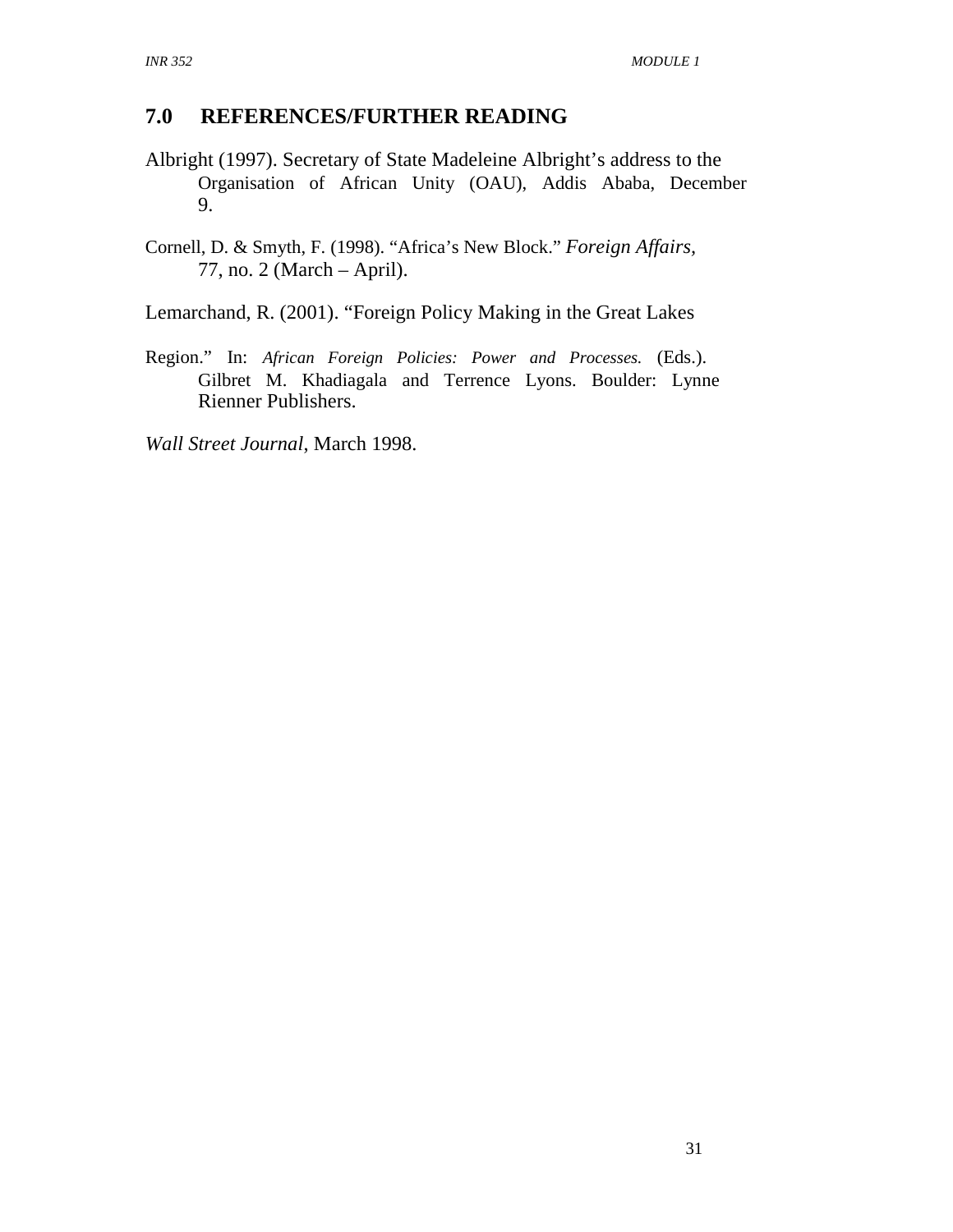#### **UNIT 5 THE 1996 WATERSHED**

#### **CONTENTS**

- 1.0 Introduction
- 2.0 Objectives
- 3.0 Main Content
	- 3.1 Objectives
	- 2.2 Short Term Success
	- 3.3 Negative Implications
	- 3.4 United States as a Regional Ally
- 4.0 Conclusion
- 5.0 Summary
- 6.0 Tutor Marked Assignment
- 7.0 References/Further Reading

# **1.0 INTRODUCTION**

Kagame's November 1996 decision to launch a 'massive search and destroy' operation in eastern Congo marks watershed in the geopolitics of the region, directed against a Hutu refugee population of well over a million, specific issues that will be discussed here are, objectives, short term success, negative implications and the United States as a regional ally.

# **2.0 OBJECTIVES**

At the end of this unit, you should be able to:

- h list the objectives of the 1996 watershed by Kagame
- h mention the short term benefits
- h state the negative implications
- h discuss the united states as a regional ally.

# **3.0 MAIN CONTENT**

#### **3.1 Objectives**

The immediate objectives of the 1999 watershed by Kagame in foreign policy making involving the launch of a massive search were essentially four. To:

1. destroy the refugee camps of North Kivu and thus bring to a halt the armed incursions into Rwanda mounted by former FAR and *interahamwe*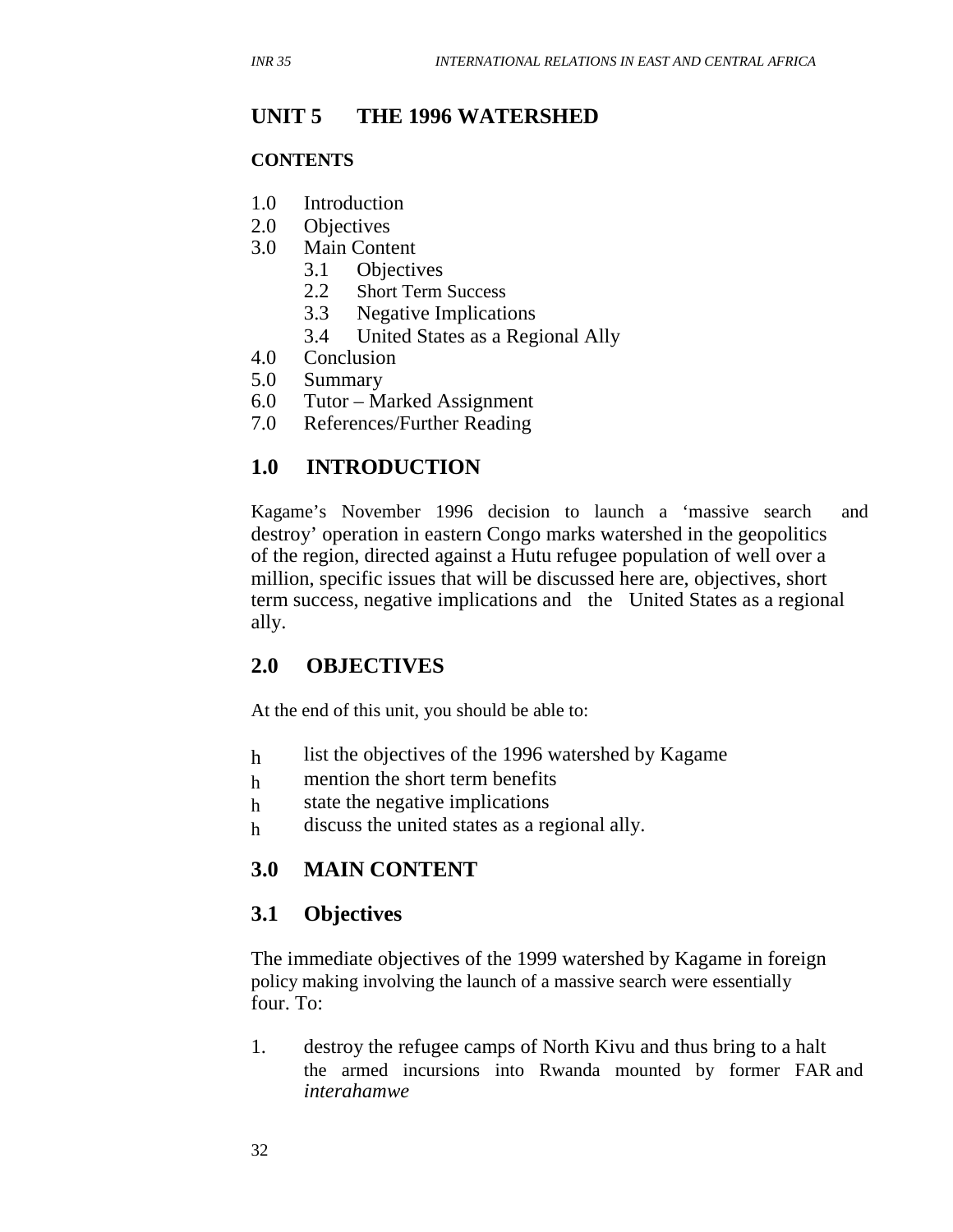- 2. extend the search – and – destroy operations to the campsites in and around Uvira, in South Kivu, where some 150,000 Hutu refugees from Burundi had found shelter since 1995. Such an attack dealt a crippling blow to Leonard Nyagomna's Conseil National pour la Defense de la Democratie (CNDD), the leading activist faction of the Hutu rebellion in Burundi
- 3. eradicate Ugandan rebels operating in North Kivu, including the loosed coalition of forces around the Alliance of Democratic Forces (ADF) and the West Nile Bank Liberation Front (WNBLF)
- 4. pave the way for Kabila's victory and in so doing repay Mobutu in kind for his military assistance to the Habyarimana government and subsequent covert support for the interahamwe militias (Lemarchand, 2001).

#### **SELF – ASSESSMENT EXERCISE**

List the immediate objectives of Kagame's decision to launch a search – and - destroy operation in eastern Congo.

# **3.2 Short -Term Success**

On each count the Kagame – Museveni plan succeeded beyond all expectations, at least in the short term.

A brief inventory of the tactical benefits resulting from Kagame's cross – border blitz would include the following:

- h The campsites of North Kivu were thoroughly dismantled and many of the interahamwe killed along with civilians. Whereas no more, and possibly fewer, than 500, 000 Hutu refugees marched back into Rwanda, the remaining 500,000 were left to their own devices as they wandered into the forest in search of food and shelter. Of these it is not unreasonable to assume that at least half, if not more, died of hunger and disease; the RPA units subsequently massacred thousands of others.
- h By grossly inflating the number of Hutu refugees and by claiming, contrary to all the evidence, that all had returned of their own free will after being liberated from the clutches of the interahamwe, the Rwanda government could plausibly argue that there was no longer any need or justification for a multinational force to create safe havens for the refugees. The only refugees left behind were those implicated in the genocide, or so the argued. Only the most disingenuous of analysts could claim otherwise.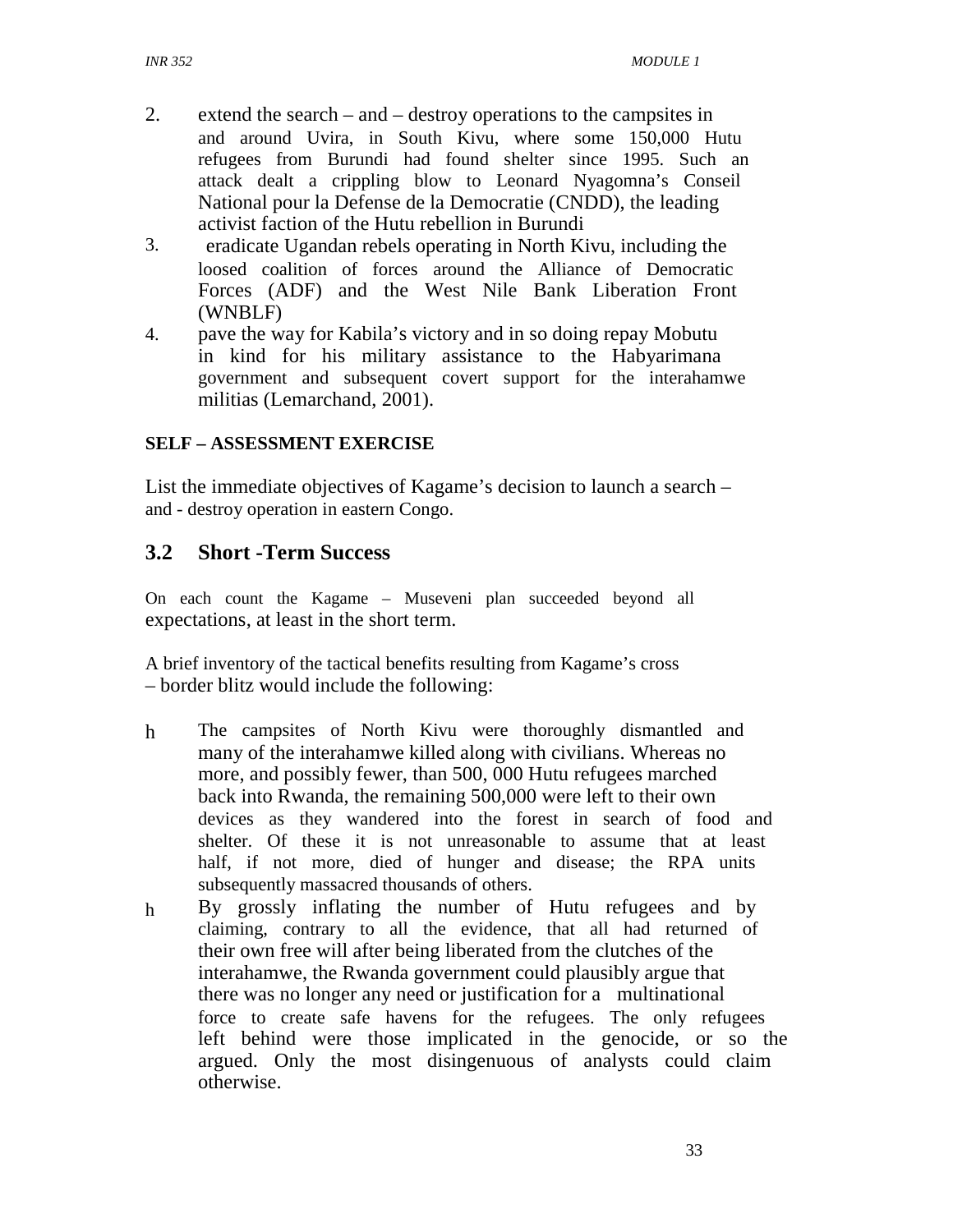- h In South Kivu, the attacks on Uvira and Bukavu deprived the CNDD of its main sanctuary while leaving the survivors no other choice but to walk across northern Burundi into Tanzania. The Burundian army killed thousands before they reached their destination.
- h In the Northern part of North Kivu, units of the National Resistance Army (NRA) joined hands with the RPA to cleanse the area of ADF – WNBLF elements, thereby decisively weakening the Zairian - Sudanese connection behind the two major Ugandan opposition movements.
- h In Zaire, the anointing of Kabila as the leader of the ADFL prepared the ground for a spectacular reversal of regional alliances. None of the regional actors had more reasons for rejoicing than Kagame. After playing a decisive role in transforming Kabila from a nearly forgotten terrorist – cum – trafficker into a major political figure, Kagame could now expect a free hand in policing the border area between North Kivuand Rwanda and could eventually reclaim the areas as part of Rwanda's pre-colonial domain. In the late 1996, shortly after the destruction of the camps, President Pasteur Bizimungu, armed with maps of the region, invoked Rwanda's glorious pre-colonial past – but with utter disregard of historical facts (Newbury, 1997) – to lay claim to a large chunk of North Kivu. Perhaps even more surprising than this sudden display of Rwanda irredenta was that it failed to elicit as much as whisper of protests from Kinshasha.

#### **SELF – ASSESSMENT EXERCISE**

Mention the benefits of Kagame's cross – border blitz.

# **3.3 Negative Implications**

On the negative side of the ledger, however, and with the benefits of hindsight, the following considerations are worth bearing in mind.

- h If the destruction of the refugee camps was meant to eliminate the security threats posed by the former FAR and interahamwe, the results have been less than optimal. Many of the killers were able to infiltrate back into Rwanda by joining the flow of refugees. Others were able to regroup in North Kivu and join hands with Mayi – Mayi elements recruited among non – Banyamulenge elements.
- h The trend among those Hutu activists from Rwanda and Burundi currently operating in the Congo has been to develop tactical alliances, so as to better coordinate their strikes against civilians,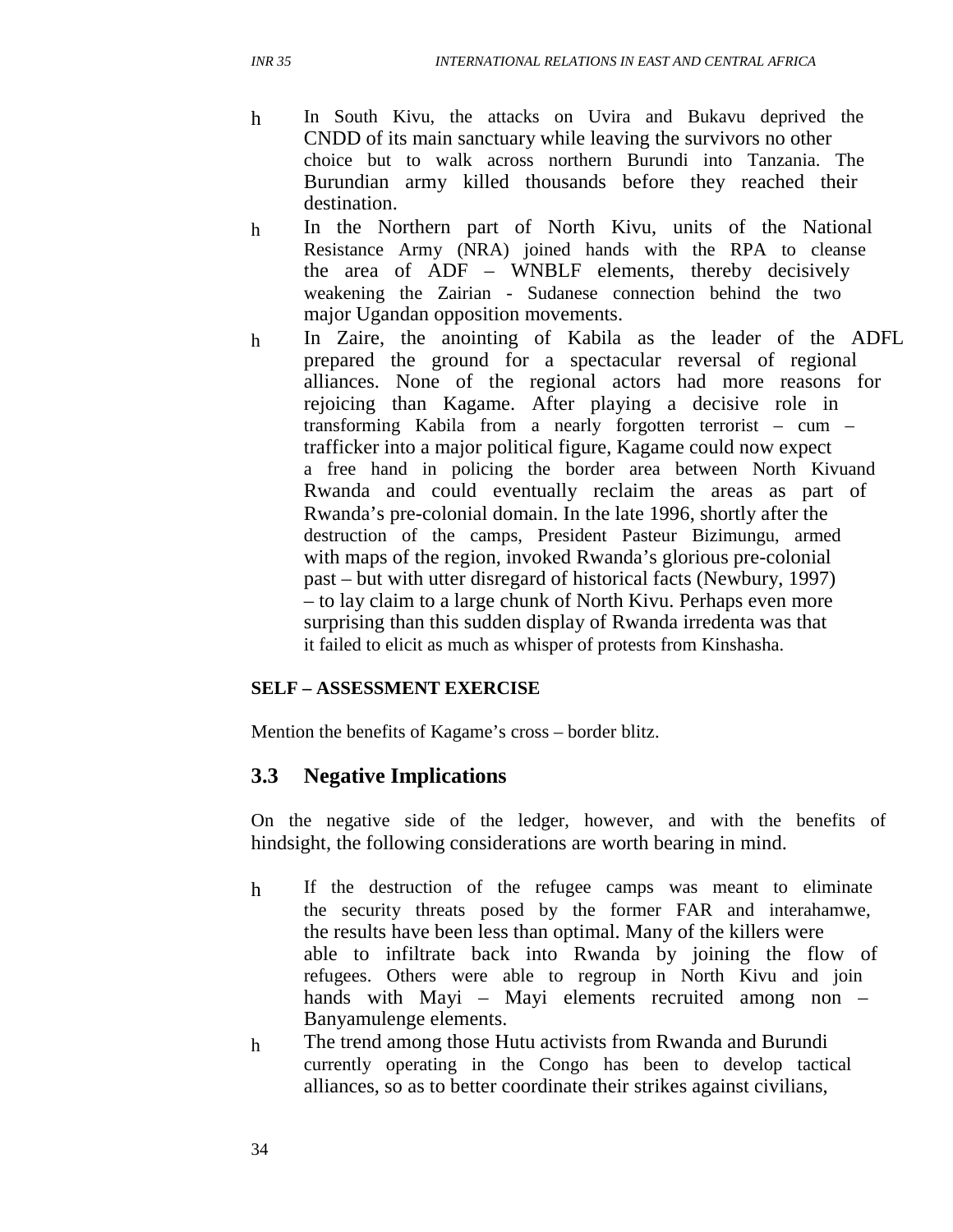while seeking to enlist maximum support from elements indigenous to North and South Kivu.

- h The mopping – up operations conducted by the RPA in the Congo have done irreparable damage to Kagame's image by placing him in the company of genocidaires. In addition, a number of unanswered questions remain about the exact role played by members of the U.S. embassy in Kigali in the weeks immediately following Kagame's incursion, including what kind of assistance, if any, was given to the RPA as it was about the grim task of wiping out thousands of hapless refugees.
- h In terms of his domestic policies it became evidently clear that Kabila was not the saviour that he was thought up to be. Besides having gone further than Mobutu in repressing opposition forces and civil society organisations, his continued reliance on Banyamulenge elements in the government and the army generated enormous resentment across a broad spectrum of the Congolese population, most notably in North and South Kivu.
- h The circumstances of Kabila's rise to power reduced him to a client of Rwanda, heavily indebted to Kagame's RPA. It is hard to imagine that without the military backing of the Rwanda army he could have emerged as the spearhead of the local rebellion that quickly snowballed into a massive crusade. By then, however, important diplomatic realignments had taken place that paved the way for the emergence of the United States as the new leader's major regional ally (Lemarchand, 2001).

#### **SELF – ASSESSMENT EXERCISE**

What are the negative sides of Kagame's search – and – destroy operation in eastern Congo?

# **3.4 The United States as a Regional Ally**

In the aftermath of Kagame's strike into Zaire, the mutuality of interests among the new leaders became evident. Kigali and Bujumbura derived immediate benefits from the shooting up of the camps, since it meant the elimination of the sanctuaries and training grounds form which the Hutu guerrillas operated with impunity. Kampala gained from the dismemberment of the ADF – WNBLF networks. Angola reaped rich dividends from the dismantling of UNITA's bases in Zaire. The odd man out was Daniel arap Moi of Kenya, longtime Mobutu ally, largely discredited by his failed attempts at mediation and protection of some major interahamwe figures.

Such striking mutuality of interests stood in sharp contrast with the growing disagreements in the international community, most notably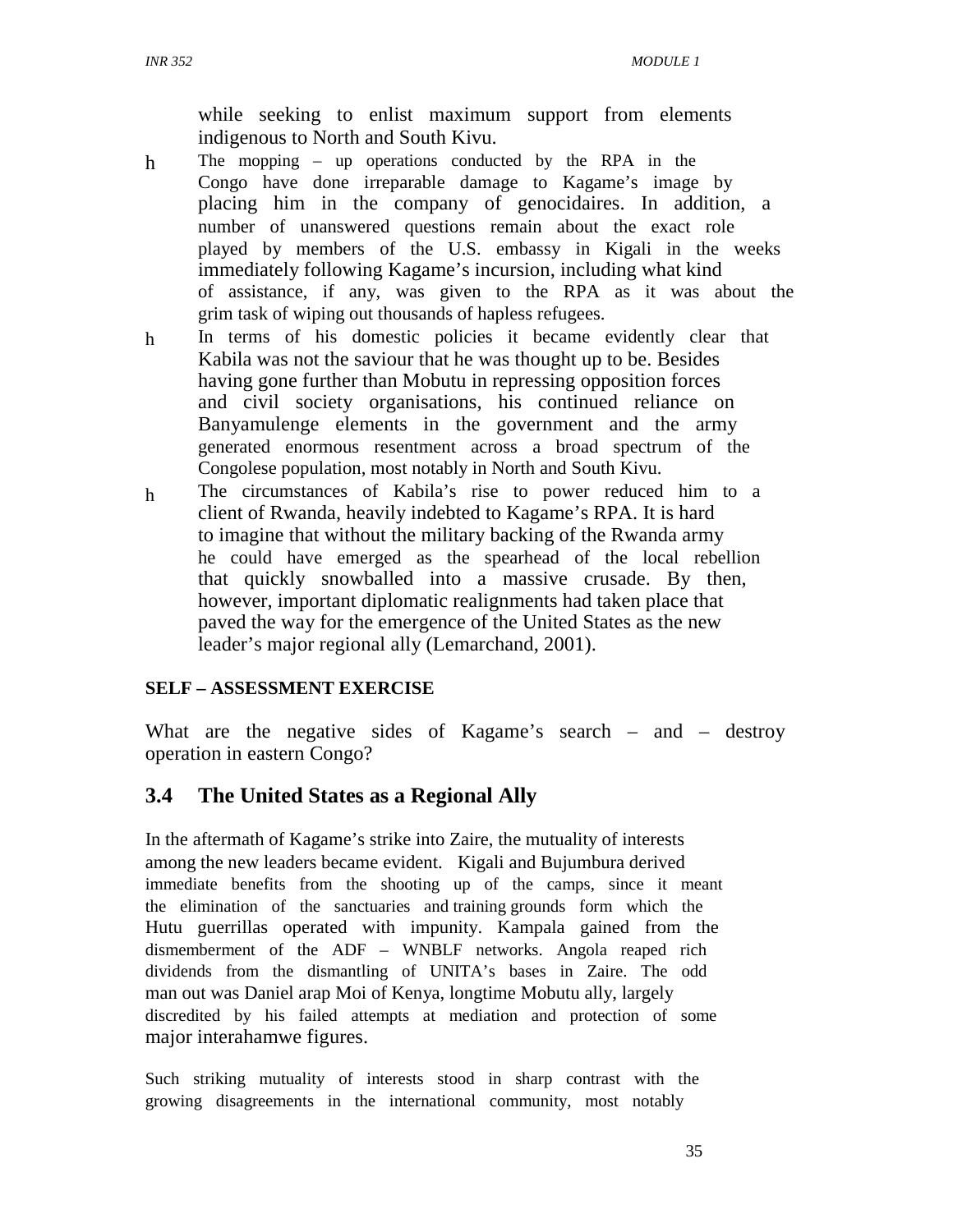between the United States and the European Union (EU), over the handling of the refugee crises in Eastern Congo. At the root of the discord lay France's plea for a multilateral force into the Congo to create safe havens for refugees to avoid yet another human tragedy. Most EU members, and Canada, endorsed the French proposal. The United States, however, reluctantly expressed interest but then withdrew its support. The critical factor behind the U.S. decision to pull out was the announcement by Kigali that some 700, 000 Hutu refugees had voluntarily returned to their homeland, thus rendering nugatory recourse to an international force.

By distancing itself from the French proposal, Washington won the immediate sympathy of Kigali and its regional allies. Had a multinational force been sent to Eastern Congo, the RPA would have been faced with a major obstacle in the conduct of its ethnic cleansing operations. The genocidaires would have regrouped under the protective wing of the multilateral forces and resumed their deadly raids into Rwanda, and partnership between Kabila and his Rwandese patron would have been exposed, and the overthrow of Mobutu would have taken longer. From Kagame's perspective it was much to the credit for the U.S. reversal on supporting the multinational force that the worst had been avoided.

The U.S. decision had a certain redemptive quality. Until then, the reluctance of the State Department to use the term genocide had done little to ingratiate it with Kigali. The same is true of the efforts of Susan Rice, then U.S. Assistant Secretary of the State for African Affairs and head of the peacekeeping operations in the National Security Council, to push for a withdrawer of UN troops from Rwanda. On May  $3<sup>nd</sup>$  1994, at the height of the carnage, the U.S. position on Rwanda was formalised into broader policy guidelines through Presidential Decision Directives 25, which in effect precluded military intervention in areas where the stakes of conflict were unrelated to U.S. national interests. That a cop – out of such colossal proportion could have happened while genocide was going on was neither forgotten nor forgiven by Kagame.

After President Clinton's three – hour pilgrimage to Kigali on March 24, 1998, Kagame seemed willing to forgive if not to forget. Clinton's act of contrition, phrased in a language free of diplomatic double – talk, was well received in Kigali, Kampala, and Bujumbura; "we did not act quickly enough after the killing began. We should not have allowed the refugee camps to become safe haven for the killers. We did not immediately call these crimes by their rightful name: genocide. We cannot change the past. But we can and must do everything in our power to help you build a future (New York Times, 1998). Interestingly,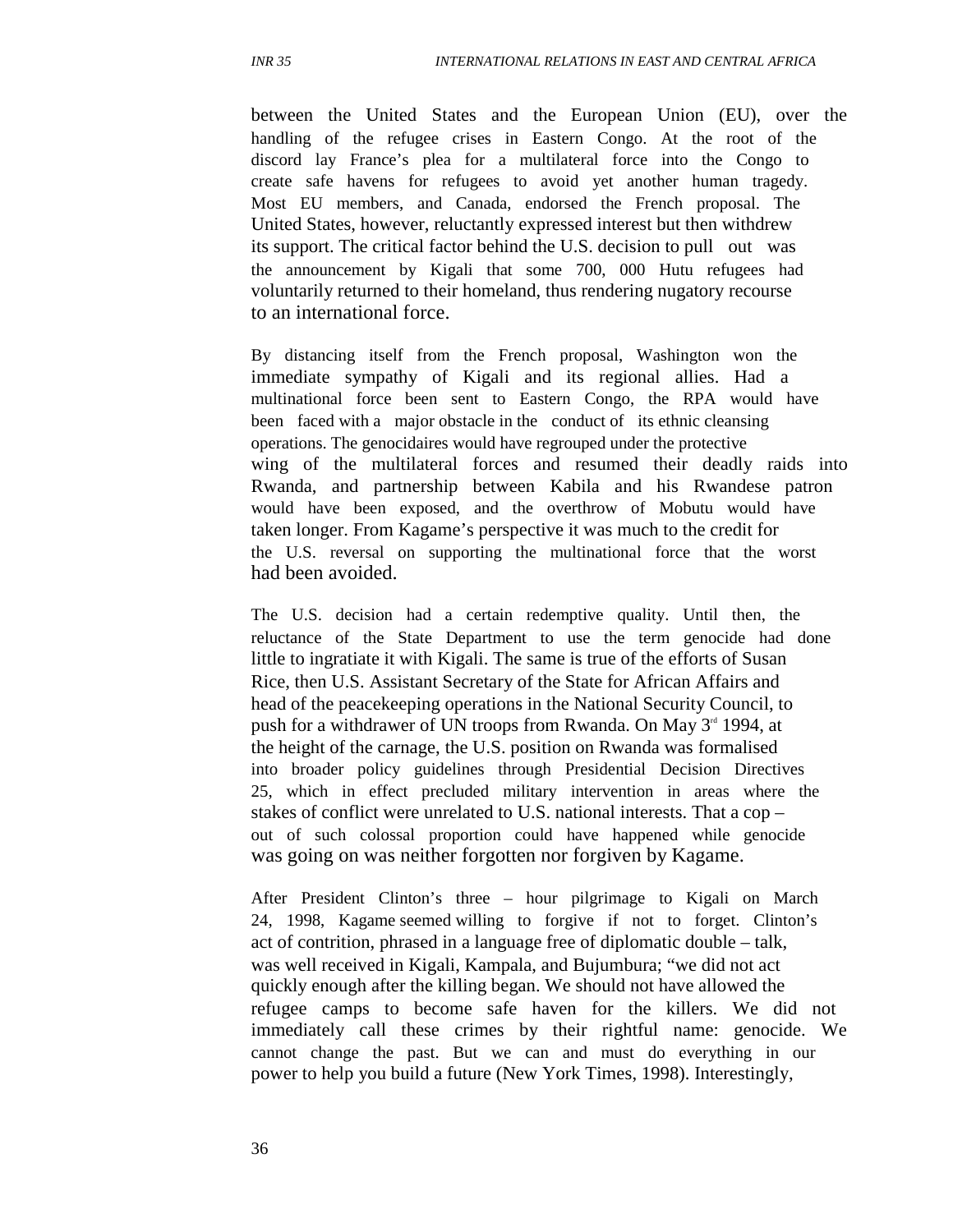not a word was said of the ethnic cleansing of thousands of Hutu refugees in eastern Congo.

The regional dimension of U.S. policy was inscribed in rather more nebulous terms in the communiqué issued after President Clinton met in Entebbe (Uganda) with Pasteur Bizimungu of Rwanda, Meles Zenawi of Ethiopia, Benjamin Mkapa of Tanzania, Daniel arap Moi of Kenya, Kabila, and Museveni. All six were invited to pursue a dialogue on democratisation. While recognising that there is no fixed model for democratic institutions, the communiqué stressed the need to explore alternative approaches to the democratic management of cultural diversity. What emerged through this carefully calibrated rhetoric was a pro forma commitment to democracy in return for more debt relief and financial assistance for the participants in the dialogue on democratisation.

In no other part of the continent were domestic issues so closely intertwined with foreign policy choices. Security concerns informed the domestic and regional options of Rwanda, Burundi, and Uganda. In all three states, security at home depended on their capacity to counter the threats posed by opposition movements with roots in neighboring territories. In order to deal effectively with Hutu terrorists, Rwanda enlisted the cooperation of Kabila in North and South Kivu, used as staging grounds for armed raids into Rwanda. And to put teeth in the alliance, Kagame maintained a substantial Tutsi presence in commanding positions in Kabila's army. Museveni and Buyoya embraced Kabila with much the same motives.

The security imperative dictated choices that were often difficult to reconcile with the expectations of the international community. Nowhere was this dilemma more evident than in the circumstances forced upon former President Kabila: on the one hand, whenever he gave in to Western demands for democratisation and cooperation with the UN he would incur the wrath of his patron, Kagame, and would find himself dangerously isolated. On the other hand, the price exacted by his subservience to Rwanda was a rapid erosion of his domestic legitimacy.

Burundi was caught on the horns of a dilemma with relation to the choice of meeting the demands of the opposition for effective political participation or holding back on liberalisation. On one hand, by surrendering to regional pressures to engage the opposition in a dialogue toward national reconciliation, Buyoya ran the risk of being overthrown by Tutsi hard – liners in the army. On the other, whenever he refused to heed calls for a dialogue with Hutu opponents, he exposed the country to economic strangulation. With very little room to maneuver in the face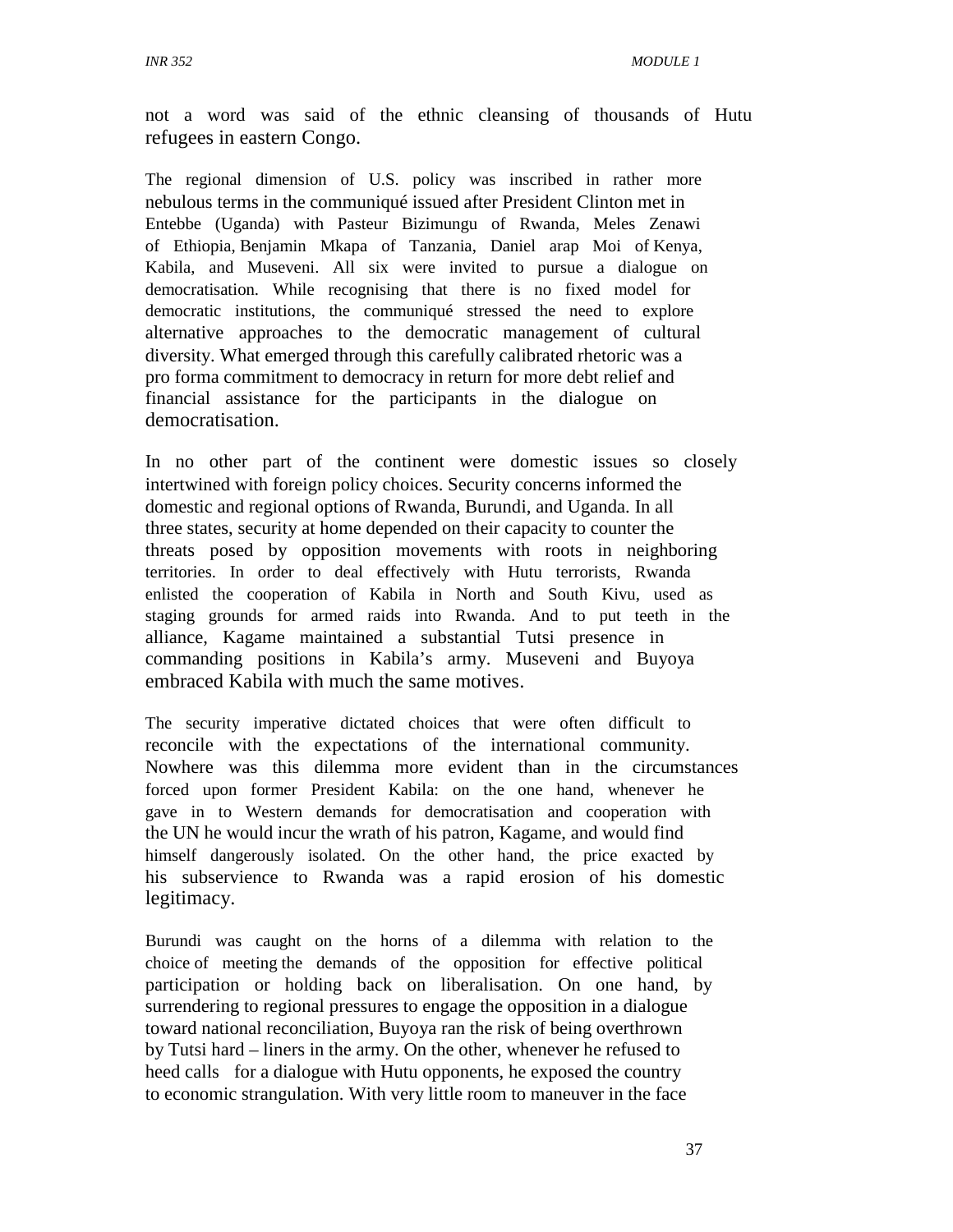of a sharply polarised ethnic arena, Buyoya had no other option but to accept the push for talks with opposition groups in return for lifting the embargo (Lemarchand, 2001).

#### **SELF – ASSESSMENT EXERCISE**

Discuss the role of United States in Kagame's strike to Zaire (Eastern Congo).

### **4.0 CONCLUSION**

The Kagame's 1996 decision to launch operation search - and - destroy the Eastern Congo has been treated in this unit. The United States of America, which became the main regional ally of the region failed to take a decisive step in ending the genocide even when France called for a multilateral force to end the carnage. However, Clinton's administration impresses on the leaders the need for democratisation (even if it was their own way). Such was a prerequisite for debt cancellation and more foreign aid in the region.

#### **5.0 SUMMARY**

We have in this unit, dealt with the 1996 watershed in Eastern Africa involving Kagame's decision of launching an operation search – and destroy in Eastern Congo. The objectives of the operation search and destroy is also discussed. Finally and of importance to this unit, we have analysed the role of the US from its retroactive position to its involvement, perhaps too late.

#### **6.0 TUTOR – MARKED ASSIGNMENT**

- i. List and explain the objectives of the 1996 watershed involving Kagame's decision of operation search – and – destroy in eastern Congo.
- ii. Mention and examine the short term benefits of the above mentioned Kagame's decision.
- iii. State and discuss the negative implications of the decision.

#### **7.0 REFERENCES/FURTHER READING**

Lemarchand, R. (2001). "Foreign Policy Making in the Great Lakes Region." In: *African Foreign Policies: Power and Processes* (Eds). Gilbret M. Khadiagala & Terrence Lyons, Boulder: Lynne Rienner Publishers.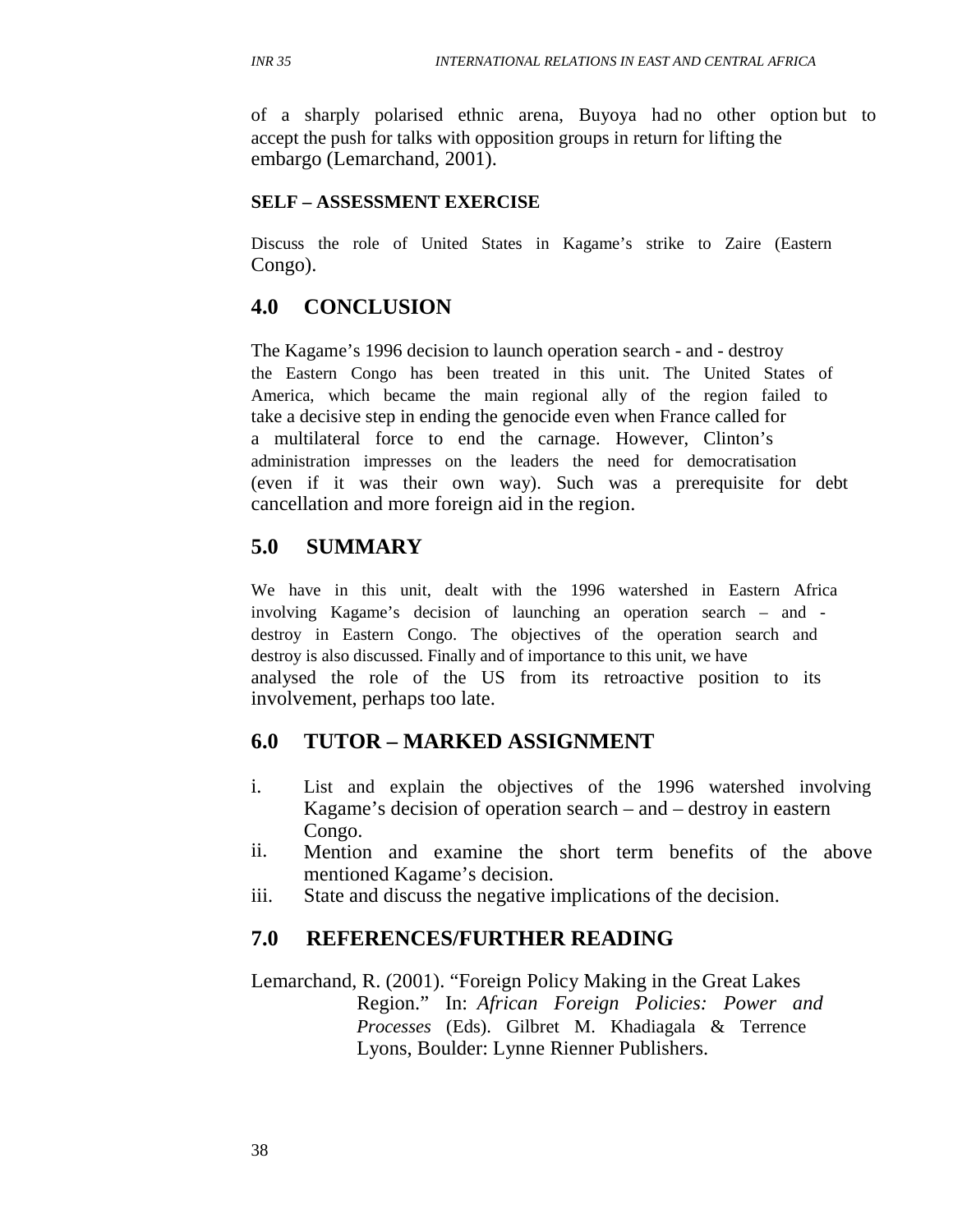Newbury, D. (1997). "Irredentist Rwanda; Ethnic and Territorial Frontiers in Central Africa." *Africa Today* 44, no. 2, April – June.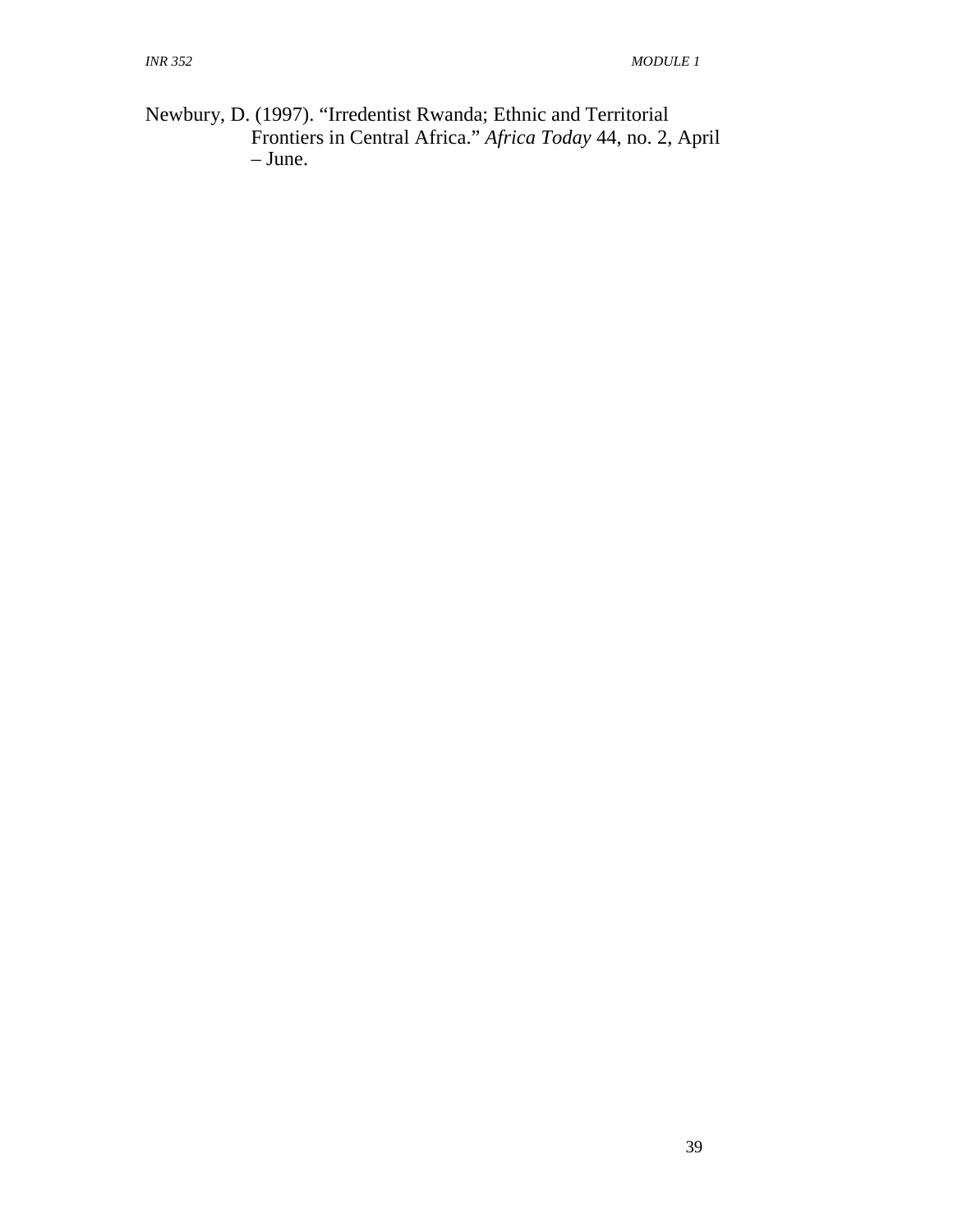# **MODULE 2 CASES OF EXTERNAL RELATIONS INTRODUCTION**

- Unit 1 Kenya's External Relations
- Unit 2 Tanzania's External Relations
- Unit 3 Uganda's External Relations
- Unit 4 Rwanda's External Relations
- Unit 5 Burundi's External Relations

#### **UNIT 1 KENYANS INTERNATIONAL RELATIONS**

# **CONTENTS**

- 0.0 Introduction
- 1.0 Objectives
- 2.0 Main Content
	- 3.1 Kenya's External Relations in 1964
	- 3.2 Kenya's External Relations in 1965
	- 3.3 Kenya's External Relations in 1967
	- 3.4 Kenya's External Relations in 1977
	- 3.5 Kenya's External Relations in 1989
	- 3.6 Kenya's External Relations in 1991
	- 3.7 Kenya's External Relations in 1993
- 4.0 Conclusion
- 5.0 Summary
- 6.0 Tutor Marked Assignment
- 7.0 References /Further Reading

# **1.0 INTRODUCTION**

Kenya's pattern of external relations centers on two major areas; maintenance of her nonaligned stand between Eastern and Western Europe and her commitment to mediating the conflicts in Tanzania, Uganda and Somalia. Specific time frame that will be covered here 1964, 1965, 1967, 1977, 1989, 1991, and 1993 would be Kenya's international relations within these years.

# **2.0 OBJECTIVES**

At the end of this unit, you should be able to:

- h discuss the pattern of Kenya's external relations during the years under review
- h highlight the challenges Kenya's external relations faced
- h draw attention to the foreign policy achievements of Kenya.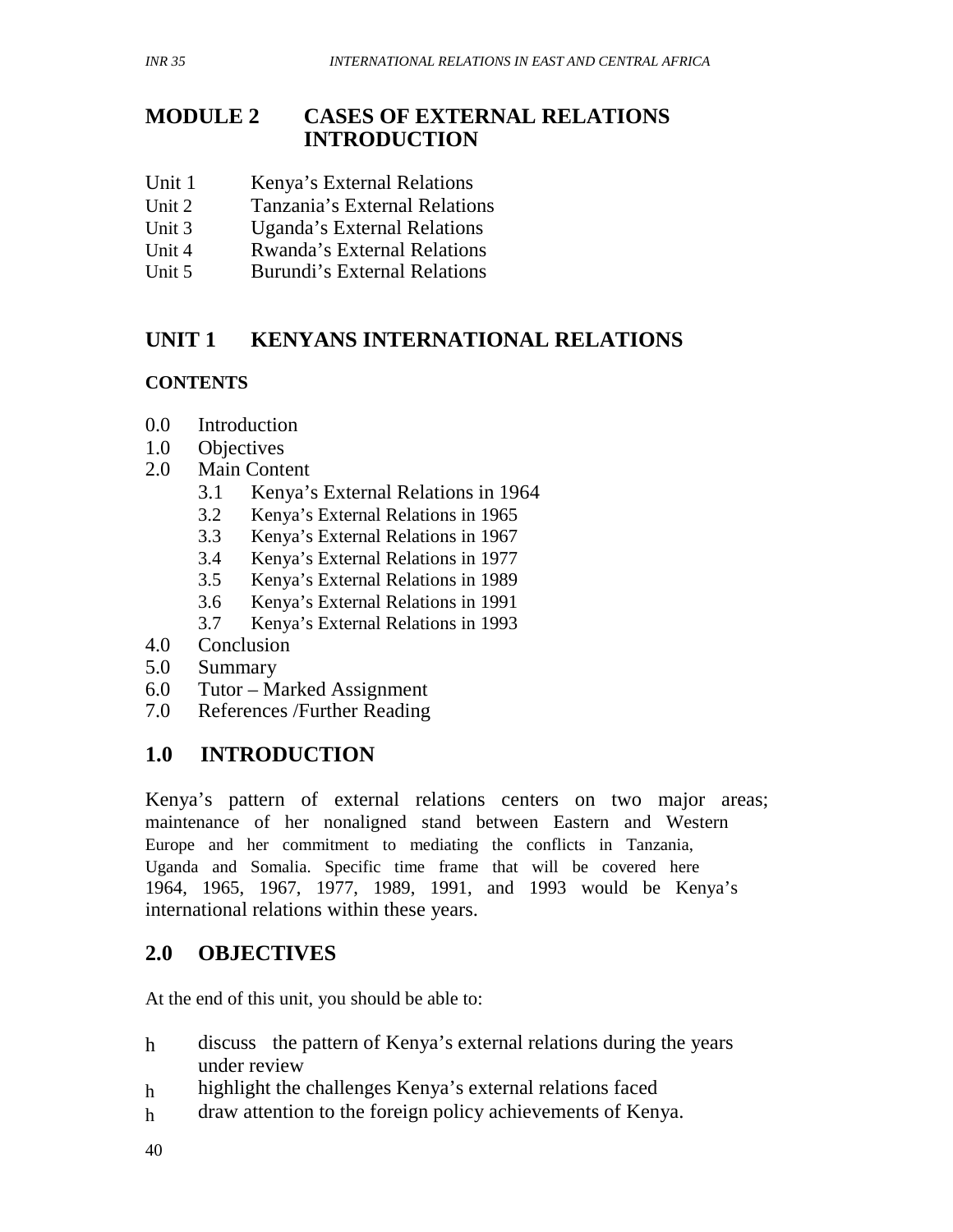# **3.0 MAIN CONTENT**

# **2.1 Kenya's External Relations in 1964**

Kenya's external relations in 1964 could be discussed under the following areas:

# **1. Military**

After the 1964 January disorders, on March 6th, it was announced in Nairobi that the following agreements had been reached between Kenya and Britain:

- (i) Kenya would grant Britain training facilities for the British army, overflying and staging rights for the Royal Air Force, and port maintenance facilities at Mombasa for the Royal Navy;
- (ii) In return, Britain would consider sympathetically a request for help in the creation of a small Kenyan air force and navy and in expanding and re-equipping the Kenyan army.

There was a momentary strain in relations between Britain and Kenya in July, when Prime Minister Kenyatta was assaulted while in London for the Commonwealth Conference; but the incident was passed over lightly. There was also little strain in relations between Kenya and Communist China. This was also in connection with the attempted January army mutiny in Kenya.

# **2. Economic Developments**

Minister of Finance James S. Gichuru gave details on June 10 of a sixyear development plan that would cost \$887.6 million. Of this, 59.3 percent would come from the private sector and the balance from the public sector.

A week before Gichuru's statement, the British government announced in London that it would give Kenya aid worth more than \$168 million in money, materials, and services. Britain also helped finance a new, \$4.2 million land settlement scheme, under which some 20,000 Africans move onto land farmed by Europeans. Britain had already promised to provide \$54.6 million for such schemes.

China had offered Kenya an interest-free loan of about \$15.4 for equipment and technicians and an outright gift of \$2.8 million. The Soviet Union undertook to build, as a gift, a new technical college for 1,000 students and a 200-bed hospital and promised to build factories and develop agricultural projects.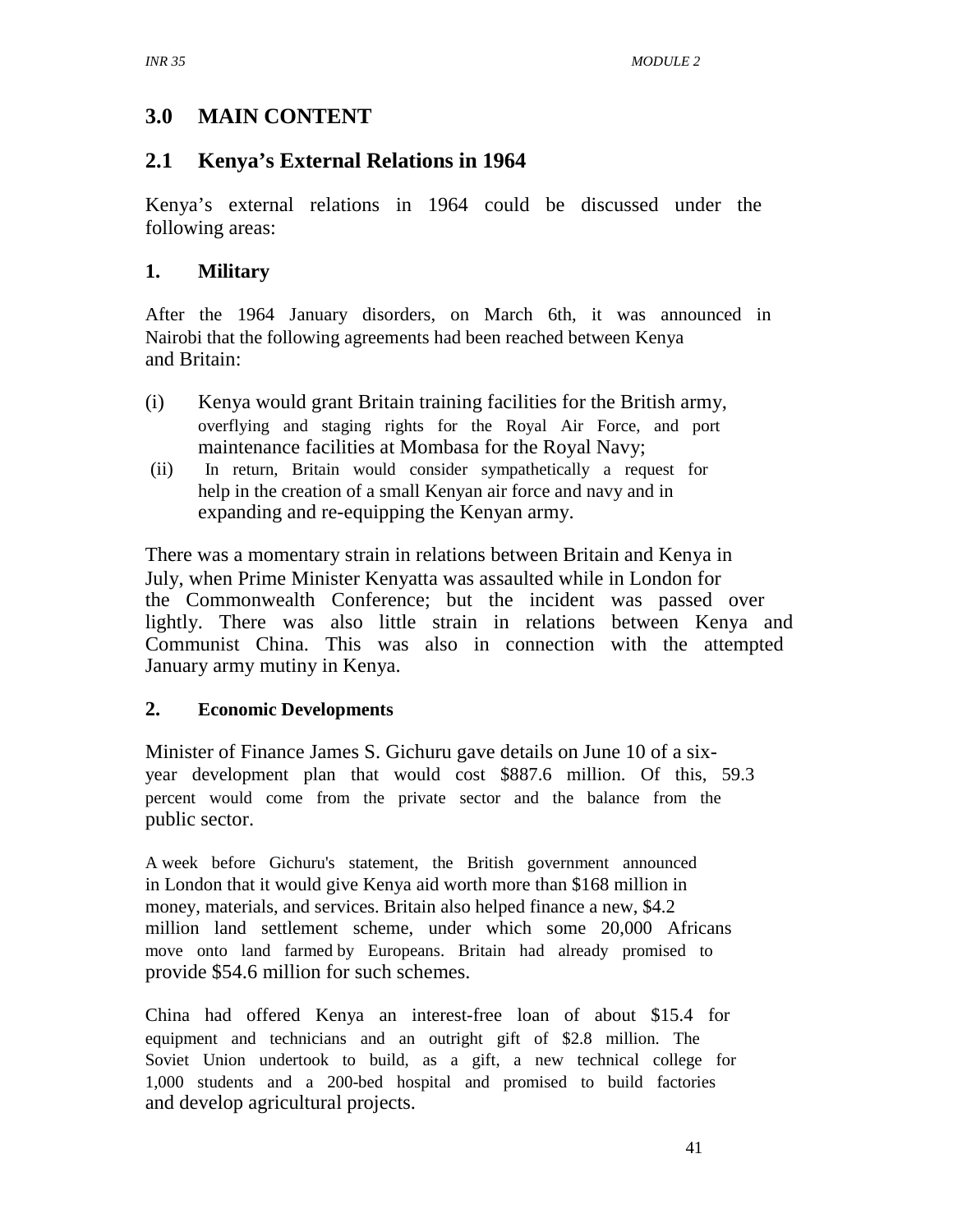### **SELF – ASSESSMENT EXERCISE**

Discuss Kenya's foreign relations in military and economic development in 1964.

# **3.2 Kenya's External Relations in 1965**

Two themes dominated Kenya's relations with the outside world in 1965:

- 1. The country's determination to follow an independent nonaligned course between East and West; and
- 2. The search for a satisfactory modus vivendi with immediate neighbours, particularly Tanzania, Uganda, and Somalia.

President Kenyatta summed up his approach to non-alignment in a speech commemorating the second anniversary of Kenya's attainment of internal self-government. He said that as head of the government he would fight any person, group, or country trying to undermine Kenya's independence and declared that Communism posed as great a threat as Western imperialism. Kenya, he said, wants its own nationalism, not that of any other state. Although it was natural for Kenya to detest Western colonialism and imperialism, he continued, as a truly nonaligned country, Kenya should not avoid making friends with those Western countries extending an honest hand of cooperation.

Two British journalists were declared 'prohibited immigrants' in December 1964, and the following month, the correspondent of the American magazine, *Time,* was expelled from Kenya. These moves against Western newsmen were balanced in July by an order to the representative of the Chinese Hsinhua News Agency to leave the country within 24 hours. Also in July, the Kenya government publicly rebuked Chinese Premier Chou En-lai for saying during a visit to neighboring Tanzania that Africa was ripe for revolution. The official statement issued in Nairobi said that the Kenya government intended to avert all revolutions, irrespective of origin.

Earlier in the year, the government took control of the Lumumba Institute, built with Soviet aid and staffed mainly by Soviet or Soviettrained teachers. It is now virtually defunct. At about the same time, President Kenyatta refused to accept delivery of a shipment of arms from the Soviet Union because they were 'too old and second-hand.'

Of the three states—Kenya, Tanzania, and Uganda— which might eventually form an East African federation, Kenya is economically and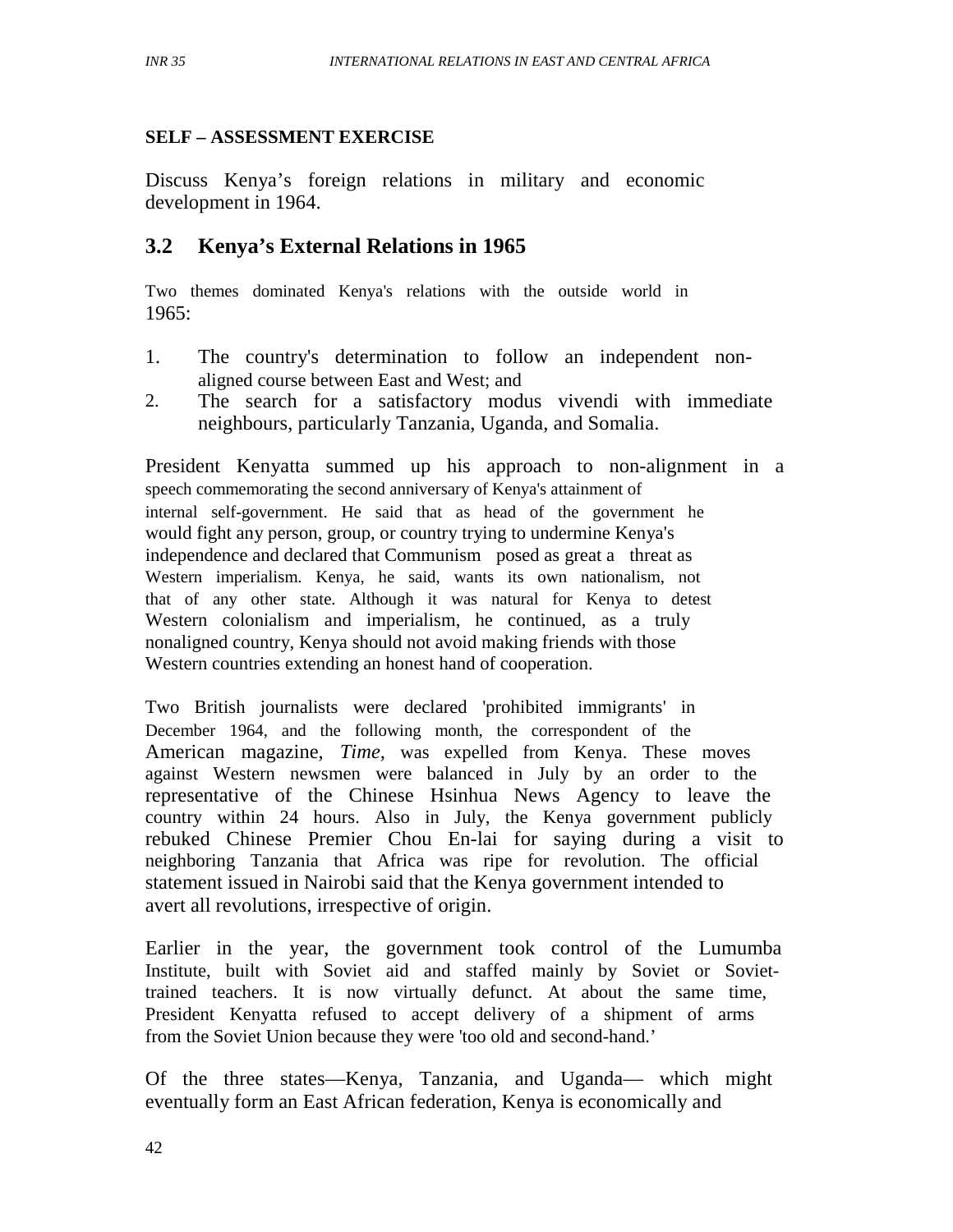politically the most robust. Since Tanzania and Uganda are concerned that in union Kenya will be dominant, the three countries have in many ways drifted apart. Although they have managed to maintain the East African Common Services Organisation bequeathed them by the British, in June the finance ministers announced in simultaneous budget statements that their governments would introduce separate monetary systems.

There was a momentary but acute crisis concerning the three governments in May, when Kenya authorities intercepted a consignment of Chinese arms on its way from the Tanzanian port of Dar es Salaam to Uganda. The convoy carrying the arms was in charge of Uganda army personnel, who, without informing the Kenya government, apparently decided on the spur of the moment to take a shortcut through Kenya territory. The ensuing storm was calmed only after Uganda Prime Minister Obote explained and apologised to President Kenyatta in Nairobi.

Kenya's relations with its northern neighbour Somalia were uneasy, because of the restlessness of Somali tribesmen within Kenya's northeastern district. The Kenyan government, however, publicly discouraged the suggestion that the tribesmen's activities, described in Nairobi as cattle-rustling and looting, were instigated by the Somali government with political intent.

#### **SELF – ASSESSMENT EXERCISE**

Describe the main areas of Kenyans External Relations in 1965.

# **3.3 Kenya's External Relations in 1977**

As relations with its neighbors, Tanzania and Somalia, became increasingly strained, Kenya effected a rapprochement with Sudan and further oriented its foreign policy toward the West. Tanzania closed its border with Kenya in early February, impounding numerous Kenyan vehicles and private aircraft, and in April announced that the closure was permanent. This action followed the collapse of the East African Airways Corporation, a joint venture of Kenya, Tanzania, and Uganda. Relations between Kenya and Tanzania deteriorated further in June, when Kenya refused to allow airline passengers arriving from Dar es Salaam, the Tanzanian capital, to disembark at Nairobi, and then established its own airlines. On June 30, Kenya withdrew from the East African Community (which consisted of Kenya, Uganda, and Tanzania); Kenya then began to seek markets in the Middle East and, increasingly, in Sudan. A 6,275-mile road was constructed between the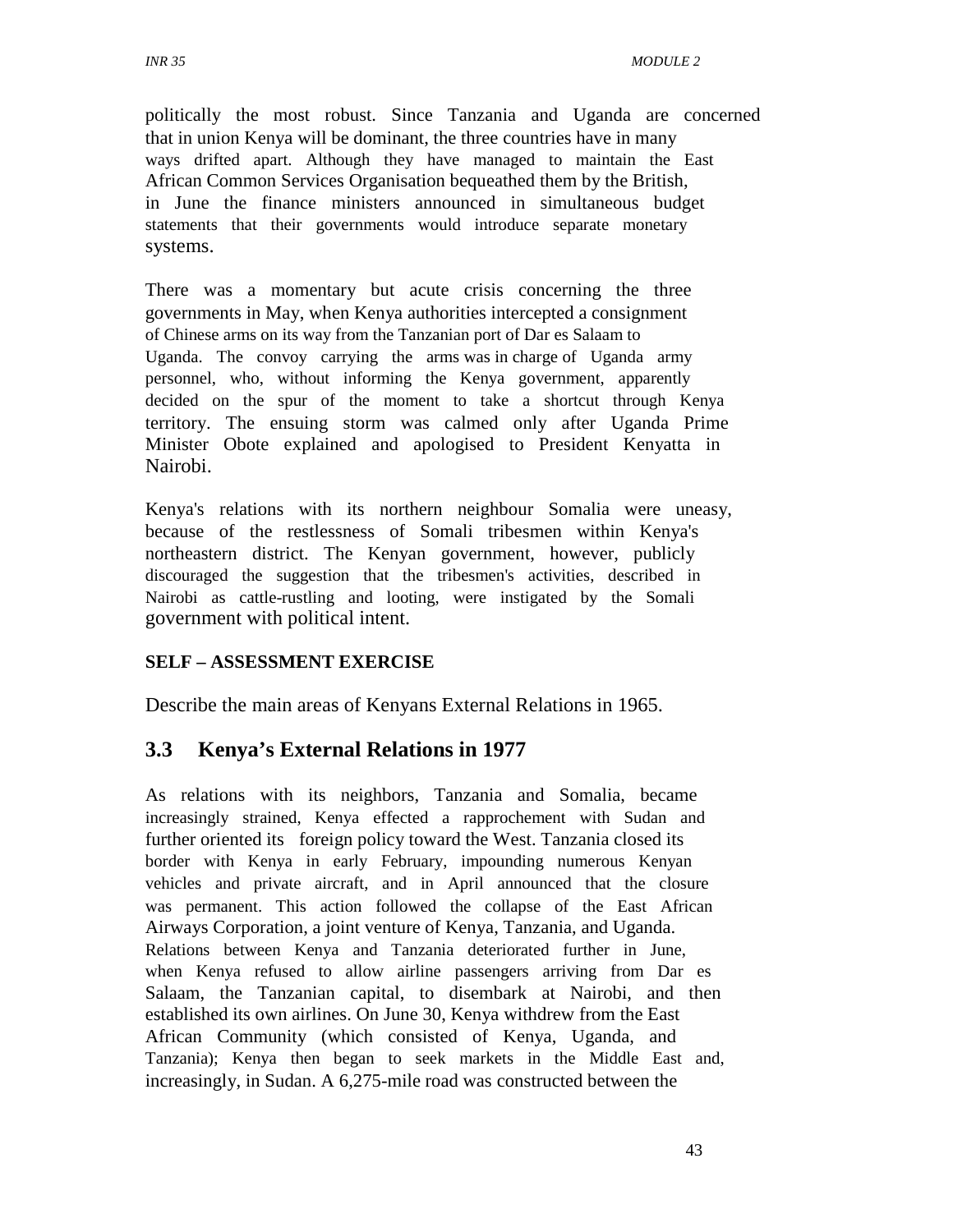two countries, and in July, Kenya and Sudan signed pacts for closer economic and technical cooperation.

Kenya's new overtures to Sudan were also motivated by worsening relations with Somalia, whose troops were alleged to have attacked a Kenya border post in late June, leaving several Kenyans dead. Somalia made claims to a large area of northern Kenya, a region that was populated by ethnic Somalis.

As an initial gesture to attract Arab petrodollars and markets, Kenya agreed to allow the Palestine Liberation Organisation (PLO) to establish an office in Nairobi.

#### **Economic developments**

Booming coffee and tea revenues ended a two-year recession. Kenya recorded a growth of 5 percent in gross domestic product during 1976 and had expectations for 7 percent in 1977. Foreign exchange reserves by mid-1977 stood at \$348 million. The consumer price index began to accelerate in 1977, with the possibility of a more than 20 percent rate of inflation for the year as a whole.

Government spending in fiscal year 1977 totaled \$1.06 billion. Of this, \$227 million was funded by external and domestic borrowing. Recurrent expenditures rose 22 percent in 1977, with \$55 million allocated for defense at the end of the year. In accordance with a policy to increase rural incomes and encourage food self-sufficiency, the government raised controlled prices for several staples. Wages were increased for civil servants and lower income groups to compensate for inflation.

The finance minister delivered an optimistic state of the economy message, describing the budget as one shaped for expansion. Export taxes on coffee and tea and duties on imported textiles and clothing were levied to protect Kenya's home industry. Tourism remained good, and the airport tax was doubled to 40 shillings.

#### **SELF- ASSESSMENT EXERCISE**

Explain the implication of the strained Kenya's relations with neighbouring states on her involvement in international organisations and the economy.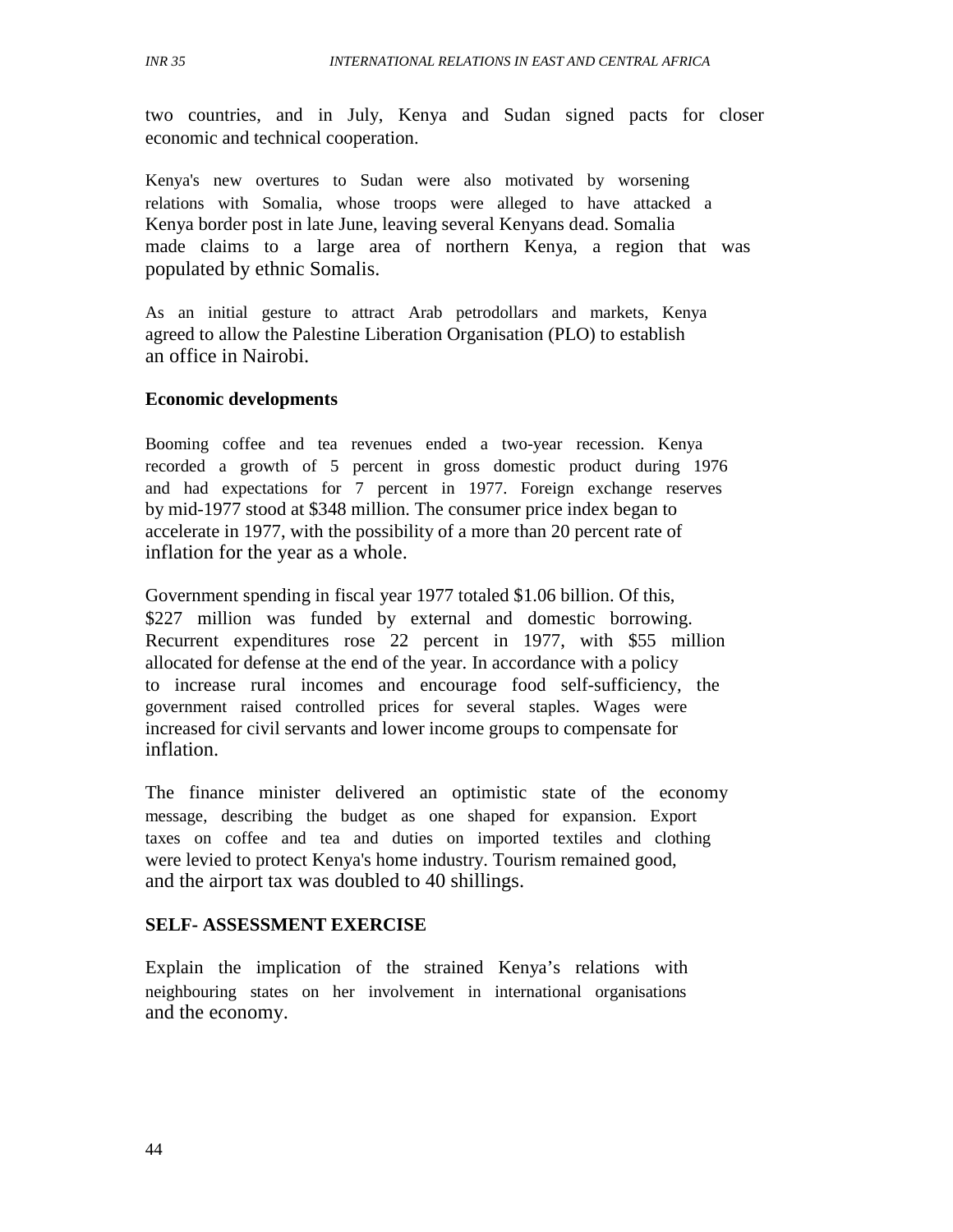# **3.4 Kenya's External Relations in 1989**

Strains in Kenya's relations with Uganda continued in 1989. The tension was basically ideological but centered on accusations that each country was supporting the other's political dissidents. When Kenya celebrated the 25th anniversary of its independence in December 1988, Ugandan President Yoweri Museveni was conspicuously absent from the group of invited guests. The relationship further deteriorated after a mysterious bombing raid in March 1989 on the town of Lokichokio, in the northwestern Turkana district of Kenya, by a jet fighter suspected to be of Ugandan origin. In the months after the raid relations improved only slightly, although trade between the two countries continued.

Kenyan-Tanzanian relations, on the other hand, remained good, as the two countries promoted their regional economic cooperation. Another positive development was President Moi's initiative to encourage the Mozambique government to negotiate for peace with the Mozambique National Resistance ('Renamo'). Toward this end, Moi flew to Maputo, Mozambique, in May to meet with Joaquim Chissano, the country's president. In August a four-day meeting in Nairobi between rebel leaders and church officials representing the Mozambique government ended with the two sides far apart on bringing the civil war to an end.

#### **SELF – ASSESSMENT EXERCISE**

State the pattern of relationship between Kenya and Uganda on the one hand and Kenya and Tanzania on the other hand.

# **3.5 Kenya's External Relations in 1991**

Kenya and Norway severed diplomatic relations in 1991 after former Kenyan MP Koigi Wa Wamwere, who had sought and received political asylum in Norway after founding the banned opposition Kenya Patriotic Front in 1988, was mysteriously captured (supposedly in Uganda) and forcibly taken to Kenya to face a charge of treason in late 1990. The Norwegian government insisted on Wamwere's release, legal representation by a foreign lawyer demanded that, but, the Kenyan government rejected. Several other western countries either froze or cut back on aid programms for Kenya because of Kenya's refusal to adopt multiparty democracy and because officials believed that the assistance was not reaching the people for whom it was intended.

Relations with the United States improved slightly in the first part of the year. The United States expressed appreciation for the use of Kenya's naval and air facilities during the Persian Gulf War and for Kenya's help in the evacuation of U.S. citizens from Somalia and Ethiopia following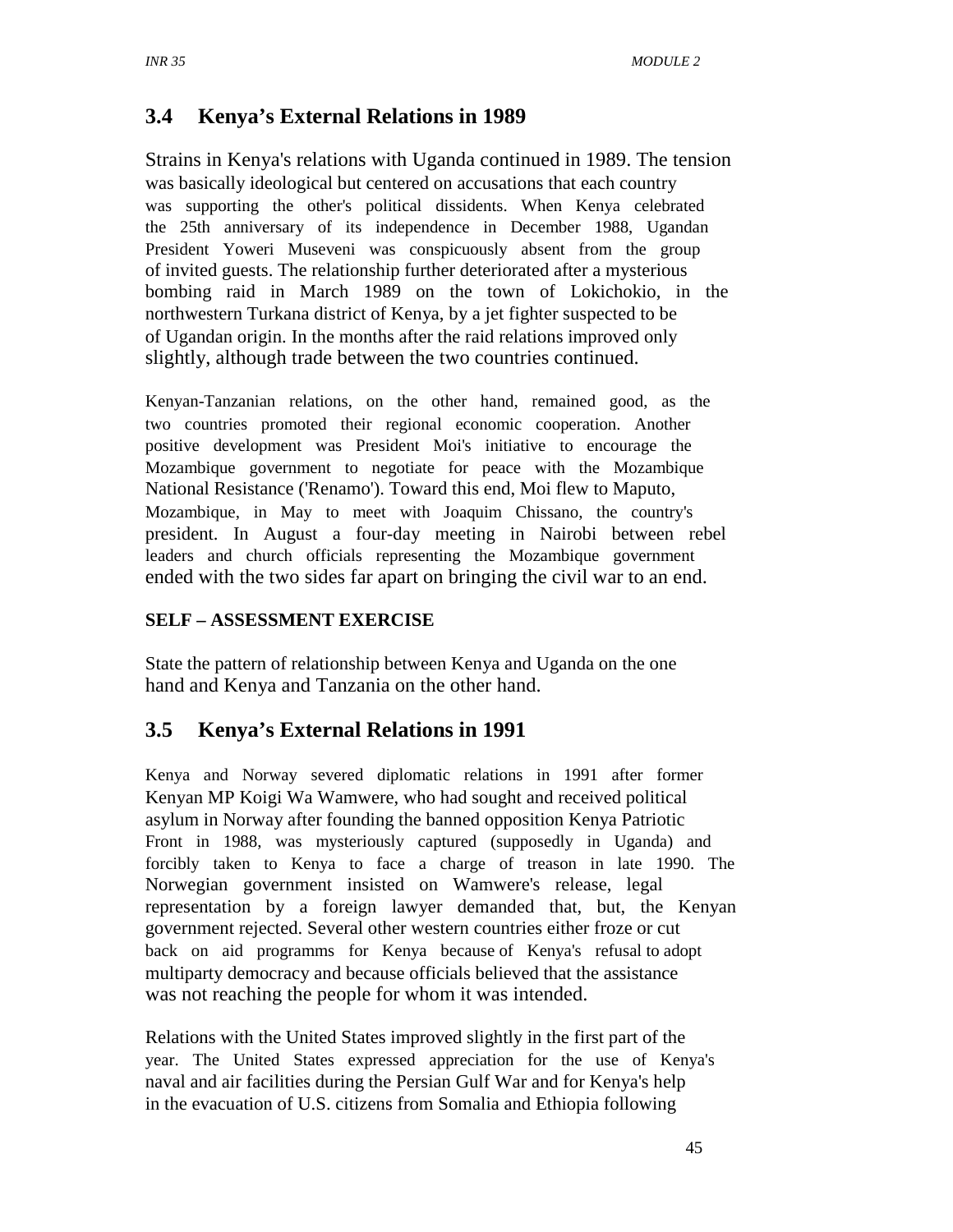the collapse of the regimes in those countries. Relations between Kenya and the United States worsened, however, when U.S. Ambassador Smith Hempstone began publicly voicing his criticism of the Moi government's human rights record. Hempstone's outspokenness prompted Foreign Minister Wilson Ndolo Aya to label the ambassador a 'racist'; Hempstone countered that his criticisms were meant to warn the government that unless it undertook reforms it could suffer a severe loss of foreign aid. His remarks seemed to be borne out when, at a November meeting held in Paris under the auspices of the World Bank, Kenya's 12 major aid-donating nations, including the United States, sent a sharp rebuke to Moi's government, warning that unless political and economic reforms were forthcoming, Kenya could face major aid cuts in six months. The United States subsequently announced that it had set aside \$47 million in aid to Kenya for 1992 but that, barring reforms, only \$19 million would be released. Despite the transition to multiparty politics, the government received another setback in late December, when the International Monetary Fund, citing little progress on economic reforms, delayed disbursing a \$63 million loan to Kenya.

The establishment of limited bilateral trade relations with the Republic of South Africa seemed likely after the widely publicised visit of South African President F. W. de Klerk to Kenya in June. However, the African National Congress remained opposed to the normalisation of South Africa's relations with other African nations in the absence of equal voting rights for South Africa's black majority.

#### **SELF – ASSESSMENT EXERCISE**

What events brought a strained relationship between Kenya and Norway?

# **3.6 Kenya's External Relations in 1993**

The government of Kenya's continuing harassment and detention of opposition members, especially those of FORD Asili and FORD Kenya, and of the members of the press who criticised the regime, provoked international criticism and protest. Foreign assistance was greatly reduced and in many cases made conditional upon efforts toward political reform.

Kenya strengthened its trade relations with South Africa and other continental neighbors. At the same time, domestic conflicts in Somalia and Sudan exacerbated Kenya's refugee situation. Somali refugees sometimes escaped to Kenya with their weapons, which they sold there. Relations with other East African states, especially Uganda, hardly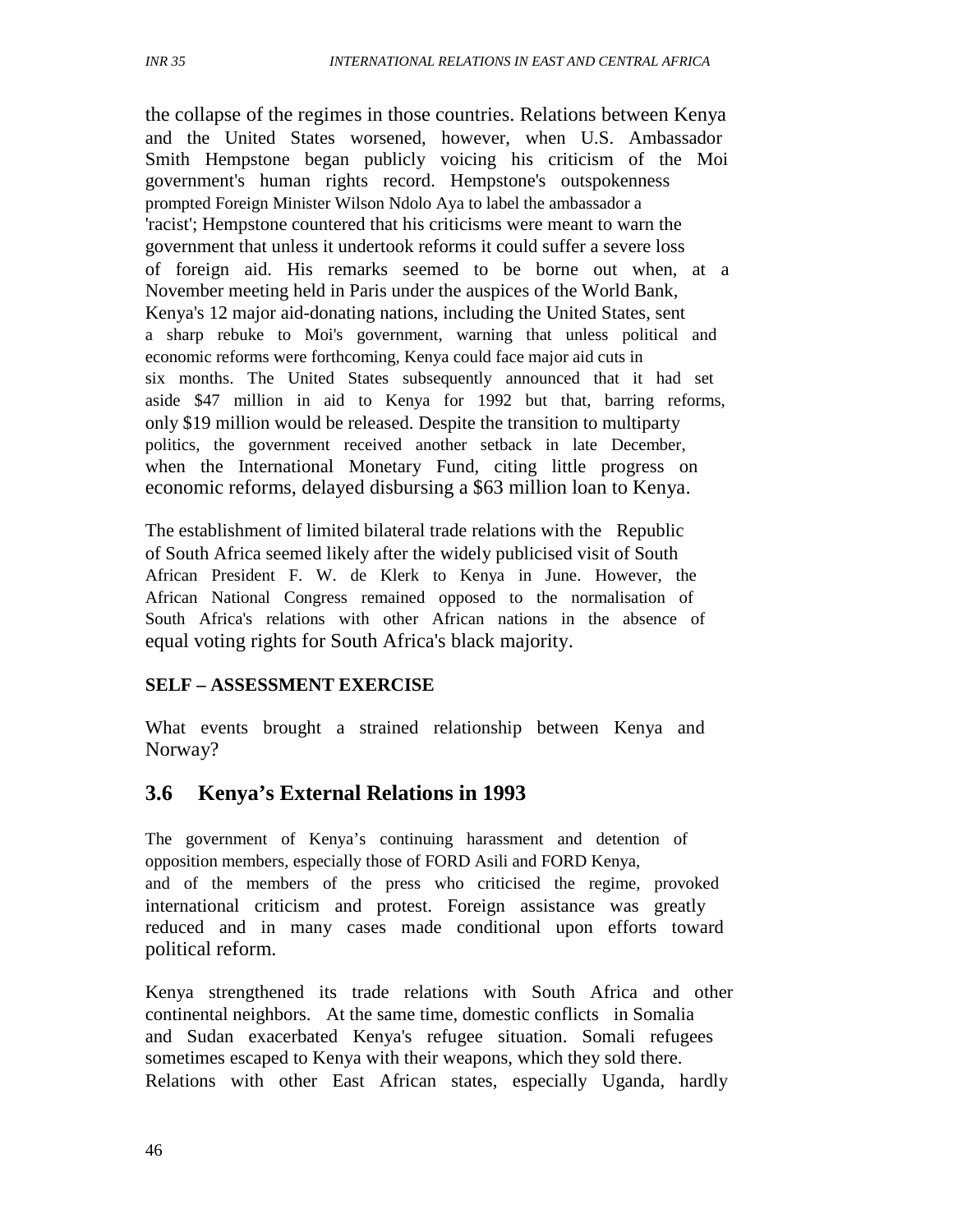improved, but Kenyan-Tanzanian relations showed improvement as border restrictions were greatly relaxed.

# **SELF – ASSESSMENT EXERCISE**

List the priorities areas of Kenya's External Relations in 1993.

# **4.0 CONCLUSION**

The Kenya's foreign policy has been described from 1964 to 1993. Within this time span, relations with her neighbours and developed nations were considered. Important areas of interest include military, economy, foreign aids etc. The relations between Kenya and Tanzania as well as some developed countries such as Norway, Britain and others constrained a robust foreign policy environment for Kenya.

# **5.0 SUMMARY**

This unit has looked at Kenya's external relations. It has instructively noted that:

- h this relations is in two major areas: maintenance of her non aligned stand between Eastern and Western Europe, and mediation in the conflicts in Tanzania and Uganda
- h both the West (Britain) and Communist China had relations with Kenya sometimes
- h Tanzania closed its borders with Kenya
- h the West promised aid cut if Kenya did not embark on a definite plan to democratise
- h the Kenyan government refused to accept a delivery of old and second-hand shipment of arms from the Soviet Union.
- h Kenya and Norway severed diplomatic relations.

# **6.0 TUTOR- MARKED ASSIGNMENT**

- i. Explain the events leading to the severance of relations between Kenya and Norway.
- ii. State and explain the key elements in Kenya's external relations in 1989.
- iii. List and explain the major aspects in Kenya's international relations in 1993.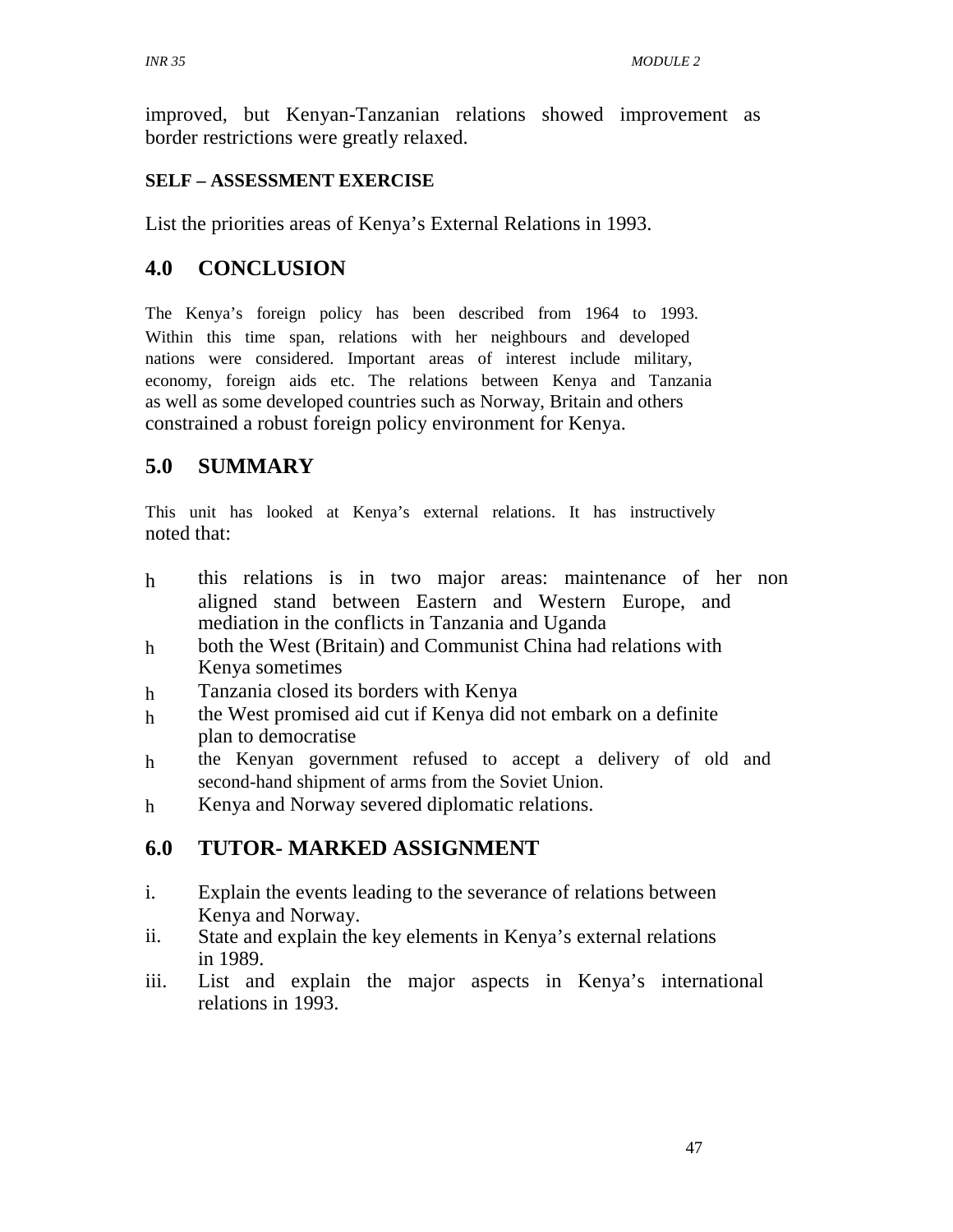# **7.0 REFERENCES/FURTHER READING**

- Bailey, D. & Anna, S. (1990). *Kenya.* New York: Raintree Steck-Vaughn.
- Barkan, J. D. (Ed.) (1994). *Beyond Capitalism vs. Socialism in Kenya and Tanzania.* Lynne Rienner, 1994.
- Berman, B. (1990). *Control and Crisis in Colonial Kenya.* Ohio: Ohio University Press.
- Fratkin, E. (1998). *Ariaal Pastoralists of Kenya: Surviving Drought and Development in Africa's Arid Lands.* London: Allyn & Bacon, 1998.
- Miller, N. N. (1984). *Kenya: The Quest for Prosperity.* New York: Westview.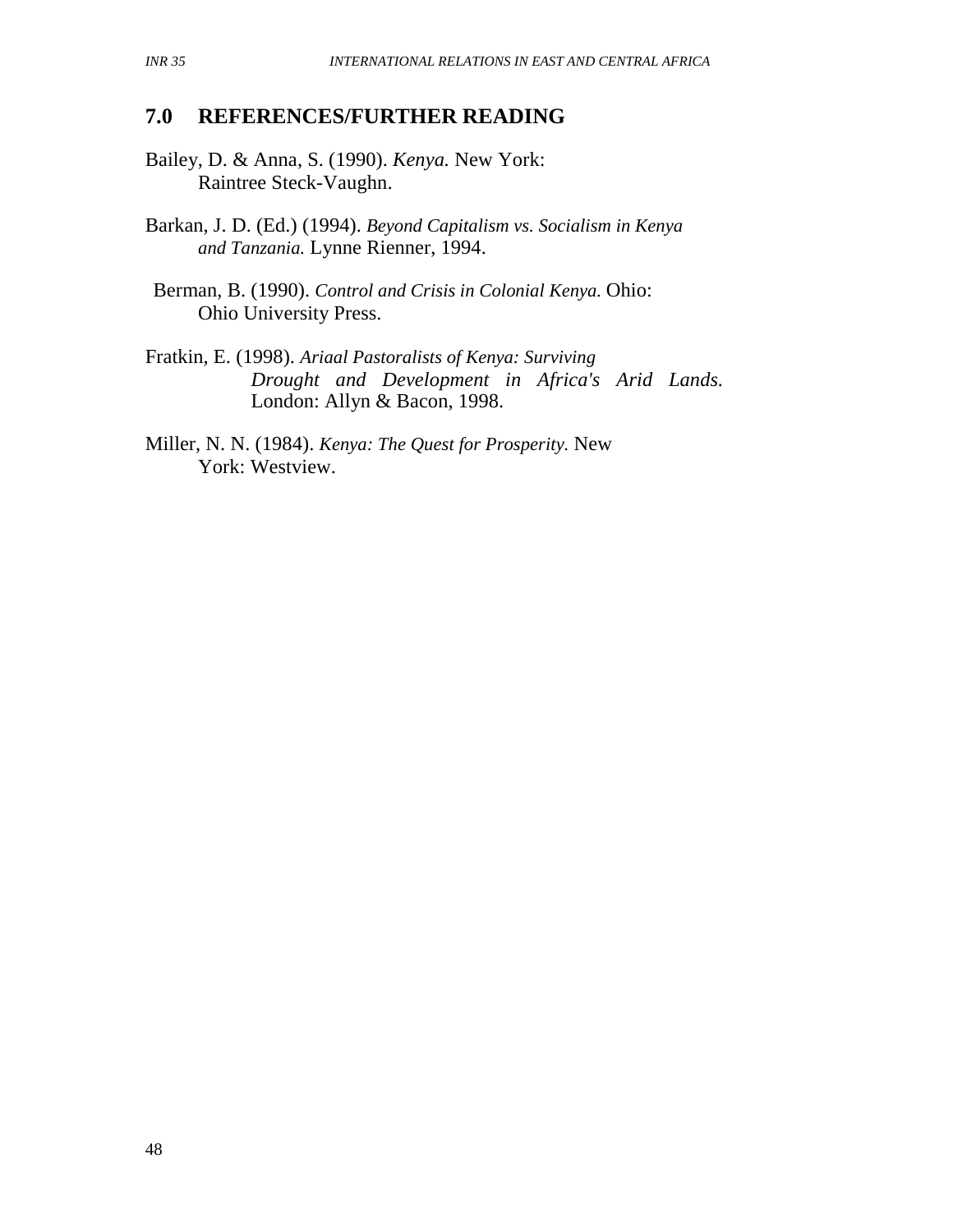#### **UNIT 2 TANZANIA'S EXTERNAL RELATIONS**

#### **CONTENTS**

- 1.0 Introduction
- 2.0 Objectives
- 3.0 Main Content
	- 3.1 Tanzania's External Relations in 1964
	- 3.2 Tanzania's External Relations in 1967
	- 3.3 Tanzania's External Relations in 1989
	- 3.4 Tanzania's External Relations in 1991
	- 3.5 Tanzania's External Relations in 1993
- 4.0 Conclusion
- 5.0 Summary
- 6.0 Tutor Marked Assignment
- 7.0 References /Further Reading

# **1.0 INTRODUCTION**

External relations in Tanzania covers a variety of issues, some of them are relations with neighbors, the Western and Eastern Europe as well as Asia. Also important is her role in regional and international organisations. The following years will therefore be considered for discussion: 1964, 1967, 1979, 1974, and 1980.

# **2.0 OBJECTIVES**

At the end this unit, you should be able to:

- h discuss Tanzania's External Relations in 1964
- h describe Tanzania's External Relations in 1967
- h mention patterns of Tanzania External Relations in 1979
- h state issues of Tanzania's External Relations in 1974
- h explain patterns of Tanzania's External Relations in 1980.

# **3.0 MAIN CONTENTS**

# **3.1 Tanzania's External Relations in 1964**

Western reaction to the revolution in Zanzibar put a strain on relations with the Western powers. When recognition for the new republican regime was not immediately forthcoming from either Washington or London, United States and British diplomatic representatives were asked to leave the island. After recognition was accorded at the end of February, these representatives were allowed to return. Much capital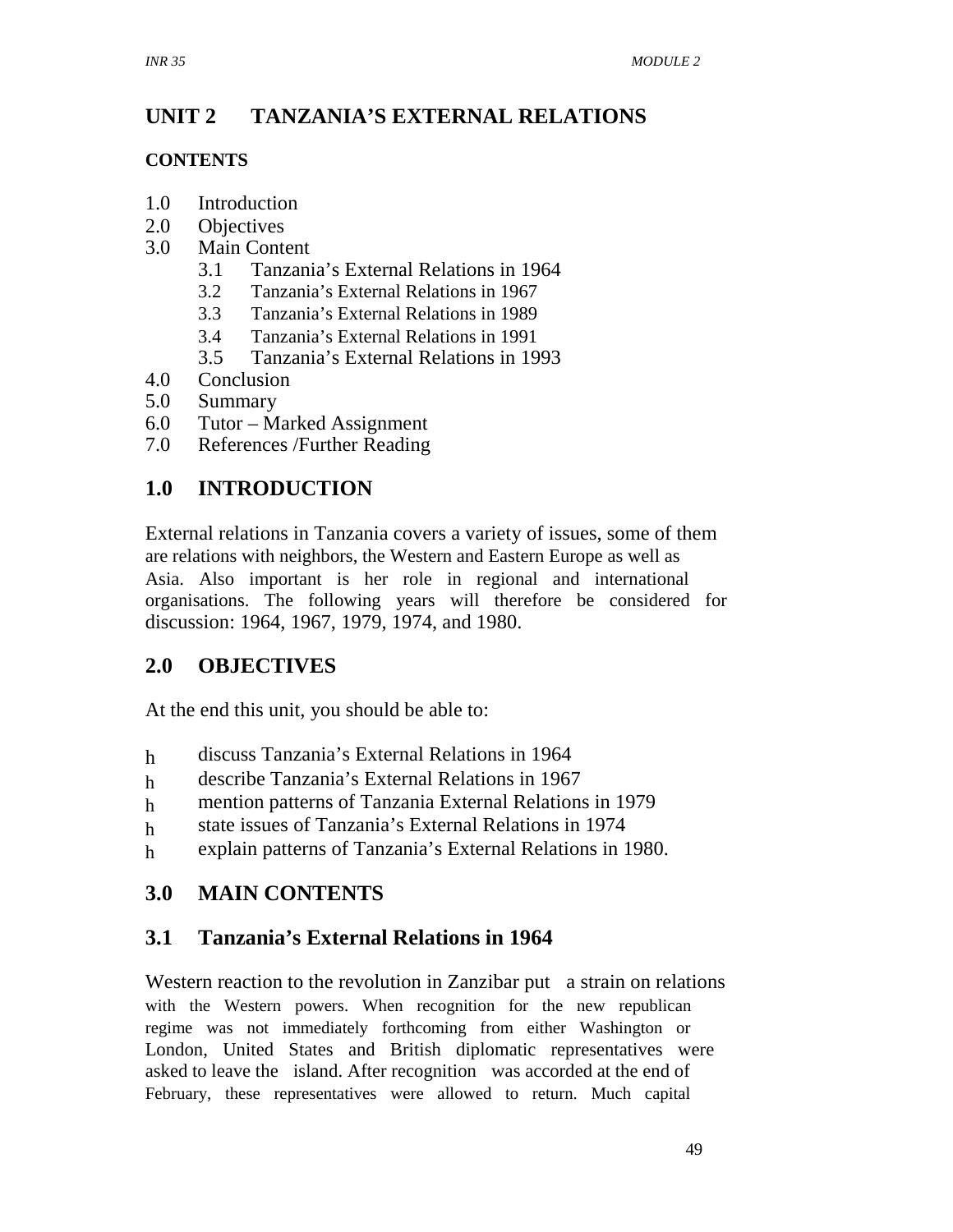was made locally of the fact that the Soviet Union and China were among the first foreign powers to recognise the new regime. One of the early actions of the regime was to request the United States to close its Project Mercury tracking station on the island. The request was complied with.

Premier Chou En-lai of China was to have visited Tanganyika early in the year as part of his African tour, but after the January mutiny, in which much of the world—rightly or wrongly—saw Chinese influence, his itinerary was revised to omit Tanganyika.

So keen was President Nyerere to avoid involvement in Cold War situations that he felt unable to go along with other former British territories in East Africa in accepting British help in reorganising the armed forces after the incidents of January (Kenya and Uganda had similar trouble with their armed services.). And when concern was expressed later in the year in the United States and Britain over the continued trend in Zanzibar, Dr. Nyerere did not hide his irritation with those countries. Relations with Britain and the U.S. were especially strained in mid-November, when Nyerere and his foreign minister, Oscar Kambona, accused Western powers of plotting to overthrow their government.

Nyerere had also criticised sections of American and British public opinion for their censure of him in August, when he arranged for an 11 member Chinese mission to come to Tanzania for six months to help train the armed forces. 'Our position is what it has always been,' he told a British correspondent. 'We are trying to be nonaligned.' He pointed out that he had signed a five-year agreement with West Germany to train Tanganyika's airmen.

With West Germany, Dr. Nyerere had one difficult moment immediately after the announcement of the union with Zanzibar. The republican regime on the island had recognised the East German government, and the latter had established a big embassy there. When Tanzania came into being, the question of the simultaneous presence of two rival German missions within the borders of the union presented a problem. It was temporarily, but not definitively, solved by the official reduction of all embassies on Zanzibar to consular status.

Hope of an early East African federation to include Tanzania, Kenya, and Uganda faded during the year. The governments of these states had not abandoned the idea, but Tanzania was increasingly apprehensive about how it would fare within the proposed federation, since it was the least economically developed of the three territories.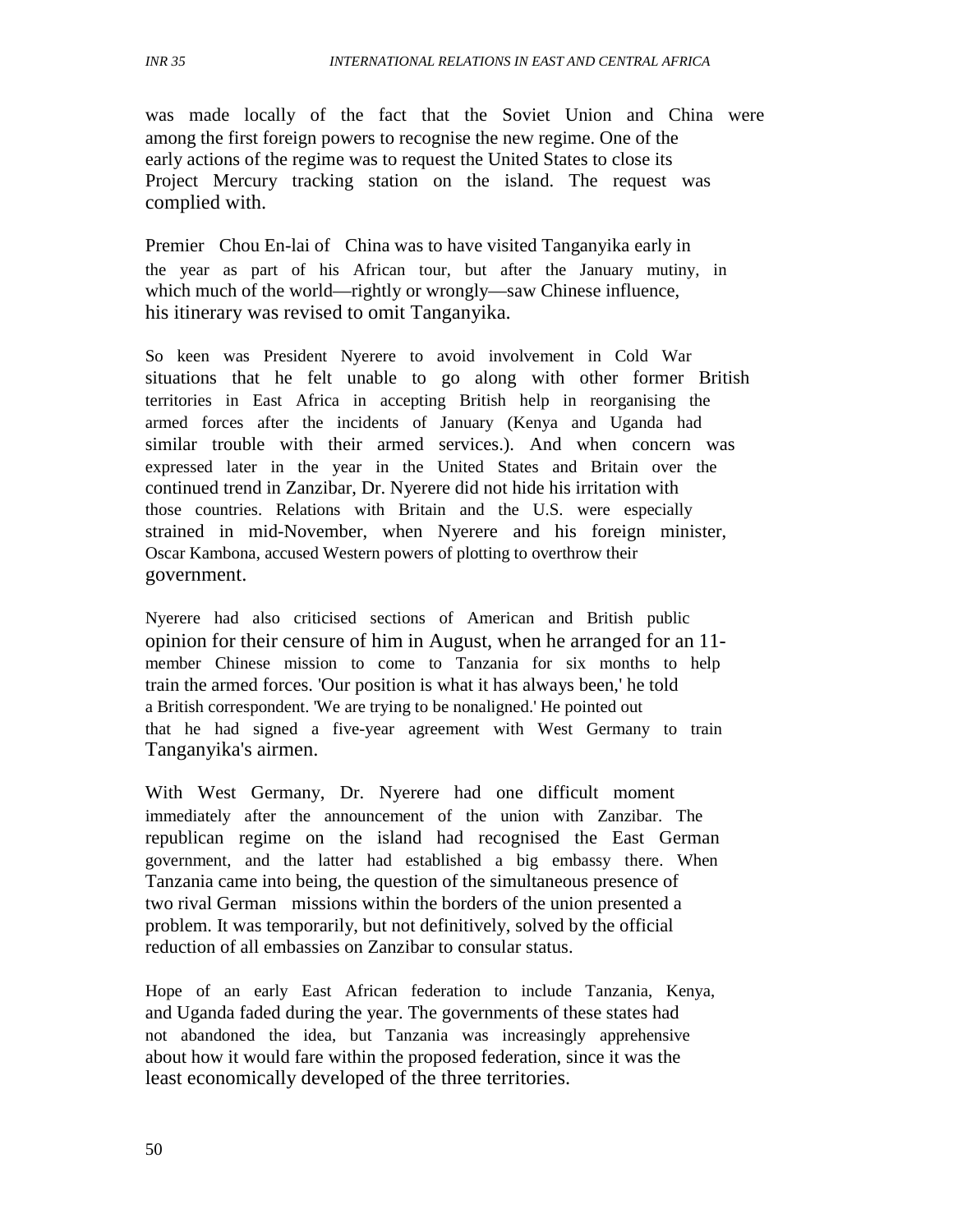#### **Economic Developments**

On May 12th President Nyerere announced details of a new five-year development plan for Tanganyika, calling for expenditure of \$688.8 million. It had three main objectives. Namely to: (1) raise the yearly per capita income from \$54 to \$126; (2) make the country self-sufficient in manpower; and (3) raise life expectancy from 35-40 to 50 years. Of the total funds needed, Dr. Nyerere said, \$324.8 million must come from private investors, who would need to be assured of being able to make profits and repatriate them.

The budget presented to Parliament in June called for record expenditures totaling \$96.6 million. It imposed increased taxes on luxury goods to raise extra revenue of about \$9.8 million.

Finance Minister Paul Bomani said Britain would provide a loan of \$21 million for the first two years of the development plan. Later, Second Vice-President Rashidi Kawawa visited the Soviet Union, Poland, and Czechoslovakia, where he got promises of help from all three countries totaling \$42 million for the development plan. Communist China had already promised a free grant of \$2.8 million and an interest-free loan of \$28 million to pay for Chinese equipment. In August the U.S. Agency for International Development announced four grants to Tanganyika totaling \$925,000.

# **SELF – ASSESSMENT EXERCISE**

What do you consider as the key issues in Tanzania's external relations in 1964?

# **3.2 Tanzania's External Relations in 1967**

# **Economic Developments**

The day after the issuing of the Arusha Declaration, President Nyerere announced the nationalisation of all commercial banks in Tanzania. And a few days later came news that the government would nationalise the country's eight biggest flour-milling companies, the seven leading import-export houses, and the insurance business. The government also announced its intention of securing majority control of the sisal industry. Most of the concerns affected were foreign-owned, among them three British banks. The government promised compensation, and agreement on terms was reached with some of the owners. In most cases non-Tanzanian technical staff continued in their jobs after nationalisation, but the British banks withdrew their British personnel.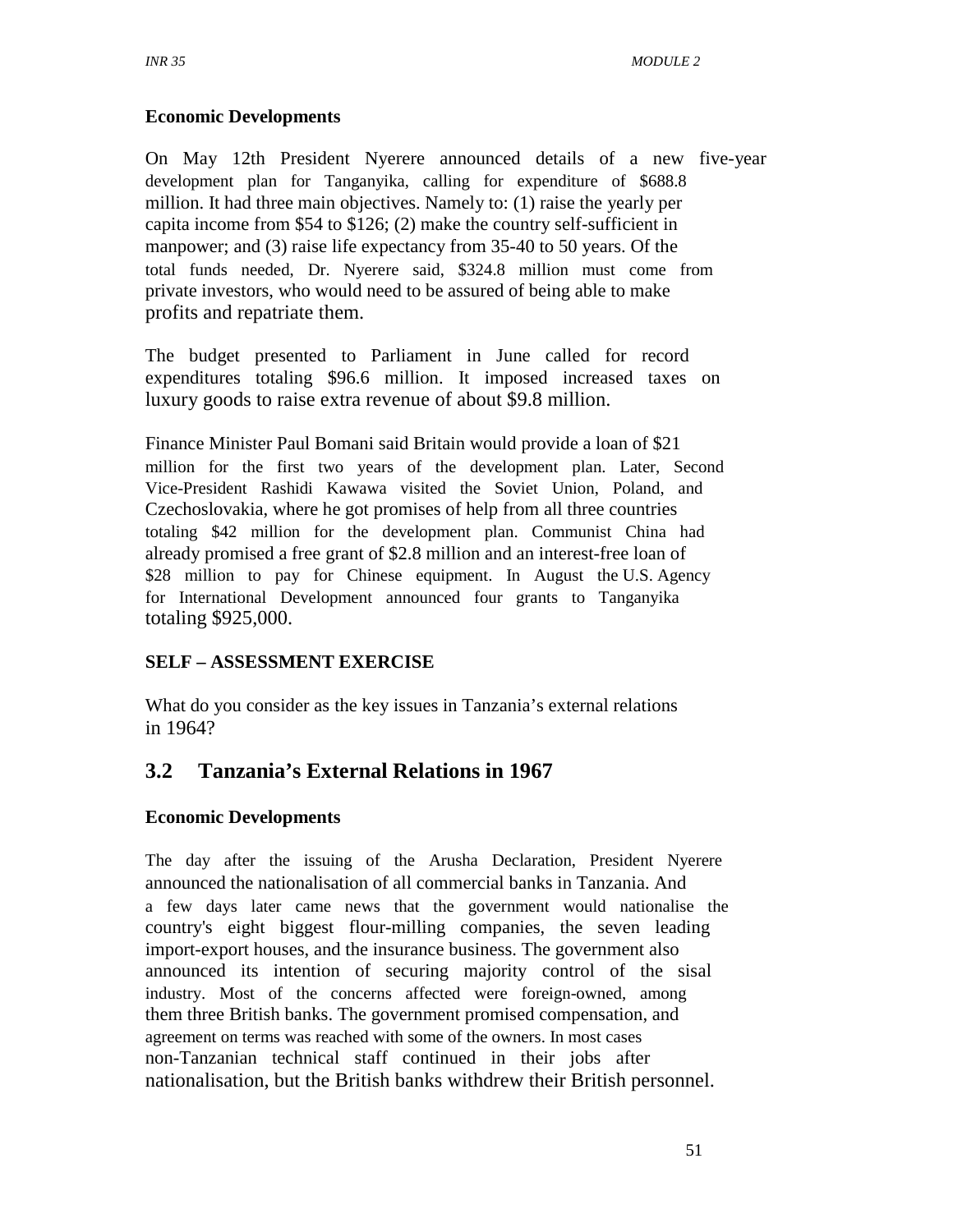The immediate effect of nationalisation was to scare away foreign investment interest. But the interest later revived cautiously, and from February, negotiations were completed with Dutch, Italian, and Japanese investors.

#### **Foreign Relations**

In September, Tanzania and Zambia signed an agreement with the Chinese government in Peking under which China would build the longdiscussed railroad linking Zambia with the Tanzanian port of Dar es Salaam. Among other things, this would end Zambia's dependence on the white nations in southern Africa for a rail outlet to the sea. The agreement was valuable, expensive, and prise for the Chinese. Both Tanzania and Zambia would have preferred to have the job done by a western consortium, perhaps the United States, Britain, and West Germany. But these countries had reacted to feelers by pointing to a World Bank report of 1964 describing the proposed railroad as unviable. Details of the agreement with Peking were not fully disclosed. Reportedly, the Chinese were willing to put up some \$280 million for the project and to limit their team of experts assigned to it to 2,000 or 3,000. Further report demanded that the railroad was expected to be completed by the mid-1970.

U.S. Under Secretary of State Nicholas Katzenbach visited Dar es Salaam during a tour of Africa in May and conferred with President Nyerere.

Hope had persisted that diplomatic relations with Britain might be restored. They were severed late in 1965, as a protest against Britain's policy on Rhodesia. But in October, President Nyerere said, 'It is now clear that in Rhodesia a change of government can be brought about only by the struggle of Africans alone, by military means.'

In June, Tanzania signed a treaty with Kenya and Uganda for the establishment of an East African common market and an East African development bank.

#### **SELF – ASSESSMENT EXERCISE**

Describe Tanzania's Foreign Relations in 1967.

# **3.3 Tanzania's External Relations in 1979**

Opening a preparatory meeting on April 13th in Dar es Salaam for the Third Summit Conference of Nonaligned Countries (held in September in Zambia), President Nyerere said that the threat to the independence of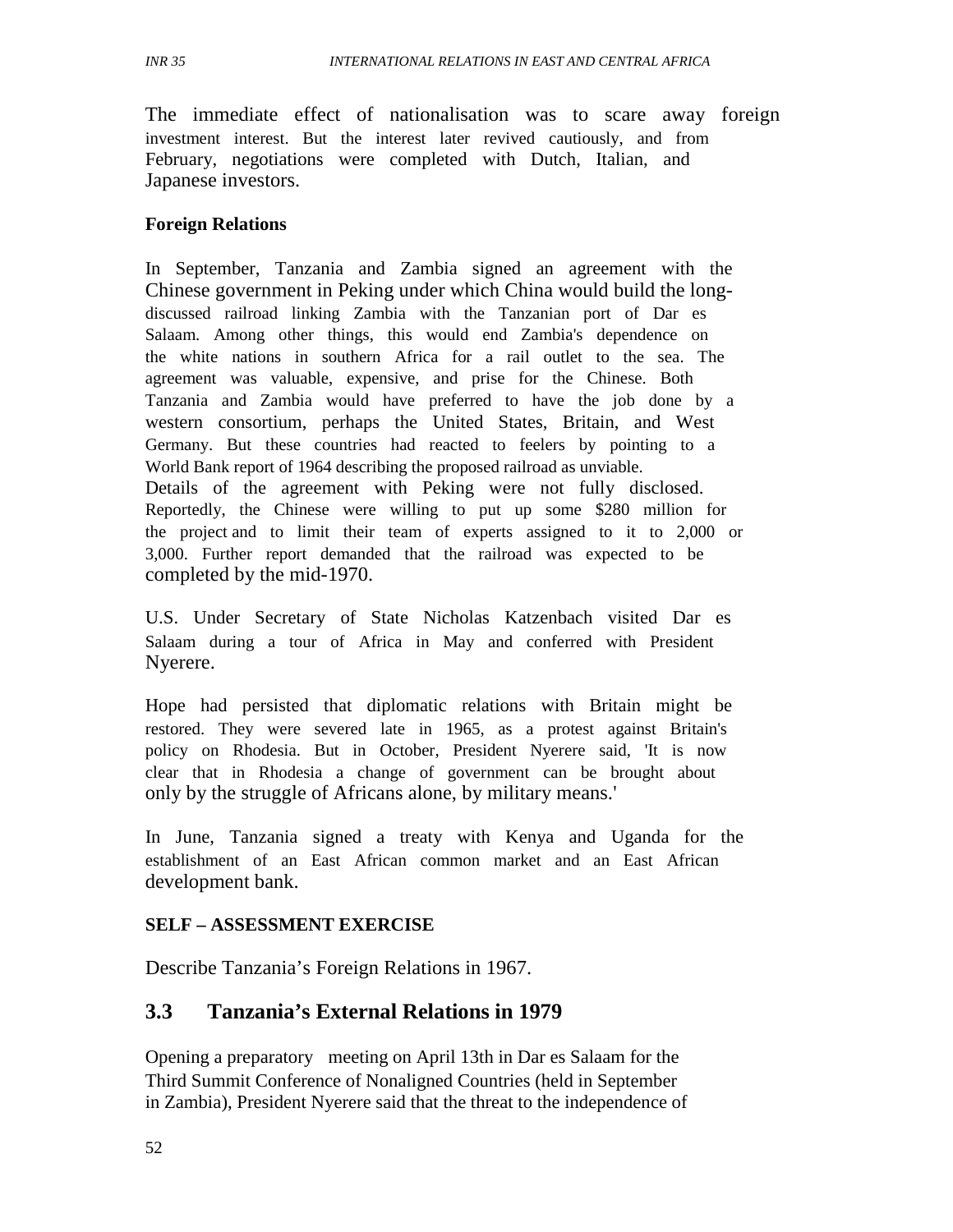nonaligned countries came not from the military power but from the economic power of the big states. Such thinking has led him to eschew reliance on economic aid from the industrial giants of the West (notably the United States) and to turn more readily for help than many other African countries to China. China then provided an interest-free, US\$400 million loan to Tanzania and Zambia for one of the most expensive projects undertaken in independent black Africa—the construction of the Tanzam Railroad, which would give landlocked Zambia's copper mines an outlet to the sea at Dar es Salaam, thus bypassing white-ruled Rhodesia and South Africa. Work was begun on the first stretch of track for the 1,116-mile railroad in late October. On May 6, President Nyerere laid the foundation stone for a naval base for the Tanzanian People's Defense Forces—also to be built with aid from Peking at Kigamboni in Dar es Salaam.

Visitors to Tanzania during the year included King Frederick and Queen Ingrid of Denmark, President Makarios of Cyprus, President Tito of Yugoslavia, and Premier János Kádár of Hungary. On January 16, Tanzania recognised the Provisional Revolutionary Government of South Vietnam; its mission in Dar es Salaam was raised to embassy status.

#### **SELF – ASSESSMENT EXERCISE**

Mention the critical areas of Tanzania's foreign relations in 1979.

#### **3.4 Tanzania's External Relations in 1974**

Developments in Tanzania during 1974 were dominated by the interplay between Tanzania's desire to achieve regional stability in East Africa and social and political justice in Southern Africa and the equally strong desire to conquer its own problems of poverty and underdevelopment. The dilemmas associated with these various goals could be seen in Tanzania's foreign policies, in its internal political choices, and in steps the country took on the economic front.

#### **International relations**

During recent years Tanzania has had troubled relations with some of its neighbours. In 1974, relations with Burundi seemed to stabilise, but there continued to be tension with Uganda.

In midyear Tanzania and Burundi held 'good neighbor' talks which seemed to mark the end of earlier disagreements. Burundi accepted responsibility for two 1973 border attacks and agreed to pay compensation to the families of the 84 people who were killed. In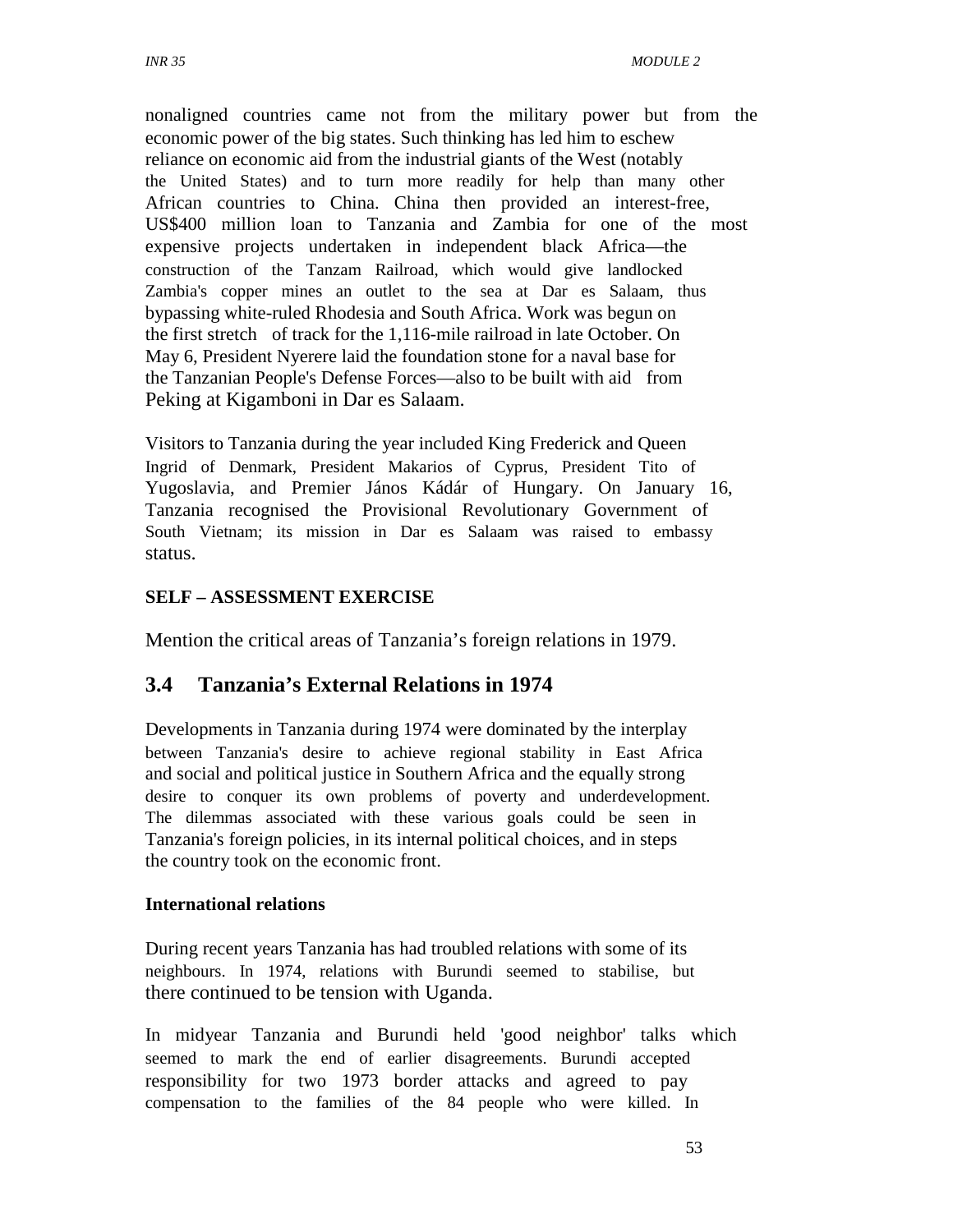addition, the World Food Programme provided Tanzania with 12 million shillings to help resettle 40,000 Burundian refugees in western Tanzania.

Relations with Uganda continued on the mercurial course that had been followed since General Idi Amin came to power in that country. There were border skirmishes in 1973, and considerable ill will centered in general on Amin's belief that Tanzania continued to support Milton Obote, Uganda's former president, in his desire to return to power.

In July, Tanzania's first vice-president, Sheikh Aboud Jumbe of Zanzibar, paid a short visit to Uganda. This was seen as a gesture of reconciliation and followed on Tanzania's earlier expulsion of David Martin—a British Broadcasting Corporation and *Financial Times* correspondent—from Tanzania. Martin had angered Amin by his reporting of Ugandan purges, and the Tanzanian government felt that improving relations with Uganda was a political priority. Despite these moves, however, relations remained tense. Just days after Jumbe's visit, a Ugandan military spokesman publicly accused Tanzania of plotting war against Uganda. This charge was totally rejected by Tanzania, and the situation seemed defused after a mediation visit to East Africa by William Eteki, secretary-general of the Organisation of African Unity.

President Julius Nyerere of Tanzania continued to be a major international spokesman for the cause of poor nations. Early in the year he took a long trip to Mauritius, Australia, New Zealand, and the People's Republic of China. Throughout the entire tour he spoke repeatedly on the issue of redressing the economic imbalance between Third World and industrialised nations. He asked for aid in the spirit of the struggle against poverty and exchange on the basis of equality. Later in the year he underlined Tanzania's commitment to a nonaligned course in foreign affairs by paying a visit to President Marien Ngouabi in the Congo.

Perhaps the event which gave Tanzania the greatest satisfaction during the year was the coup in Portugal that has apparently opened the way for the Mozambique Liberation Front (Frelimo) to come to power in Mozambique. For the past decade, support for Frelimo's armed struggle against Portugal has been a priority of the first order for the Tanzanian government.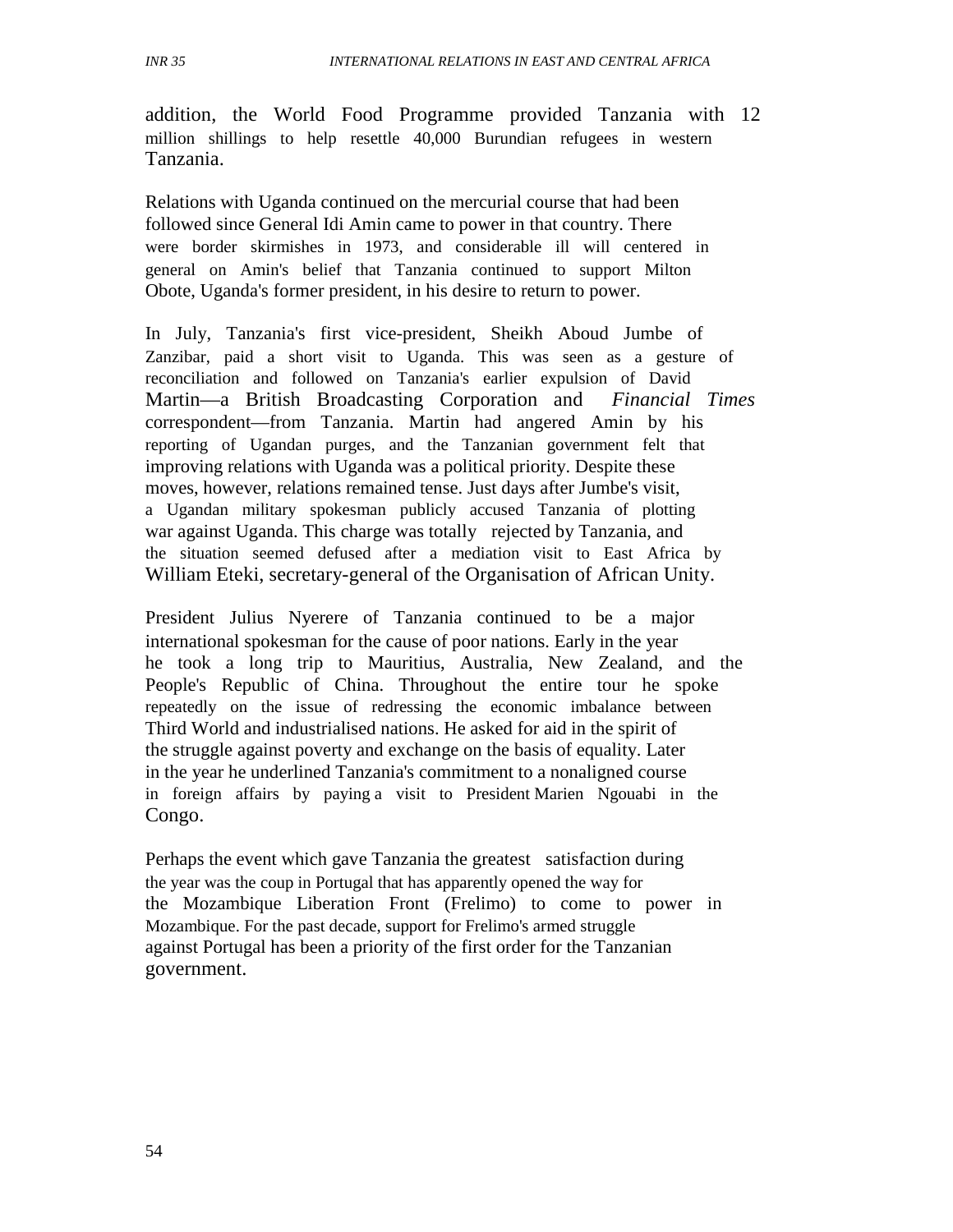### **SELF – ASSESSMENT EXERCISE**

Explain the pattern of Tanzania's External Relations in 1974.

# **3.5 Tanzania's External Relations in 1980**

Tanzania had become increasingly involved in the domestic politics of other states in its region. It has approximately 10,000 troops stationed in Uganda and 170 others in the Seychelles; until recently, Tanzania also had troops in Madagascar and in Mozambique. President Nyerere played a leading role in the process whereby Rhodesia became independent as Zimbabwe, and he is believed to share responsibility for internal political changes in Uganda since the ouster of President Idi Amin. Tanzania's alleged heavy-handed political involvement in Uganda contributed to a continuation of poor relations with Kenya, whose leaders also accused him of promoting internal opposition to the regime of Kenya's President Daniel Arap Moi.

In global affairs, Nyerere condemned the U.S. initiative to boycott the Moscow Summer Olympics, and Tanzania was represented at the games. Tanzania did call upon Iran to release the U.S. hostages seized in November 1979, and, in the United Nations, it voted to condemn the Soviet presence in Afghanistan.

#### **Economics**

A report by the UN Food and Agriculture Organisation, released at midyear, stated that the country's grain production was off by 40 percent and that seven of its regions would be food-deficient. Anticipating a 289,000-ton shortfall in maize production, Tanzania purchased 48,000 tons of U.S. maize in May. Tanzania bought on the open market and reportedly used money which had been borrowed at very high interest rates. Purchase of 171,000 more tons was planned, at an expected cost of \$27 million.

Floods, drought, and the Ugandan war only partially accounted for the food shortage. Production of almost every cash crop has dropped steadily since 1974. Many Tanzanian producers preferred to smuggle cash crops to Kenya where they fetch higher prices, and where farmers were more certain of being paid for their produce. A number of farmers have stopped producing cash crops, opting for subsistence agriculture. The performance in the subsistence sector, including cassava and banana crops, continued to be good throughout 1979 and early 1980.

Tanzania's economic problems have been attributed to the increased cost of oil imports, a scarcity of trained and experienced manpower,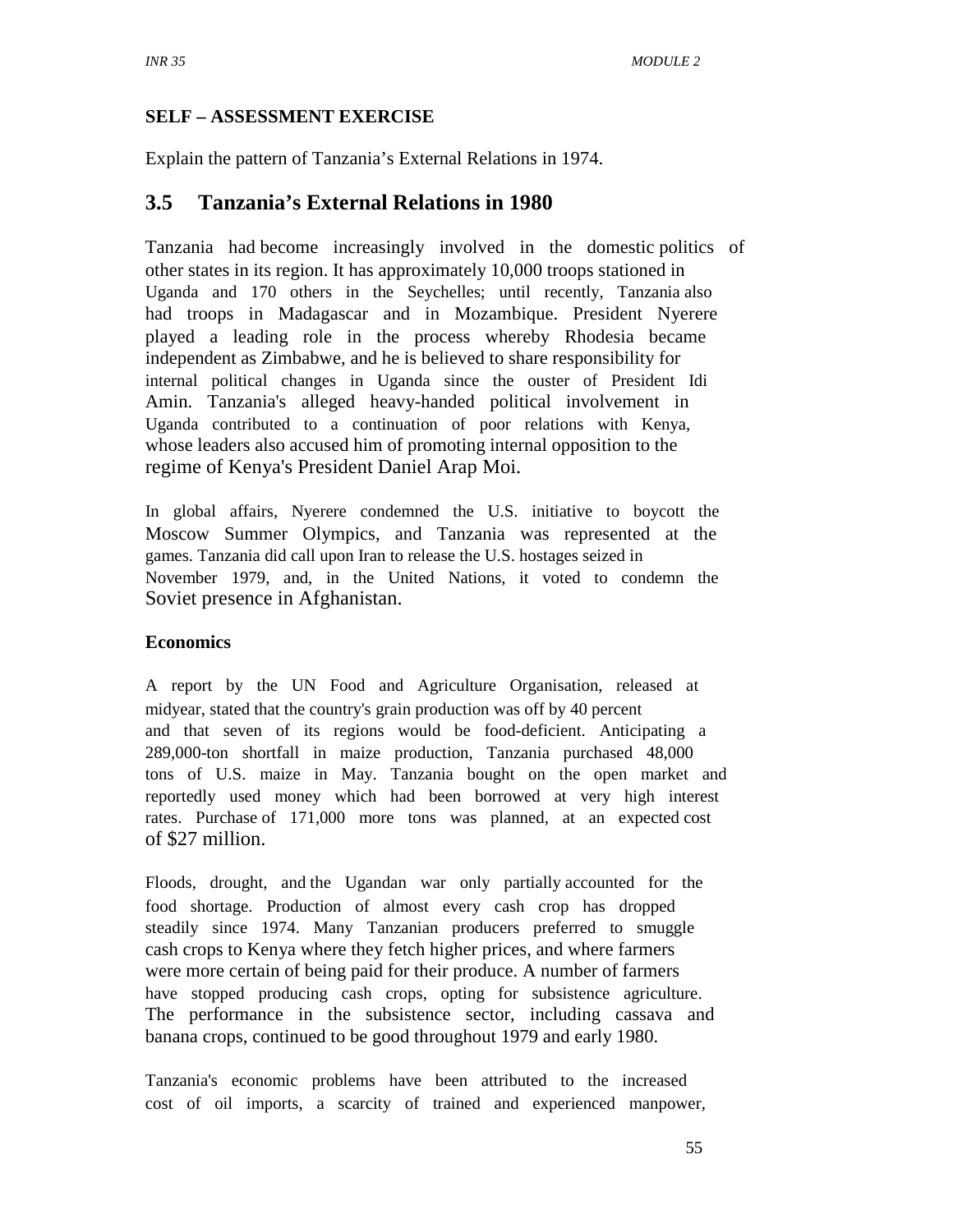credit problems, poor transport and marketing arrangements, disruptive changes in administrative personnel, over bureaucratisation of all sectors, and the negative impact of the war with Uganda. The war created severe shortages of foodstuffs and commodities and cost Tanzania about \$500 million (of which \$375 million was in hard currency); it set the country back by eight to ten months in payments to foreign creditors.

The near bankrupt position of its balance of payments compelled Tanzania to seek help from the International Monetary Fund. President Nyerere had devalued his currency by 10 percent in 1979, and, in 1980, he objected to IMF wishes that he devalue again. A compromise was being worked out with promise of support from the World Bank as well. Meanwhile, by October, Tanzanian shillings were worth only one-third of the official exchange rate on the black market, and the minimum wage had been raised by 40 percent because of inflation. Tanzania turned to private commercial banks for assistance, but these were unwilling to extend further credits.

The public sector bureaucracy continued to grow at an annual rate of 14 percent. By 1980, of the 330 government organisations established to run nationalised businesses, 155 had collapsed and 24 had an accumulated loss of \$20 million. In July, the entire medical profession was nationalised, and the government was planning to do the same with its legal profession. A scheme to nationalise the retail trade sector and replace privately held shops was being revived.

As a result of nationalisations, Tanzania's economy was unable to attract private investment and depends on the almost \$600 million in grants and loans which the country receives each year from foreign governments and institutions. Tanzania receives the world's highest annual per capita development assistance (\$38).

#### **SELF – ASSESSMENT EXERCISE**

Explain Tanzania's external relation in 1980.

# **4.0 CONCLUSION**

Tanzanian external affairs borders on a range of issues within, in the region and at international levels. Such issues include regional conflicts, economic development and relations with other foreign nations. It clearly showed the extent to which President Nyerere was poised to avoid an involvement in Cold War politics.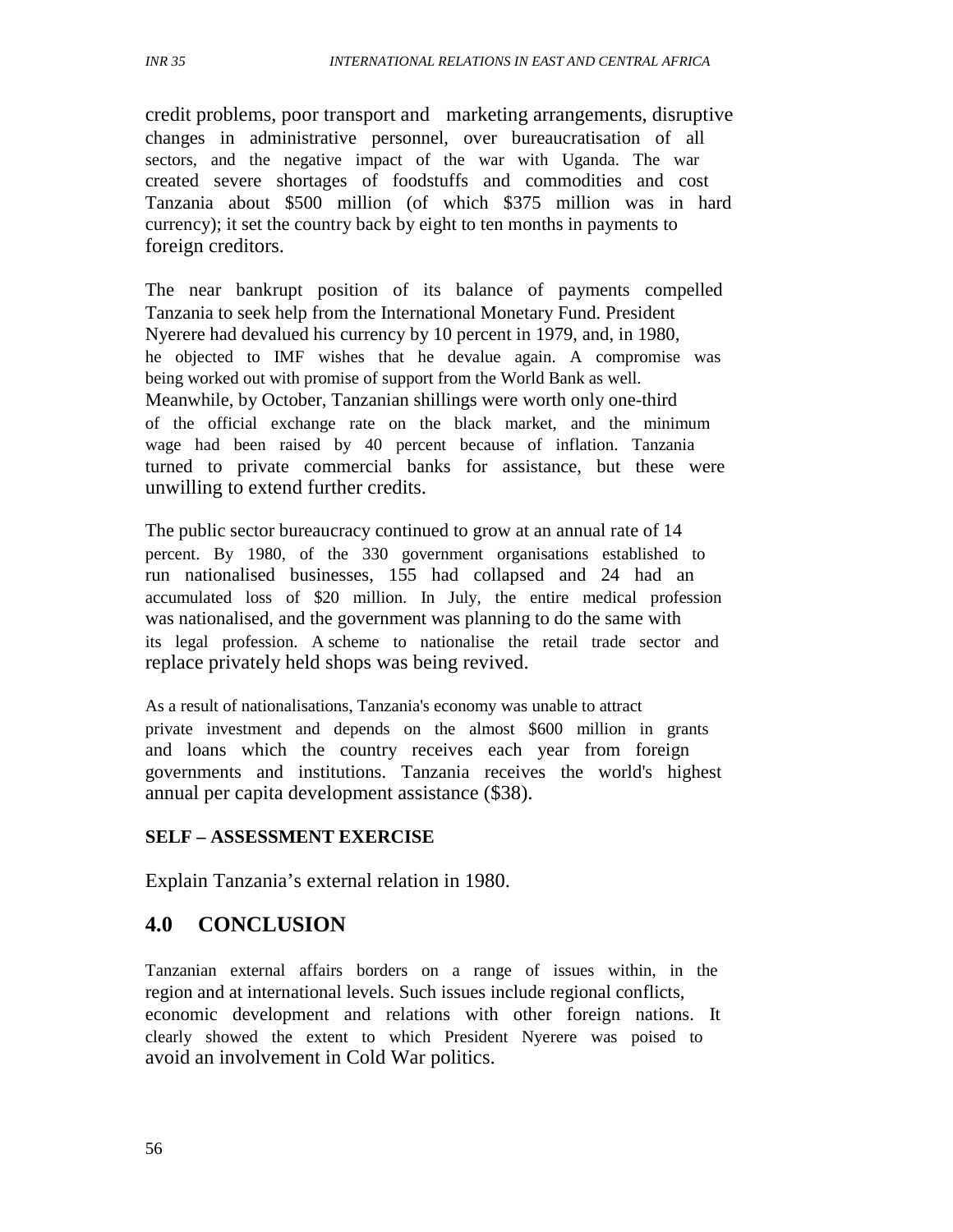#### *INR 35*

# **5.0 SUMMARY**

- h The relationship between Tanzania and the Western powers were strained when Nyerere accused the latter of plotting to overthrow his government.
- h nationalisation of all commercial banks and other companies, export houses and the insurance business strained the relationship between Tanzania and Britain.
- h nationalisation initially scared away foreign investors
- h Tanzania and Zambia signed an agreement with the Chinese government to build the long railroad linking Zambia with Tanzania port of Dares Salaam
- h Nyerere continued to be a major international spokesman for the cause of poor nations
- h increased cost of oil imports, low manpower, credit problems, poor transport and marketing arrangements and other personnel and organisation challenges contributed to Tanzania's economic problems.

# **6.0 TUTOR – MARKED ASSIGNMENT**

Discuss Tanzania's foreign policy dynamics under President Julius Nyerere.

# **7.0 REFERENCES/FURTHER READING**

- Barkan, Joel D., (Ed.) (1994). *Beyond Capitalism vs. Socialism in Kenya and Tanzania.* New Hampshire: Lynne Rienner.
- Nnoli, O. (1978). *Self Reliance and Foreign Policy in Tanzania.* New York: Nok Publishers.
- Sadleir, R. (1999). *Tanzania, Journey to Republic,* Paris: St. Martin's.
- Thomas, P. & Rodger, Y. (1997). *Historical Dictionary of Tanzania.* Darussalam: Scarecrow.
- Microsoft ® Encarta ® 2009. © 1993-2008 Microsoft Corporation. All rights reserved.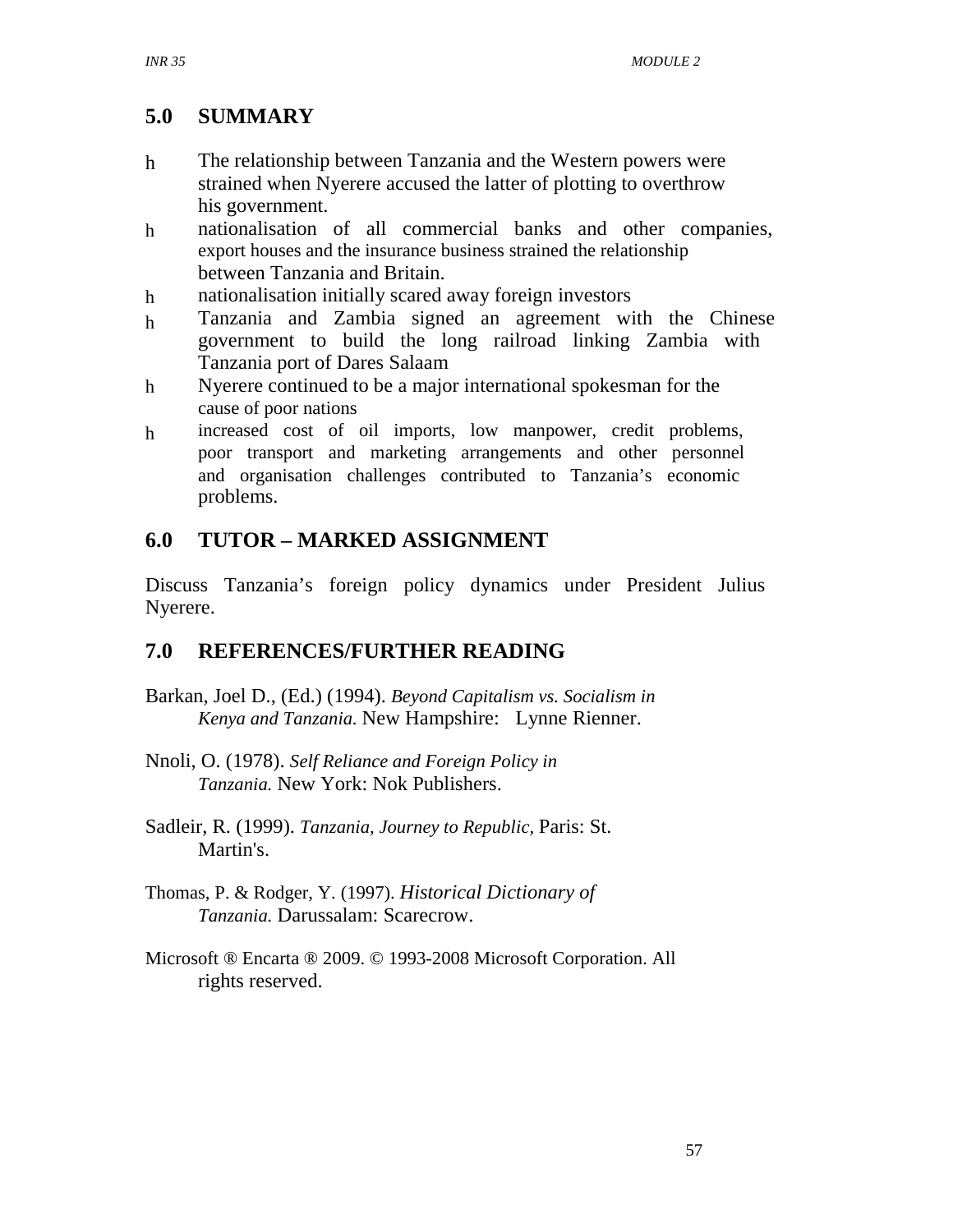#### *INR 35*

#### **UNIT 3 UGANDA'S EXTERNAL RELATIONS**

#### **CONTENTS**

- 1.0 Introduction
- 2.0 Objectives
- 3.0 Main Content
	- 3.1 Uganda's External Relations in 1962
	- 3.2 Uganda's External Relations in 1965
	- 3.3 Uganda's External Relations in 1971
	- 3.4 Uganda's External Relations in 1973
	- 3.5 Uganda's External Relations in 1974
	- 3.6 Uganda's External Relations in 1978
	- 3.7 Uganda's External Relations in 1992
	- 3.8 Uganda's External Relations in 1993
- 4.0 Conclusion
- 5.0 Summary
- 6.0 Tutor Marked Assignment
- 7.0 References/Further Reading

# **1.0 INTRODUCTION**

Uganda is regarded as one of the strongest nations in East Africa. Uganda's foreign policies involve a variety of issues which among many other things bothers on relations with advanced and African nations. In this unit, we are interested in looking at Uganda's external relations within the time span of 1962, 1965, 1971, 1973, 1978, 1992, and 1993.

# **2.0 OBJECTIVES**

At the end of this unit, you should be able to:

- h discuss the pattern of Uganda's external relations during the years under review
- h highlight the challenges encountered in prosecuting Uganda's external relations
- h draw attention to the foreign policy achievements of Uganda.

# **3.0 MAIN CONTENT**

# **3.1 Uganda's External Relations in 1962**

Upon his return from the Commonwealth Prime Ministers' Conference in London in September, President Obote expressed doubts about Uganda's accepting associate membership in the European Common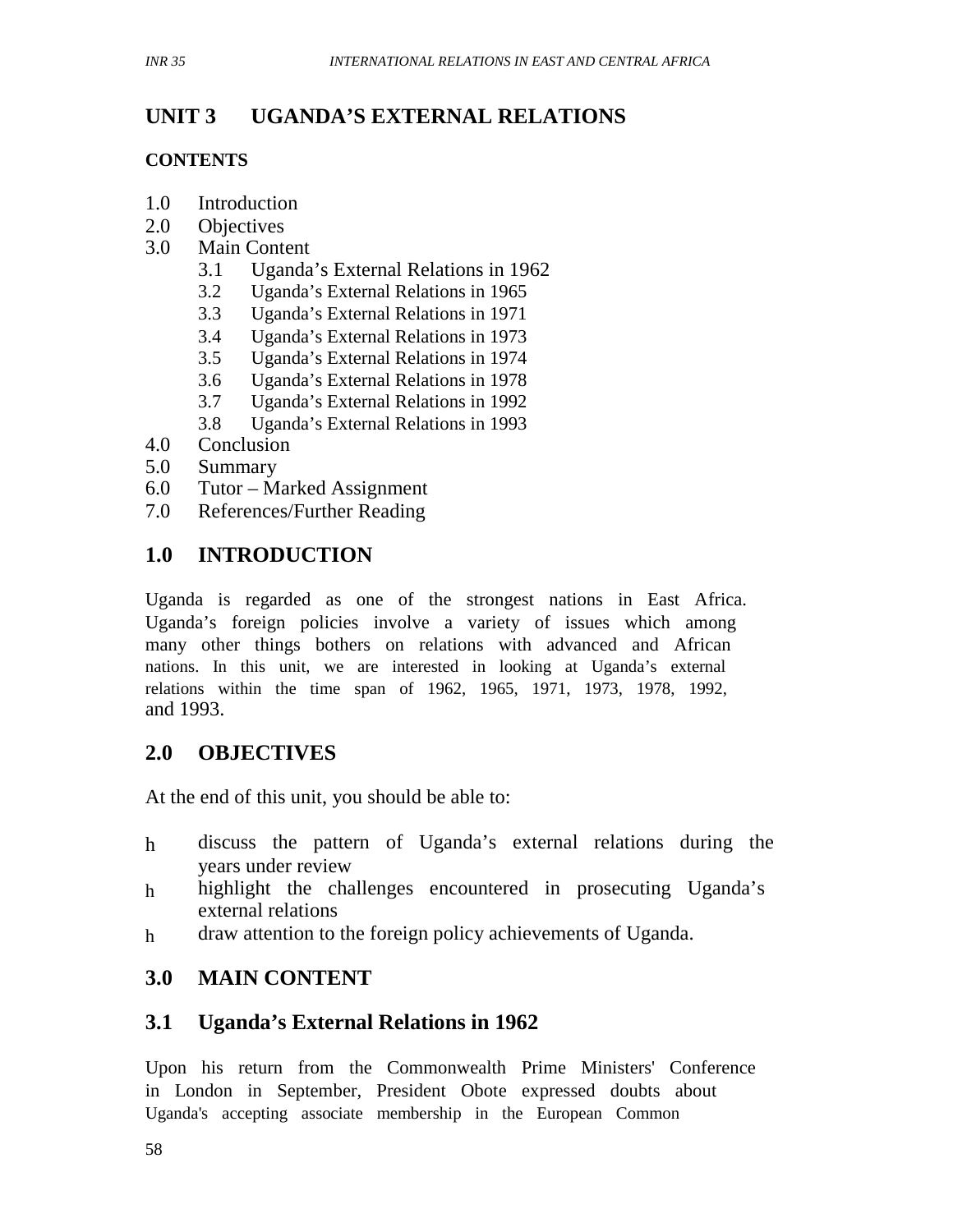Market, declaring that he could not envisage such a relationship with Europe as being free from political implications.

Upon Uganda achieving independence he said: 'While we value our relationships with old friends, we most firmly will not be drawn into ideological conflict.' However, with the attack by Communist China upon India, he declared that Uganda would not support Communist China's admission to the United Nations 'until the shooting stops.'

After achieving independence, Uganda refused to recognise South Africa or the Federation of Rhodesia and Nyasaland as a result of their racial policies.

#### **Economy**

A World Bank mission to Uganda recommended the expenditure of \$145 million by 1966 on various projects. The government accepted the plan, which emphasised agricultural development as offering Uganda its principal opportunity for economic growth.

Upon independence the United States offered Uganda a \$2 million loan for the purchase of U.S. equipment, materials, and services.

#### **SELF – ASSESSMENT EXERCISE**

Examine the basic elements of Uganda's external relations in 1962.

# **3.2 Uganda's External Relations in 1965**

#### **East African Relations**

Uganda's relations with her partners in the East African Common Market (EACM) and Common Services Organisation (CSO) suffered increasing strains throughout the year. With the failure of plans for an East African federation, each territory began to follow a separate course of action. In June it was announced that Uganda, Kenya and Tanzania would each introduce its own currency. In addition, the Kenyan government's anger and embarrassment over the discovery of a secret shipment of Chinese arms across Kenya territory to Uganda gave pointed testimony to emerging differences of interest between the East African neighbors.

#### **International Relations**

Uganda reacted angrily to the bombing in February of two border villages by Congolese planes. Obote placed responsibility on the United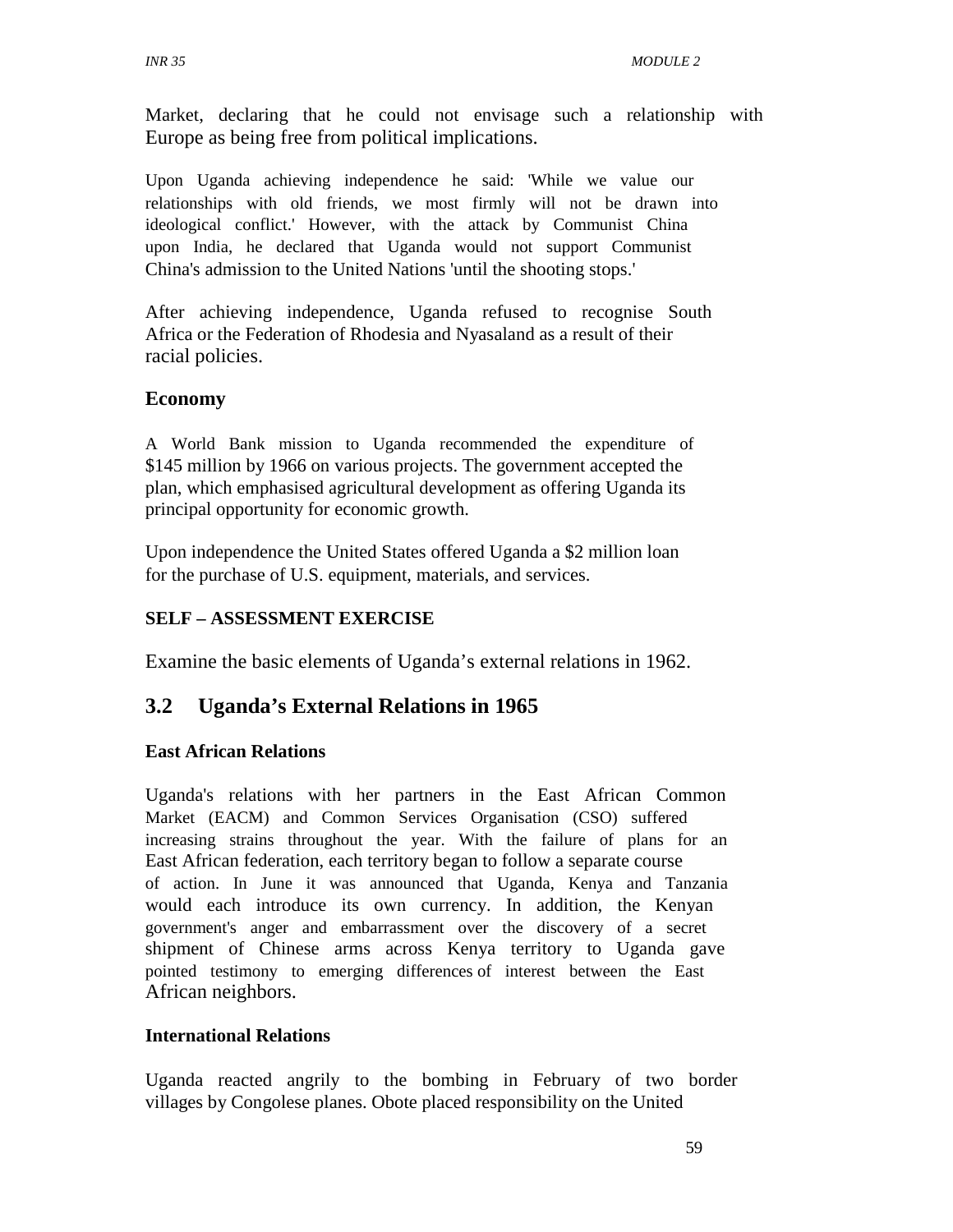States, reasoning that the United States had furnished the government of Moise Tshombe with the planes in the first instance. Violent demonstrations occurred outside the U.S. embassy in Kampala.

Other international events of significance included the signing of an investment guarantee agreement with the United States, the conclusion of a £4.3 million interest-free loan and £1.07 million gift agreement with Communist China, and a joint declaration with the Soviet Union condemning 'American aggression' in Vietnam.

#### **Economic Developments**

Agriculture continued to be the pivotal sector of the economy, with the cotton crop surpassing all previous national records. To cushion dependence on cotton and coffee as well as to increase general opportunity, the government announced plans for a fourfold expansion of tea production by 1976.

# **SELF – ASSESSMENT EXERCISE**

Discuss Uganda's foreign relations in 1971.

# **3.3 Uganda's External Relations in 1971**

A military coup on January 25 deposed President Apollo Milton Obote, who was at a conference of Commonwealth leaders in Singapore. The leader of the coup, Major General Idi Amin, proclaimed himself head of state, released political prisoners detained by the Obote government, and promised to hold free elections. He also arranged for the return from England of the body of Edward Frederick Mutesa II, late king of Buganda, who was buried near Kampala on April 4. The coup was a reaction against Obote's move to socialise the country, his breakup of Buganda's power (strongest of Uganda's four kingdoms) by exiling its king, and his recent attempt to eliminate Amin's power in the army. Ghana and Great Britain recognised Amin's government on February 5.

#### **Foreign Affairs**

Obote received asylum in Tanzania, whose president, Julius K. Nyerere, was hostile to the Amin government. At the meeting of the Organisation of African Unity in Addis Ababa in late February, Tanzania contested the seating of General Amin's delegation. Further conflict arose in the operation of the East African Community in which Tanzania, Uganda, and Kenya cooperate economically. In June, Tanzania's President Nyerere would not accept Amin's Ugandan representative in the regular rotation of community chief executives. Amin in turn barred Tanzanian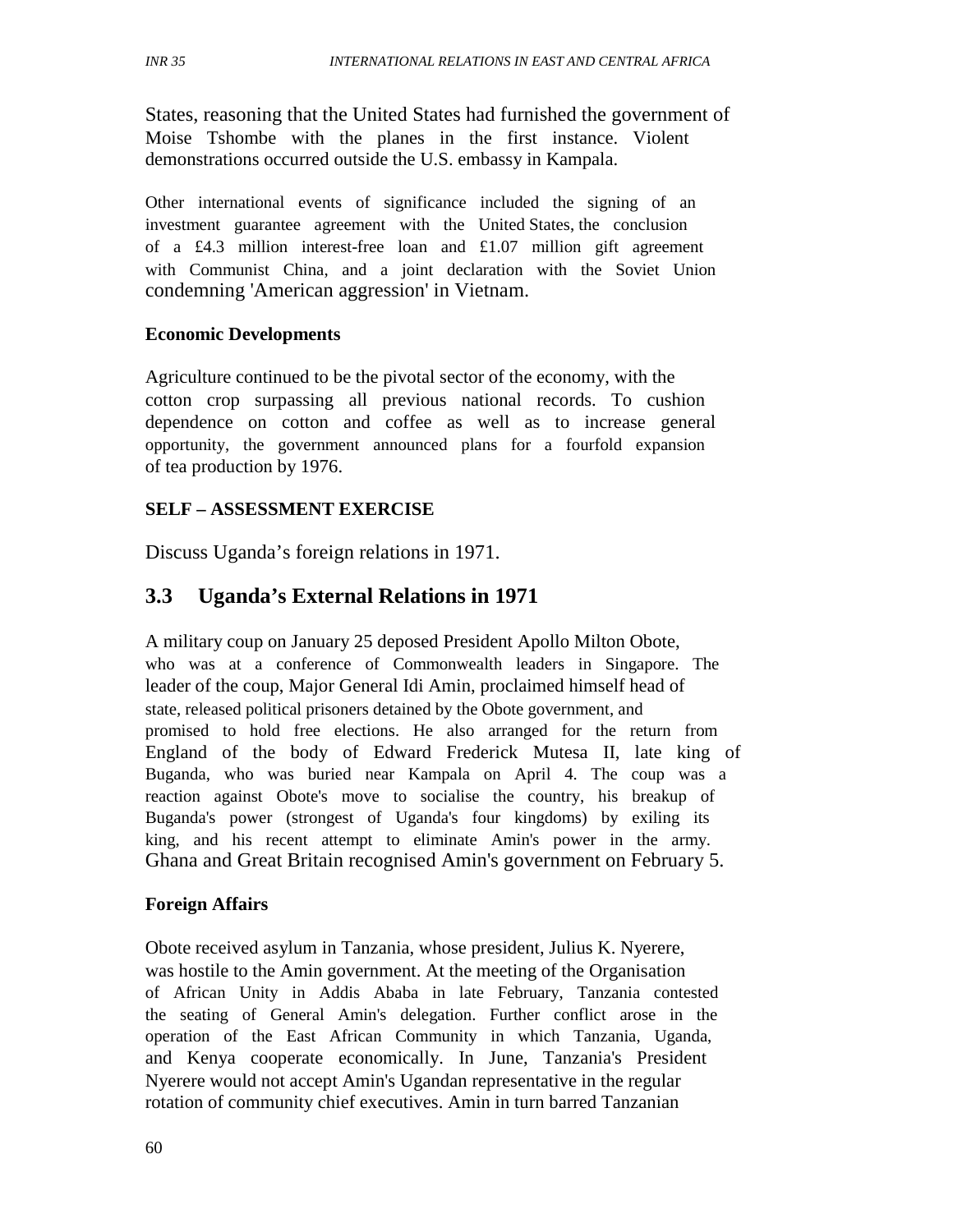community officials from their offices in Kampala, Uganda's capital. Charging that Tanzania aided Obote's guerrilla incursions, Amin closed Uganda's borders with Tanzania and Rwanda on July 7. (The border with Rwanda was opened a month later.) Fighting broke out near the Uganda-Tanzania border in August, but reconciliation was achieved at the end of October.

On October 2nd, President Amin announced that he would ask South Africa to receive a ten-man Ugandan delegation to study 'the problems that face black South African people.' This decision was very likely to increase Amin's diplomatic isolation.

#### **Missing Americans**

Intertribal fighting continued through the year between followers of Amin and those of the exiled Obote, with at least 1,000 persons reported dead. On July 8 two U.S. citizens disappeared while investigating reports of intertribal warfare among Ugandan Army units at Mbarara. The two men—free-lance journalist Nicholas W. Stroh and Robert L. Siedle, American lecturer at Makerere University in Kampala—were presumed dead.

#### **SELF – ASSESSMENT EXERCISE**

State the patterns of Uganda's external relations in 1971.

# **3.4 Uganda's External Relations in 1973**

Relations with the United States greatly deteriorated during the year. In February, the American ambassador in Kampala was recalled after President Amin delivered two 'totally unacceptable' messages to President Nixon criticizing the U.S. participation in Vietnam. In a further message on July 4, President Amin compounded the incident by wishing President Nixon a 'speedy recovery from Watergate.'

An even greater strain on relations, however, was the detention of 112 U.S. Peace Corps volunteers on July 7 because President Amin suspected that they were 'mercenaries.' The airplane carrying the volunteers had stopped en route to Zaïre for refueling in Uganda. After the release of the volunteers two days later, President Amin told the U.S. chargé d'affaires that Americans in Uganda would be closely scrutinised and any involved in subversion or propaganda would be severely punished. On November 8 the U.S. State Department announced that it was closing its embassy in Uganda and recalling the last American stationed there. To prevent a complete break in relations, Uganda was allowed to retain its embassy in Washington, D.C.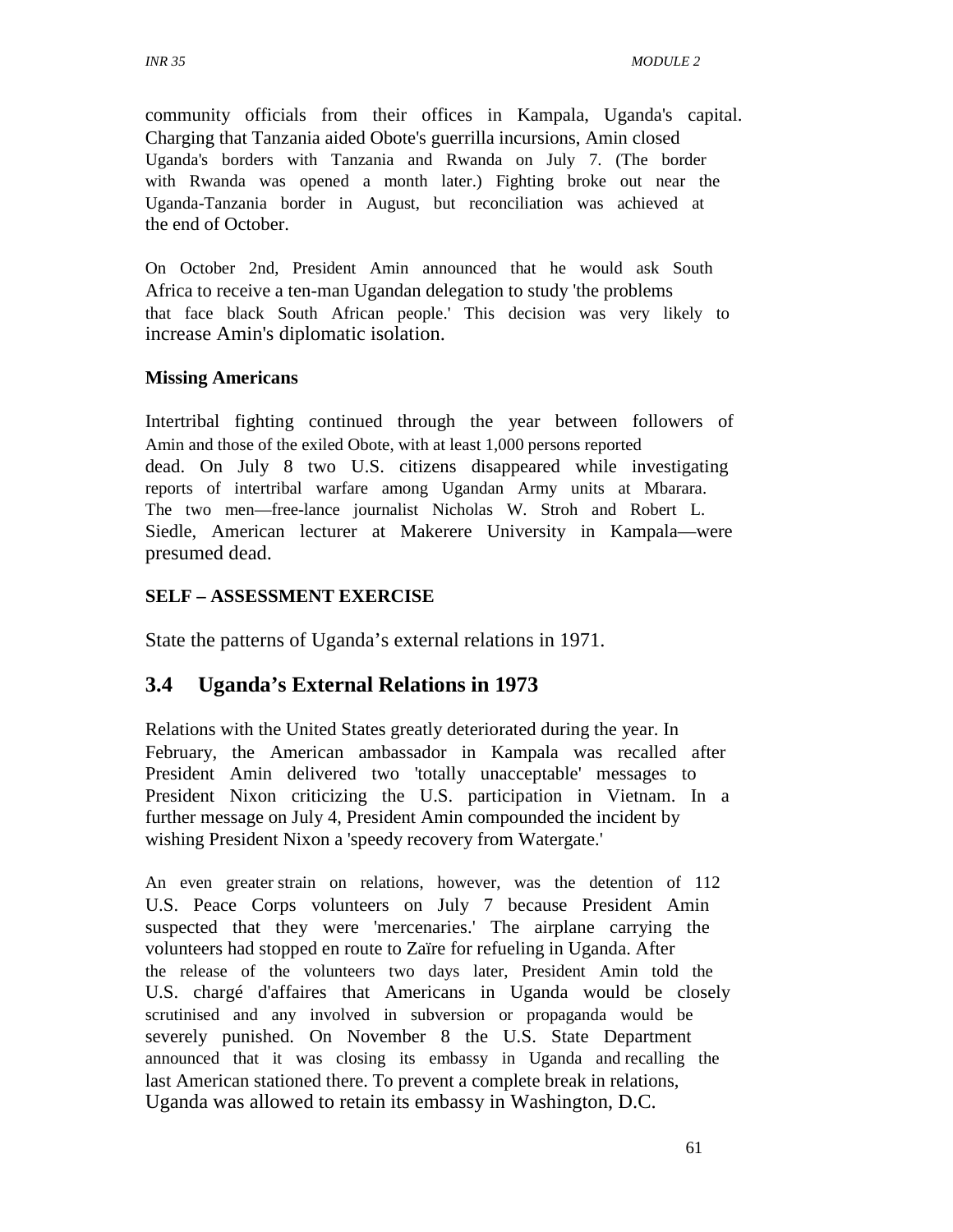Meanwhile, Uganda could not afford a permanent state of hostility with her neighbours. Therefore, General Amin sought to improve his personal relations with General Mobutu Sese Seko, president of Zaïre; Jomo Kenyatta, president of Kenya; Jafaar Muhammad al-Nimery, president of Sudan; and Julius K. Nyerere, president of Tanzania. The reconciliation with Nyerere took place during the tenth anniversary Assembly of Heads of State and Government of the Organisation of African Unity, which was held in Addis Ababa.

As part of the 'decolonisation' process, Zaére's President Mobutu Seseko and General Idi Amin met in July to rename the lakes lying across their common border. Lake Albert was renamed Lake Mobutu Sese Seko, and Lake Edward became Lake Idi Amin Dada.

After General Amin's visit to France early in the year to talk with President Georges Pompidou and French officials, it was announced that France would supply arms to Uganda later in the year. At the end of April, a Soviet military mission visited Uganda, also presumably ready to supply arms.

#### Africanising the Economy

The expulsion from Uganda in 1972 of approximately 40,000 Asians, mostly traders and businessmen, brought to fore the economic position many of these Asians had held as middlemen and entrepreneurs in Uganda. Under the announced government policy of economic Africanisation, small and medium-sized businesses and residences that were previously owned by Asians would be allocated to Ugandan citizens. The value of the goods in any store previously owned by Asians was treated as a loan by the government, which itself took over the large Asian-owned businesses, sugar estates, hotels, garages, and factories. Asian assets left in the country were estimated at \$400 million. The government also nationalised about 30 British-owned businesses and tea estates valued at approximately \$100 million. General Amin made clear that he regarded compensation to the expelled Asians and British citizens as a question with a very low priority.

#### **SELF – ASSESSMENT EXERCISE**

Explain Uganda's policy of Africanising the economy.

# **3.5 Uganda's External Relations in 1978**

Adverse international reaction to Amin's rule was mounted steadily. The December 1977 release of an Amnesty International report exposing Uganda as holding the record for human rights violations in Africa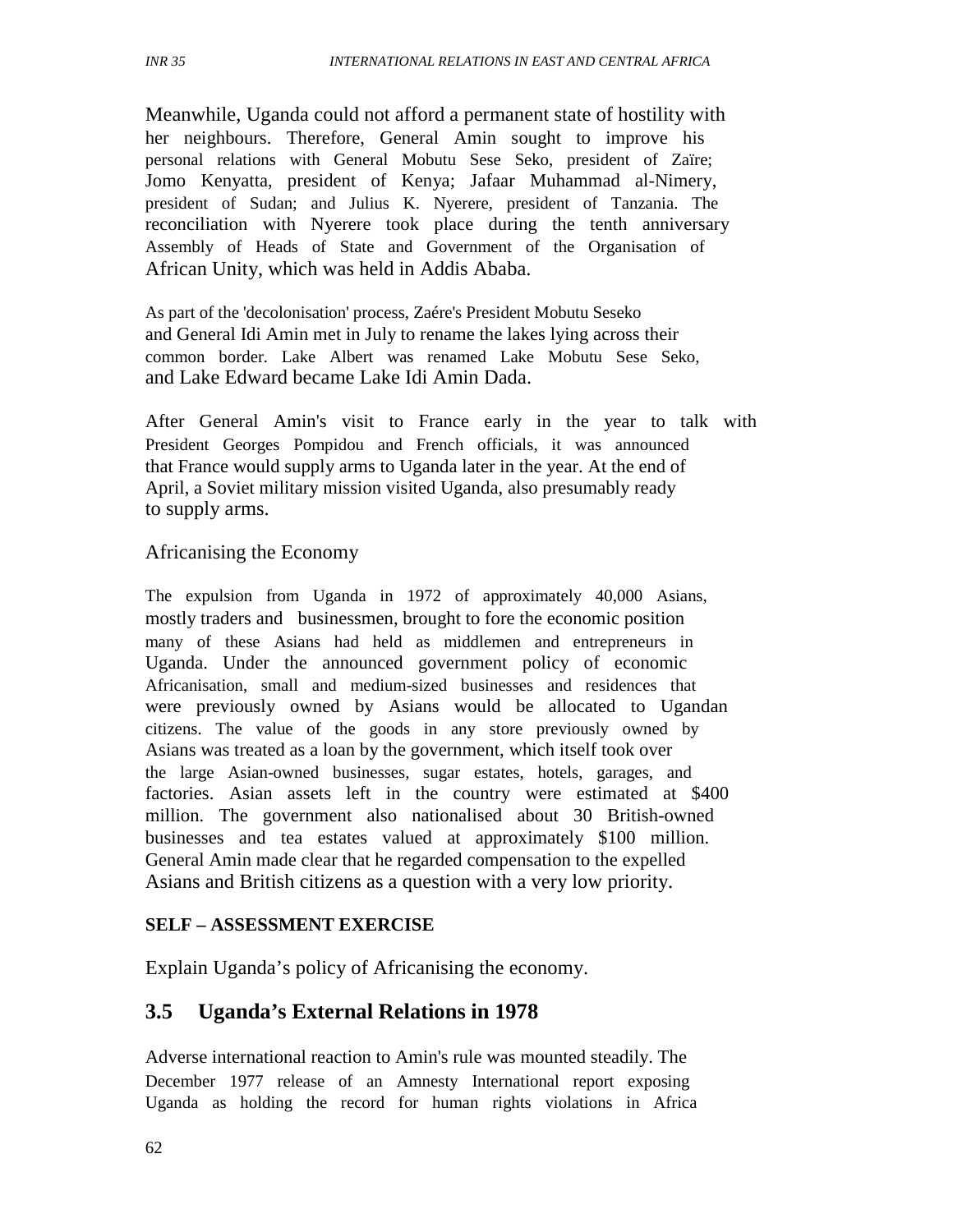coincided with an attempt by the Scandinavian countries to introduce a resolution in the United Nations condemning the Amin regime. African objections led to the withdrawal of the resolution, but while some African states feel that South Africa's violations of human rights deserve more attention than the aberrant behaviour of Amin, many of them (notably Tanzania, Zambia, and Liberia) have often expressed their revulsion for Amin's methods. Further occasion for revulsion was provided by the release of an Amnesty International report alleging that up to 300,000 Ugandans has been murdered by security forces since Amin seized power in 1971.

Major non-African powers had also taken a stronger stand against Uganda. The Soviet Union, which has been providing military assistance, began to phase out its aid programmes in 1978. The U.S. Congress passed and President Jimmy Carter signed in October a measure mandating a total trade embargo against Uganda, aimed primarily at halting American companies' imports of Ugandan coffee. Such purchases accounted for 37.5 percent of Uganda's export earnings in 1977. The Carter administration also acted to halt the sale of aircraft to Uganda and the training of Ugandan pilots in the United States as part of the service provided by aircraft manufacturers.

Relations with Tanzania were stormy. In late October, Uganda radio charged that Tanzania had launched an invasion in the south; Tanzania dismissed the reports as 'nonsense.' Subsequently, Ugandan troops crossed the border into northwestern Tanzania, where they occupied a 710-square-mile strip of land between the border and the Kagera River and engaged in heavy fighting with Tanzanian troops. Some Western analysts believed the incursion into Tanzania was originally made in pursuit of mutinous Ugandan troops; others hypothesised that the venture was intended to distract military units grown restive as a result of the purges earlier in the year of military leaders and of cutbacks in the luxury imports that Amin has used to essentially buy armed forces support.

#### **Economic developments**

Despite record prices for its coffee exports, Uganda has been experiencing economic problems, partly as a result of mismanagement, corruption, and the squandering of resources and partly because of the hostility of a growing number of African and non-African countries on which Uganda depends for trade or transportation. During the January national forum, the government announced curbs on luxury imports and cuts in defense spending, so as to free funds for economic development. Shortly before his dismissal, Moses Ali acknowledged that economic growth had experienced a decline in real terms since 1971. He also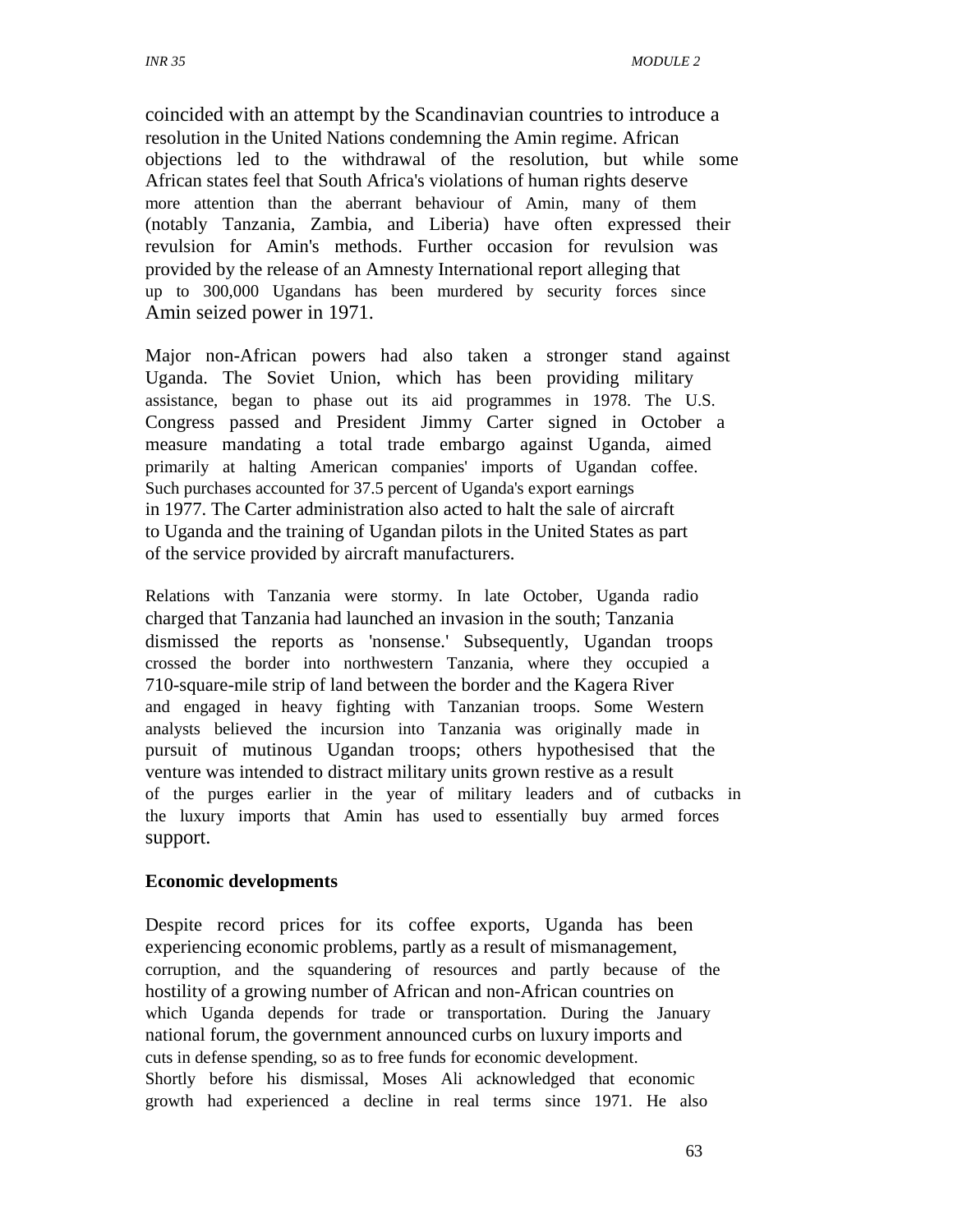admitted that the production of coffee, cotton, tea, tobacco, and sugar had dropped in the 1972-1977 period and that the government had been unable to finance all the projects envisaged under its three-year Action Programmes. Coffee production in 1976-1977 was reported to be 156,000 tons (a slight increase over the previous year), but almost the entire output of the high-priced Arabica variety (12,600 tons) was smuggled out of the country, Ali said. Uganda's budgetary deficit for 1977-1978 was expected to reach Sh2, 620 million, which the government proposed to meet by raising taxes and by selling off some of the properties confiscated from expelled Asian residents. Despite such adverse trends, then-soaring coffee prices led to a 65 percent increase in the value of Uganda's exports for the 1976-1977 fiscal year.

Following the deterioration of its relations with Kenya and the collapse of the East African Community, Uganda has been forced to rely increasingly on air transportation to carry its exports and imports. Goods have been airlifted into Uganda from such scattered locations as Gabon, Sudan, Djibouti, and Great Britain, and coffee exports have, for the most part, been routed via Djibouti and Aden by chartered pilots and aircraft. Such expensive methods of shipment could only be justified by the extremely high level of world coffee prices, and their future viability was called into question when coffee prices began declining in the latter part of 1978.

Meanwhile, serious fuel shortages developed in Uganda when American firms cut off oil shipments after the U.S. embargo legislation was signed.

#### **SELF – ASSESSMENT EXERCISE**

Describe the experiences of Uganda in the mist of resistance to Idi Amin's rule and other related events in 1978.

### **3.6 Uganda External Relations in 1992**

#### **Foreign Relations**

During the first half of 1992, Rwandan authorities accused the Ugandan government of continuing its support for the rebels in the second year of their war in Rwanda. In early July the Rwandan government and rebels agreed at a meeting in Arusha, Tanzania, to a cease-fire, an international African military observer group, and further peace negotiations, which Uganda supported. Rwanda and Uganda in mid-September agreed to ban operations from their own country against the other, and to create bilateral border-monitoring teams. In January, 3,000 Ugandan refugees caught in Sudan by that country's civil war were able to return home. By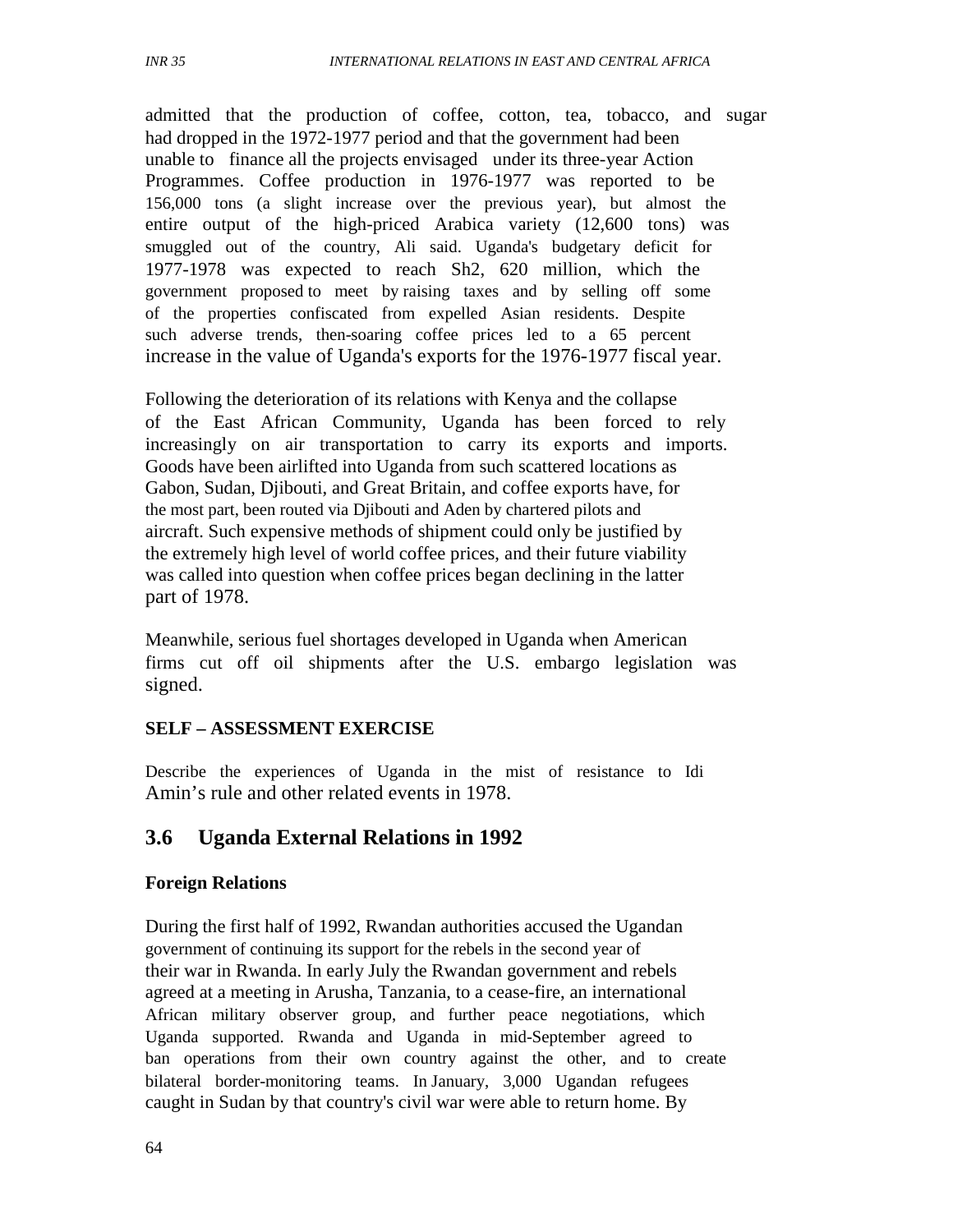late March more than 20,000 Zairean refugees, including rebels fighting Zairean President Mobutu Sese Seko's government, had crowded into the Bundibugyo district of western Uganda. A mid-February agreement among Uganda, Kenya, and Tanzania to promote cooperation and border security brought hope that some version of the former East African Community might eventually be revived.

#### **SELF – ASSESSMENT EXERCISE**

Describe Uganda's foreign relations in 1992.

### **3.7 Uganda External Relations in 1993**

An August 1993 agreement halting the civil war in Rwanda improved stability and the economy in southwestern Uganda. Fighting in southern Sudan from March through October and in Zaire from January through August increased the flow of refugees to Uganda; in October, President Museveni stated that the nation was host to some 340,000 of them. The presidents of Kenya, Tanzania, and Uganda signed a treaty of political and economic cooperation in Arusha, Tanzania, in early December, raising hopes for the revival of the East African Community, which had been defunct since the middle 1970s.

### **SELF – ASSESSMENT EXERCISE**

Discuss the pattern of foreign relations in Uganda in 1993.

### **4.0 CONCLUSION**

Foreign relations in Uganda involve personalistic efforts towards regime consolidation and relations with other countries in the region for common challenges as well as with international community from developed nations for mutual cooperation. Gen. Idi Amin's rule especially was condemned by many nations, Western and African alike who criticized his human rights records.

### **5.0 SUMMARY**

- h Uganda's relations with her partners in EACM and CSO suffered. Both Uganda, Kenya and Tanzania introduced their own currency
- h The Kenyan government anger and embarrassment over the discovery of a secret shipment of Chinese arms across Kenya territory pointed to the differences of interest in the region
- h Obote was deposed in 1971 while attending a conference of Common Wealth leaders in Singapore.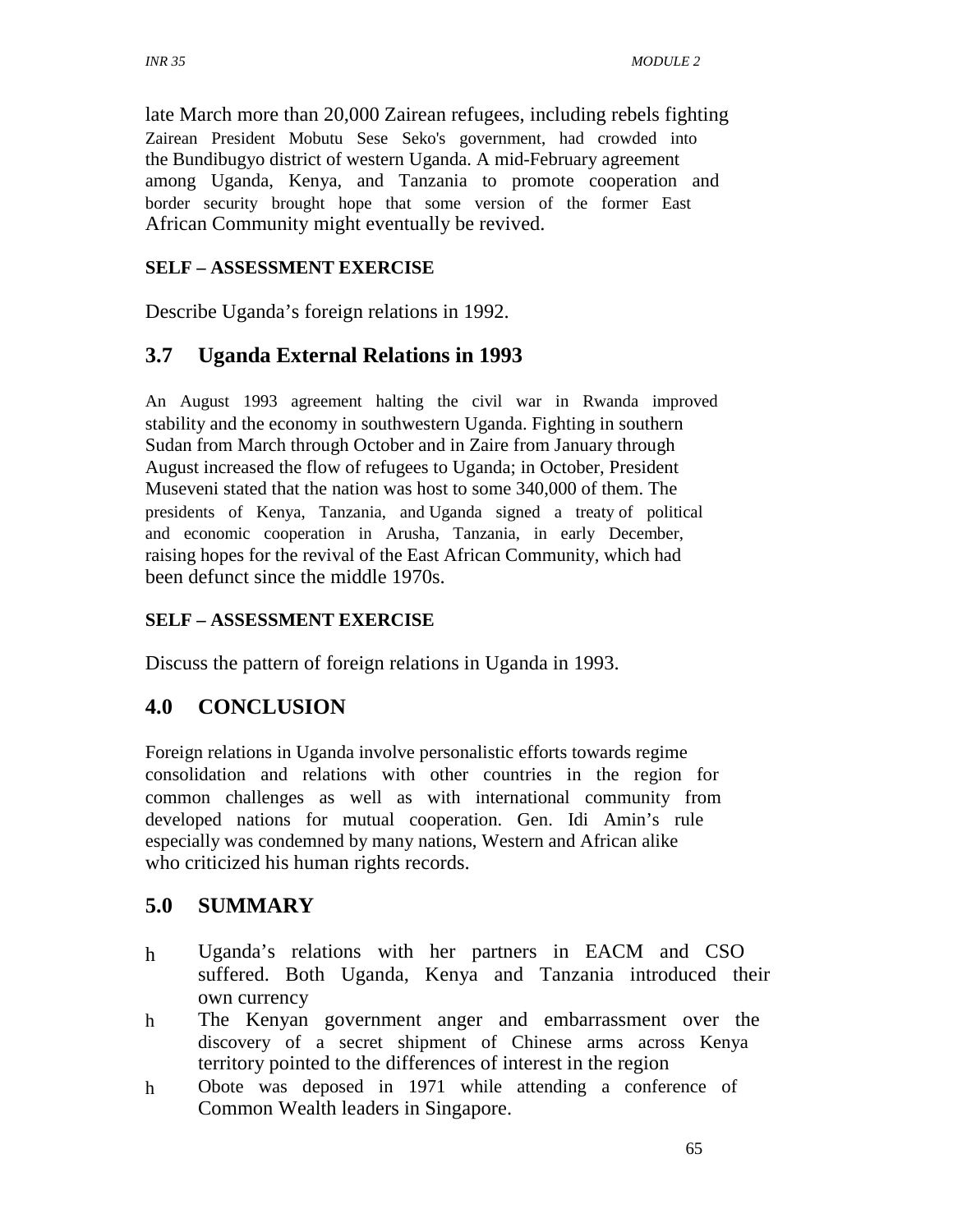- h the international community condemned Uganda's deteriorable human rights
- h the coup was a reaction against Milton Obote's move to socialise the country and break up of Buganda's power
- h Obote received asylum in Tanzania, where President Nyerere was hostile to Amin
- h relationship between US and Uganda were low, leading to closure of the former's embassy
- h about 40,000 Asians were expelled in Uganda in 1972
- h government nationalised about 30 British owned businesses
- h mismanagement, corruption and squandering of resources were some of the problems confronting Ugdanda.

# **6.0 TUTOR – MARKED ASSIGNMENT**

Discuss the pattern of external relations in Uganda.

# **7.0 REFERENCES/FURTHER READING**

- Mutibwa, P.(1992). *Uganda since Independence: A Story of Unfulfilled Hopes.* Kampala*:* Red Sea.
- Ocitti, J. (2000). *Political Evolution and Democratic Practice in Uganda.* 1952-96. New York: Edwin Mellen.
- Ofcansky, T.P. (1999).*Uganda: Tarnished Pearl of Africa.*  London: Westview.
- Twaddle, M. (1993). *Kakungulu & The Creation of Uganda.*  1868-1928. Ohio: Ohio University Press.
- Microsoft ® Encarta ® 2009. © 1993-2008 Microsoft Corporation. All rights reserved.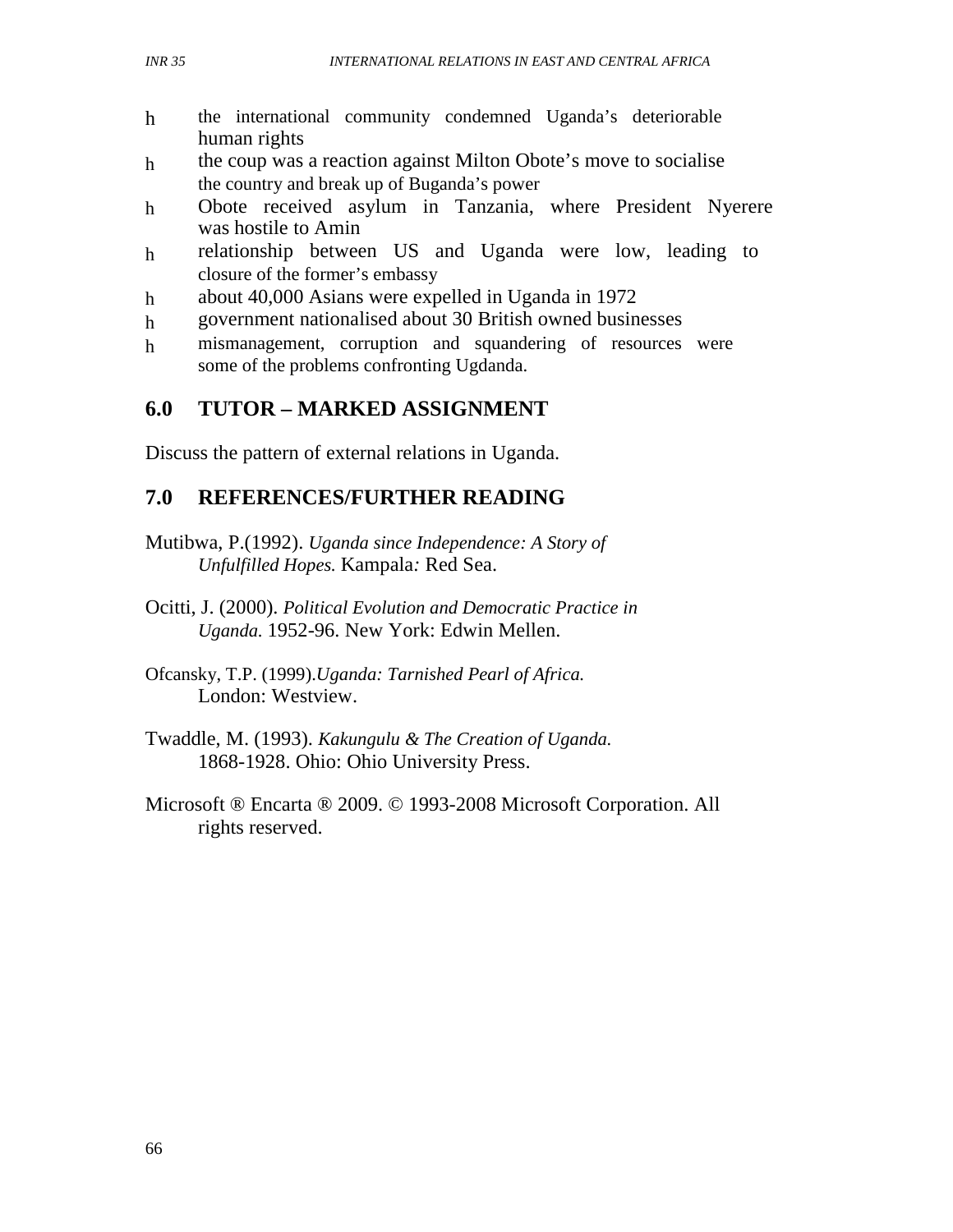# **UNIT 4 RWANDA'S EXTERNAL RELATIONS**

#### **CONTENTS**

- 1.0 Introduction
- 2.0 Objectives
- 3.0 Main Content
	- 3.1 Rwanda's External Relations in 1964
	- 3.2 Rwanda's External Relations in 1969
	- 3.3 Rwanda's External Relations in 1970
	- 3.4 Rwanda's External Relations in 1974
	- 3.5 Rwanda's External Relations in 1975
	- 3.6 Rwanda's External Relations in 1976
	- 3.7 Rwanda's External Relations in 1980
	- 3.8 Rwanda's External Relations in 1983
	- 3.9 Rwanda's External Relations in 1989
- 4.0 Conclusion
- 5.0 Summary
- 6.0 Tutor Marked Assignment
- 7.0 References /Further Reading

# **1.0 INTRODUCTION**

Rwanda's foreign policy has been characterised by relations with Europe and Africa especially East and Central Africa. Rwanda has been engulfed in decades of civil wars. We shall discuss her foreign policy with emphasis on the following years; 1964, 1969, 1970, 1974, 1975, 1976, 1980, 1983 and 1989.

### **2.0 OBJECTIVES**

At the end of this unit, you should be able to:

- h discuss Rwanda's foreign relations in the years of 1964, 1969 1970, 1974, 1975, 1976, 1980, 1983 and 1989
- h highlight the tensions in Rwanda's external relations
- h outline areas of foreign relations in Rwanda
- h explain the achievements of Rwanda's foreign policies.

### **3.0 MAIN CONTENT**

### **3.1 Rwanda's External Relations in 1964**

The king and the premier of Burundi appealed to United Nations Secretary-General U Thant at the end of January 1964 to intervene 'to put an end to provocations by Rwanda.' U Thant had already sent his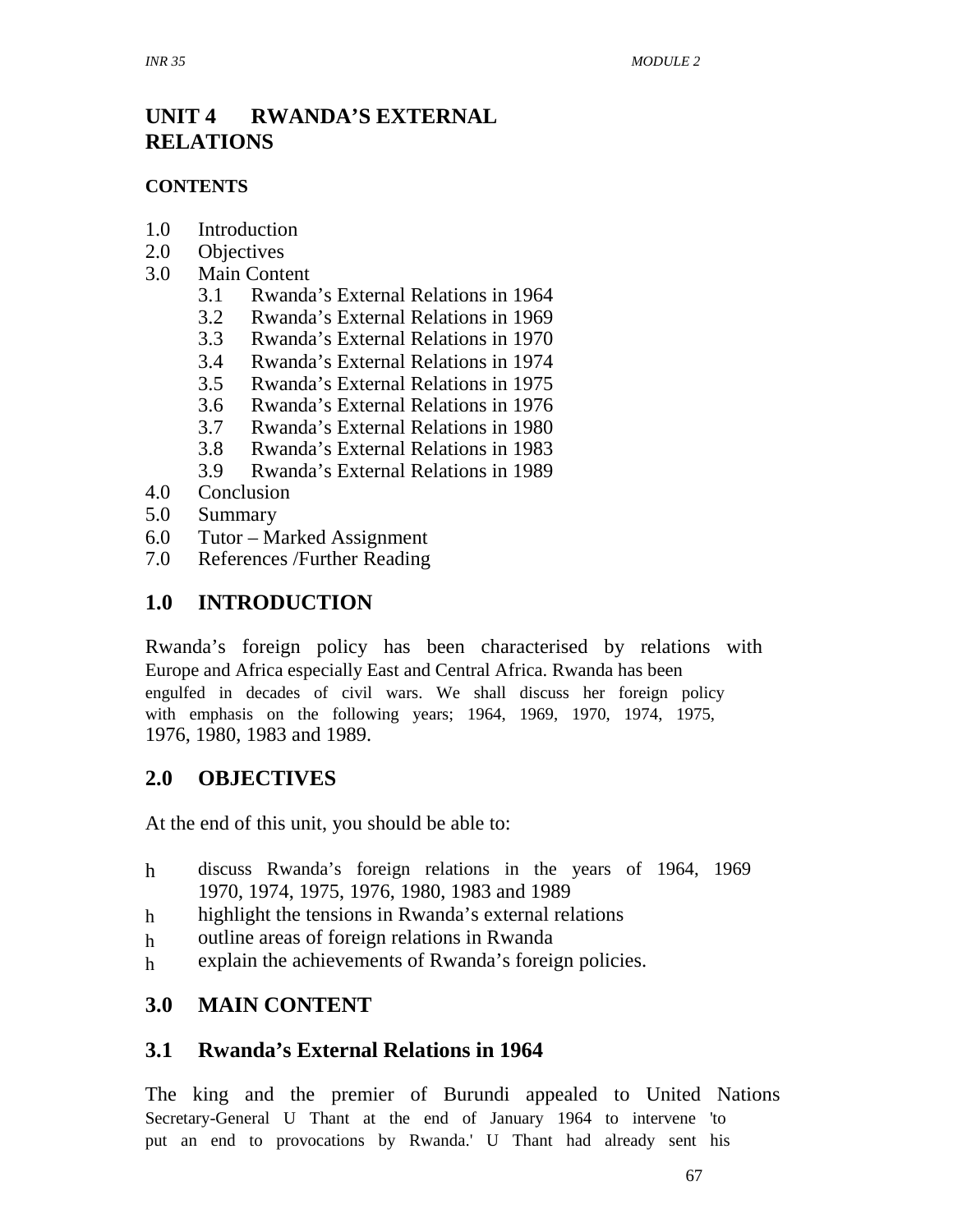special representative in the Congo, Max Dorsinville of Haiti, to Rwanda and Burundi at the end of December to ascertain the facts. Dorsinville returned to the area in February, and he subsequently reported that 'despite the violent reprisals at the end of December,' there could be no talk of a 'systematic elimination or extermination of the Watutsi.'

Kayibanda had close ties with both Belgium and the Roman Catholic Church. He was a former theology student, and perhaps because of these associations, he had not recognised either the Soviet Union or Communist China. In return, the Communist countries tended to treat him as a Western puppet. It has been suggested that the Watutsi Inyanzi, who are active against the Rwanda government, had Chinese Communist backing, given from Peking's mission in the capital of Burundi, Bujumbura. The latter city is Inyanzi headquarters.

#### **Economic Developments**

Rwanda is the most densely populated country in Africa south of the Sahara and has the continent's lowest per capita income, just under \$40. The troubles between the Bahutu and the Watutsi further weakened the economy. The coffee crop was off, and the local currency had fallen to half its official value in relation to the East African shilling. Only continued financial support from Belgium kept the situation from deteriorating further.

#### **SELF – ASSESSMENT EXERCISE**

Describe the pattern Rwanda's foreign relations in 1964.

### **3.2 Rwanda's External Relations in 1969**

On February 4th, diplomatic relations were resumed between Rwanda and the Congo (Kinshasa). They had been broken off 13 months earlier because of a dispute with the Congo over the deportation of white mercenaries who had taken refuge in Rwanda after involvement in an attempted revolt in the Congo. The border between the two countries was reopened simultaneously with the resumption of relations. President Kayibanda sent a representative to the May convention of the ruling Popular Revolutionary Movement in the Congo at Kisangani.

The Rwanda foreign minister joined the foreign ministers of Burundi and the Congo (Kinshasa) in a conference at Bujumbura in Burundi 'to consolidate relations between the three countries and to find solutions to their problems of development.' The ministers studied the possibilities of forming a regional grouping in accordance with the wishes of the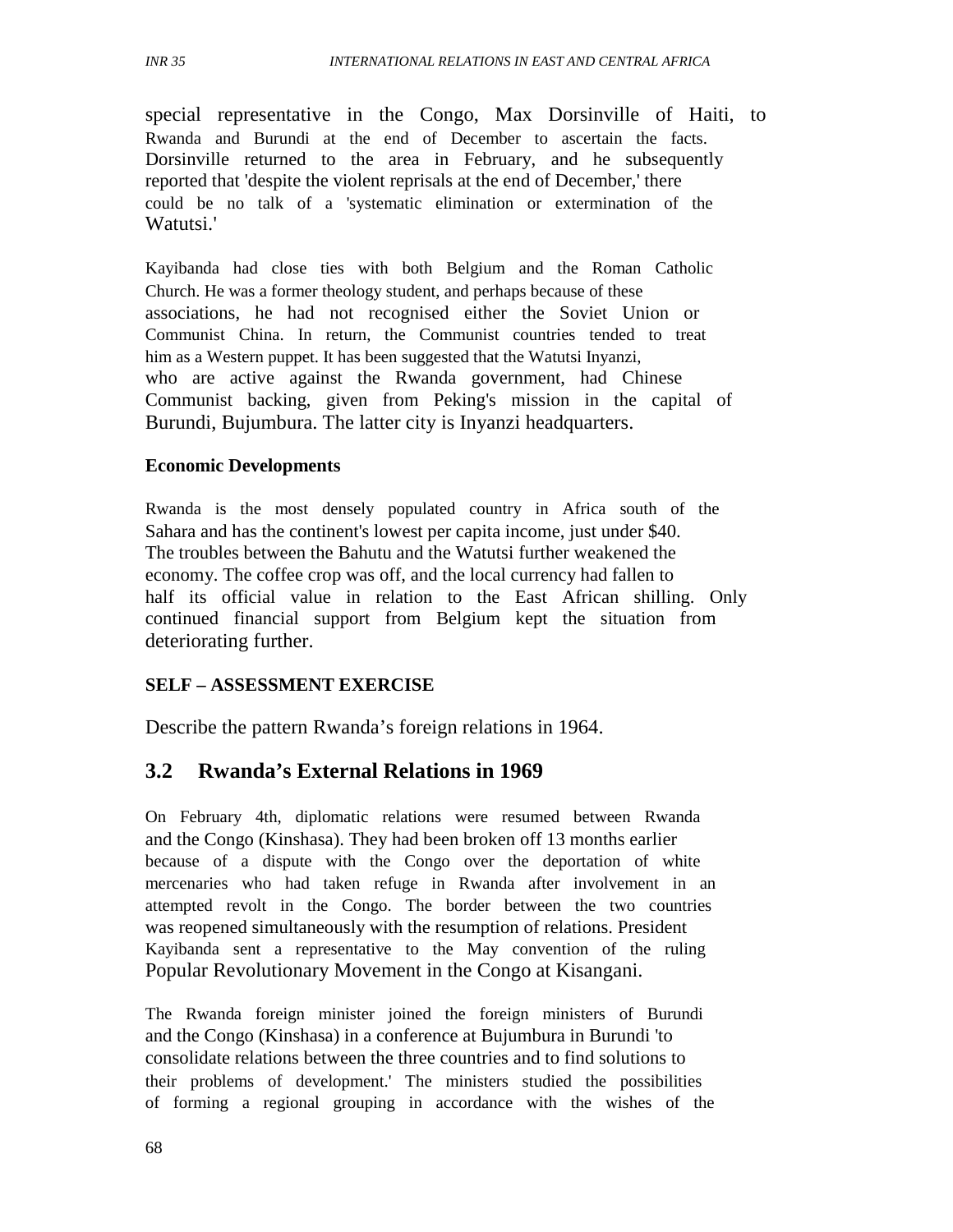Organisation of African Unity. They set up three commissions, one under the responsibility of each country: political and judicial (Congo); social and cultural (Rwanda); and economic, financial, and technical (Burundi).

#### **SELF – ASSESSMENT EXERCISE**

Discuss the relation between Rwanda and Congo (Kinshasa) in 1969.

### **3.3 Rwanda's External Relations in 1970**

Of great importance to Rwanda was the December 1969 tripartite meeting of the heads of state of the Democratic Republic of the Congo, Burundi, and Rwanda at the Rwandan town of Gisenyi. The meeting laid the groundwork for regional cooperation among the three countries. The Congo, the potentially richest, has the most to offer, and Rwanda, the poorest, has the most to gain from regional cooperation.

#### **Economic affairs**

Belgium, Rwanda's main source of outside help, announced a US\$4 million aid agreement for Rwanda in February 1970. Belgium sent 261 technical experts to Rwanda and helped the training of local technicians through the Belgo-Rwandan center at Murambi, which Belgian experts took over. The aid also covered agriculture, public works, education, tourism, and communications. Special arrangements were signed for the expansion of Kigali's airport and hospital center by Belgian experts.

The International Development Association, the soft-loan affiliate of the World Bank, announced in September that it would lend Rwanda US\$9.3 million for the building of a road linking Kigali with Gatuna on the Uganda border. From there the land-locked Rwandans will have road and rail links through Kenya to the Indian Ocean at Mombasa.

Although Rwanda's coffee production had risen steadily over the last few years, the U.S. Department of Agriculture estimate of the crop for the marketing year 1969-1970 was considerably down. Since coffee accounts for 50 to 60 percent of Rwanda's exports, the country's whole economy could be gravely hurt by any substantial drop in production. The forecast was all the more disturbing because of the sharp drop in the output of the country's main mineral, cassiterite, used in the production of tin.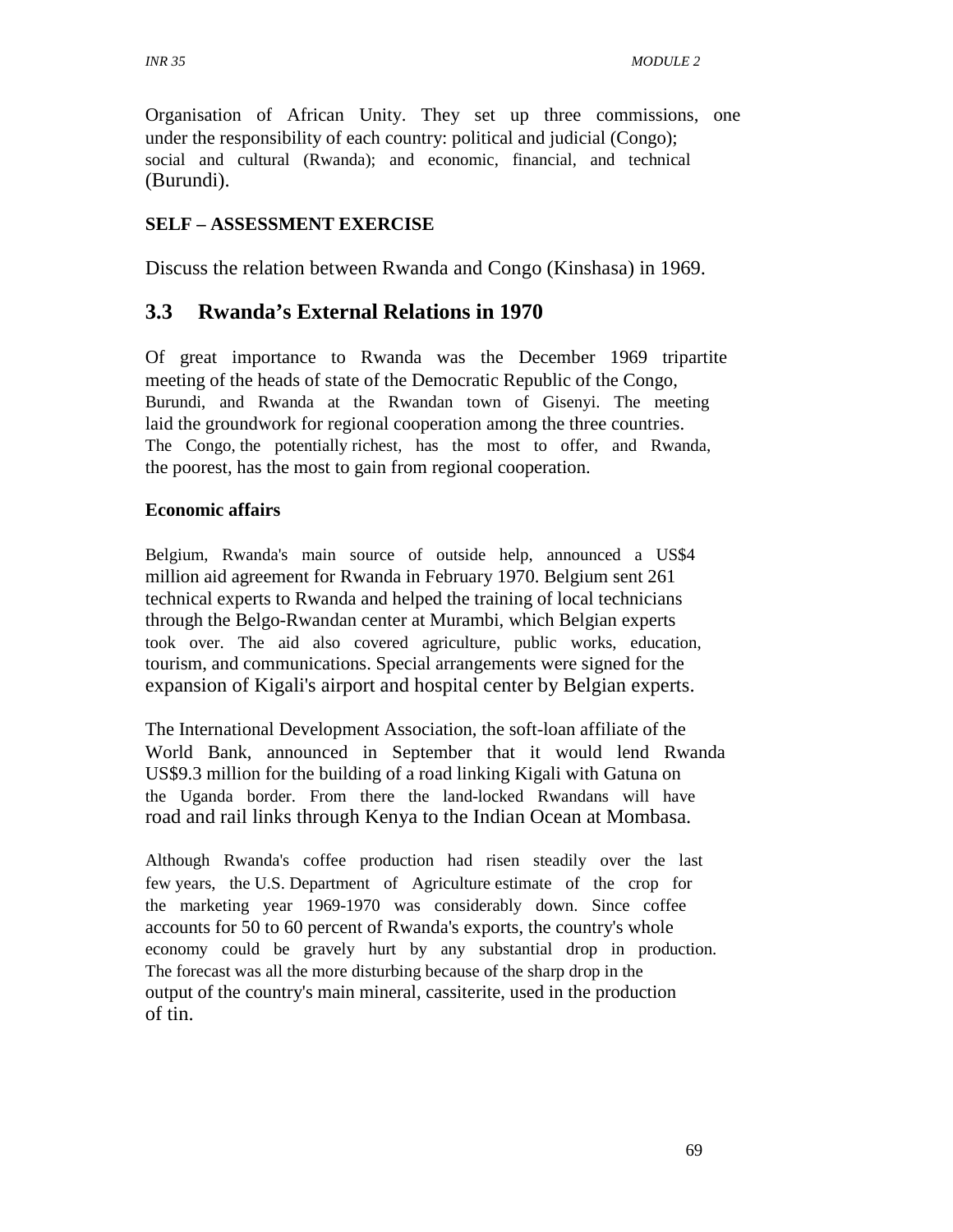### **SELF – ASSESSMENT EXERCISE**

List the main areas of Rwanda's external relations in 1970.

### **3.4 Rwanda's External Relations in 1974**

The year 1974 was dominated by the efforts of the new Rwandan government of President Juvénal Habyalimana to consolidate its internal and international position. The new government had come to power in July 1973 following a military coup, and the aftershocks of that event continued to be felt well into 1974.

### **Foreign relations**

Early in the year, Habyalimana traveled to Paris for the funeral of President Georges Pompidou. Rwanda's close ties to the Frenchspeaking world were further emphasised in August by Rwanda's attendance and participation in the African, Malagasy, and Mauritian Common Organisation (OCAM) meeting in Banqui, Central African Republic.

Twice during 1974, Habyalimana met with President Mobutu Sese Seko of Zaïre and President Michel Micombero of Burundi. These three states have many common problems, despite the traditional enmity between Burundi and Rwanda. At the end of their June summit meeting in Bujumbura, Burundi, the three heads of state agreed to work hard to eliminate border smuggling and to try to improve commerce and tourism between their countries. In addition, they agreed that any refugee that fled from one country to another would be settled at least 90 miles from the border.

### **SELF – ASSESSMENT EXERCISE**

Discuss Rwanda's relations with external world in 1974.

# **3.5 Rwanda's External Relations in 1975**

The military government of major General Juvénal Habyalimana, who seized power in 1973, attempted this year to improve Rwanda's relations with its African neighbours while broadening its political base.

#### **Foreign relations**

Rwanda's relations with its neighbours, and particularly with Burundi, its traditional rival to the south, became more cordial. Tribal animosities had been exacerbated in 1973 and 1974 by fighting in both Rwanda and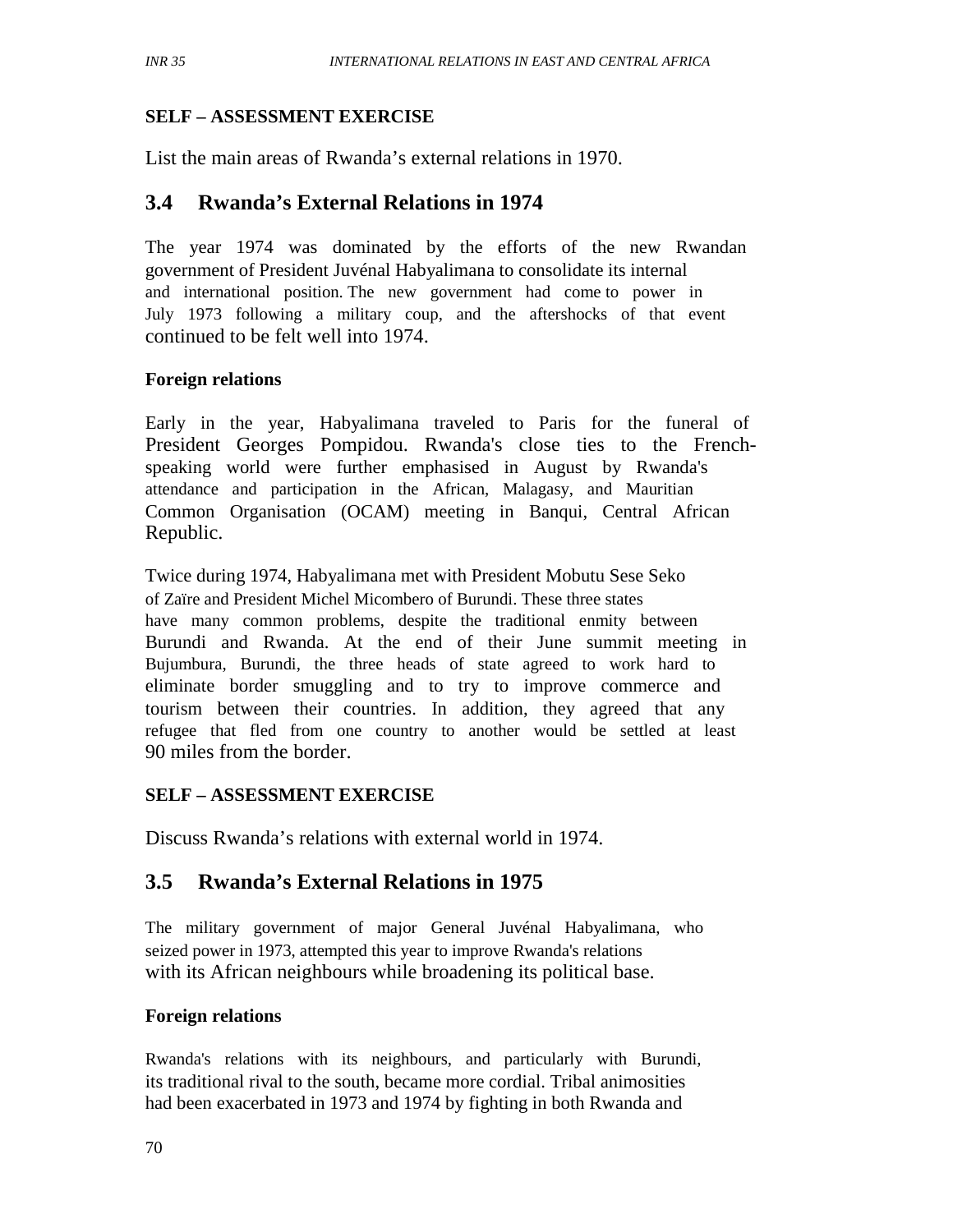Burundi between the Hutu, Rwanda's ruling tribe, and the Tutsi, Burundi's rulers. But this year animosity seemed to be giving way to recognition of a need for cooperation for the sake of economic development. In May, Rwandan leaders met with officials from Burundi, Tanzania, Zambia, and Zaïre to discuss the development potential of the Kivu and Tanganyika lakes. In June representatives of Rwanda, Burundi, and Zaïre met in Rwanda for an organisational meeting of the Economic Community of the Great Lakes. The community was to develop plans for diplomatic and economic cooperation and for mutual security against guerrillas. Later in the year, Habyalimana solidified the new ties with Burundi on a state visit to that nation's capital, Bujumbura.

Rwanda also sought trade relations with the East African Community, which established air routes in Rwanda, and with France. In February, Rwanda was one of the Third World signatories of the Lomé Convention, providing for trade preferences and development assistance from the European Economic Community.

#### **SELF – ASSESSMENT EXERCISE**

Explain the areas of external relations in Rwanda in 1975.

### **3.6 Rwanda's External Relations in 1976**

President Habyalimana continued his policy of leading Rwanda out of the international isolation brought on by his predecessor. He pursued reconciliation with neighboring Burundi and discouraged revanchist attitudes on the part of Rwanda's Hutus toward Burundi's ruling Tutsi tribe. In June, Habyalimana received Burundi's President Michel Micombero in Kigali, and there they spent four days working out a basis for better mutual understanding and closer socio-economic cooperation.

Rwanda also attended the third summit meeting of French and African officials in Paris in May and joined in a call for a new French-African 'solidarity fund' for African development.

#### **SELF – ASSESSMENT EXERCISE**

Outline the events indicating efforts at reconciliation with neighboring states by Rwanda in 1976.

### **3.7 Rwanda's External Relations in 1980**

Rwanda continued to work toward regional cooperation. In December 1979, President Habyarimana attended a summit meeting of the Great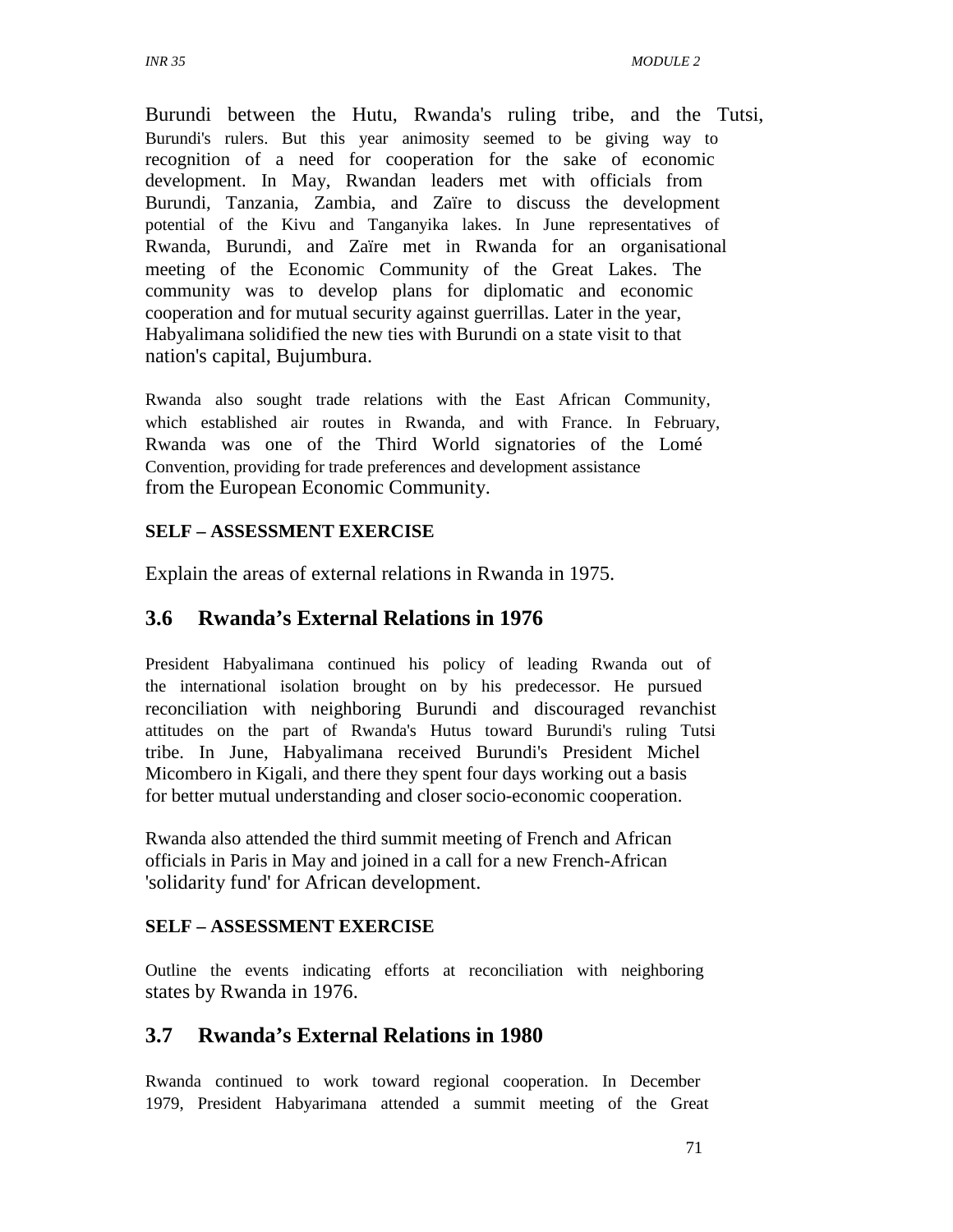Lakes Economic Community, in Zaïre, and joined his counterparts from Burundi and Zaïre in signing multinational agreements on automobile insurance, sports exchanges, and agricultural research. As outgoing chairman of the seventh annual Franco-African summit, held in Nice, France, in May, Habyarimana warned about catastrophic economic conditions on his continent. He visited Western Europe in May; later in the year, he visited Canada and the United States, attending the UN General Assembly session in New York City.

#### **Economy**

A serious drought hurt the economy and brought an emergency infusion of \$1.9 million from the United Nations Food and Agriculture Organisation (UNFAO) in 1980. The 1979 war between Uganda and Tanzania also hampered Rwanda's economy, by causing vital supply lines to be severed. Mineral production, which generates nearly onefourth of Rwanda's hard currency, declined, but the nation received assistance from France in exploring further mineral potential. Rwanda continued to seek financing for development of methane gas deposits in Lake Kivu.

In March, the European Economic Community granted £3 million for an irrigation project, and in June the International Development Association provided an additional \$21 million for forestry and livestock projects.

### **SELF-ASSESSMENT EXERCISE**

Mention the Rwanda's efforts towards regional cooperation.

### **3.8 Rwanda's External Relations in 1983**

President Habyarimana participated in a summit meeting of the African and Mauritanian Common Organisation and in the conference of nonaligned nations held this year in New Delhi. In December 1982, Rwanda joined the East and Southern Africa Preferential Trade Area, which was to conduct negotiations to reduce tariffs on products in intra-African trade.

### **Economy**

Like many other African countries, Rwanda continued to suffer from the impact of recession. Unfavorable weather compounded Rwanda's problems, causing a substantial drop in the production and export of coffee, Rwanda's major foreign exchange earner, in 1982. Slightly higher international coffee prices partly offset the export decline.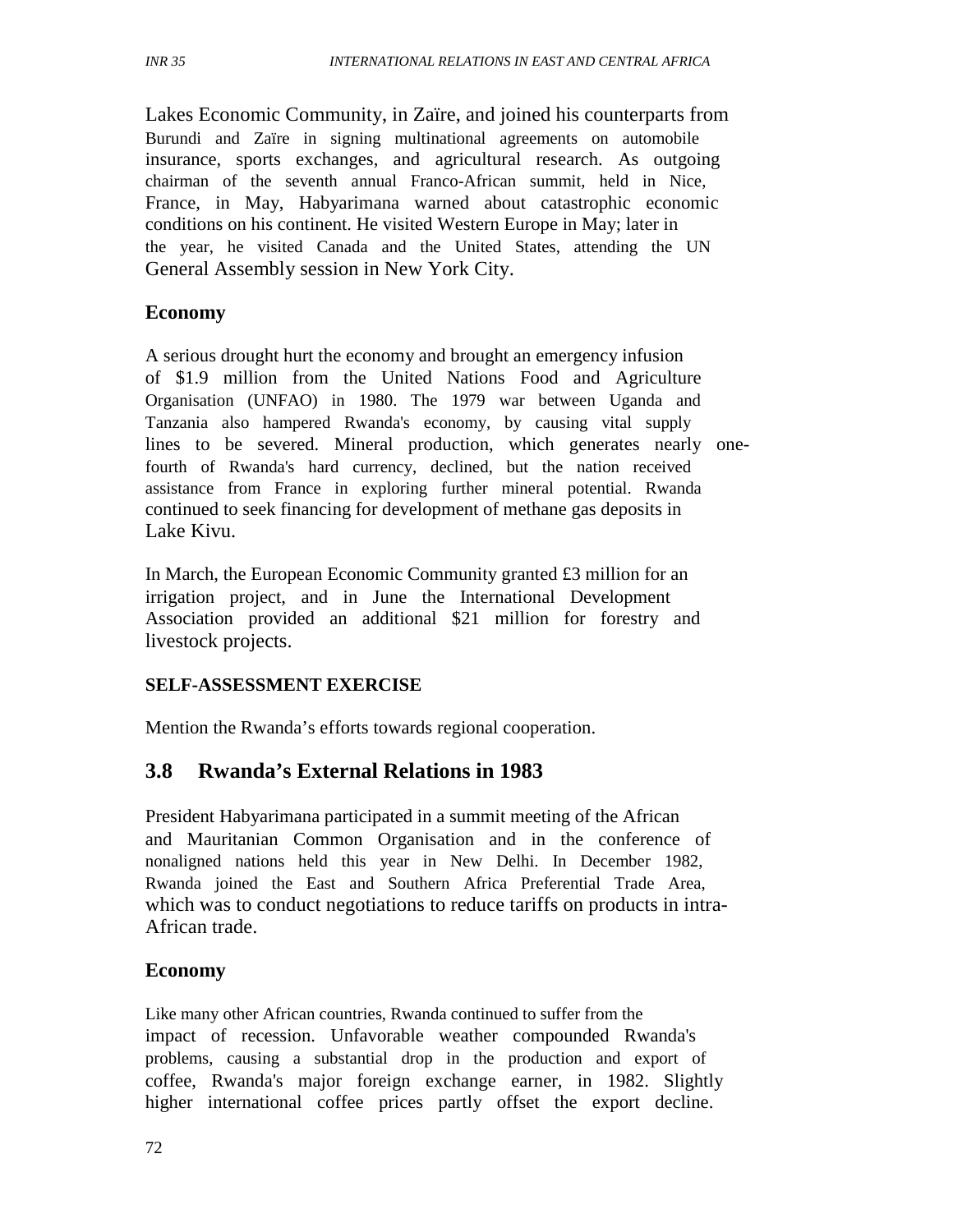*INR 35 MODULE 2* 

Rwanda won higher export quotas from the International Coffee Organisation for 1983 and following years. Tea production and exports increased somewhat in 1982, but sugar production dropped by 24 percent, making it necessary to import sugar to meet local needs.

A greater than expected budget deficit in 1982 required Rwanda to adopt semi-austerity policies in 1983. Although the administrative budget rose by 12 percent, the development budget declined by 1.5 percent, in sharp contrast to a 20 percent increase the previous year.

The country should benefit from a number of regional development projects to expand the road and rail networks to Rwanda from Tanzania and Kenya, through which most of its trade must pass. Rwanda in 1983 obtained loans and grants for roadway and agricultural development from the Arab Bank for Economic Development, the West German government, and the European Economic Community.

### **SELF – ASSESSMENT EXERCISE**

Discuss Rwanda's Economic problems and assistance in 1983.

### **3.9 Rwanda's External Relations in 1989**

The 60,000 Hutu refugees who had fled to Rwanda in mid-1988 as a result of ethnic violence in Burundi had been seen as a major threat to Rwanda's security. By early 1989, however, most of the refugees had been repatriated with help from the office of the United Nations High Commissioner for Refugees (UNHCR) and other international bodies.

In spite of long-standing differences with its southern neighbor, Rwanda took pains in 1989 to demonstrate its goodwill toward Burundi. In February, when torrential rains struck western Burundi, Rwanda sent aid in the form of metal roofing to help flood victims rebuild. On March 22 Presidents Juvénal Habyarimana of Rwanda and Pierre Buyoya of Burundi met at Cyangugu, Rwanda, and restated their determination to jointly ensure the security of their borders.

#### Economic Affairs

In June the World Bank approved a \$20 million loan for a project aimed at increasing agricultural productivity by improving the way services were provided to farmers. Also this year, Japan approved a loan of 3 billion yen (about \$23 million) for construction of a hydroelectric power station on the Mukungwa River. The project was controversial partly because the cost was nearly three times the average amount per kilowatt for construction of African hydroelectric projects and partly because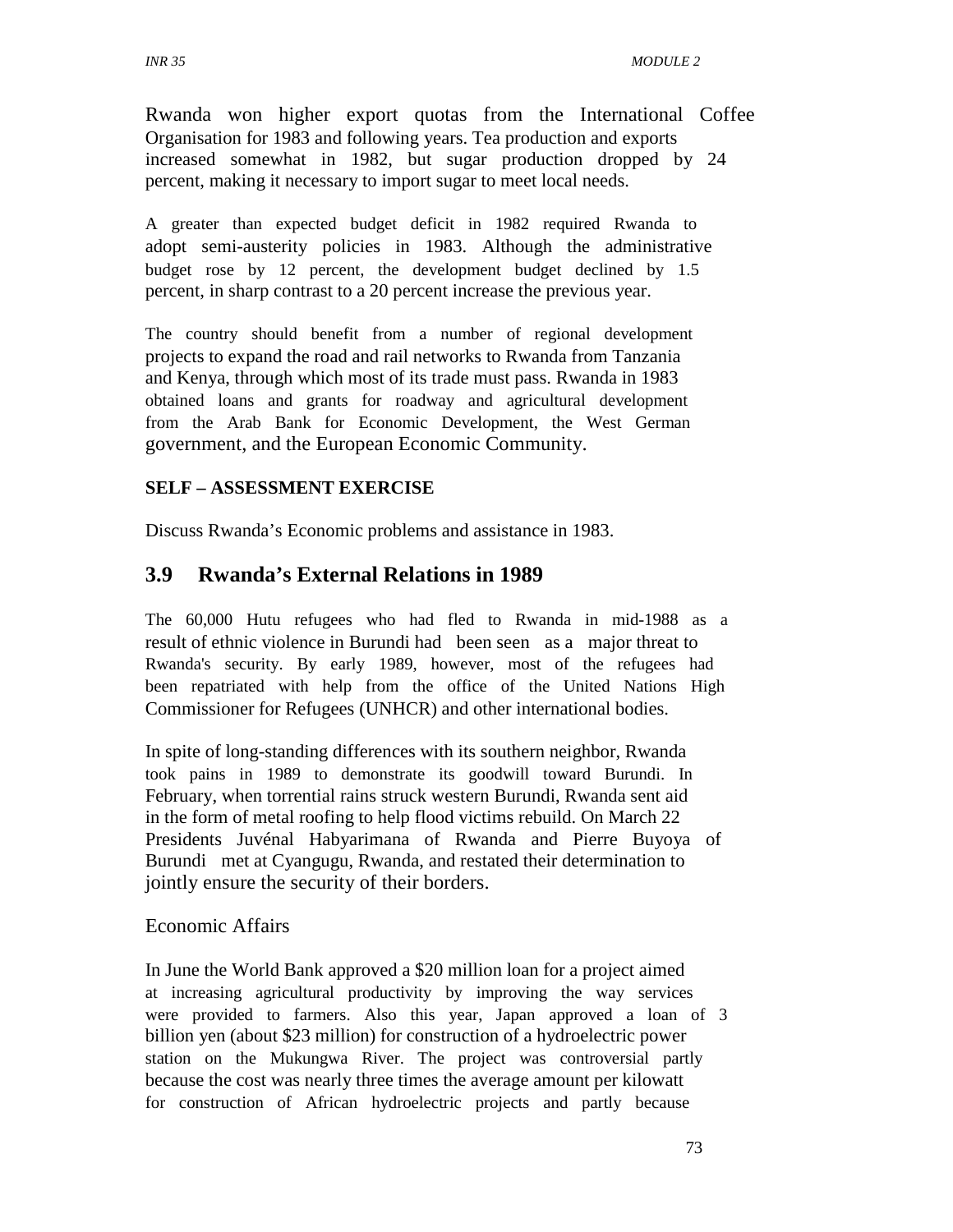feasibility studies carried out for the World Bank revealed potential hydrologic and environmental problems.

Despite efforts to diversify its economy, Rwanda remained heavily dependent upon exports of coffee and, to a lesser extent, tea. A major blow was the collapse in July 1989 of an agreement under which the International Coffee Organisation had maintained average minimum prices for coffee; this resulted in a steep drop in world coffee prices.

#### **SELF – ASSESSMENT EXERCISE**

Why did Rwanda seek to work jointly with Burundi in the area of security? Explain the foreign interest in extending economic assistance to Rwanda.

### **4.0 CONCLUSION**

Rwanda's foreign relations in the years under consideration hinges basically on power struggle among the leading ethnic groups; Hutu and Tutsi. It further covers other critical areas like refugee and arm struggle; we have looked at the groundwork for regional cooperation among the three countries of Democratic Republic of Congo (DRC), Burundi and Rwanda.

### **5.0 SUMMARY**

In this unit, we considered the following years in explaining foreign relations in Rwanda 1964, 1969, 1970, 1974, 1975, 1976, 1980, 1983 and 1989. We have also looked at the role of the economy in projecting the foreign relations of Rwanda during the period under discussion.

### **6.0 TUTOR – MARKED ASSIGNMENT**

- i. State and discuss areas of external relations in Rwanda 1969.
- ii. List and explain important areas of external relations in Rwanda in 1970.
- iii. Outline and explain areas of foreign relations in Rwanda in 1983.

### **7.0 REFERENCES/FURTHER READING**

Prunier, G. (1995). *The Rwanda Crisis: History of a Genocide.*  Columbia*:* Columbia University Press, 1995.

Sibomana, A. (1999). Hope *for Rwanda.* Pluto.

Newbury, D. (1997). "Irredentist Rwanda: Ethnic and Territorial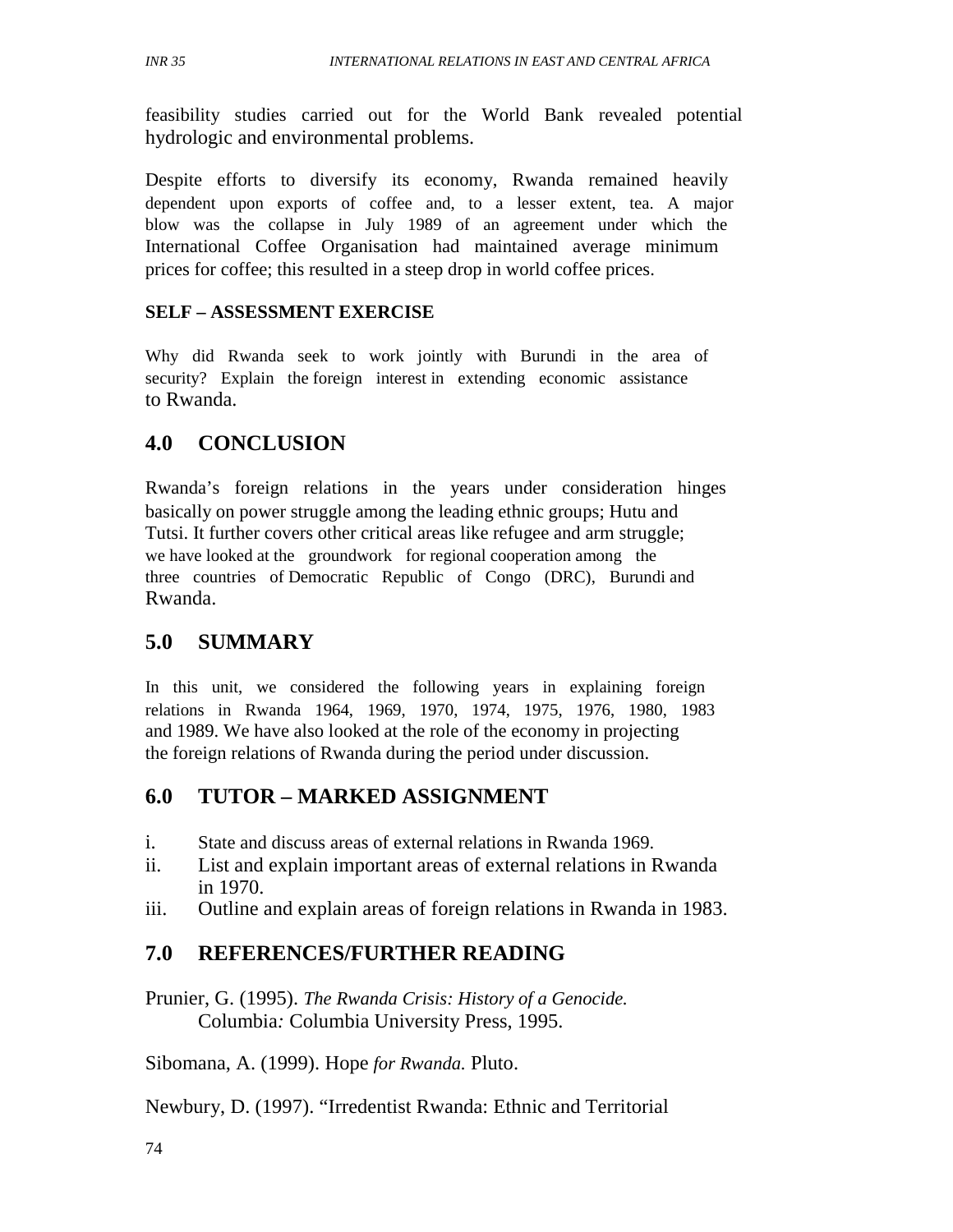Frontiers in Central Africa." *Africa Today* 44. No. 2.

Microsoft ® Encarta ® 2009. © 1993-2008 Microsoft Corporation. All rights reserved.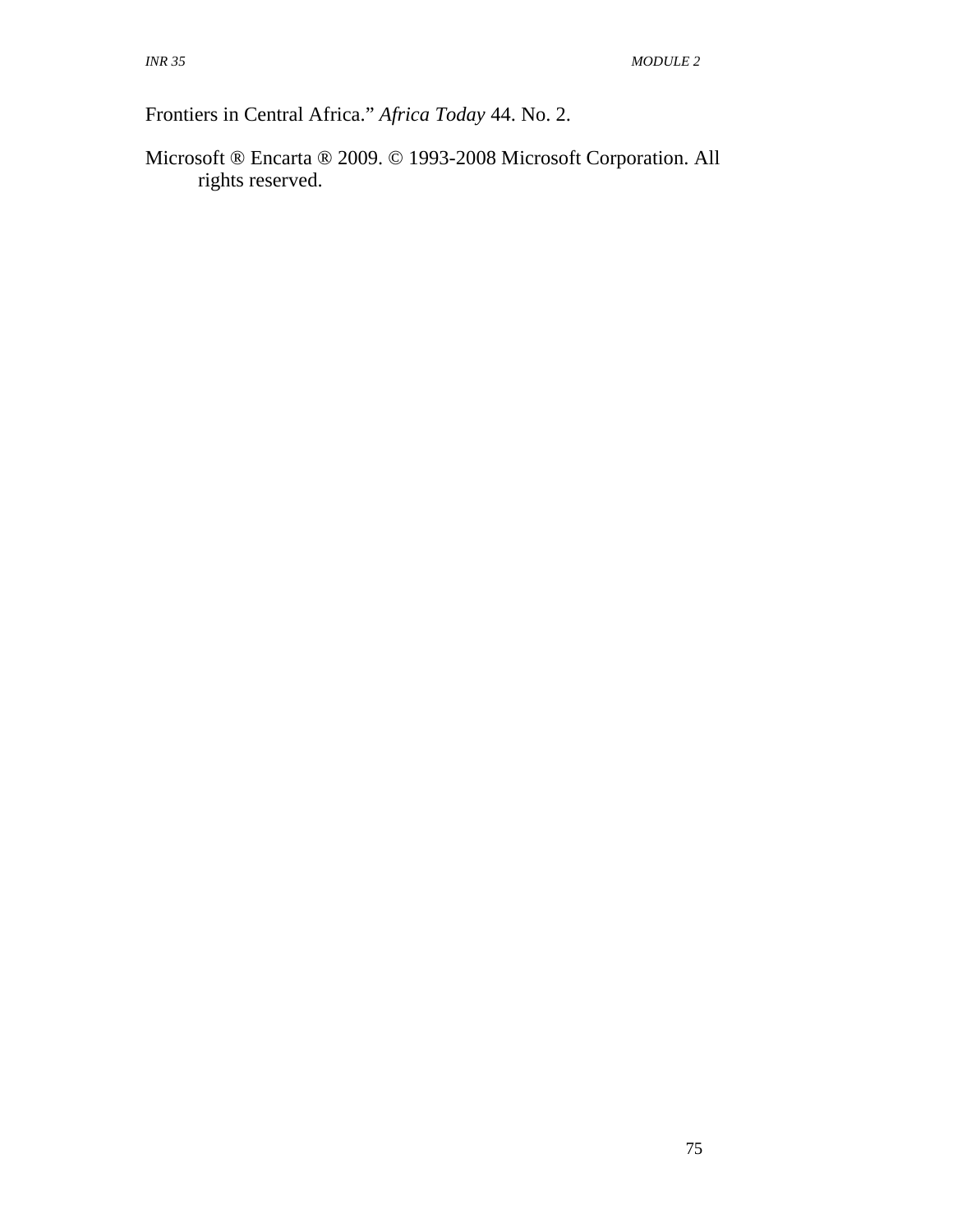#### **UNIT 5 BURUNDI'S EXTERNAL RELATIONS**

#### **CONTENTS**

- 1.0 Introduction
- 2.0 Objectives
- 3.0 Main Content
- 3.1 Burundi's External Relations in 1965
- 3.2 Burundi's External Relations from 1967 1969
- 3.3 Burundi's External Relations in 1970
	- 3.4 Burundi's External Relations in 1971
	- 3.5 Burundi's External Relations in 1973
	- 3.6 Burundi's External Relations in 1975
	- 3.7 Burundi's External Relations from 1980 81
	- 3.8 Burundi's External Relations in 1985
- 4.0 Conclusion
- 5.0 Summary
- 6.0 Tutor Marked Assignment
- 7.0 References/Further Reading

# **1.0 INTRODUCTION**

Burundi is a nation that has been engrossed in ethnic struggle for political power. Thus, it grapples with issues of refugee and mutinies among the state security agencies. The following years will be considered to introduce you to practical cases of such experiences; 1965, 1967 – 1969, 1970, 1971, 1973, 1975, 1980 -81 and 1985.

# **2.0 OBJECTIVES**

At the end of this unit, you should be able to:

- h describe Burundi's External Relations
- h highlight the role of ethnic conflicts and power capture in defining Burundi's foreign policy
- h describe the tensions in Burundi's external relations.

# **3.0 MAIN CONTENT**

# **3.1 Burundi's External Relations in 1965**

In December 1963, Watutsi refugees from Burundi joined fellow tribesmen who had sought refuge in Uganda and the Republic of the Congo (Léopoldville) in incursions into Rwanda, apparently in an attempt to restore Watutsi authority there. A protest from Rwanda to Burundi was rejected on January. 27th, 1964, and in a communication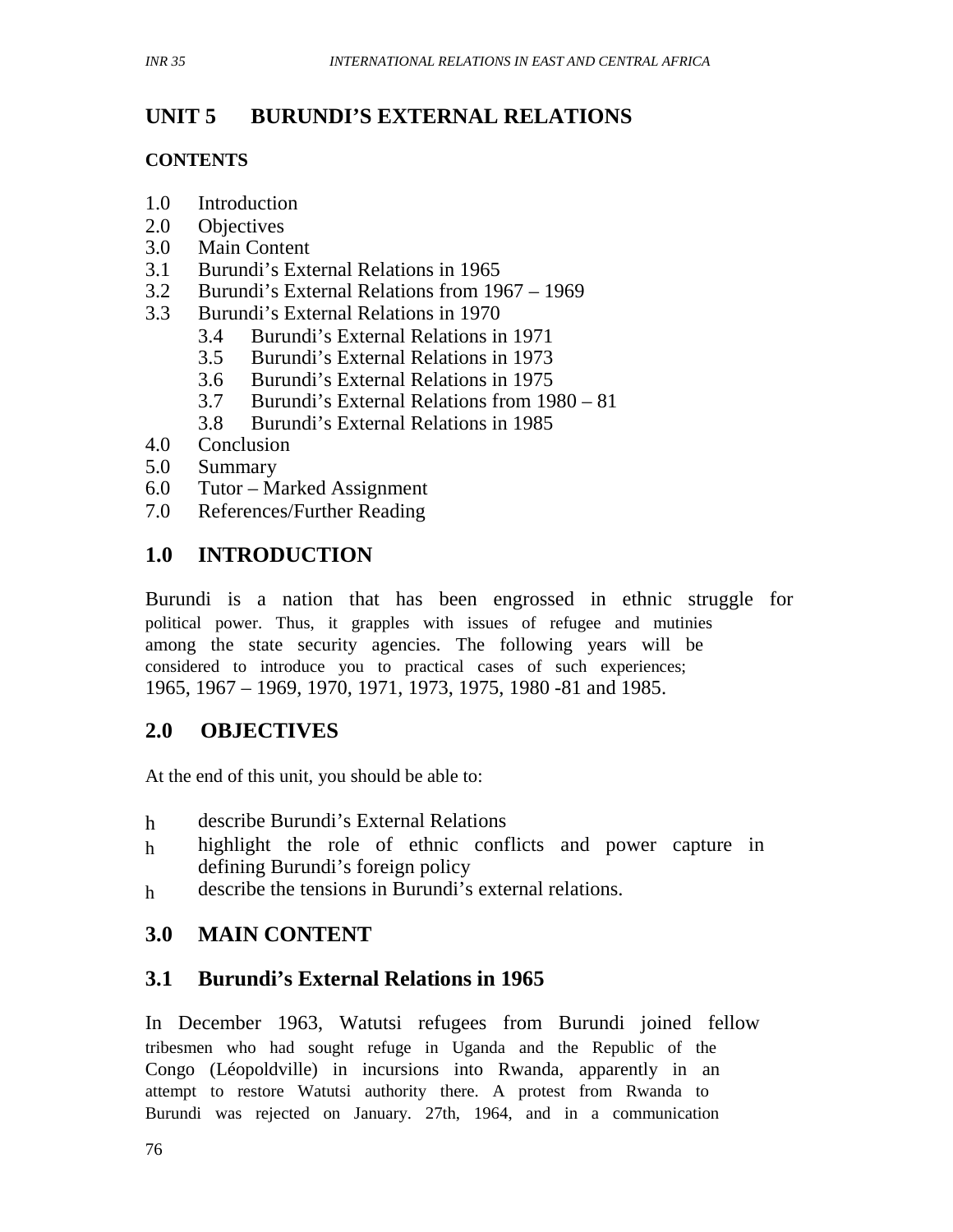the government of Burundi described Rwanda's President Kayibanda as 'Africa's Nero, the champion of imperialists and neocolonialists.' For a time, the two countries virtually broke off diplomatic relations. By midsummer, however, the situation had eased somewhat. The United Nations High Commission for Refugees allocated more than \$750,000 to help settle Watutsi refugees in Burundi, Uganda, and Tanganyika (Tanzania).

As a reflex action consequent upon Rwanda's closer relations with the West, particularly Belgium, Burundi has tended to seek closer ties with both the Soviet Union and China and has accepted technical aid from both Moscow and Peking. The Chinese mission in Bujumbura (formerly Usumbura), capital of Burundi, was throughout the year in close touch with dissident Congolese who refused to accept the authority of Premier Moise Tshombe. Inevitably this led to recriminations between the governments in Léopoldville and Bujumbura.

### **SELF – ASSESSMENT EXERCISE**

Examine Burundi's foreign policy in 1965.

# **3.2 Burundi's External Relations from 1967 – 1969**

### **1967**

In March, the president of Burundi and Rwanda met in the presence of President Mobutu of the Congo in the Congolese town of Goma. They reached agreement in principle about the disarming of Tutsi refugees from Rwanda (where the Hutu are in power) now in Burundi and of Hutu refugees from Burundi now in Rwanda.

Also in March, it was confirmed that Belgium had approved a credit of 60 million Belgian francs to help enlarge the airport in Bujumbura and, also, that Belgium would assume responsibility for payment of the annual installment due on Burundi's loan from the World Bank.

### **1968**

The long-standing animosity between Burundi and neighboring Rwanda was kept under control.

In March, Burundi signed an agreement with another neighbour, the Congo (Kinshasa), whereby the Congolese Army will train parachutists in the Burundi Army. Belgium pledged the equivalent of \$1.4 million for technical and financial assistance to Burundi during 1968. In March the International Monetary Fund approved a standby agreement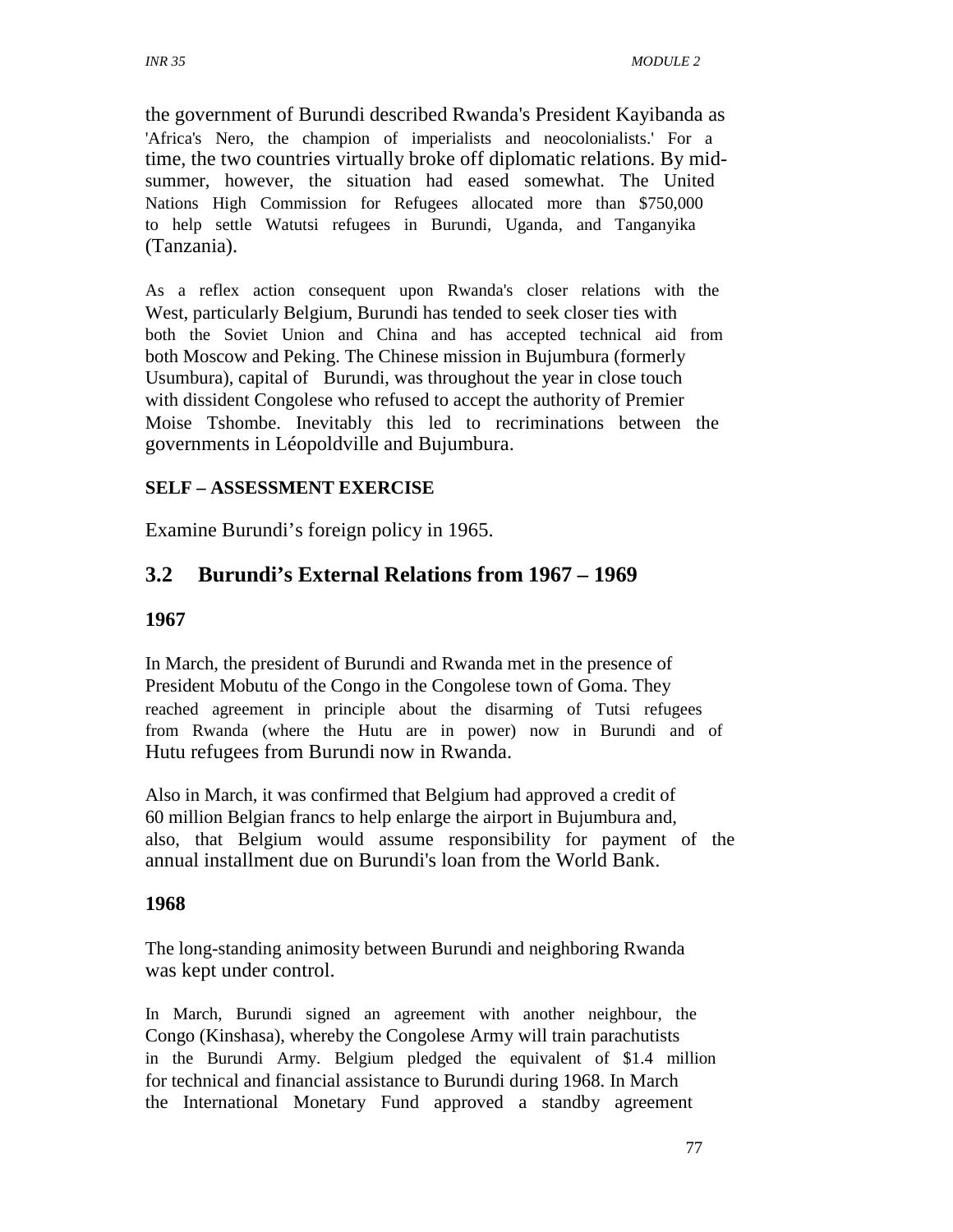permitting Burundi to draw up to \$6 million over the ensuing 12 months.

### **1969**

President Michel Micombero traveled to Uganda at the end of July to meet Pope Paul VI. In May, the president attended the convention of the ruling Popular Movement of the Revolution in the neighboring Congo (Kinshasa) at Kisangani. Burundi was among the countries represented at the conference of nonaligned states at Belgrade, Yugoslavia, in July.

### **Economic affairs**

The government announced plans to expand the area of tea plantations to 8,000 hectares (19,768 acres) producing between 6,000 and 8,000 tons of tea by 1978. The government also planned to establish eight teaprocessing factories by that year.

The development fund of the European Economic Community allocated \$2,806,000 to Burundi for roadwork and \$307,000 to help the country develop a tea plantation at Rwegura, a tea-processing plant, and a power station.

### **SELF – ASSESSMENT EXERCISE**

Explain the pattern of Burundi's External Relations 1967 – 69.

### **3.3 Burundi's External Relations in 1970**

When the 1969 plot was uncovered, allegations were made that the Belgian embassy had been involved in it. This was a risky charge to make, since Belgium, the European power which had formerly administered Burundi is the country's main source of much-needed outside aid. Belgium reacted with a strong protest note. The charges against the Belgian ambassador were then withdrawn and President Micombero dropped Labare Ntawurishira as his foreign minister.

President Micombero met with the heads of state of the Congo (Kinshasa) and Rwanda at Gisenyi in Rwanda in December 1969. The meeting was generally regarded as a forward step toward renewal of the regional cooperation which existed before the three became independent.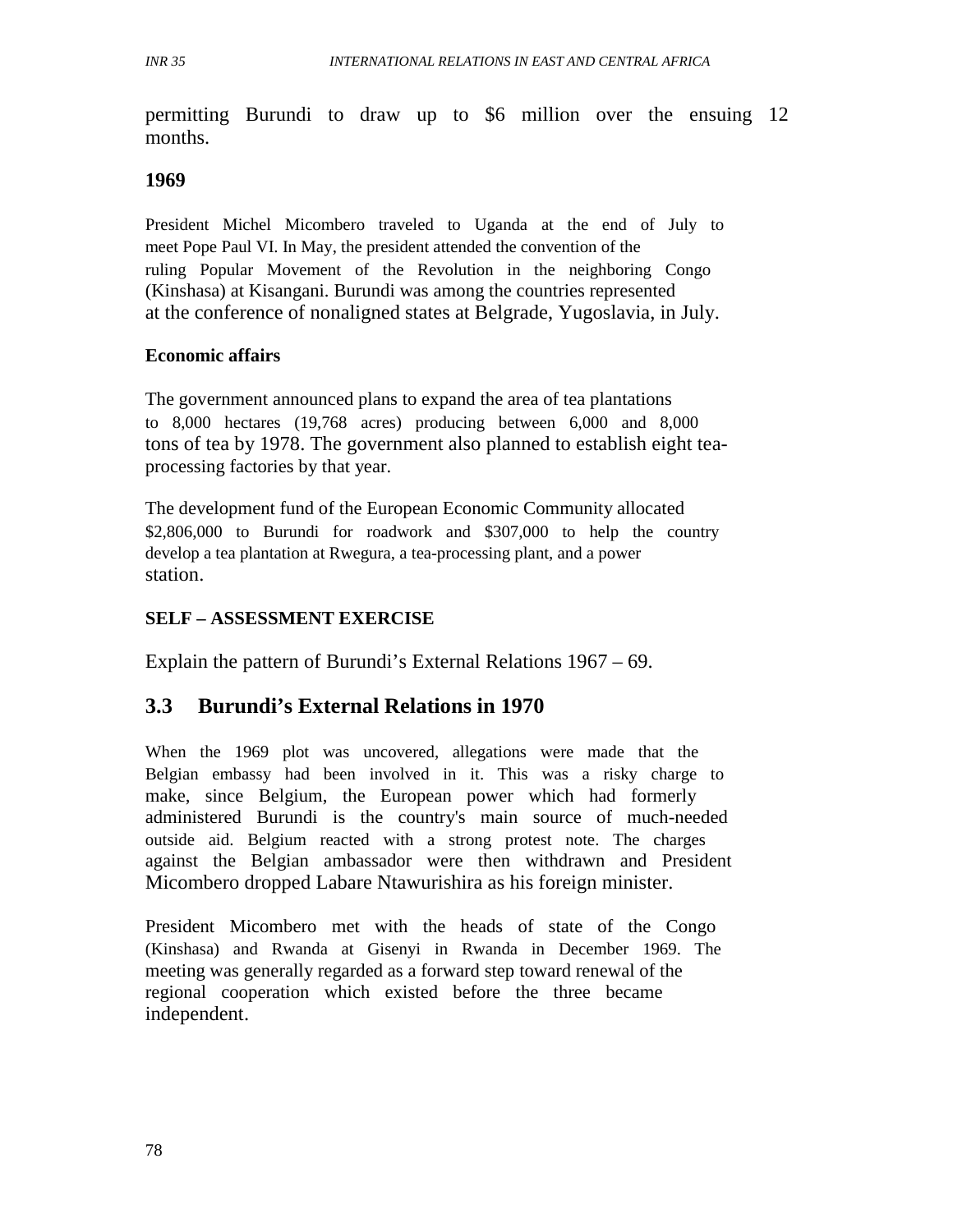### **Economic affairs**

The allegations of Belgian involvement in the 1969 plot put a strain on relations with that country, although there were signs of improvement when King Baudouin and Queen Fabiola included Bujumbura on their itinerary when visiting Africa in July. Since Belgium has continued to finance Burundi's budget deficits since independence, the Burundi government hardly afforded to be on bad terms with Brussels. When Belgium delayed signing its 1970 aid agreement with Burundi, Burundi was able to reach an agreement with France for military assistance.

#### **SELF – ASSESSMENT EXERCISE**

Discuss the aspects of Burundi's foreign relations in 1970.

# **3.4 Burundi's External Relations in 1971**

A highlight of 1971 was the state visit in April of Emperor Haile Selassie of Ethiopia. While in Burundi, Selassie urged greater cooperation between the two countries 'within an eastern African regional framework.' During the visit, both countries announced their disapproval of any step taken by other African countries to enter into dialogue with white-dominated South Africa outside of the conditions set down in the 1969 Lusaka Manifesto. The two countries signed bilateral transport, cultural, and scientific agreements during the visit.

In June, at the Organisation of African Unity summit meeting in Addis Ababa, Ethiopia, Burundi joined with other African countries in rejecting by 28 votes to six any dialogue with South Africa 'unless it has the sole objective of obtaining for South Africa's oppressed people recognition of their legitimate and imprescriptibly rights and the elimination of apartheid.' Burundi was on the OAU committee of eight that drafted this resolution.

#### **Economic developments**

Two research projects were announced this year that may in time help Burundi to alleviate its economic distress. Burundi agreed to join with neighboring Tanzania and Rwanda in the two-year Kagera River project. Financed by the three governments and by the United Nations Development Program, the project was designed to do aerial and ground surveys for determining water, power and mineral resources in the region. It was hoped that subsequently an overall development plan for the region would emerge. A second project also funded by the United Nations Development Program and the Burundi government was examining water resource possibilities on Lake Tanganyika.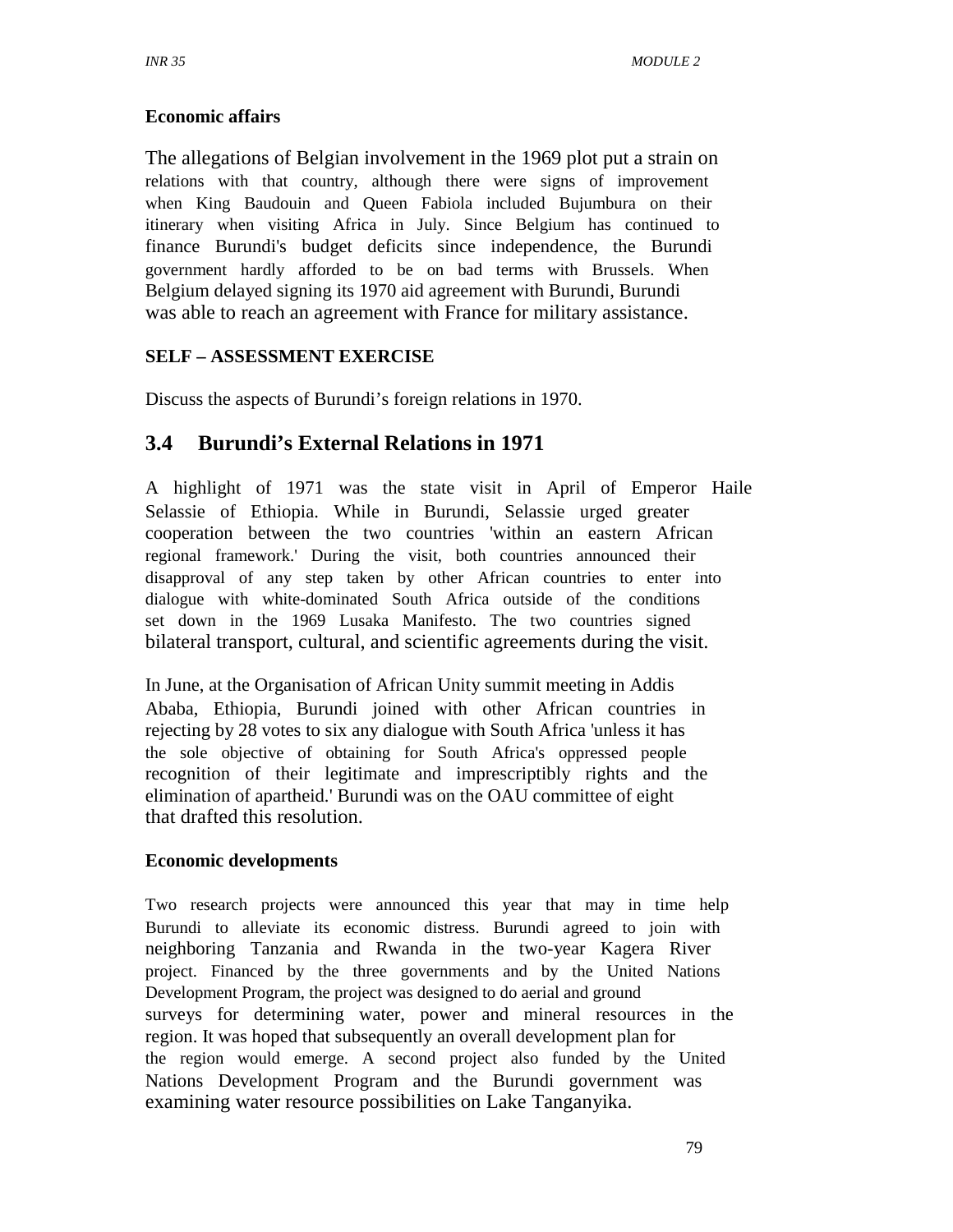#### **SELF – ASSESSMENT EXERCISE**

Mention the major concerns of Burundi's external relations in 1971.

# **3.5 Burundi's External Relations in 1973**

#### **Relations with Tanzania**

About 40,000 of the Hutu refugees were in Tanzania. The Burundi's government views their refugee camps as a source of opposition to its rule, and in March and June there were border incidents which inflamed relations with Tanzania. In March, Burundi planes, apparently flown by French pilots, bombed three Tanzanian villages in which Burundi refugees lived, killing 74 people. Burundi initially denied that it had violated Tanzanian airspace. A similar incident occurred in June.

In July, Tanzanian dockworkers briefly boycotted Burundi trade, 85 percent of which passes through Tanzania, in protest against the bombings. President Mobotu Sese Seko of Zaïre, who has acted as a mediator in Burundi's disputes with its neighbors, arranged talks between Tanzania's president, Julius K. Nyerere, and President Micombero. As a result, Burundi formally apologised for the border incidents, and Nyerere promised to restore commercial relations between the two countries.

#### **Relations with Rwanda**

Burundi's relations with Rwanda have often been strained because Rwanda, with roughly the same ethnic makeup as Burundi, is governed by the majority Hutu population. Throughout the year Rwanda attempted to help the Hutu in Burundi, primarily through publicising the violence, which has passed largely unnoticed in the outside world.

In May, Burundi formally accused Rwanda of supporting the Burundi rebels, and the two countries exchanged charges of genocide at the Organisation of African Unity meetings. However, after the military coup in Rwanda in July, President Micombero met with Rwanda's new president, General Juvénal Habyarimana, and the two leaders agreed to work for better relations between their countries. Burundi withdrew its complaint against Rwanda.

### **SELF – ASSESSMENT EXERCISE**

List four areas that depict the soaring relationship between Burundi and Tanzania in 1973.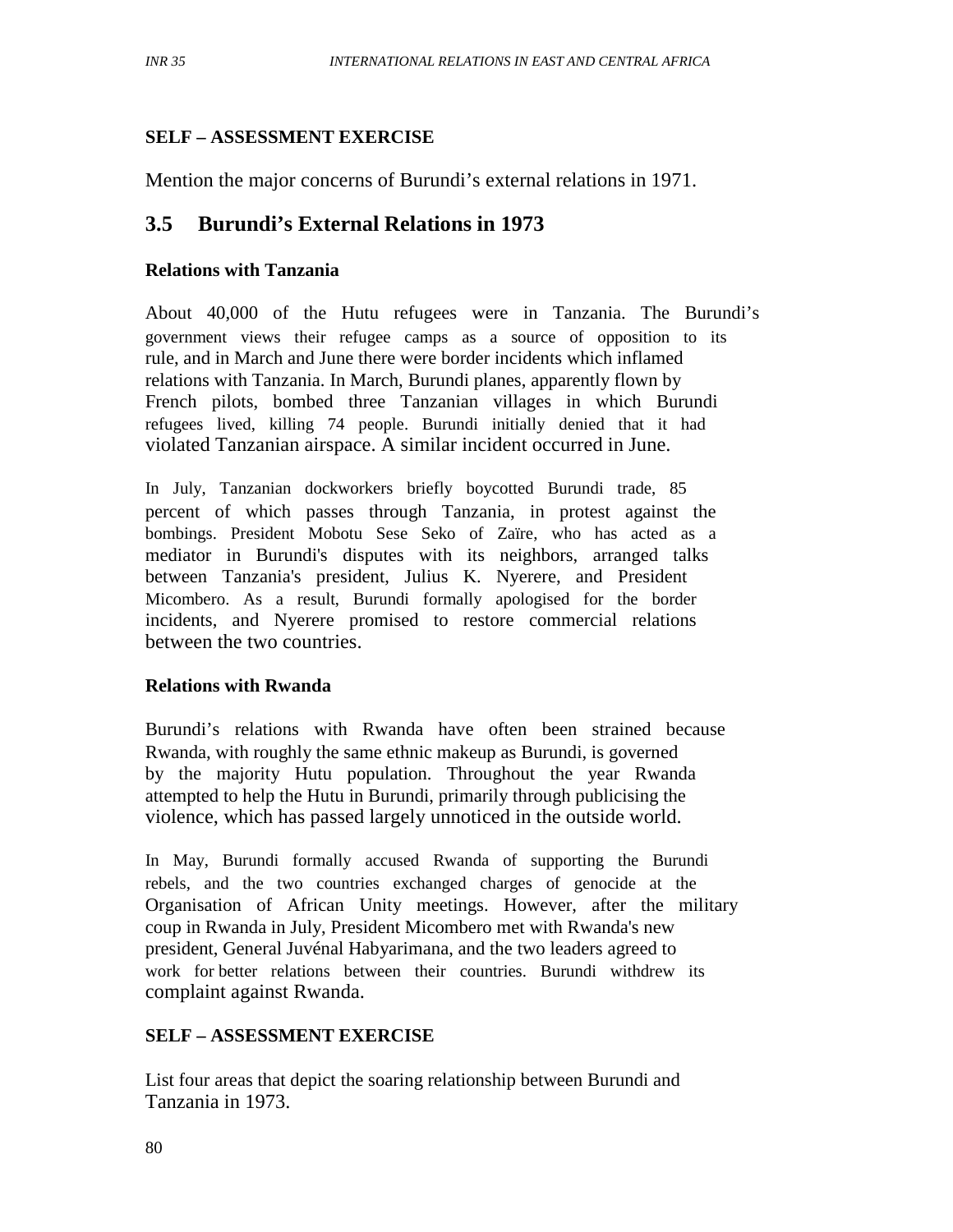### **3.6 Burundi's External Relations in 1975**

The tribal wars, which resulted in the killing of about 100,000 Hutu tribesmen by the Tutsi, the tribe of President Michel Micombero, severely strained relations with Rwanda, a traditional home of the Hutu. A conference in May, at which Burundi, Rwanda, and nearby Zaïre discussed the development of Lake Tanganyika, gave evidence of improved relations. Tensions were further relaxed over the summer, when Rwandan President Juvénal Habyalimana paid a state visit.

In February, a Burundi delegation seeking further economic assistance visited Peking, a trade partner since 1972. The China visit notwithstanding, Burundi's traditional dependence on Western nations continued this year. Later in February, Burundi signed the Lomé Convention, which qualified it for development aid and trade preferences from the European Economic Community. At the Franco-African summit in March, Burundi pressed France for help in developing sources of energy.

Though an outspoken critic of South Africa, Burundi maintained its moderate stance on black African matters. In June, Micombero pleaded for clemency for British writer Dennis Hills, sentenced to death by Ugandan President Idi Amin for referring to Amin as a 'village tyrant.'

#### **Economy**

The depressed world coffee market and the failure, due to bad weather, of an ambitious cotton-planting scheme undercut the economy's two major exports. The resulting balance-of-payments deficit qualified Burundi for UN assistance as a 'hardship' case. At one point, the annual rate of inflation was over 20 percent, while Burundi's per capita gross national product, \$70, remained one of the lowest in the world.

One of the few bright spots on the economic horison was the discovery of a 300-million-ton nickel deposit at Gitega.

#### **SELF – ASSESSMENT EXERCISE**

How would you describe Burundi's external relations in 1975?

### **3.7 Burundi's External Relations from 1980-1981**

Burundi abstained from the United Nations vote in January that denounced the Soviet invasion of Afghanistan. Earlier, on November 26, 1979, the official newspaper *Renouveau* condemned the seisure of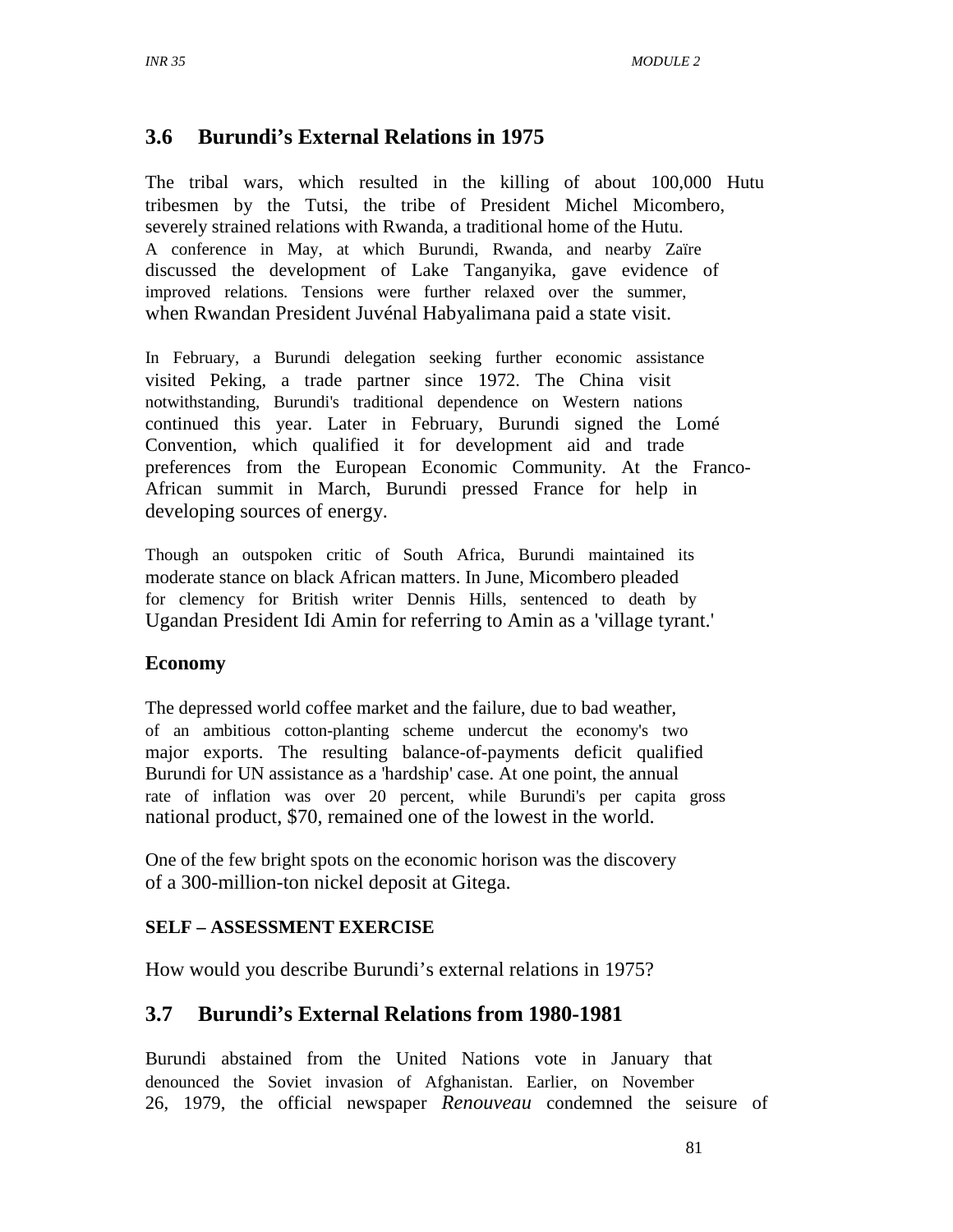U.S. embassy hostages by militants in Iran. In April, Newark, N.J., Mayor Kenneth A. Gibson made an eight-day visit to Burundi to promote business, educational, sports, and cultural exchanges.

#### **Economy**

Burundi's expansive monetary and budgetary policies produced a trade deficit of well over 2 billion Burundi francs for 1979. The International Monetary Fund extended 9.5 million special drawing rights late in 1979 to help the country overcome an export shortfall caused by a drop in coffee prices. Agricultural yields continued to decline in 1980. There was also a severe shortage of fuel wood. Only about 3 percent of Burundi is forested, and at current consumption rates, timber will be exhausted by the end of the 1980s. With outside help, Burundi is developing a 20-year supply of peat reserves in the hope that this will enable it to undertake a reforestation program.

### **1981**

In its external affairs, Burundi has close ties with Tanzania. Within the Organisation of African Unity, Burundi is aligned with radical rather than conservative regimes. However, development assistance comes from diverse sources, including some European nations. The African Development Bank recently granted a \$13 million loan for airport expansion. Additional grants have been allocated for water, hydroelectric and telecommunications development, and road construction.

#### **Economy**

Seriously overpopulated, Burundi remains one of the poorest countries in the world. In November 1980, President Bagaza complained that economic hardship was increasing 'banditry and delinquency.' Coffee production, which generates over 80 percent of export earnings, declined because of prior overproduction. The harvest was satisfactory, and future production prospects are good. However, low world prices have limited export earnings and worsened balance-of-payment problems. Deposits of nickel, cobalt, and copper could be important in the future.

#### **SELF – ASSESSMENT EXERCISE**

State and explain the economic fortunes of Burundi's external relations between 1980- 81.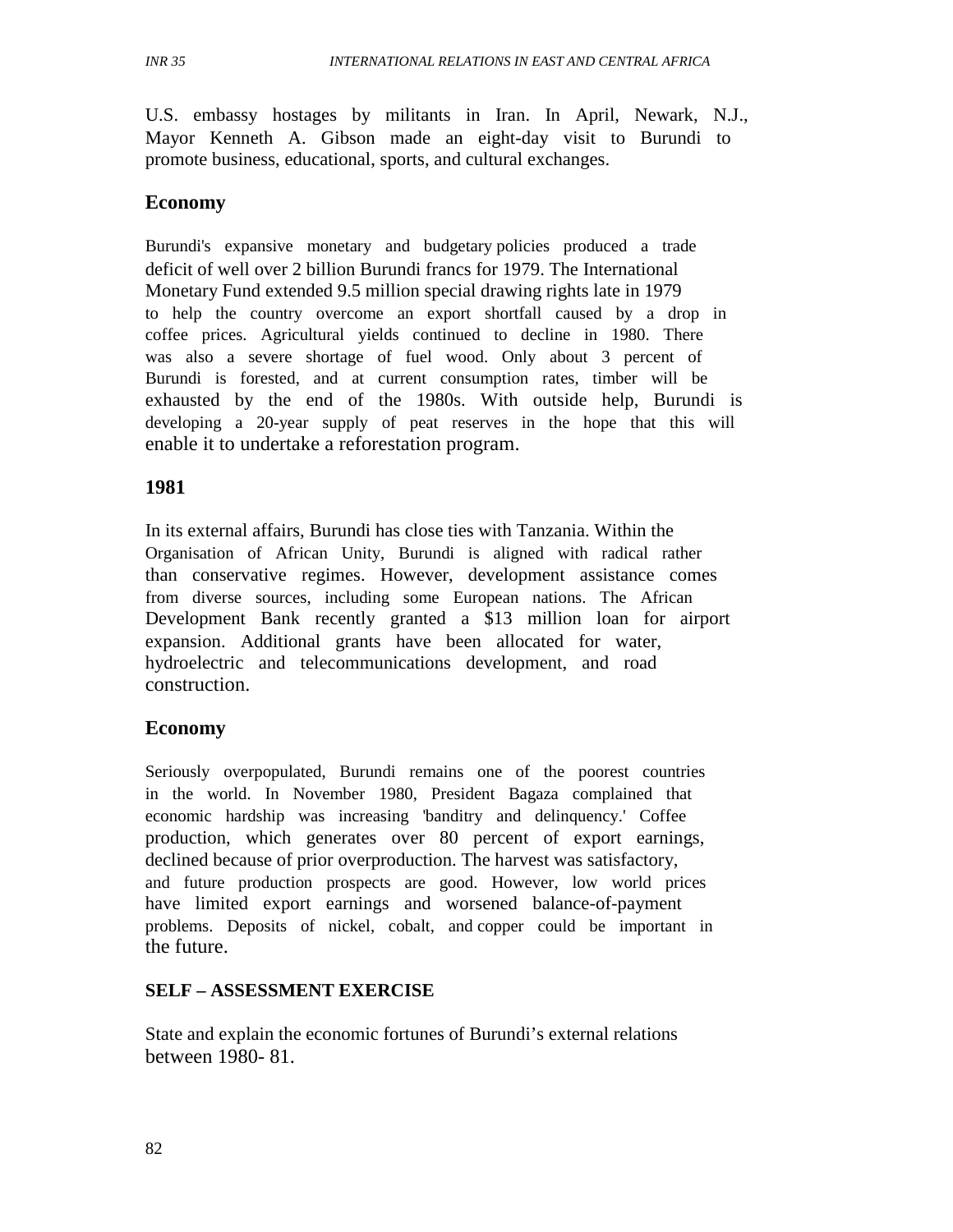# **3.8 Burundi's External Relations in 1985**

The government of President Jean-Baptiste Bagaza enjoyed a period of calm and moderate optimism in 1985. Bagaza could look back upon some notable events of the previous year. In December 1984 he hosted the prestigious annual Franco-African summit meeting, held in Bujumbura. And in November 1984, Burundi and Tanzania achieved agreement on demarcation of their mutual frontier.

Although Burundi has universal suffrage, all political candidates must be approved by the Union for National Progress, or Uprona, the government political party dominated by the Tutsi minority. Members of the Hutu, the ethnic majority, occupy only 5 of the 19 ministerial positions and 10 of 65 seats in the national assembly. Government suspicion of political involvement by Catholic clergy and particularly Belgian priests led to the expulsion in March of ten missionaries accused of spreading slanderous information in Europe. The government considered foreign missionaries partial to the Hutu and therefore, in governmental eyes, partly responsible for the mass communal violence between the Hutu and Tutsi that occurred in neighboring Rwanda before and after independence in 1962 and in Burundi itself in 1972 and 1973.

Libyan head of state Muammar al-Qaddafi visited Bujumbura in May to dedicate a gold-domed mosque built there by his country for Burundi's Muslim minority. Qaddafi's speech attacking President Mobutu Sese Seko of Zaire brought a threat of military retaliation upon his Burundi's host by Mobutu, who charged that Burundi was lending support to Zairian rebels. Burundi's official radio station denied the charge.

#### **Economic Developments**

Mindful of mounting foreign debt, the government was intent on keeping public spending under control. Burundi's development budget increased by only 9 percent, and the concerted effort made in 1984 to limit imports continued. Loans were obtained from diverse sources, however, for important construction projects to be undertaken by foreign firms, including improvements in roads, telecommunications, and hydroelectric power. Cotton-growing projects also attracted new loans, and output was expected to rise, with a new processing plant providing raw materials for local textile manufacture. An Amoco Oil Company subsidiary contracted for an oil prospecting concession on Lake Tanganyika. Meanwhile, efforts to obtain financing for a sugar mill to satisfy domestic needs were rewarded with \$22.5 million from foreign sources. Substantial nickel deposits remained unexploited, and the export of metals from this landlocked nation remained unprofitable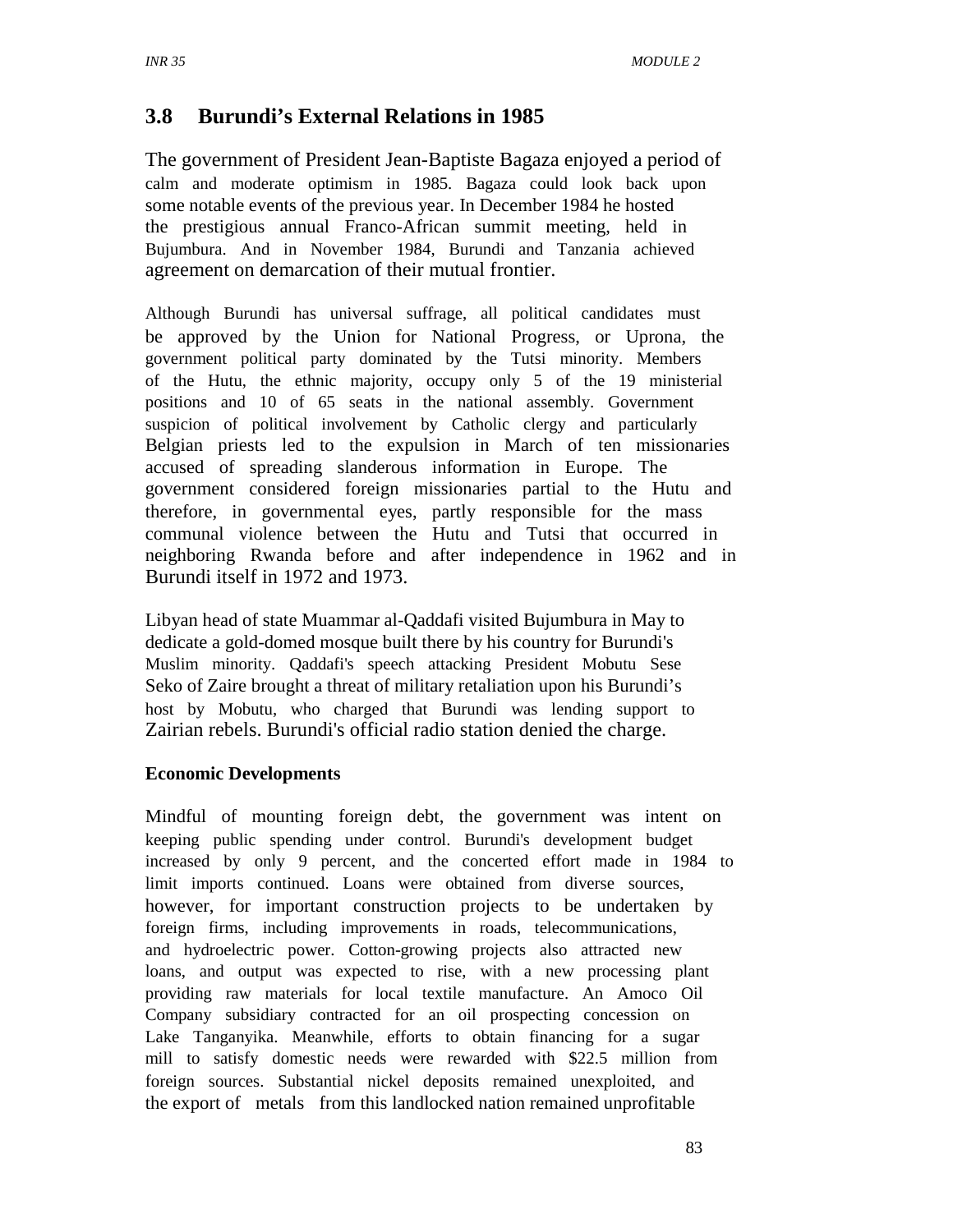because of continued sluggish world demand. Reduced dependency on coffee was considered crucial, owing to unpredictable world market prices and the tendency of prices for exported commodities to lag behind those of imported manufactured goods and other items Burundi needs to obtain from abroad.

#### **SELF-ASSESSMENT EXERCISE**

Outline the reasons for the expulsion of Priests in Burundi by President Jean-Baptiste Bagaza in 1985.

### **4.0 CONCLUSION**

We have explained foreign relations in Burundi, with emphasis on its internal and external crises as well as its efforts at restoring peace. The impact of such foreign policy decision on the economy has also been explained. Ethnic struggle and struggle to gain political power between the Tutsi minority and Hutu majority coupled with the precarious economic situation in Burundi shaped its foreign policies. As earlier mentioned, Burundi is one of the poorest countries in the world.

# **5.0 SUMMARY**

The main thrust of this unit is to look at the foreign policy orientation of Burundi during the period under review. We have seen that this orientation is a product of ethnic polarisation, power tussle between the minority Tutsis and the majority Hutus.

Burundi is a very poor country. This has conditioned its relations with its neighbours, other African countries and the international system. We have mentioned that although Burundi was an outspoken critic of apartheid South Africa, it maintained moderate stance on black African matters.

# **6.0 TUTOR – MARKED ASSIGNMENT**

- i. Examine the factors that shaped the direction of Burundi's external relations in 1965.
- ii. List the causes of soaring relations between Burundi and Rwanda in 1973.
- iii. Examine Burundi's economic relations between 1980 1981.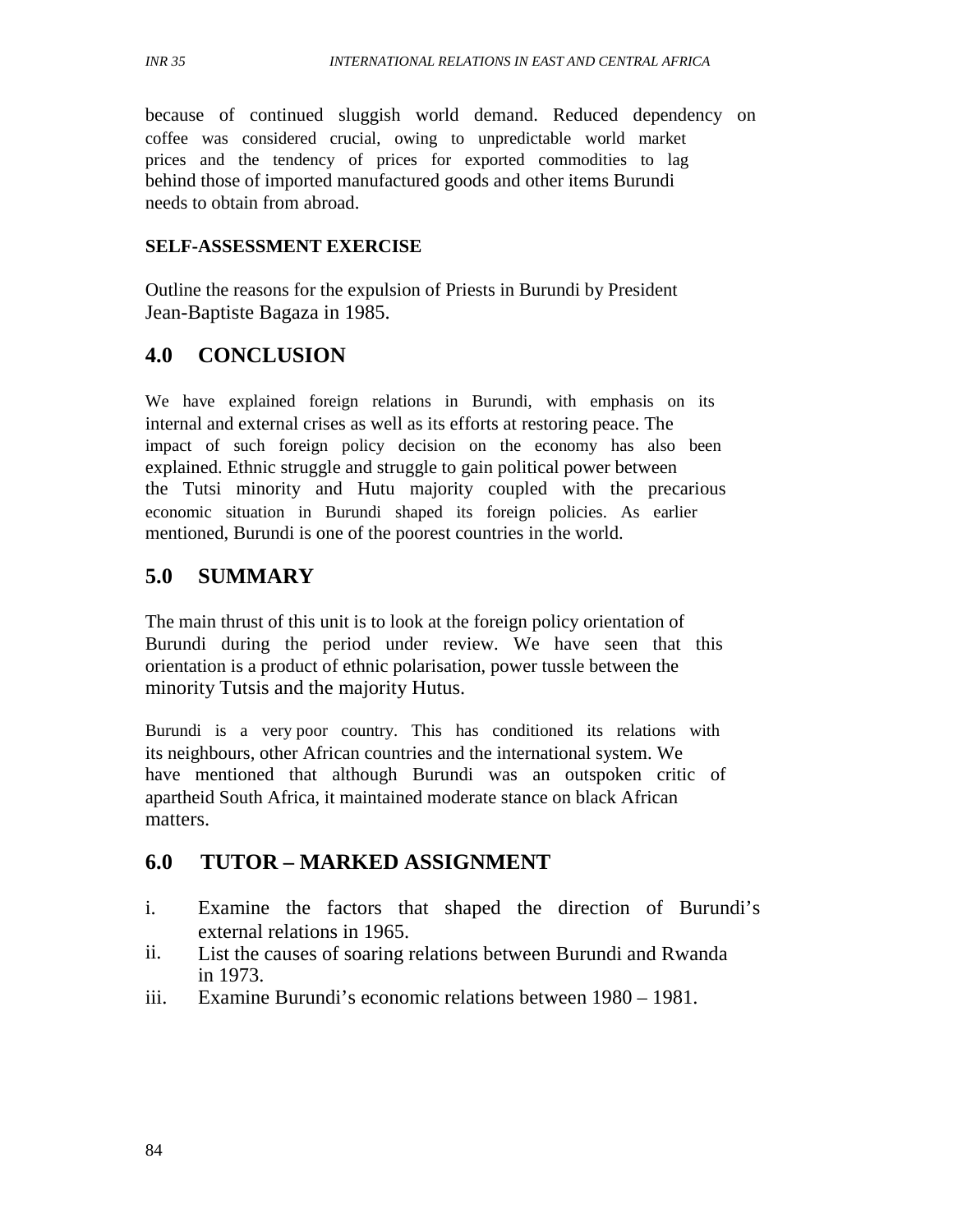# **7.0 REFERENCES/FURTHER READING**

Eggers, E.K., (Ed.) (1997). *Historical Dictionary of Burundi*. (2nd ed.). Liverpool: Scarecrow.

Wolbers, M. (1989). *Burundi.* London: Chelsea House.

Microsoft ® Encarta ® 2009. © 1993-2008 Microsoft Corporation. All rights reserved.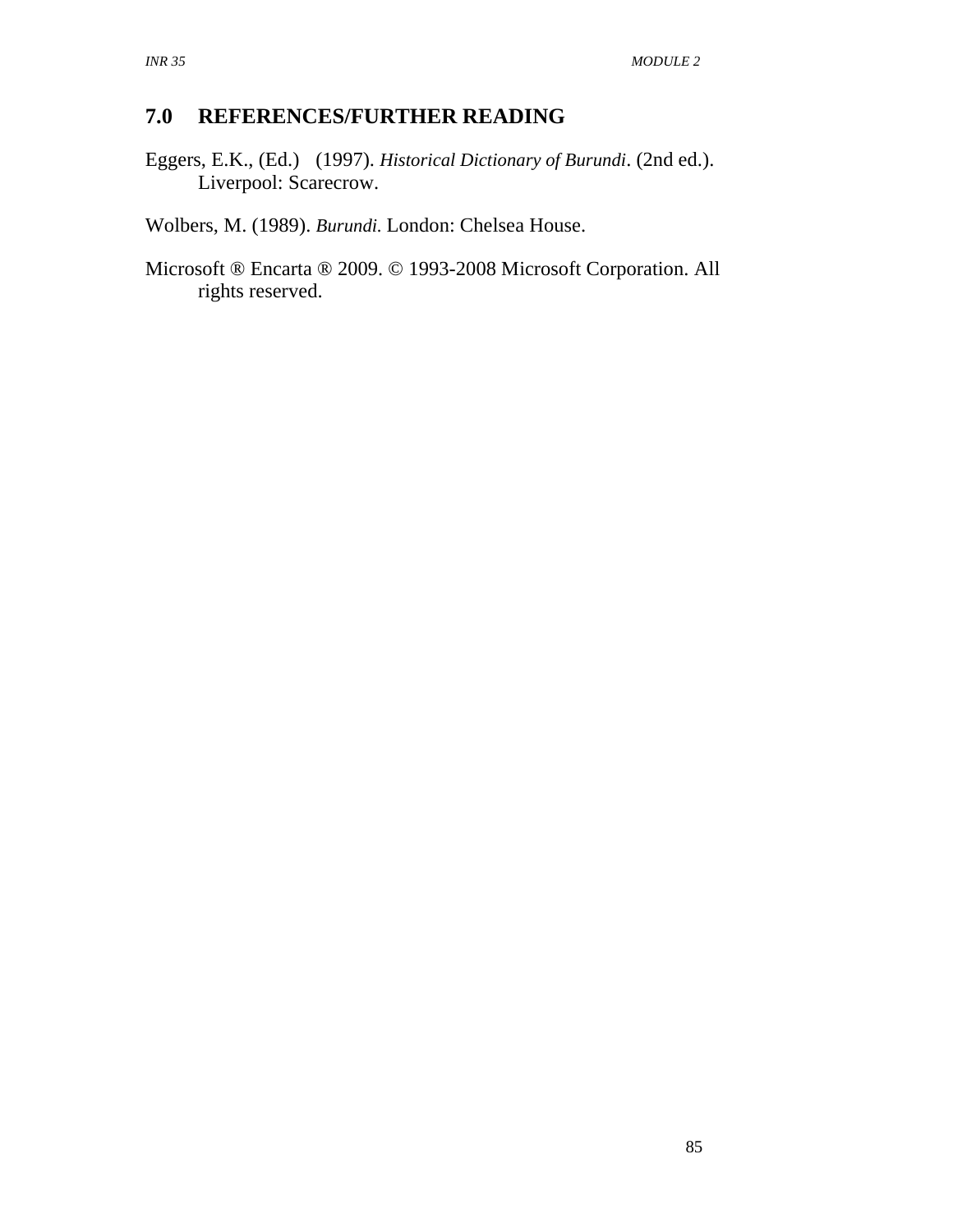- Unit 1 Background to Ethnic Relations in East and Central Africa
- Unit 2 Ethnic Violence in East and Central Africa
- Unit 3 External Influence in East and Central Africa
- Unit 4 The Role of United Nations in East and Central Africa
- Unit 5 Refugee Problems in East and Central Africa

### **UNIT 1 BACKGROUND TO ETHNIC RELATIONS IN EAST AND CENTRAL AFRICA**

#### **CONTENTS**

- 1.0 Introduction
- 2.0 Objectives
- 3.0 Main Content
	- 3.1 Formation of Ethnic Identities<br>3.2 History of Settlement in Centra
	- 3.2 History of Settlement in Central Africa
	- 3.3 Early Settlement in Burundi
	- 3.4 Roots of the Conflict between the Hutu's and Tutsi's
	- 3.5 The Role of European Colonisers
	- 3.6 The Modern Conflict
- 4.0 Conclusion
- 5.0 Summary
- 6.0 Tutor Marked Assignment
- 7.0 References/Further Reading

### **1.0 INTRODUCTION**

The general background of ethnic groups in the East and Central Africa has been mentioned in the previous units. There are traces of the existence of the ethnic groups with the region for a very long time. The European colonisers have also exerted a lot of influence on them. This unit specifically focuses on the formation of ethnic identities, roots of the conflict, and the role of Europeans colonisers and modern conflict in the East and Central African regions.

### **2.0 OBJECTIVES**

At the end of this unit, you should be able to:

- h explain the formation of ethnic identities in the East and Central African region
- h examine the history of ethnic settlement in Central Africa
- h describe the early settlement of ethnic groups in Burundi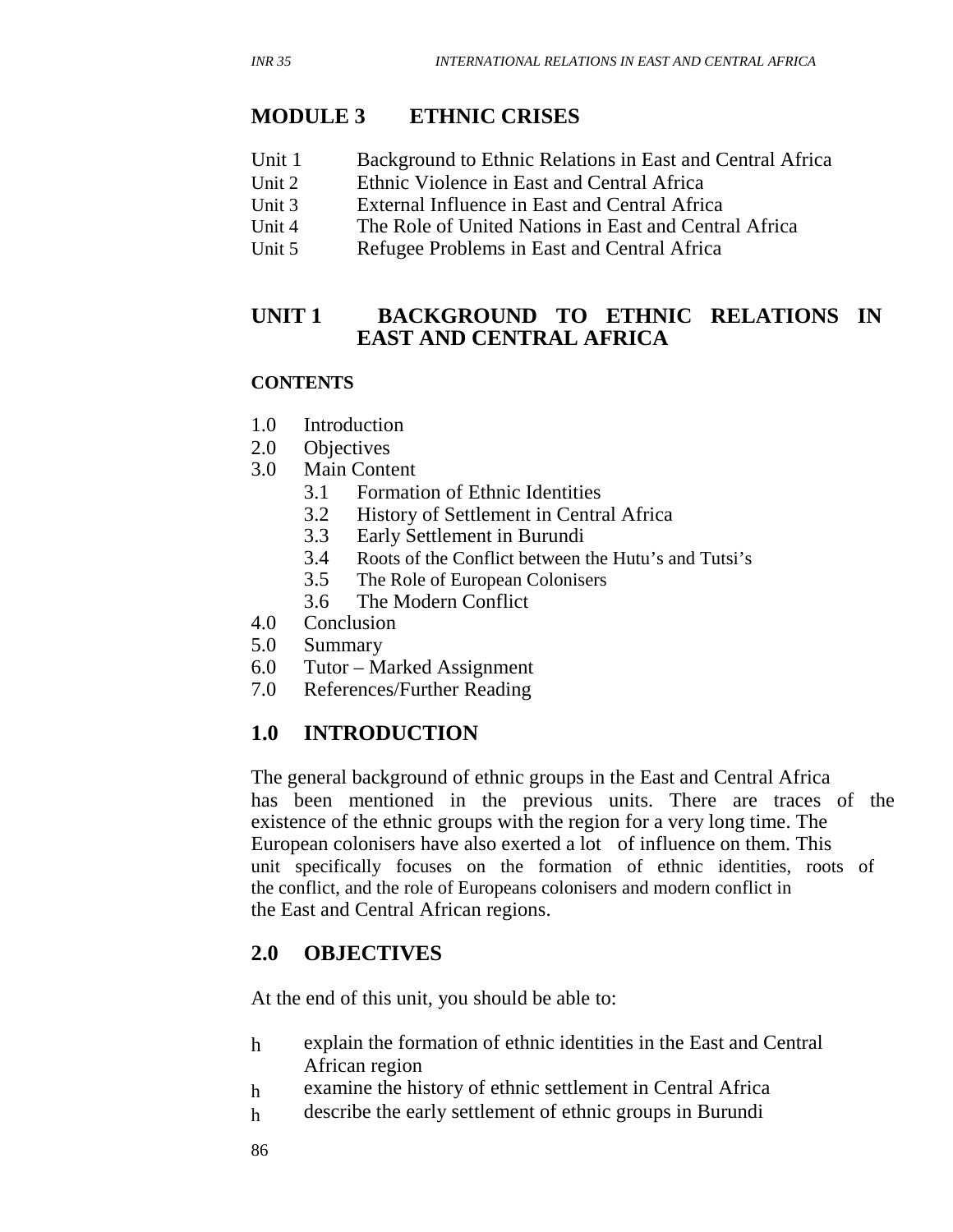- h discuss the roots of ethnic conflicts in the East and Central Africa
- h list the role of European colonisers in ethnic conflict in the region.

### **3.0 MAIN CONTENT**

### **3.1 Formation of Ethnic Identities**

If ethnicity is considered synonymous with how people are identified, both by themselves and others, then throughout Africa, language serves as its primary marker. Language links people to a specific place of origin, which, in turn, signals a shared cultural history.

The ethnic identities of many other peoples are more recent and often derive largely from external sources. The Gogo of central Tanzania are a case in point. In the mid-19th century they lived in many small clanbased chiefdom that had no sense of being part of a wider Gogo group, even though they shared the same language. However, the phrase "gogo" was a part of several of the clans' names, and their Nyamwezi neighbors picked up on this as a way to refer to all of them. When Arab and Swahili traders arrived in the area in the mid-19th century, they adopted this designation and passed it along to the first Europeans to enter the area. Because of repeated use, the name *Gogo* became accepted, eventually by the people themselves.

This process of naming groups on the basis of language similarities gained speed during the colonial era. This was done largely for administrative purposes, allowing colonial rulers to appoint chiefs to recruit labor and collect taxes from so-called tribes occupying specific designated areas. Anthropologists followed suit and classified ethnic groups by language similarities and locale. Without these external effects, it is unlikely that many of the overarching African ethnic identities now taken for granted would have developed.

The Hutu and Tutsi of Rwanda and Burundi demonstrate that factors other than language play roles in the formation of ethnic identities. Prior to the colonisation of these regions, "Hutu" and "Tutsi" designated what might best be called classes, with the former referring to farmers and the latter designating cattle keepers. The two classes shared a common language, and people moved from one to the other by way of marriage or the ownership of cattle. When the Germans and subsequently the Belgians colonised the region, they assumed that the Tutsi were rulers, and thus privileged them with education and positions of authority in the colonial state. By the mid-20th century the boundaries between Hutu and Tutsi identities hardened to where they started to conceive of themselves as separate peoples. Since the independence of Rwanda and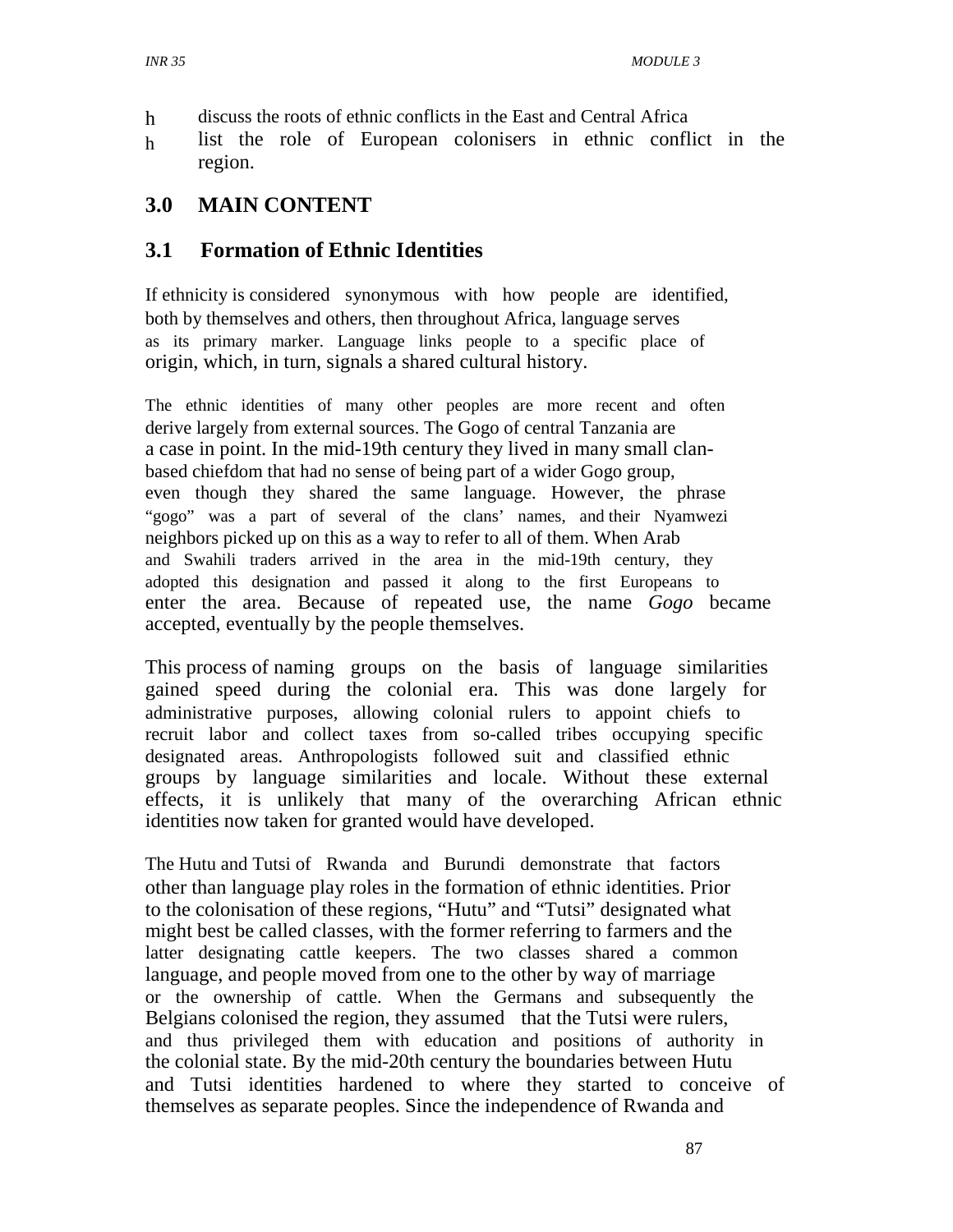Burundi, this separateness has periodically led to one group treating the other as a hated enemy in efforts to rule the countries. In a real sense, they now conceive of themselves as separate ethnic groups.

Way of life, not language, is what differentiates some ethnic groups from each other. In Tanzania, the Masai and Arusha speak the same language, but those who herd cattle are known as Masai, while those that gave up herding to become farmers are known as Arusha. Similarly, not too long ago, whether or not a person herded sheep distinguished Khoikhoi from San in the Cape region of South Africa. In these cases, people who changed occupations ended up changing their ethnic identities as well.

A person's religion sometimes is the crucial factor defining his or her identity. This is what differentiates Christian Copts from their Muslim neighbours in Egypt. In addition, people sometimes identify themselves as Arabs simply because they adopted the religion of Islam and developed supposed genealogical links to the Prophet Muhammad.

An interesting case of ethnicity involves the pygmy hunter-gatherers of equatorial Africa, among whom the Mbuti of the Ituri region of the DRC are best known. While there are indications that the various pygmy groups had their own unique languages at some point, they all adopted the languages of the nearby Bantu farmers with whom they interacted. In this case, occupation, residence, and physical differences all came together to create a sense of ethnic distinctiveness that both sides recognise.

Upon independence, ethnic politics thus became commonplace in Africa, with Rwanda and Burundi illustrating the extreme end of the scale. Zimbabwe has been wracked by hostility between Shona and Ndebele. In Nigeria, Yoruba, Igbo, and Hausa compete, sometimes violently, with each other and with other minority groups. At the other end of the scale, ethnic politics is of little importance in Tanzania, which is so diverse that no group is particularly powerful. Sometimes older ethnic rivalries become submerged beneath other differences. This has happened in Sudan, wracked by a decades-long civil war between the Islamic, Arabic-speaking north and the non-Islamic, non-Arabicspeaking south. This conflict has put on hold long-standing disputes between the Dinka and Nuer of the south.

#### **SELF – ASSESSMENT EXERCISE**

Explain the formation of ethnic identities in east and central Africa.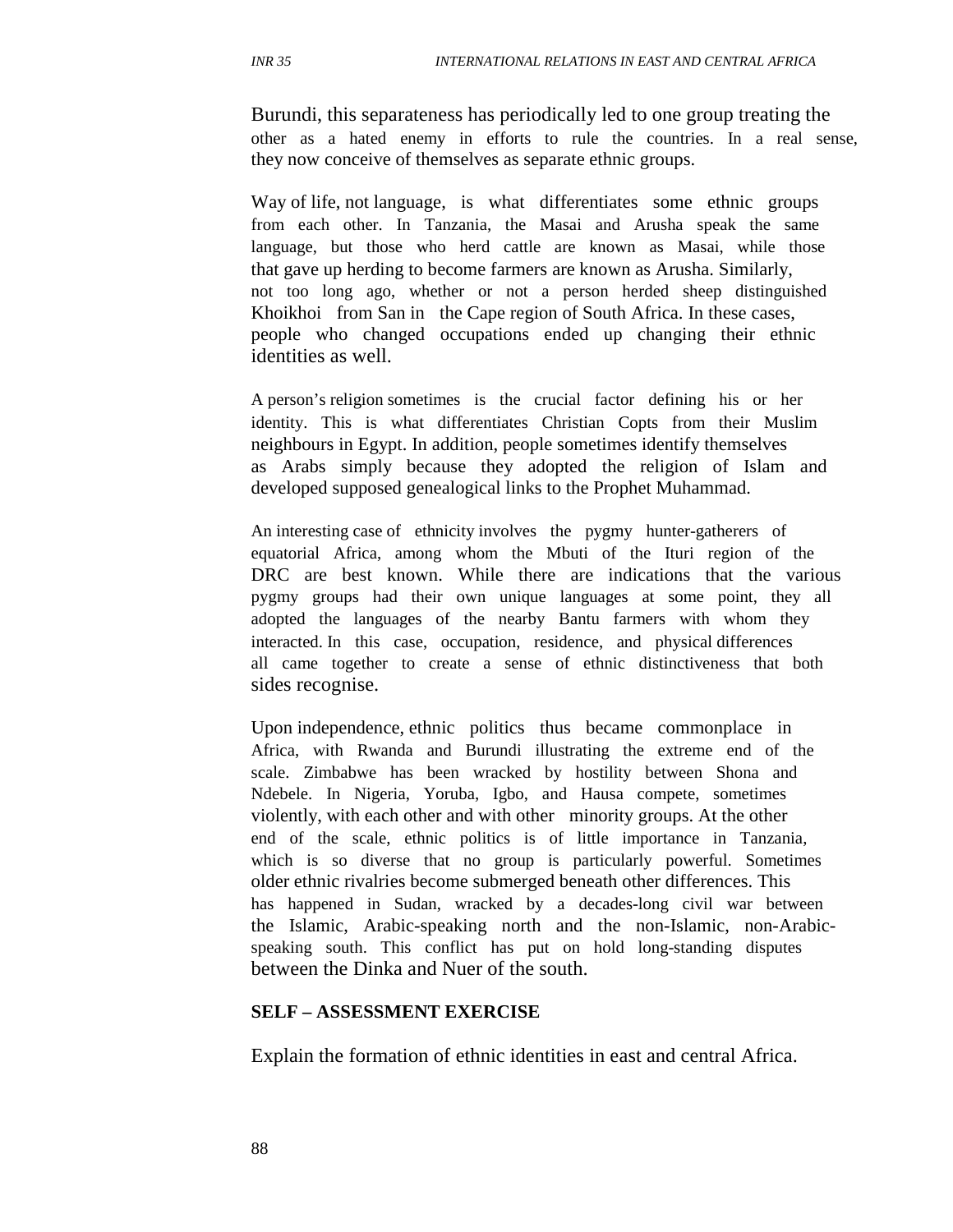### **3.2 History of Settlement in Central Africa**

According to many scholars, Hutus first settled in the Great Lakes region of Central Africa between five hundred and one thousand BC. Generally speaking, Hutus were an agricultural people who lived in large family groups.

The Tutsis, also known as Watutsis, were a nomadic people who began arriving in the Great Lakes region from Ethiopia some four hundred years ago. Eventually, the Tutsis settled amongst the Hutus - adopting their language, beliefs and customs.

But economic differences between the groups soon began to form. The Tutsis as cattle-herders were often in a position of economic dominance to the soil-tilling Hutus. That is not to say that all Tutsis were wealthy and all Hutus were poor, but in many areas, like Rwanda, the minority Tutsis ruled the Hutus.

According to some historians, like Congolese Professor George Izangola, the only difference between the two groups was economic, rather than ethnic. In a 1996 interview with Charlayne Hunter Gault, Professor Izangola explained:

*In Rwanda, the Tutsi and the Hutu are the same people. They are all people (large grouping or communities) which go from seven regions of Cameroon to Uganda, all the way to South Africa in the same culture." Izangola said. "People used to be Tutsi or Hutu, depending on the proximity to the king. If you were close to the king, owned wealth and a lot of cattle, you are a Tutsi. If you are far away from the king, you are a cultivator, you don't own much cattle, then you are a Hutu.*

Germans and Belgians colonised the region after World War I. A 1934 Belgian census arbitrarily classified anyone owning more than 10 cows as a Tutsi. Roman Catholic schools educated Tutsis and largely ignored Hutus. But after the Second World War, as decolonisation began to sweep Africa, the Belgians did an abrupt about-face.

Colonial rule, which began in the late 19th Century, did nothing to bring the groups together. The Belgians, who ruled what would later become Rwanda and Burundi, forced Hutus and Tutsis to carry ethnic identity cards. The colonial administrators further exacerbated divisions by only allowing Tutsis to attain higher education and hold positions of power.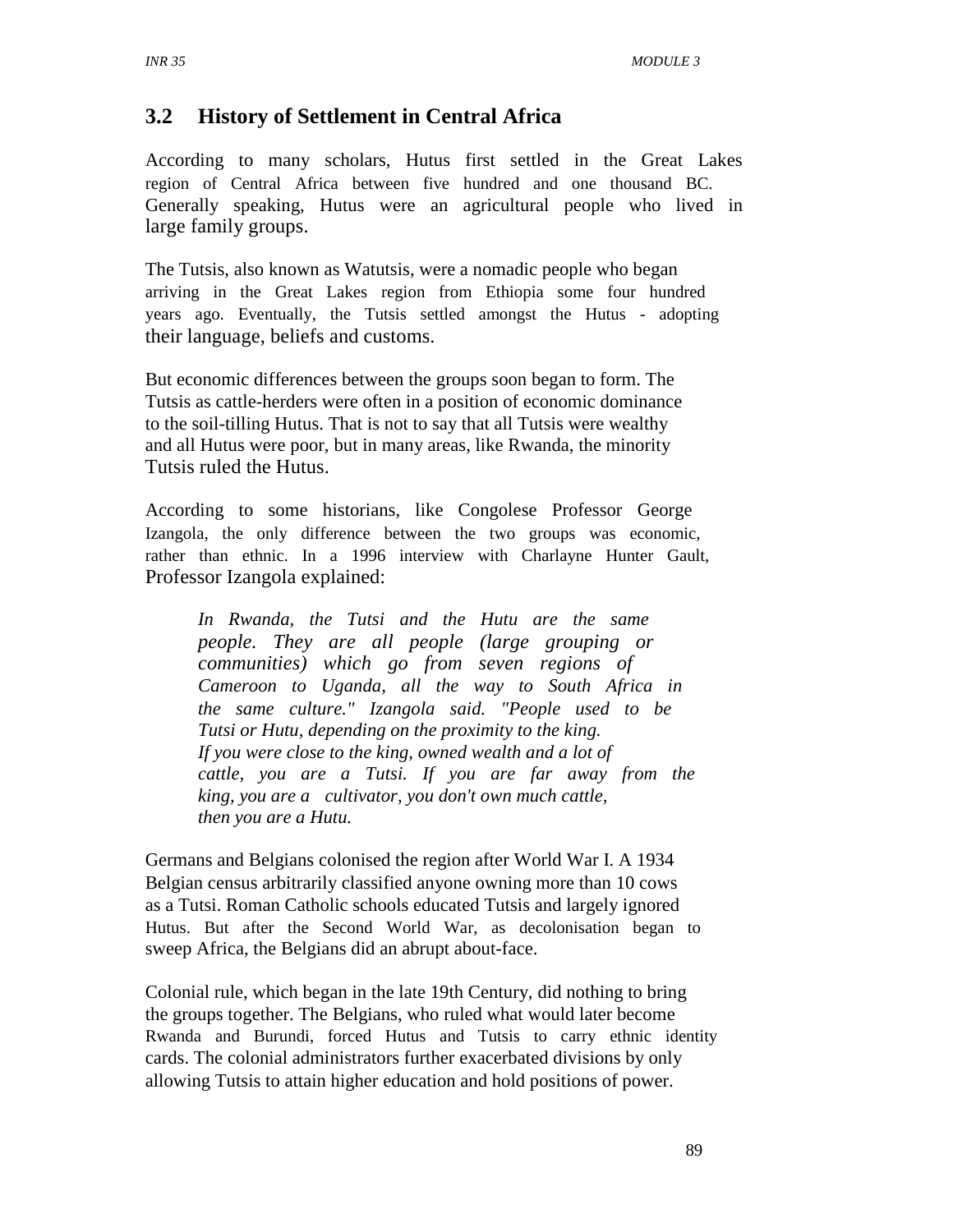#### **SELF – ASSESSMENT EXERCISE**

Examine the historical differences between Hutus and Tutsis.

### **3.3 Early Settlement in Burundi**

In the early 14th century, the Hutu arrived, probably from the Congo Basin, and imposed their language and customs on the Twa, who are believed to be Burundi's original inhabitants. The development of an organised kingdom began in the 15th century, when the Tutsi, probably migrating from the north, established themselves as feudal rulers. Tutsi kings, or *mwamis*, became monarchs of distinct kingdoms in Burundi and Rwanda. Their rule was enforced by chiefs and sub - chiefs, who each ruled an *umusozi*, a fiefdom consisting of a single hill. Political and economic relations were based on an unequal feudal relationship, known as the *ubugabire* system, in which most Hutu became serfs subjugated by and economically dependent on the Tutsi. However, Burundi's economic and sociopolitical structures were not as rigid as those of Rwanda. The power of the mwami was not absolute, and various princely leaders, known as *ganwa*, often vied for the throne. Unlike in Rwanda, marriages between Hutu and Tutsi were common in Burundi.

#### **SELF – ASSESSMENT EXERCISE**

Describe the early settlement of ethnic groups in Burundi.

#### **3.4 Roots of the Conflict between the Hutu's and Tutsi's**

The conflict between the Hutu and Tutsi in east and central Africa was neither new nor was it the product of ancient tribal hatreds as was so often reported. The Hutu and Tutsi are not tribes. A tribe is a distinct community with its own language, customs, territory, and religion. Hutu and Tutsi in the nations of Rwanda and Burundi share the same territory, speak the same languages (Kinyarwanda in Rwanda, Kirundi in Burundi), share the same customs, practice the same religion, and frequently intermarry. The real difference between the majority Hutu (who make up between 80 and 85 percent of the population in Rwanda and Burundi) and the minority Tutsi (between 12 and 15 percent in both countries) is sociopolitical.

The aboriginal inhabitants of the area now known as Rwanda were the Twa. Rwanda's Hutu migrated to the region later and were well established by the time the Tutsi arrived in the 1400s. This early precolonial society was hierarchical, with Tutsi serving as the ruling aristocracy. Their status was linked to the ownership of cattle, a symbol of social distinction in many East African societies.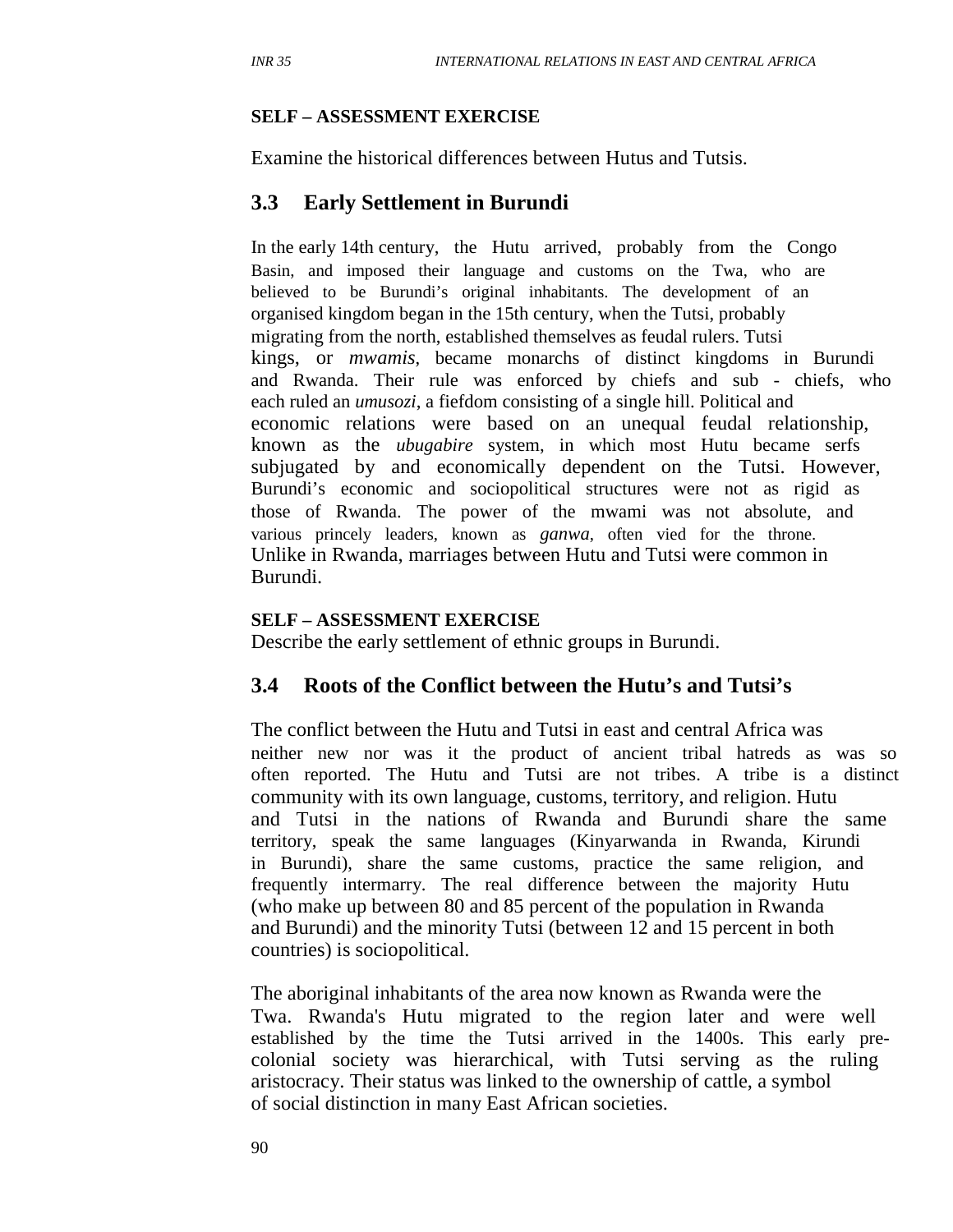Hutus were not allowed to own cattle unless the cattle were given to them by a Tutsi overlord. The granting of cattle, a ceremonial process called *ubuhake* in Kinyarwanda, was an essential link between Tutsi social patrons and their Hutu clients. For example, Hutu soldiers who served their Tutsi masters well in war were often rewarded with cattle.

Wars in the region were frequent, but they did not pit Tutsi against Hutu. Rather, they were civil conflicts between high lineage Tutsis who were supported by their Hutu retainers in a system similar to that of medieval Europe. Or they were wars between the kingdom of Rwanda and the neighboring kingdoms of Iweju, Mpororo, Nkore, or Buha, which today are part of Uganda and Tanzania.

Rwanda was first colonised by Germany (from 1894 to 1916) and then by Belgium (from 1916 to 1962). Belgium occupied the region during World War I (1914-1918) and ruled under a mandate from the League of Nations and later the UN. Both Germany and Belgium chose to exercise their rule through Rwanda's existing social system of Tutsi aristocrats and Hutu clients. However, their reasons for doing so created tensions between these groups and helped lay the groundwork for Rwanda's later conflicts.

Using physical characteristics as a guide—the Tutsi were generally tall, thin, and more "European" in their appearance than the shorter, stockier Hutu. The colonisers decided that the Tutsi and the Hutu were two different races. According to the racial theories of the late 19th and early 20th centuries, the Tutsi, with their more "European" appearance, were deemed the "master race" and received preferential treatment. By 1930 Belgium's Rwandan auxiliaries were almost entirely Tutsi, a status that earned them the durable hatred of the Hutu.

After World War II (1939-1945), many African colonies began moving toward independence. Favoured in everything, including education, Rwanda's Tutsi were more keenly aware of the trend toward independence and sought independence from Belgium. In a desperate bid to stave off this demand, the Belgians began supporting the Hutu against the Tutsi, touching off a violent struggle. The fighting began in 1959 and eventually led to independence under a Hutu-dominated government in 1962.

Although the number of people killed and exiled between 1959 and 1962 was small compared to 1994, the events of those years caused a great deal of damage to the relationship between Hutu and Tutsi. About 15,000 Tutsis were killed between 1959 and 1962 and about 120,000 fled Rwanda to escape persecution by the new Hutu-led government.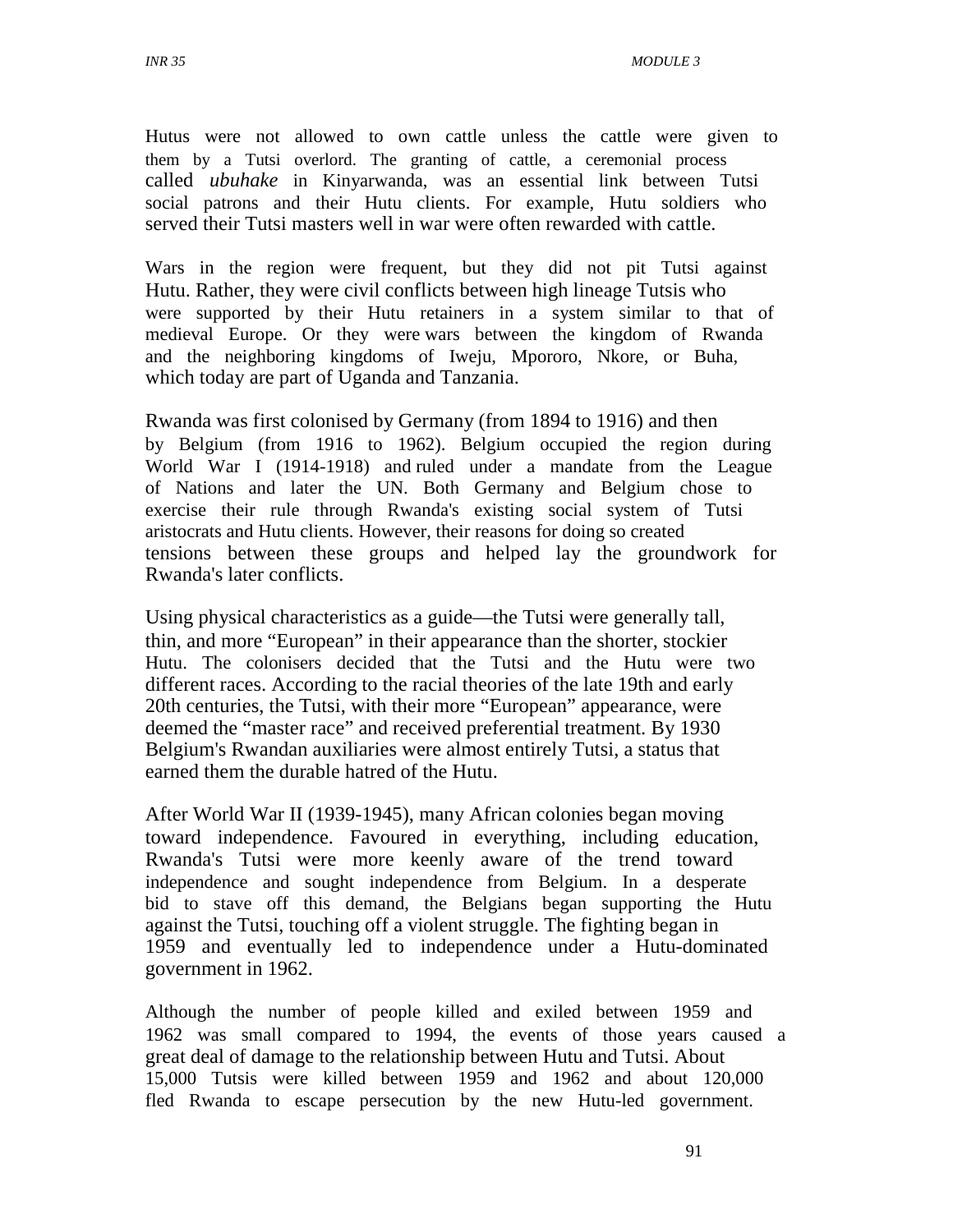Many fled to Burundi, where Tutsi dominated the new independent government, but also to Uganda, the Democratic Republic of the Congo, and Tanzania. Some traveled as far as Europe and the United States.

#### **SELF – ASSESSMENT EXERCISE**

Discuss the roots of conflict between Hutu and Tutsi in East and Central Africa.

### **3.5 The Role of Europeans Colonisers**

The colonial powers had been at pains to emphasise ethnic diversity, as a way to weaken national opposition. They had encouraged a sense of ethnic difference and rivalry far greater than that which had existed in pre-colonial times. In the most extreme version of this policy, for instance, the German and Belgian rulers of Rwanda and Burundi had encouraged Hutu and Tutsi adversity. They co-opted the Tutsi aristocracy as their partners in colonial rule and, in doing so, deprived the Hutu peasantry of educational and economic opportunities. In this policy lay the seeds of Hutu-Tutsi ethnic hatred that was to lead to massacres and genocide in the 1990s. In many democratic nations of independent Africa, political parties developed around ethnic identity. As a result, insecure governments constantly feared ethnic conflict or secession. The fear was well founded, as shown by the 1967 secession of the Igbo homeland, called Biafra, from Nigeria, leading to the Nigerian Civil War (1967-1970).

#### **SELF – ASSESSMENT EXERCISE**

Mention the various ways through which the European colonisers encourage ethnic conflicts in east and central Africa.

### **3.6 The modern conflict**

Following independence in 1962, Ruanda-Urundi split into two countries: Rwanda and Burundi. In Rwanda, the Hutu majority lashed out at the minority Tutsis - killing thousands and forcing hundreds of thousands to flee to neighboring Uganda. In Burundi, the minority Tutsis maintained their control of the military and government through a campaign of violence against the Hutus. Although they lost multi-party elections in 1993, two assassinations and a military coup have allowed the Tutsis to remain in power.

When Yoweri Museveni, a rebel leader of Tutsi descent, seized power in Uganda in 1986, it was largely through the assistance of Rwandan Tutsis. With a power base in Uganda, the Rwandan Tutsis formed the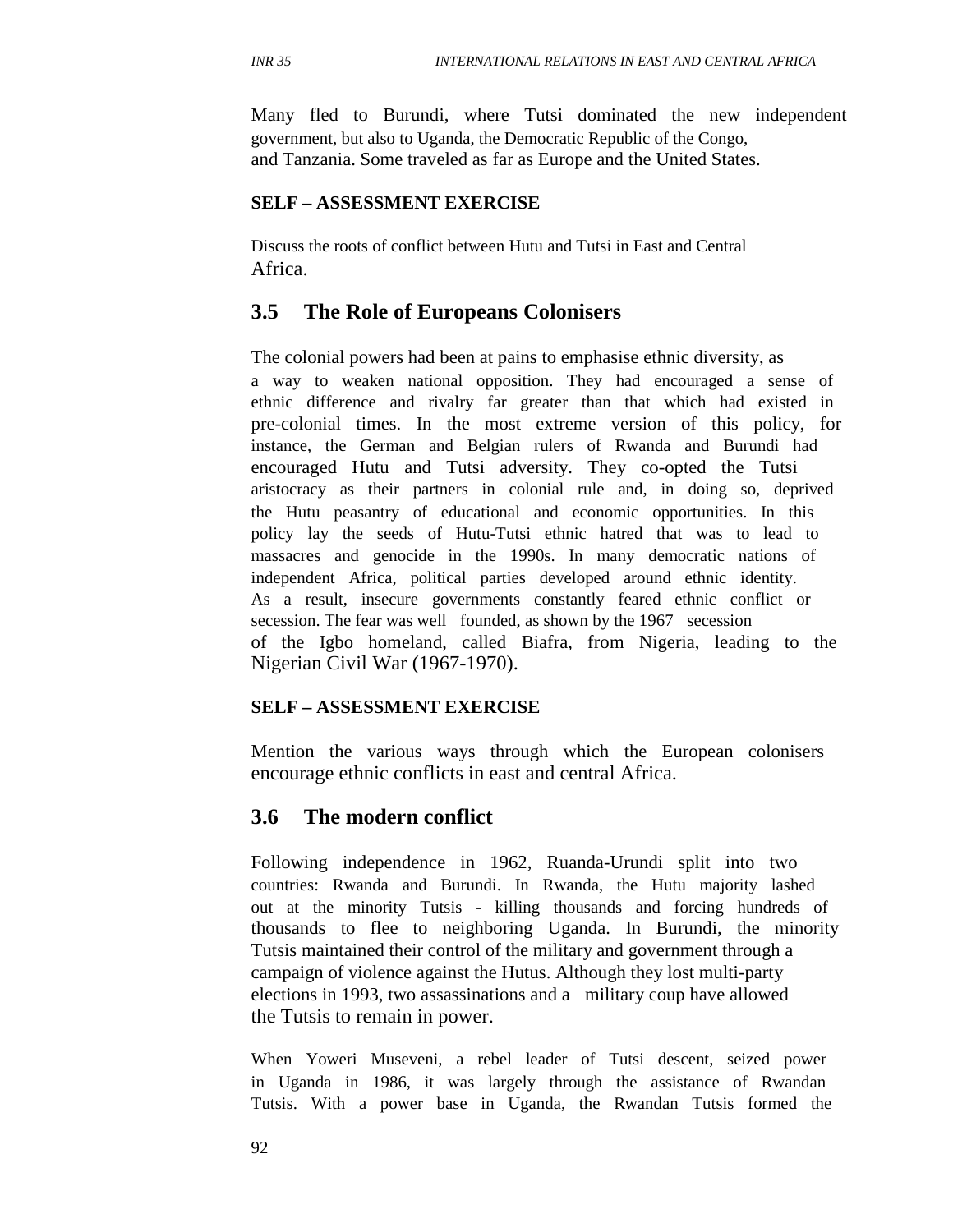Rwandan Patriotic Front and began attacks against the Hutu-led government. After years of fighting, the Rwandan government launched a genocidal campaign against Tutsis living in Rwanda. According to reports, over 800,000 people were slaughtered over a period of 100 days.

Eventually, the tide turned against the Hutus and the Rwanda Patriotic Front defeated the Rwandan Army, forcing hundreds of thousands to flee, mostly to Tanzania and Zaire.

From refugee camps in Zaire, Hutus continued the fighting by launching cross-border raids on Tutsis and moderate Hutus living in Rwanda and Uganda. When Zaire's government, led by President Mobuto, was unable or unwilling to assert control over his eastern frontier, the Tutsi governments of Uganda, Rwanda and Burundi backed a rebellion that toppled the state. The rebel leader they supported, Laurent Kabila, renamed Zaire the Democratic Republic of the Congo. When the Hutu raids continued, the Tutsi-led states encouraged a second rebellion against Kabila. With Tutsi rebels continuing to fight in the former Zaire and Hutus waging guerilla battles in Uganda, Rwanda and Burundi, the ethnic strife that sparked the slaughters in Rwanda continue to infect the region.

The major challenges of this region have been graphically captured in the following words: *The biggest obstacle at present is that those who are in power (the minority), are like one riding on the back of a tiger. And they really want almost a water-tight assurance before they get off the back of the tiger because they feel if they get off the back of the tiger it will eat them*.

#### **SELF – ASSESSMENT EXERCISE**

List the possible causes of modern conflicts between the Hutu and Tutsi in Burundi and Rwanda.

### **3.2 CONCLUSION**

The co-existence of various ethnic groups in Africa in general and East and Central Africa in particular had been there since recorded history. However, the socio – economic and political factors among them have made this coexistence vulnerable to conflicts. Of salient importance has been the role of the colonial government in creating a wedge in-between ethnic groups who had coexisted as one before they were forcibly colonised. The discrimination between Tutsis and Hutus in the form of education, identity cards, and employment opportunities therefore laid a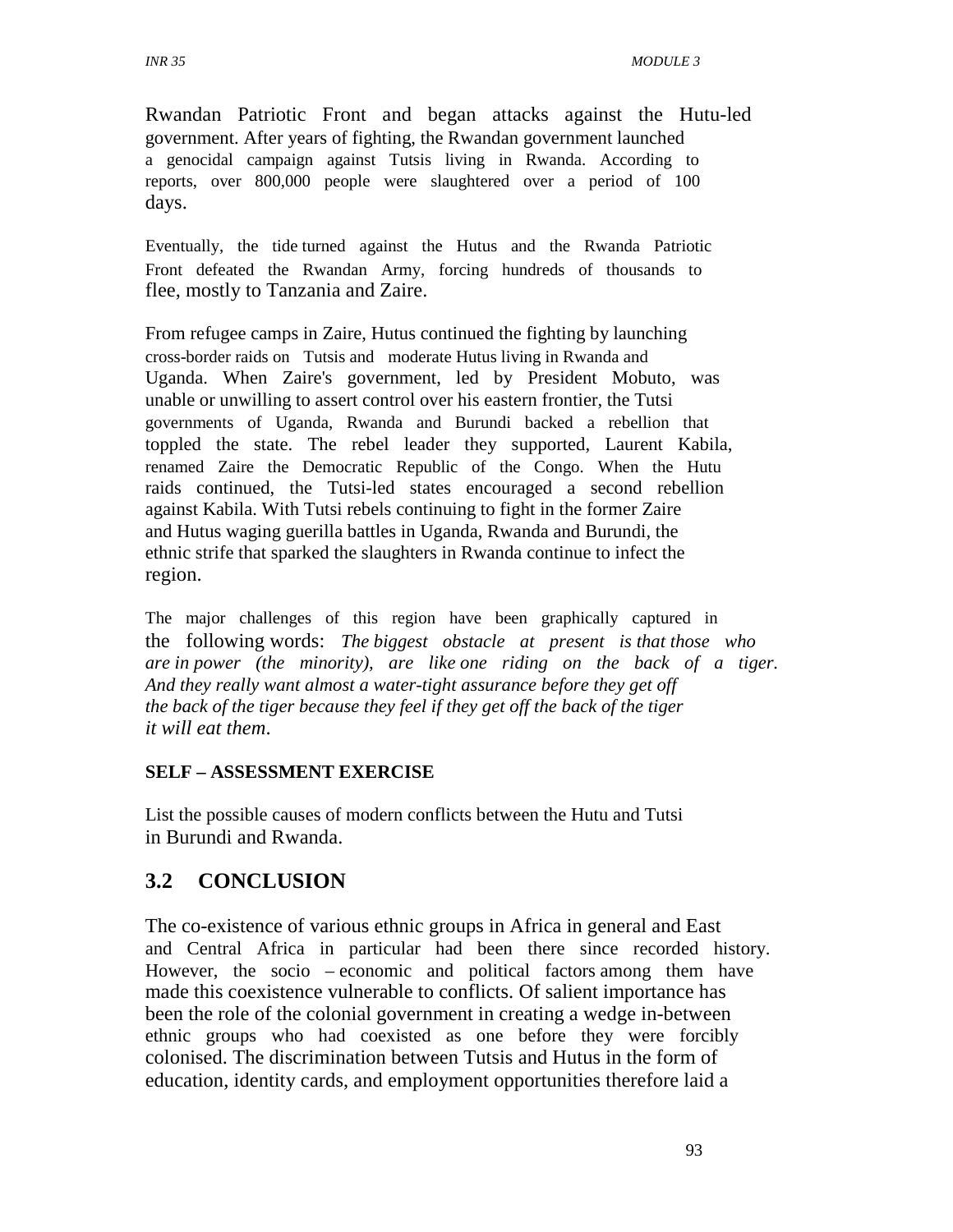shaky ground for post-independence Hutu and Tutsi relationship in Eastern Africa.

# **5.0 SUMMARY**

This unit provides background information on ethnic relations in East and Central Africa. Among salient issues discussed were the roles of colonialism in fomenting ethnic particularisation in the region. Although the two ethnic groups were one, they were differentiated by class: Tutsi (cattle herders) and Hutu (farmers). This configuration changed to differences in ethnic groups whereby the colonial masters propagated differences among the groups. The repercussion in post independence era is catastrophic.

### **6.0 TUTOR – MARKED ASSIGNMENT**

- i. Explain the implications of the pattern of ethnic formation on politics in east and central Africa.
- ii. Describe the pattern of settlement among the ethnic groups in east and central Africa.
- iii. How can colonial activities be linked to incessant ethnic crises in east and central Africa?

### **7.0 REFERENCES/ FURTHER READING**

- Cutts, M. (Ed.) (2000). *The State of the World's Refugees: Fifty Years of Humanitarian Action.* United Nations.
- Newbury, C. (1988). *The Cohesion of Oppression: Clientship and Ethnicity in Rwanda* (1860-1960)*.* Columbia: University Press.
- Maquet, Jacques Jerome Pierre (1961). *The Premises of Inequality.* Oxford University Press.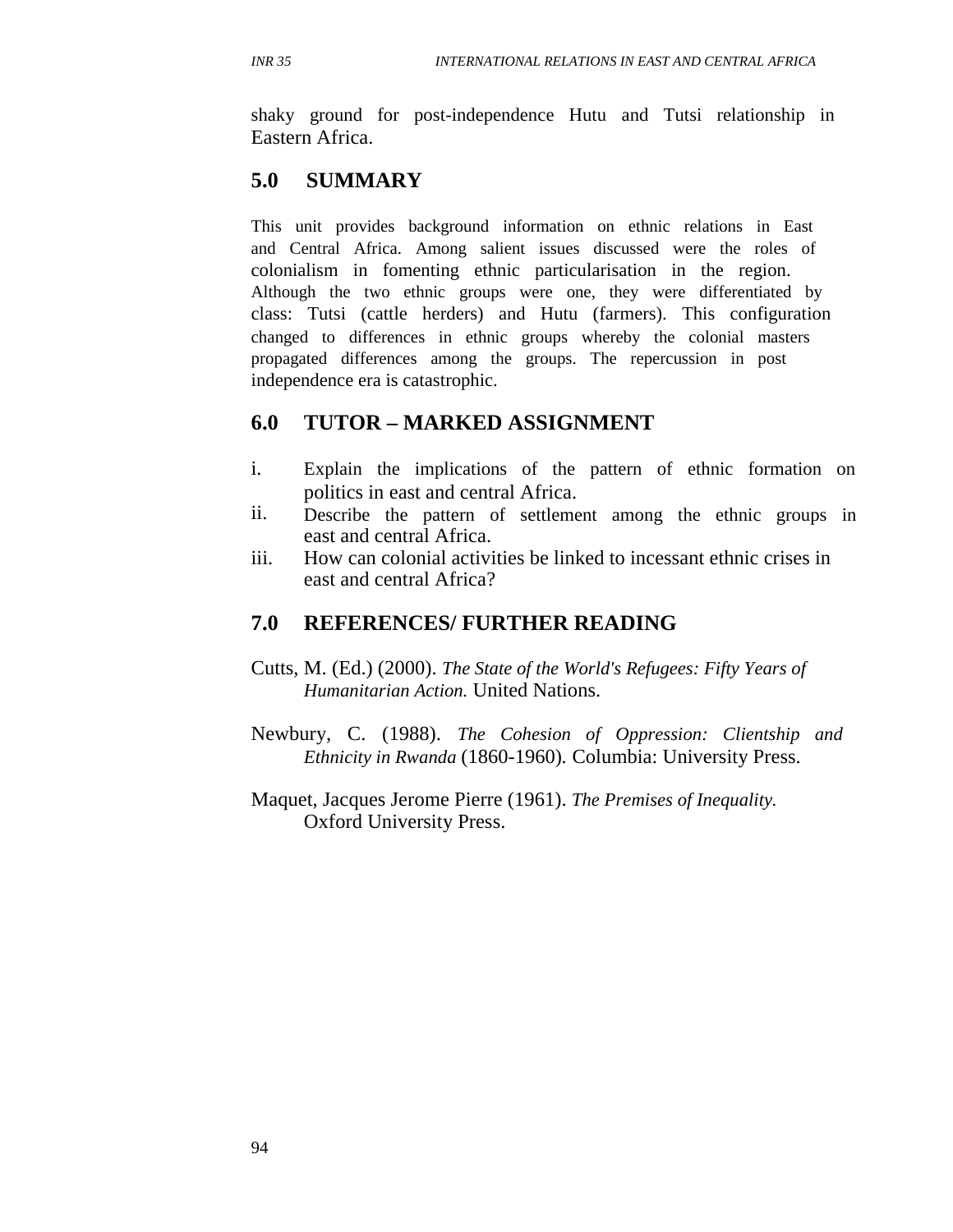#### **UNIT 2 ETHNIC VIOLENCE IN EAST AND CENTRAL AFRICA**

### **CONTENTS**

- 1.0 Introduction
- 2.0 Objectives
- 3.0 Main Content
	- 3.1 Some Ethnic Groups in the East and Central Africa
	- 3.2 Antagonism
	- 3.3 Historical Vendetta
	- 3.4 Military Maneuvers
- 4.0 Conclusion
- 5.0 Summary
- 6.0 Tutor Marked Assignment
- 7.0 References /Further Reading

### **1.0 INTRODUCTION**

Over the years, states in East and Central Africa have witnessed increased level of ethnic violence; such violence has swept across the region to the extent that developmental strive has been greatly hampered. The various issues that will be discussed in this unit include identification of some of the ethnic groups in east and central Africa, antagonism among these ethnic groups, historical vendetta and military maneuvers.

### **2.0 OBJECTIVES**

At the end of this unit, you should be able to:

- h list some the ethnic groups in East and Central Africa
- h discuss the factors responsible for antagonisms among these ethnic groups
- h list the evidences of historical vendetta inherent in this crises
- h describe the military maneuvers behind this crises.

### **3.0 MAIN CONTENT**

# **3.1 Ethnic Groups in the East and Central Africa**

### **Kenya: Kikuyu**

Kikuyu, Bantu-speaking people make up the largest tribal group in Kenya. Traditionally an agricultural people, the Kikuyu long resided in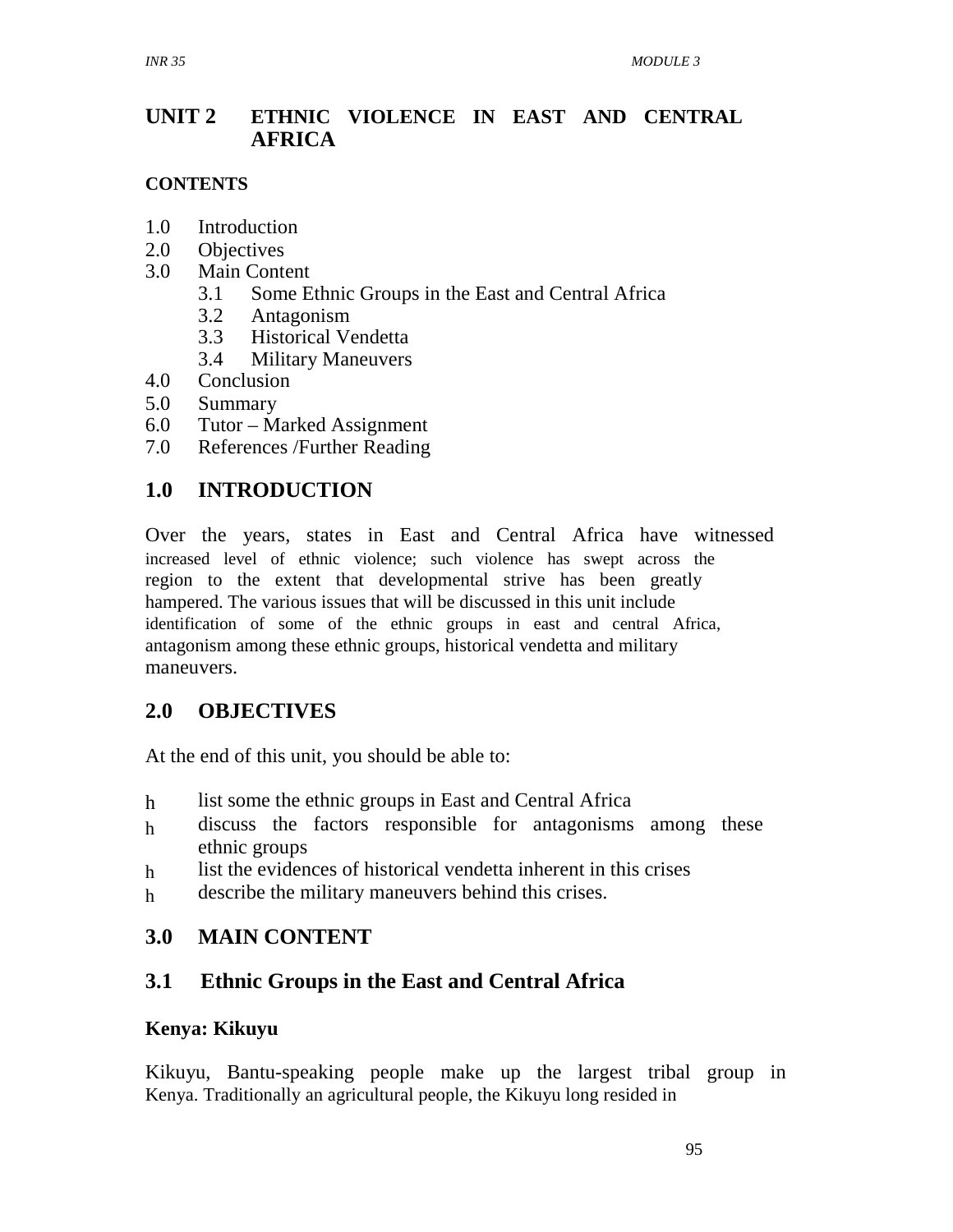separate family homesteads raising crops of millet, beans, peas, and sweet potatoes. Some groups also raised animals to supplement their diet, but little or no hunting or fishing took place. In these family homesteads, the basic social unit has consisted of a patrilineal group of males, (who are polygamous) their wives and children.

During the early 1950s the Kikuyu led a movement to violently overthrow the British colonial government. The resulting warfare became known as the Mau Mau rebellion. The leader of that movement, Jomo Kenyatta, was elected prime minister after Kenya gained its independence from Britain in 1963. Since that time, the Kikuyu have been an influential part of Kenyan society. Today, they are some of the most educated and prosperous people in Kenya. Many live and work in Nairobi and other cities, often in government or business.

#### **Tanzania: Masai**

Many nomadic herders live in East Africa. The Masai people live mostly in Kenya and Tanzania, and the Dinka people live in the Republic of the Sudan. Traditionally, the Masai, like other Nilotic peoples, have worn minimal dress, such as a simple cloth wrapped around the waist and legs, and elaborate body paint. They also wear beaded ornamentation in the form of necklaces or collars. Traditional dress depends on age and marital status. Young warriors, for example, wear beaded necklaces and earplugs (thick, cylindrical ornaments worn on the earlobe), with special hairstyles and headdresses. Warriors also wear short skirts of fur or hide, while women wear cloth skirts. Unmarried women go bare-chested and wear a beaded belt with their skirt. Married women traditionally wear cotton cloth body wraps, which come in a variety of colours, with red as a favorite.

#### **Hutu in Rwanda, Burundi, Tanzania and Congo (DR)**

Hutu people make up most of the population of Rwanda and Burundi, and small neighboring countries in East Central Africa. By the estimates in 1988, the Hutu number between 12 million and 13 million and represent about 90 percent of the population in Rwanda and about 85 percent of the population in Burundi. The region has been torn by a violent struggle for power between the Hutu and the Tutsi, a rival group, and many Hutu have fled and settled in the Democratic Republic of the Congo (DRC, formerly Zaire) and Tanzania.

Most Hutu are farmers. Major crops cultivated by Hutu's include bananas, cassava, sweet potatoes, and plantains. Hutu live almost entirely in rural areas, in round grass huts on family farms dispersed throughout hills. Most Hutu are Roman Catholic, a result of the work of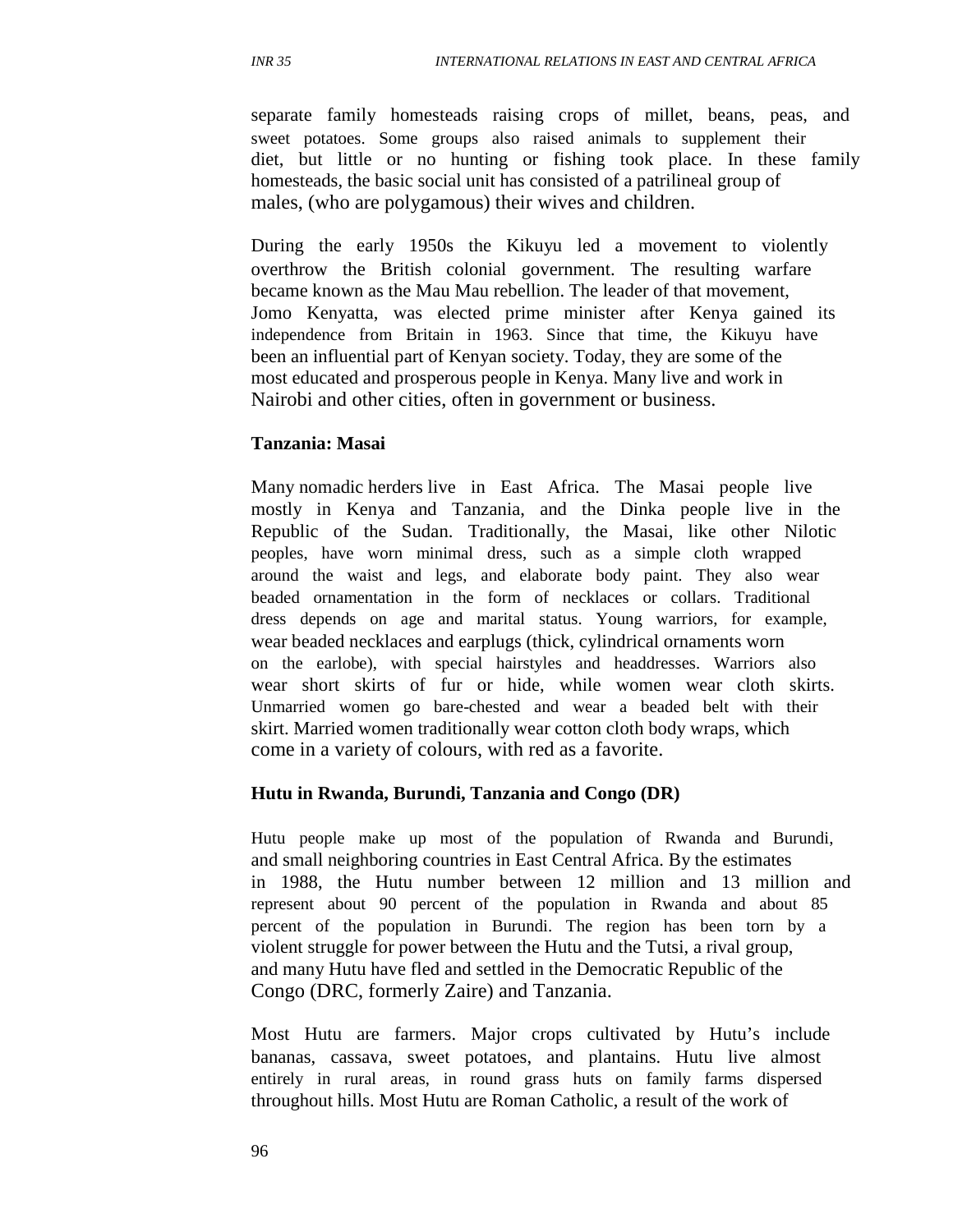European missionaries in the region beginning in the late 1800s. About one-fourth of all Hutu follow native tribal religions. The Hutu speak the native languages of Kirundi in Burundi and Kinyarwanda in Rwanda. Swahili is also spoken by those involved in trade. Those with a high school level education also speak French, but this is a relatively small proportion of the Hutu population. Less than half of all Hutu can read or write. Traditional activities include basket making, wood carving, and metal work. Proverbs and songs also play an important part in Hutu culture.

The origins of the Hutu are unclear. They probably inhabited the Congo Basin in central Africa before migrating eastward. They were well established in east central Africa by the 1400s, when the Tutsi are thought to have invaded from the north. Unlike the farming Hutu, the Tutsi were cattle herders. The Hutu became serfs subject to and dependent on the Tutsi. This social order led to centuries of tense relations between the two groups.

#### **Tutsis in Rwanda, Burundi, Tanzania and Congo (DR)**

Tutsi, people live primarily in Burundi and Rwanda in east central Africa. For most of the last 500 years, the Tutsi have been the ruling group in this part of Africa. Since the 1950s, however, Tutsi dominance has been shaken by fierce conflicts with the Hutu, a rival group that makes up the majority of the population in Rwanda and Burundi. Hundreds of thousands of Tutsi have been killed and many others have fled Rwanda and Burundi.

There are about 2 million Tutsi. They comprise about 20 percent of the population in Burundi and 9 percent of the population in Rwanda. Almost all Tutsi live in round grass huts scattered throughout the hilly countryside. Towns and villages are rare. Most Tutsi are cattle herders. The cattle are used as currency and for trade, but rarely for food. The Tutsi diet consists mostly of grains, beans, milk, and fruit. Most Tutsi are Roman Catholic, a result of European influence in east central Africa. About one fourth of all Tutsi follow native religions. The Tutsi speak the native languages of Kirundi in Burundi and Kinyarwanda in Rwanda. Many of the better educated Tutsi also speak French. The literacy rate is slightly higher for Tutsi than for other groups in the region. More than half of all Tutsi can read and write.

The Tutsi have a rich cultural heritage. They are known for their myths, epic songs, and poetry. Traditional crafts include painting, wood carving, jewelry, and basket making. In the past, tall, splendidly adorned male Tutsi dancers, known as *intores,* and *tambourinaires* (drummers) were tourist attractions.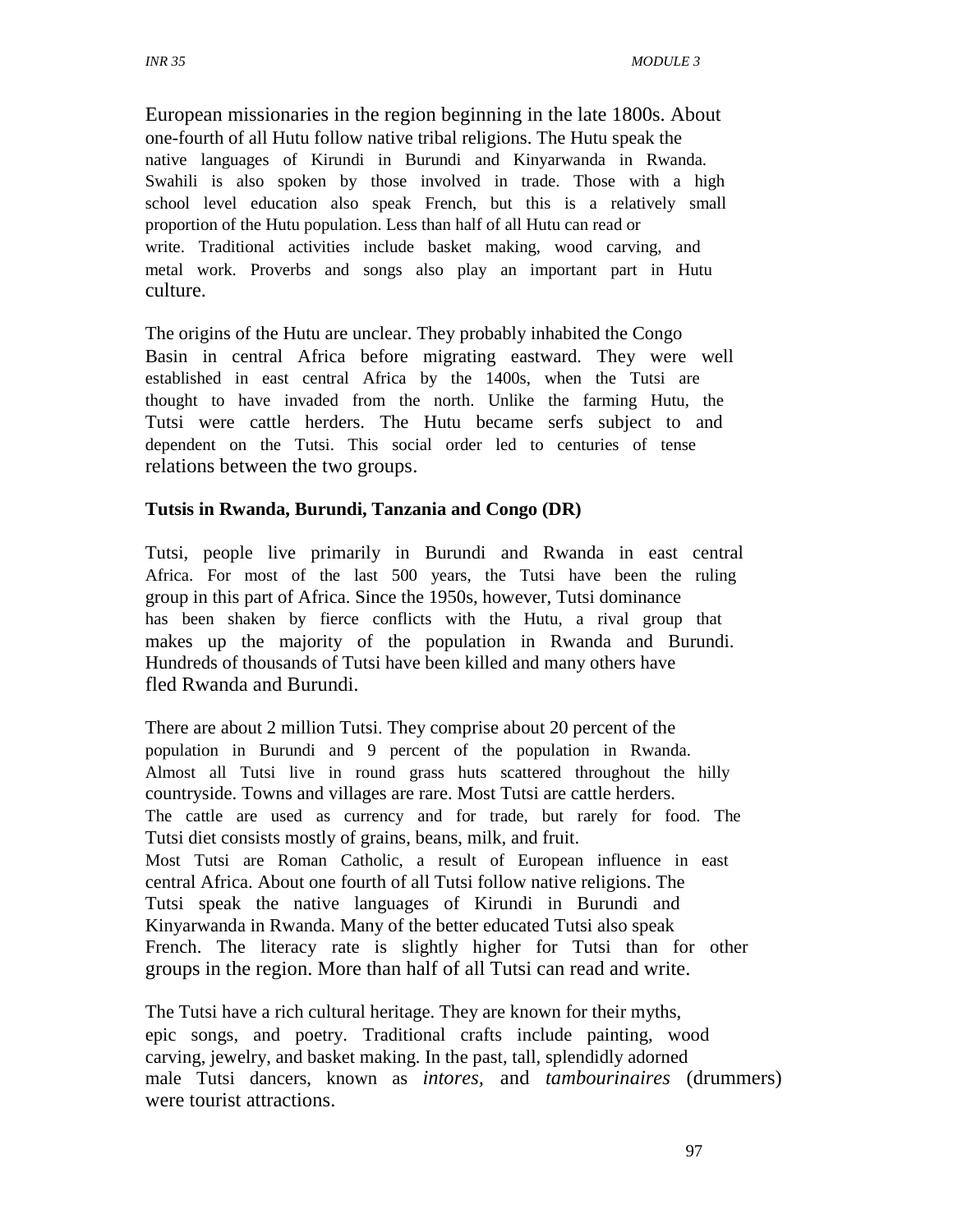#### **SELF – ASSESSMENT EXERCISE**

List and describe some distinct features of ethnic groups in East and Central Africa.

#### **3.2 Antagonism**

In 1959 antagonism between the Hutu and the Tutsi, who still held power, erupted into violence in the region. At that time, the region was a United Nations trust territory administered by Belgium, which ruled through Tutsi leaders. Both Rwanda and Burundi gained their independence in 1962. The Hutu had gained control of Rwanda in 1961. In 1963, an unsuccessful invasion of Rwanda by Tutsi exiles prompted massacres of the Tutsi by the Hutu. In 1965 the Hutu gained a majority in the legislature of Burundi. However, when the Tutsi monarch appointed a Tutsi prime minister, the Hutu revolted. The attempted coup resulted in the massacre of most of the Hutu political figures. Burundi became a republic in 1966 under Tutsi control. In 1972, 1988, and 1993, uprisings in Burundi led to widespread massacres of hundreds of thousands of Hutu by the Tutsi.

Violence between the Hutu and the Tutsi has continued into the mid 1990s. In 1994 the presidents of Rwanda and Burundi both died in a suspicious airplane crash, which each group blamed on the other. In an effort to maintain control of Rwanda's government, the Hutu-dominated Rwandan Army initiated a campaign of genocide to eliminate the Tutsi. An estimated 500,000 to 1 million Rwandans, mostly Tutsi, were killed. This in turn led to retaliation by the Tutsi and the killing of thousands of Hutu. Up to one-fourth of the population of Rwanda, mostly Hutu fled the country in fear of further massacres.

#### **SELF – ASSESSMENT EXERCISE**

Discuss the factors responsible for antagonism between the Hutus and Tutsis in Rwanda and Burundi.

#### **3.3 Historical Vendetta**

Relations among ethnic groups in East and Central Africa was characterised by crises, considerable amount of crises witnessed in the region has been political crises between the Hutus and Tutsis.

h On August 14, 1988 ethnic violence erupted in northern Burundi, resulting in the deaths of at least 5,000 people and the flight of some 60,000 refugees into neighbouring Rwanda. The grisly stories of maiming and mutilation thrust Burundi back into the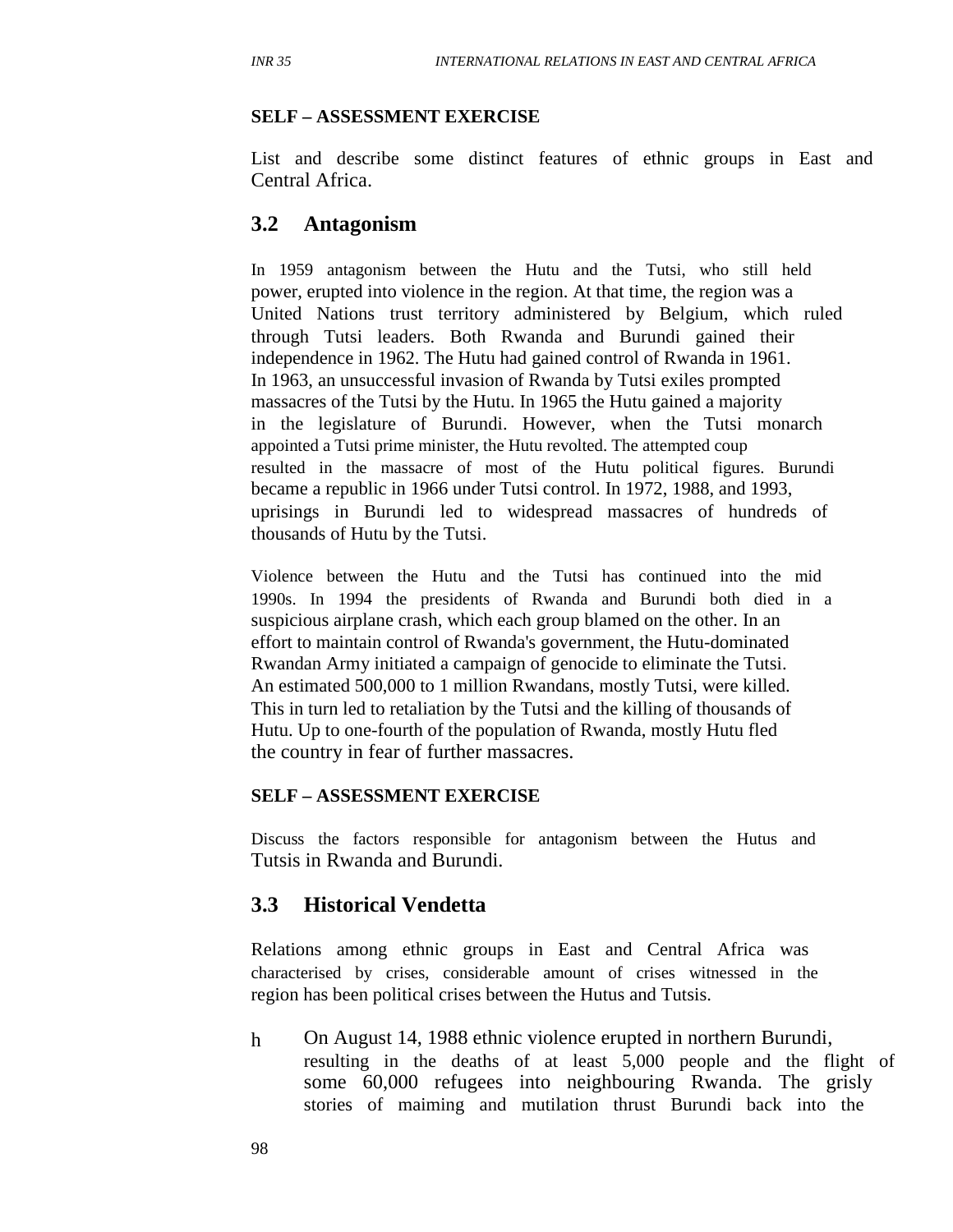*INR 35 MODULE 3* 

spotlight as a leading example of the extremes to which ethnic hatred may lead. In 1972 more than 100,000 members of the Hutu group had been killed by minority Tutsi, who constitute about 15 percent of the population. The Tutsi, through such violence, retained their control over the government, the army, and the institutions of higher education. The tragic bloodletting of 1988 flowed from historical vendettas, exacerbated by continuing resentment over their subordinate status by the Hutu, who account for most of the remaining 85 percent of Burundi's population.

- h In the name of social and historical justice, the Hutu-dominated government in Rwanda enacted unabashedly anti-Tutsi policies in an effort to avenge years of Tutsi domination. Using ethnically based quotas, the government's "Hutu Power" ideology, a mix of ethnic and social theories whose common theme was Hutu superiority, limited what jobs and social positions could be held by Tutsis. Those Tutsis who stayed behind became second-class citizens, while those who fled abroad were not allowed to return. The Hutu-led government restricted economic opportunities available to Tutsis. Most Rwandans sought to earn a living by farming, but land was scarce owing to Rwanda's small size, about 26,000 sq km (10,000 sq mi). This scarcity was made worse by a post-independence population growth of about 3 percent annually. Tutsis who attempted to purchase land were often blocked by government restrictions, and those whose land had been confiscated between 1959 and 1962 were unable to win it back. Tutsis also faced discrimination in other fields. Government jobs, for example, were reserved for Hutus. As a result, many Tutsis went into business for themselves or worked for international organisations.
- h On April 6, 1994, Rwandan President Juvénal Habyarimana was shot down by unknown assailants as his plane approached the Rwandan capital of Kigali. Habyarimana's death triggered a chain of events in which neighbour turned on neighbour and friend upon friend. Murders occurred within families as ethnic Hutu killed their ethnic Tutsi relatives. Many Hutu priests refused asylum to Tutsi fugitives, and some Hutu schoolteachers actually murdered their Tutsi students. Although the violence appeared spontaneous, it was in fact planned. Many reports in Western news media inaccurately described what was happening as a tribal conflict. The true causes lay elsewhere.

#### **SELF – ASSESSMENT EXERCISE**

List and discuss the evidences of historical vendetta behind ethnic crises in East and Central Africa.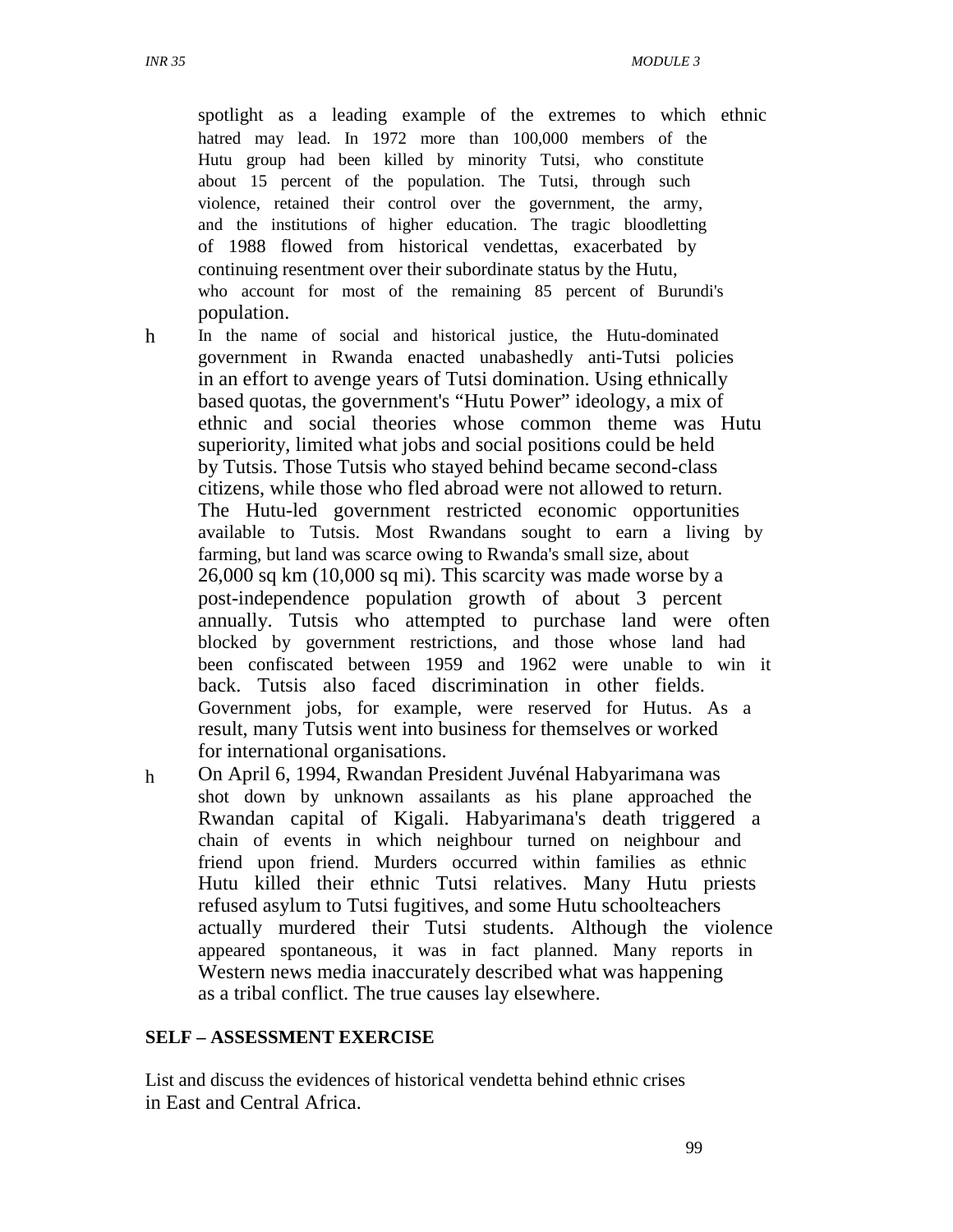## **3.4 Military Maneuvers**

Unannounced military maneuvers in the north by the Tutsi-dominated army, and a particularly inflammatory speech on June 28 by a Tutsi administrator, apparently helped to ignite the simmering Hutu tensions in the communes of Ntega and Marangara, leading Hutu peasants to attack Tutsi, with ensuing counterattacks by Tutsi. The army was said to have intervened, using modern weapons to halt the clashes.

Some argued that the worsening of relations between the two groups was, in fact, a result of intra-Tutsi political intrigue designed to discredit the government of Pierre Buyoya, which came to power in September 1987. The government succeeded in limiting the violence to Ntega and Marangara, which in September 1988 were joined in a special administrative unit governed by a commissioner responsible for political activities and the rehabilitation of the two communes. Buyoya's government—which had improved relations with the Roman Catholic Church, released numerous political prisoners, and re-established some local democratic institutions—was clearly shaken by the events of August. Vowing to restore national unity, Buyoya reshuffled his cabinet in October, establishing the new post of prime minister to which he appointed a Hutu, Adrien Sibomana, the governor of Muravya province.

#### **SELF – ASSESSMENT EXERCISE**

Describe the evidences of military maneuver that has ignited conflict between Hutus and Tutsis.

#### **4.0 CONCLUSION**

Ethnic violence, which amounts to rising up of one ethnic group against another predominate the relationship among ethnic groups in east and central Africa. The main antagonists have been between the Hutu's and Tutsis over control of political power. This has resulted in the murder of thousands of the population.

#### **5.0 SUMMARY**

In this unit, we focused on identification of some of the ethnic groups in East and Central Africa, antagonism among these ethnic groups, historical vendetta and military manoeuvres. An important theme identified has been the continued mutual suspicion and conflict between the Hutus and the Tutsis which had resulted to callous vendetta.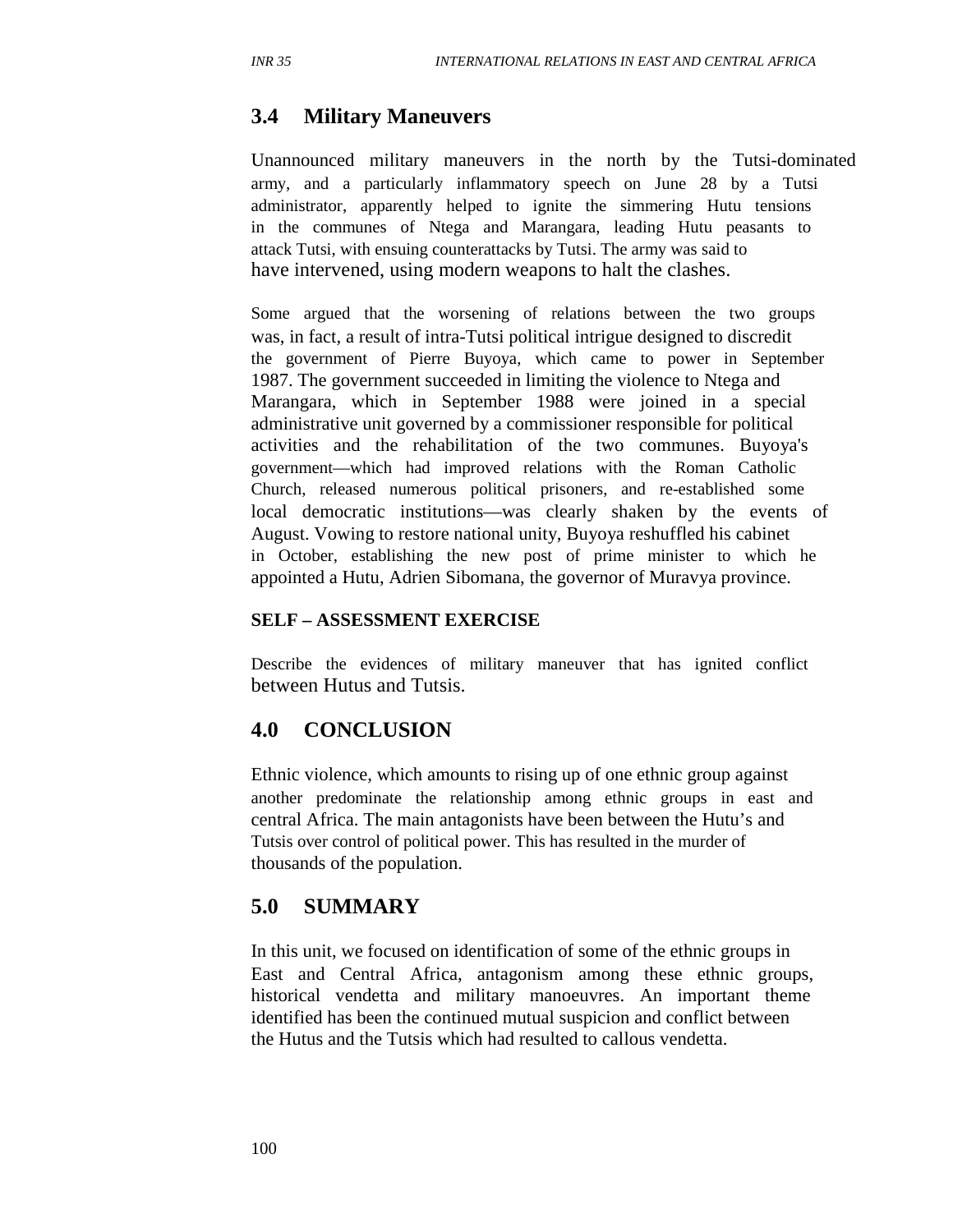## **6.0 TUTOR – MARKED ASSIGNMENT**

- i. List and describe 3 ethnic groups in east and central Africa.
- ii.<br>iii. State and discuss factors responsible for antagonism.
- List and examine the evidence of historical vendetta.

## **7.0 REFERENCES/FURTHER READING**

- Minow, M. (1998). *Between Vengeance and Forgiveness: Facing History after Genocide and Mass Violence.* London: Beacon.
- Newbury, C. (1988). *The Cohesion of Oppression: Clientship and Ethnicity in Rwanda* (1860-1960)*.* Columbia: Columbia University Press.
- Prunier, G. (1997). *The Rwanda Crisis: History of a Genocide.* Columbia: Columbia University Press.
- Prunier, G. (1995). *The Rwanda Crisis: History of a Genocide* Columbia: Columbia University Press.
- Watson, C. (1991). *Exile from Rwanda, Background to an Invasion.* U.S. Committee for Refugees.
- Microsoft ® Encarta ® 2009. © 1993-2008 Microsoft Corporation. All rights reserved.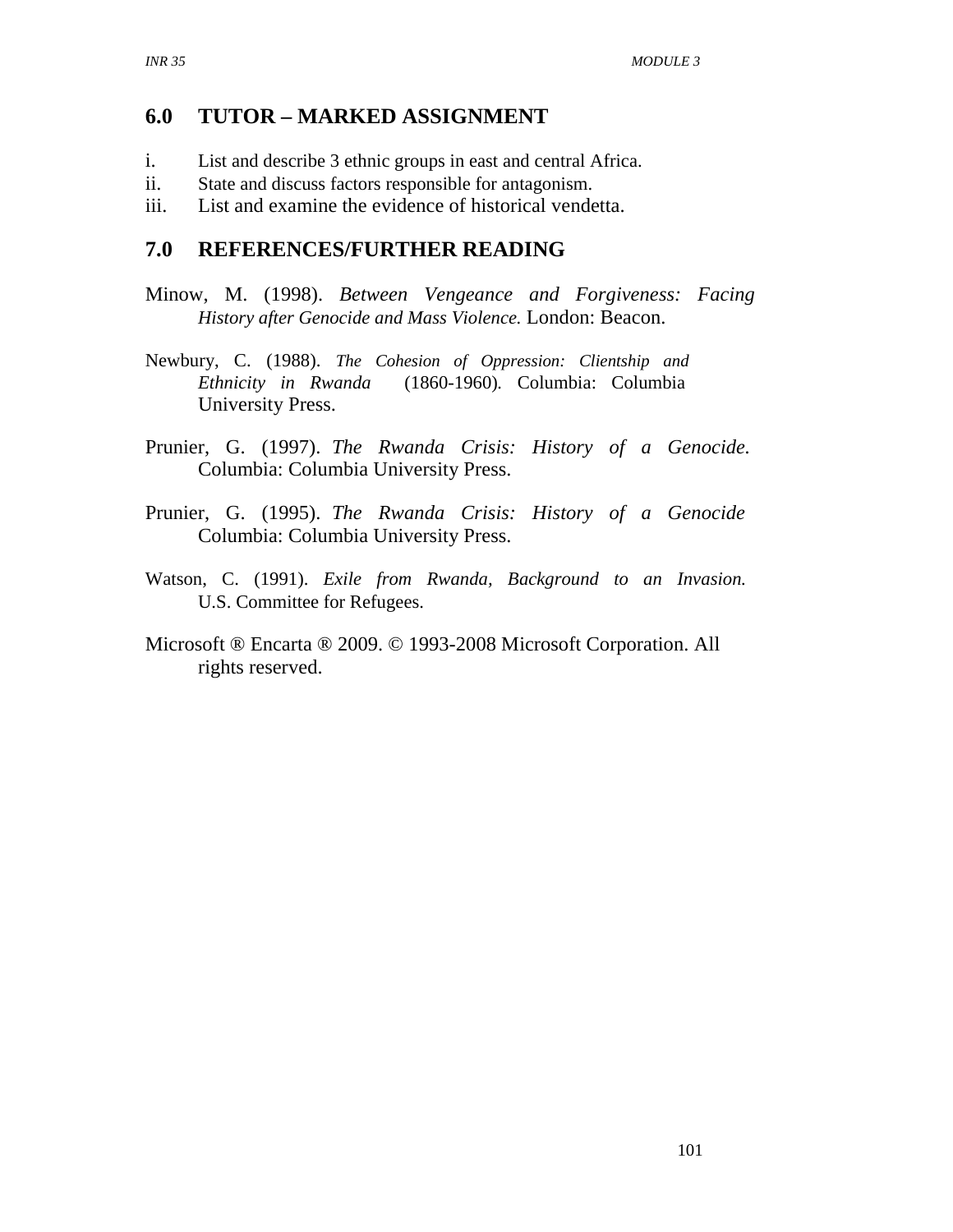## **UNIT 3 EXTERNAL INFLUENCE IN EAST AND CENTRAL AFRICA**

#### **CONTENTS**

- 1.0 Introduction
- 2.0 Objectives
- 3.0 Main Content
	- 3.1 Supports from Foreign Nations
	- 3.2 The Struggle for Control of the region
	- 3.3 The Ostensible Claims by G7 Imperialist to Protect Refugees
	- 3.4 The Regional Economic Organisations
- 4.0 Conclusion
- 5.0 Summary
- 6.0 Tutor–Marked Assignment
- 7.0 References/Further Reading

## **1.0 INTRODUCTION**

The ethnic crisis in east and central Africa is not devoid of external influence. This influence is felt through direct and indirect measure. In this unit will we consider the following for discussion: supports received from foreign nations; the struggle for control of the region by imperialist powers; the ostensible claims by G7 imperialists to protect refugees and, the regional economic organisations.

## **2.0 OBJECTIVES**

At the end of this unit, you should be able to:

- h mention the various forms of support extended by foreign nations to crises communities
- h describe the measures of struggle for control of the region's resources by imperialist nations
- h examine the ostensible claims by G7 imperialist to protect refugee in the region
- h describe the regional economic organisations in Eastern and Central Africa.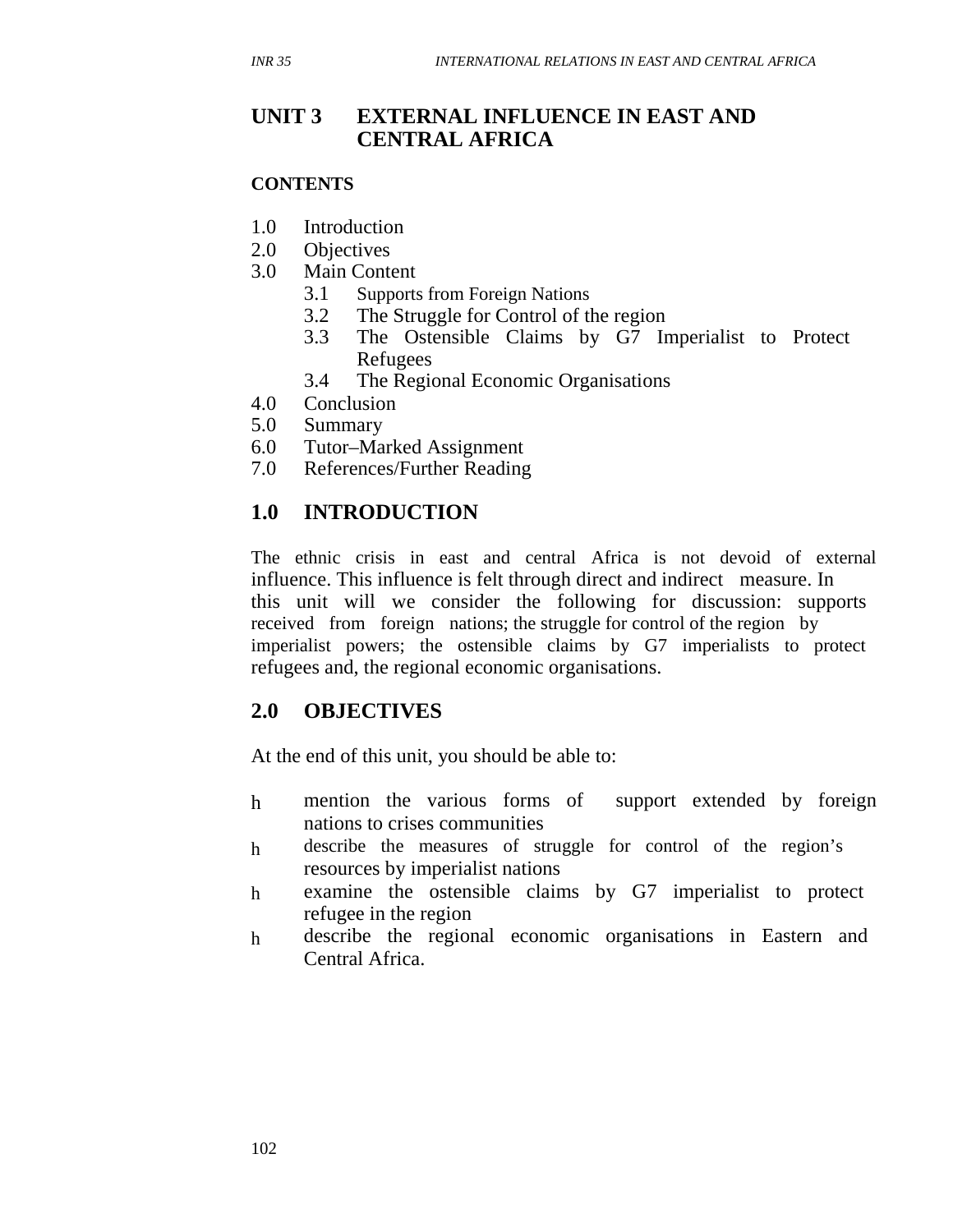#### **3.0 MAIN CONTENT**

#### **3.1 Supports from Foreign Nations**

Most of the ethnic crises in East and Central Africa were sponsored or supported by foreign nations. A typical case of crisis involving the Tutsi and Hutu attest clearly to this.

In spite of the abuses of the Tutsis by the Hutu's led government in Rwanda, the Rwandan government's resolutely pro-Western stance during the Cold War ensured that it retained solid foreign support. Many Western governments, especially those of Belgium, the Federal Republic of Germany, France, and Switzerland, were involved in economic aid and political support for the Hutu-led government. Tutsi exiles abroad attempted to voice their concerns and complaints, but they were largely ignored.

The situation changed drastically with the outbreak of civil war in Uganda in 1981. Guerrilla leader (now President) Yoweri Museveni belonged to the Nyankole tribe from western Uganda. Museveni's social group within the Nyankole, the Himas, occupied the same social position as had the Tutsis prior to Rwandan independence. The government of former Ugandan President Milton Obote considered the Himas and the Tutsis to be natural allies and, emphasising this association, depicted Museveni as a foreigner in an attempt to discredit him. Caught in the midst of this propaganda and targeted as rebel allies, the Rwandan Tutsi refugees in western Uganda were soon engulfed in an anti-guerrilla repression and joined Museveni's fighters in order to survive. As members of Museveni's army, the Tutsi refugees gained military experience and acquired weapons. When Museveni finally won the war and seised power in 1986, the Rwandan Tutsi refugees became part of the regular Ugandan army. From their new position of power the Tutsi refugees began plotting their return to Rwanda.

#### **SELF – ASSESSMENT EXERCISE**

Mention the specific supports extended to the crises ridden Rwanda by foreign nations.

## **3.2 The Struggle for Control of the Region**

The plight of over a million Rwandan refugees was to put a righteous gloss on the call for western military intervention. However, other, less admirable, purposes than the feeding of hungry people were poignant.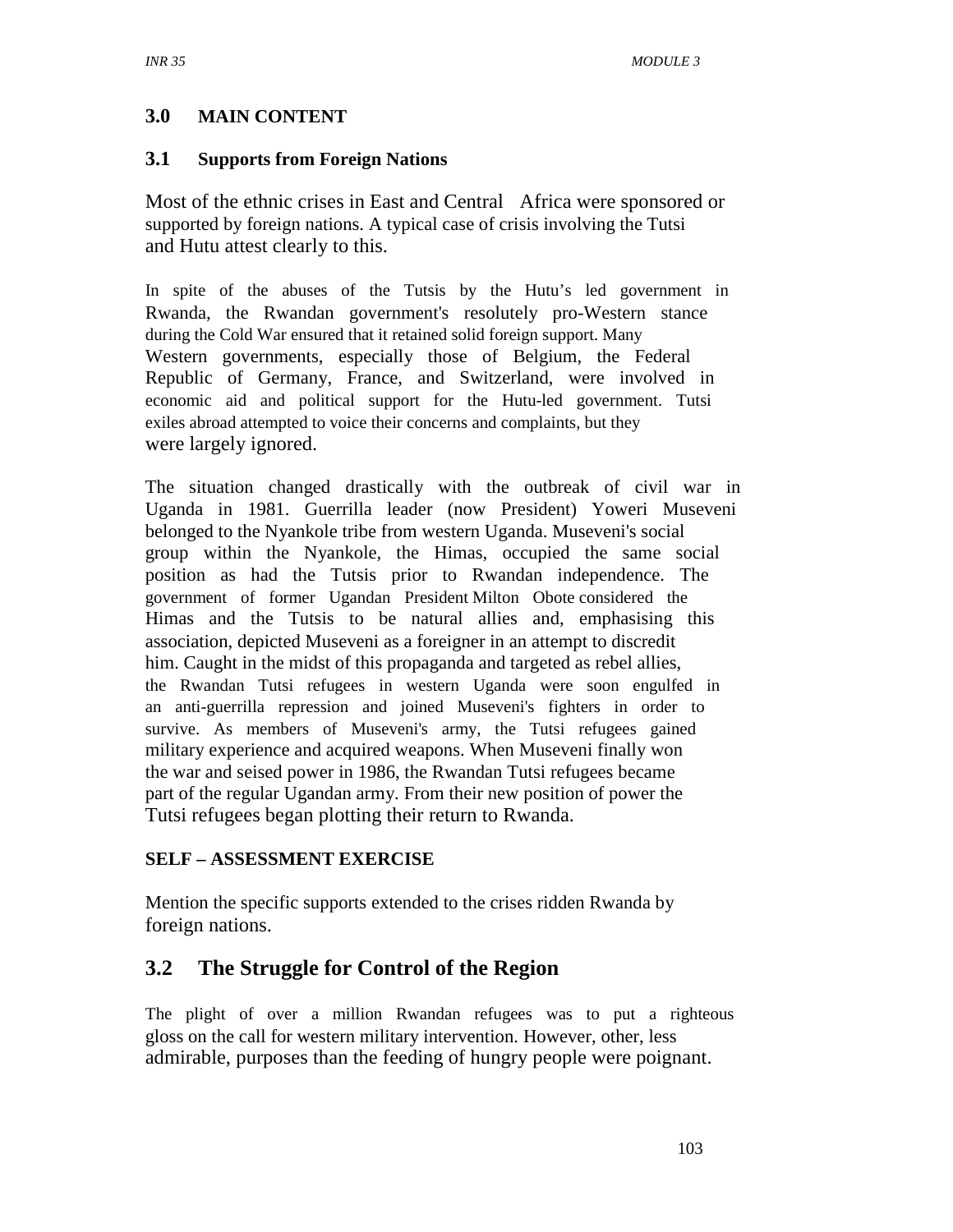A complex drama had developed in this large strategic region of central Africa with several contending forces involving diverse African ethnic groups that spread across state boundaries as well as rival western imperialist powers that never left the scene despite "independence" and who were jostling for control of the region's natural resources.

Although bloody warfare between Tutsis and the Hutus which led to the flight of over a million Hutus to Zaire has drawn the most attention, resolution of the problem in those two small countries was not the central principle in the larger drama. That "principle" lies in Zaire, a vast territory with some of the richest mineral deposits in Africa. Zaire, the former Belgian Congo, as is the case with virtually all African countries, is made up of numerous ethnic groups in provinces that have repeatedly threatened to secede. It has been held together by the ruthless dictatorship of General Mobutu Sese Seko, the willing neo-colonial ally, who had literally looted the country to amass colossal personal wealth, while millions of Zairians exist in extreme poverty.

Over time, Mobutu, who carried through the CIA plot to assassinate Patrice Lumumba at the time of independence in 1960, shifted his loyalty from Belgian interests to an alliance with those of the U.S. and France, the only colonial power to keep armed forces in its former colonies. French troops have been used to intervene not only in Zaire to put down anti-Mobutu and secessionist revolts, but also in Rwanda and Burundi, both former Belgian colonies.

In the up and down struggles to govern these states, the French had supported the Hutus who are the majority group. In the recent period Zaire had slid toward chaos with rebel movements growing in the provinces, a situation complicated by the presence of the refugees in Zaire's eastern Kivu province.

In 1994 an extremist Hutu militia called the Interahamwe (those who kill together) rose up against the then-coalition government in Rwanda of Tutsis and moderate Hutus and massacred at least half a million Tutsis. It was the threat of retaliation by the Tutsi-led army that caused the mass flight of Hutus to Zaire. At this point the French army intervened with "Operation Turquoise," enabling the Hutu militia to escape and establish a base in the huge refugee camps in Zaire.

At the camps, the refugees established towns and two years elapsed before their plight became front-page news with appeals for emergency international aid, with France taking the initiative on the question. France accused the U.S. and Britain of dragging their feet over sending in an interventionist force of at least 10,000 that would supervise the delivery of aid to the refugees. It was generally recognised that the chief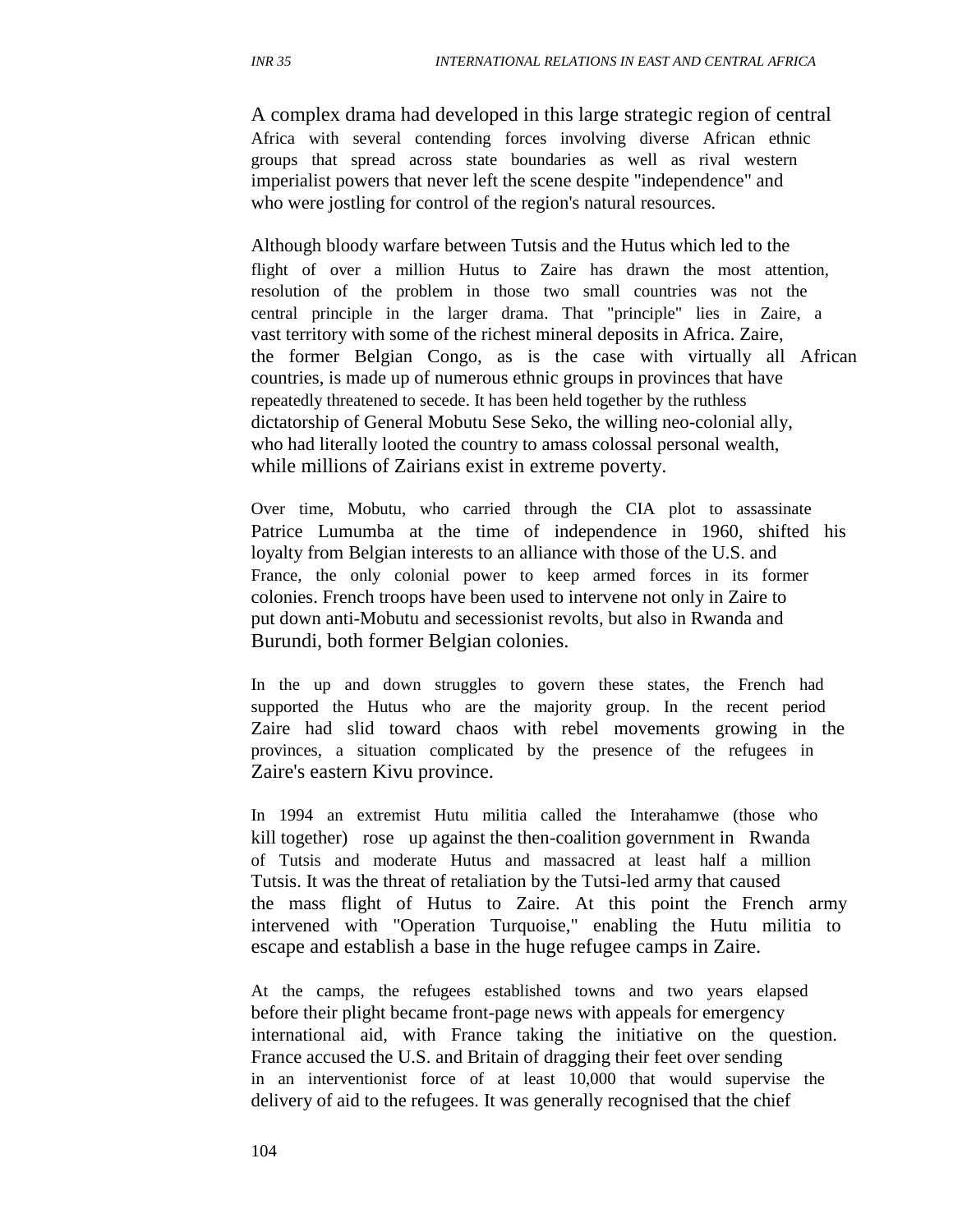problem in the camps was the Hutu militia that controlled aid shipments and killed anyone seeking to return to Rwanda and Burundi, which have been ready to receive them. The removal of the Hutu militia was obviously essential, but at French insistence the international force declared that it would not be used for that purpose.

As the question of a joint intervention was argued, some influential voices were raised in France assailing the role of the United States. The man who had reportedly masterminded French policy in Africa during the past 40 years, Jacques Foccart, called the fighting in Zaire an undeclared battle for influence between Paris and Washington, and insisted that France's real enemies are Africa and the United States.

On the  $6<sup>th</sup>$  November, the leading French paper Le Figaro claimed that the U.S. was responsible for the Tutsi (i.e. ADLF) attacks in Zaire, that there were a number of U.S. military advisers in Kigali (the Rwandan capital). It also claimed that there was a Rwandan-Ugandan plot to destabilise Zaire in which Washington was behind it.

#### **SELF – ASSESSMENT EXERCISE**

Describe the measure used by imperialist powers to get grip of the Central Africa region's resources using the crises situation.

## **3.3 The Claims by G7 imperialist to protect Refugees**

The recent threat of the main G7 imperialist powers to intervene in Zaire "in order to protect refugees" highlights the growing crisis in Central Africa.

A lot of scholars considered it as a pure hypocrisy. The "protection of refugees" was simply a cover to hide the real intentions: to maintain imperialists grip on the rich natural resources of the region. However, Western military intervention has been dealt a serious blow by the successes of the Zairian opposition forces in defeating the Rwandan Hutu militias and allowing the mass return of refugees to Rwanda. The pretext for sending imperialist troops to the region has been removed temporarily.

The bulk of the problems facing the peoples of Central Africa, particularly in Zaire, Rwanda and Burundi, originated through the policy of the former colonial power, Belgium imperialism, which deliberately played off the Tutsis against the Hutus, and granted the Tutsi minority the top administrative posts. Previously, various nationalities lived together and intermarried. It was a classic case of divide and rule, leading to the present devastating conflict. However,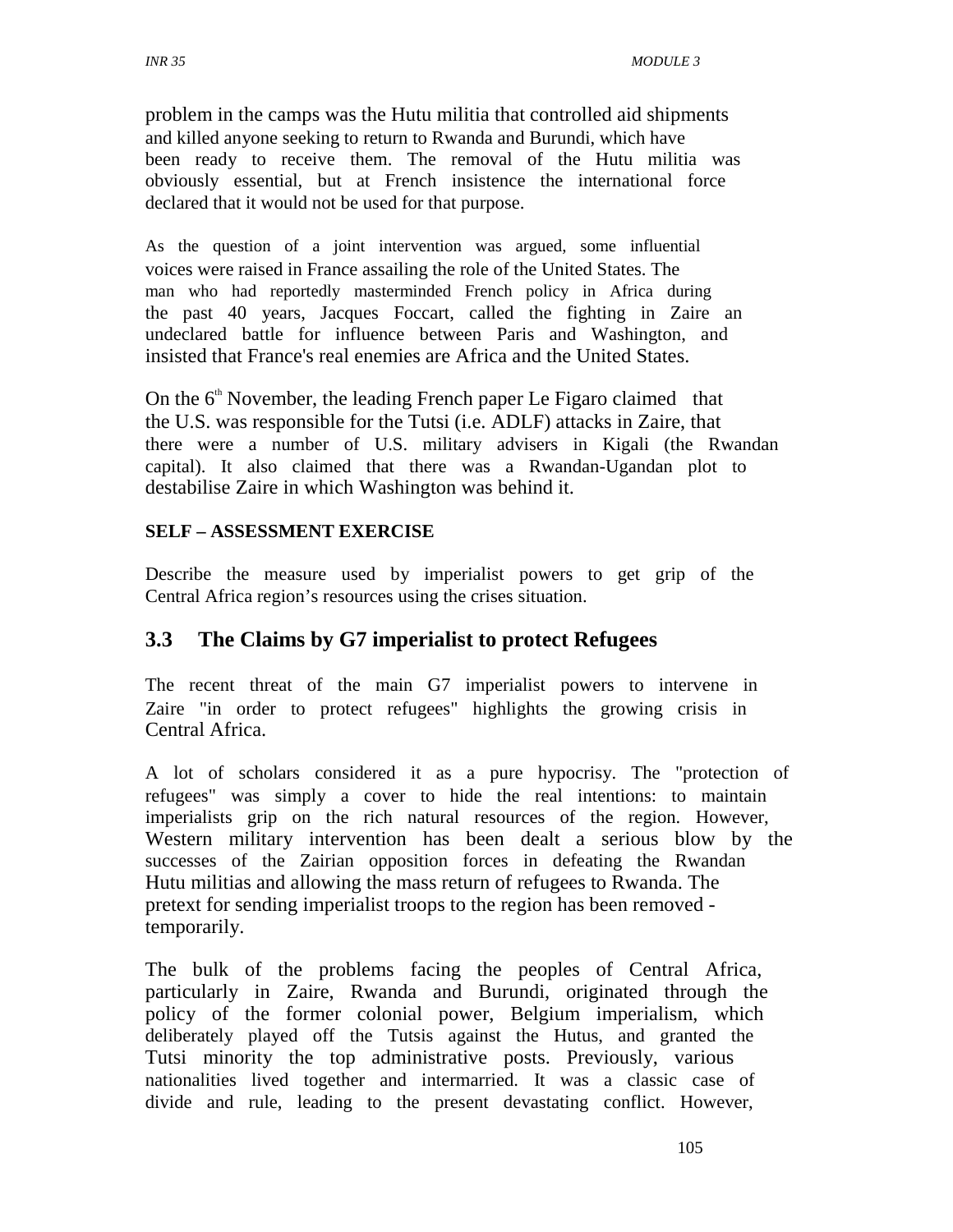Belgian support for the powerful Tutsi minority waned in the 1950s when the Rwandan National Union pressed for independence. The Belgian government set up the Party of the Movement for the Emancipation of the Bahutu, sparking communal strife. In 1959 there was a war in which the Hutus drove out the Tutsis, and Rwanda declared a Hutu republic in 1962. A parallel situation developed in Burundi where the Hutus were suppressed. The Tutsis in Burundi attacked Rwanda in 1963. This resulted in 250,000 refugees, mostly Tutsi, living in Uganda, Zaire and Burundi.

A major part of the refugee problem in eastern Zaire came about when France intervened in Rwanda in 1990 and 1993 to prop up the Hutu government of Juvenal Habyarimana, and finally in 1994 to create socalled "safe havens". Then, the mainly-Tutsi opposition Rwandan Patriotic Front invaded Rwanda and routed government troops and its allied Inter-ahamwe militias, which had engaged in genocide and the murder of more than 500,000 Tutsis.

The success of the opposition forces forced the Inter-ahamwe to flee. This, in turn resulted to the domination of the army and the militias over the one million refugees, who were forced to flee to Zaire. The Interahamwe dominated the camps and even the food rationing supplied by the international aid agencies. They launched attacks into Rwanda and prevented the return of refugees on pain of death. The Inter-ahamwe's subsequent defeat by the Patriotic Front, freed the refugees to return to Rwanda.

In the 1950s, the Belgian imperialists, through the United Nations, moved against independence leader Patrice Lumumba, who was betrayed and murdered by troops under the command of Mobutu trained and educated by the Belgian regime. Mobutu came to power, backed by imperialism. His authoritarian regime bled the people dry, and Mobutu turned himself into a billionaire.

Now the chickens were coming home to roost. The opposition Patriotic Front wanted to establish a more democratic regime in Zaire and had seized control of the eastern part of the country, with the support of the Tutsis, who had lived there for 200 years. The Mobutu regime had been trying to discriminate against them as "foreigners."

What motivated the imperialists, especially French imperialism, was the fear that the Mobutu regime, which was on its last legs, may collapse and open the road to possible revolutionary developments in Zaire, or even precipitate the breakup of the country. This is not new. Apart from its intervention in Zaire in the 1960s, using its Moroccan surrogates, France intervened to safeguard Mobutu in 1977 and 1978. They did the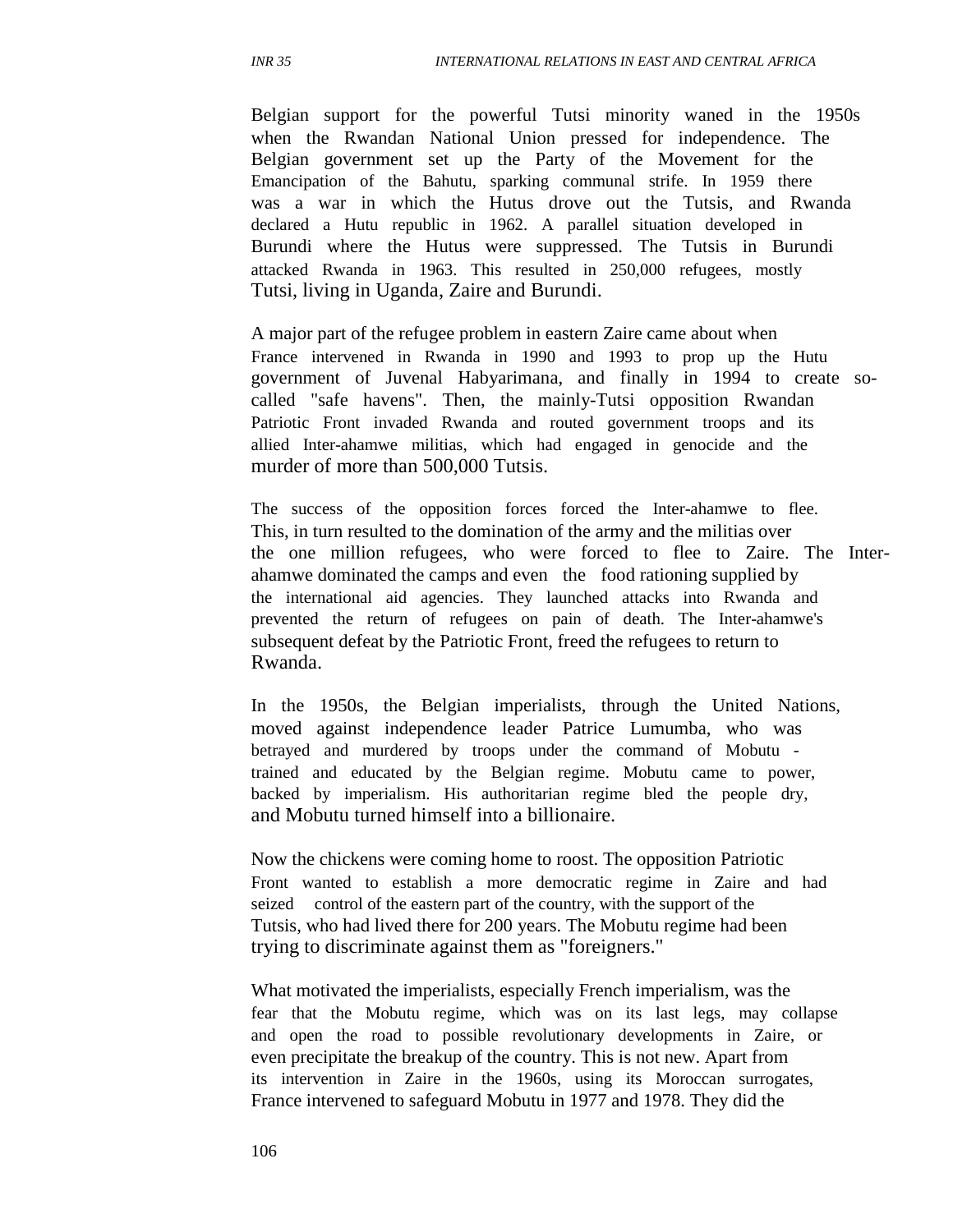same thing in Rwanda to protect the government during the first half of the 1990s.

The Patriotic Front had out manoeuvred the imperialists by attacking the refugee camps and forcing the Inter-ahamwe to flee to the bush, so opening the way for the hundreds of thousands of refugees to return. However, this did not totally defuse plans by the imperialists to intervene. France and Canada were still pushing hard for a full scale intervention. "Now is not the time to pause and reflect. We still have to have very direct action," stated Canadian Foreign minister Lloyd Axworthy. The United States and Britain, however, were having cold feet. Overseas minister Baroness Chalker, described the French plan as "daft".

Any foreign intervention would now meet with hostility and even military opposition. This was made clear by both Rwanda and Laurent Kabila, leader of the Alliance of Democratic Forces for the Liberation of Congo-Zaire. The Canadian advance force had difficulty getting out of Rwanda's capital, Kigali due to the opposition of the government.

The United Nations has played the same baneful role as always. It represents the interests of the imperialists in Africa, Asia and Latin America. The strategic, economic and political considerations are prime. The very last considerations would be the needs and interests of the peoples involved. Britain and the US have pulled back from military intervention, putting pressure on France to do the same. However, it is not excluded that they may intervene again if civil war breaks out in Zaire - in order to protect the economic interests of world imperialism, particularly the enormous natural resources of this huge area. They will want to prop up the same interests as Mobutu represented.

The United States and the other imperialists have been converted to "democracy" in the ex-colonial areas of the world because they find such regimes much more reliable that the dictators that they supported previously. That is why they wanted to abandon Mobutu if they could, and why they came out for elections in Zaire (which were rigged in any case). They made a ghastly mess in Zaire, Rwanda, Burundi and elsewhere in Africa. This is not due to the innate qualities of the Blacks (which was the imperialist's old argument), but the class interests involved. The imperialists' interest in the so-called Third World is to bleed these countries economically through adverse terms of trade, where these countries' commodities are sold below their value, while those from the West are sold at high rates thus impoverishing these countries and peoples.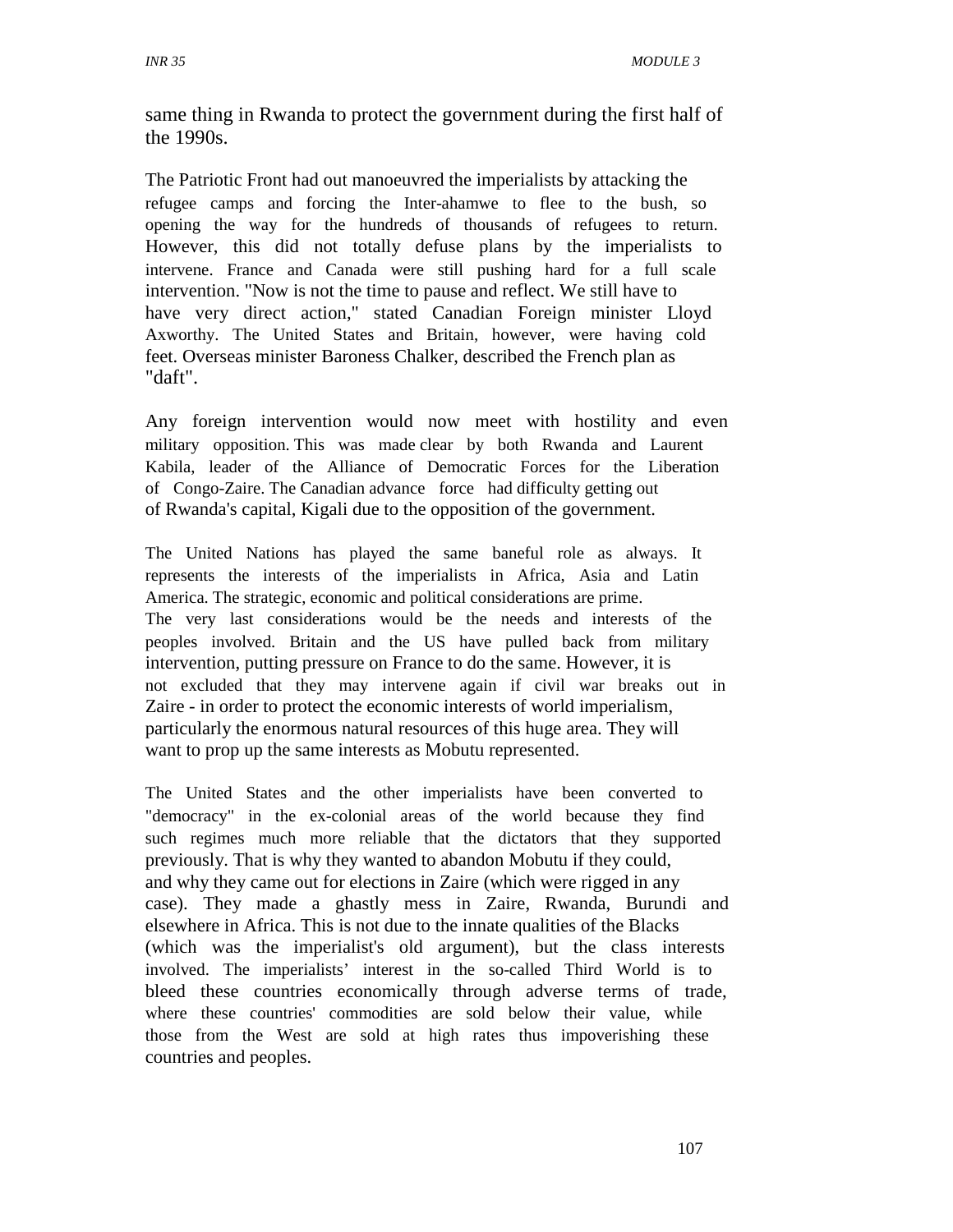#### **SELF – ASSESSMENT EXERCISE**

Examine the claims by G7 imperialist to protect refugees in central Africa and east Africa.

#### **3.4 The Regional Economic Organisations**

At a summit meeting in December 1981, the leaders of the Central African Customs and Economic Union (UDEAC) agreed in principle to form a wider Economic Community of Central African States. ECCAS was established on 18 October 1983 by the UDEAC members and the members of the Economic Community of the Great Lakes States (CEPGL) (Burundi, Rwanda and the then Zaire) as well as Sao Tomé and Principe. Angola remained an observer until 1999, when it became a full member.

ECCAS began functioning in 1985, but was inactive for several years because of financial difficulties (non-payment of membership fees) and the conflict in the Great Lakes area. The war in the DRC was particularly divisive, as Rwanda and Angola fought on opposing sides. ECCAS has been designated a pillar of the African Economic Community (AEC), but formal contact between the AEC and ECCAS was only established in October 1999 due to the inactivity of ECCAS since 1992 (ECCAS signed the Protocol on Relations between the AEC and the Regional Economic Communities in October 1999). The AEC again confirmed the importance of ECCAS as the major economic community in Central Africa at the third preparatory meeting of its Economic and Social Council (ECOSOC) in June 1999.

Presided over by President Pierre Buyoya of Burundi, the 2nd Extra-Ordinary Summit of ECCAS was held in Libreville on 6 February 1998. The Heads of State/Government present at the summit committed themselves to the resurrection of the organisation. The Prime Minister of Angola also indicated that his country would become a fully-fledged member.

The summit approved a budget of 10 million French Francs for 1998 and requested the Secretariat to:

Obtain assistance from UNECA to evaluate the operational activities of the secretariat; to evaluate the contributions due by member states; and the salaries and salary structures of employees of the secretariat;

Convene an extra-ordinary meeting of the Council of Ministers as soon as possible to evaluate the recommendations of UNECA; the Council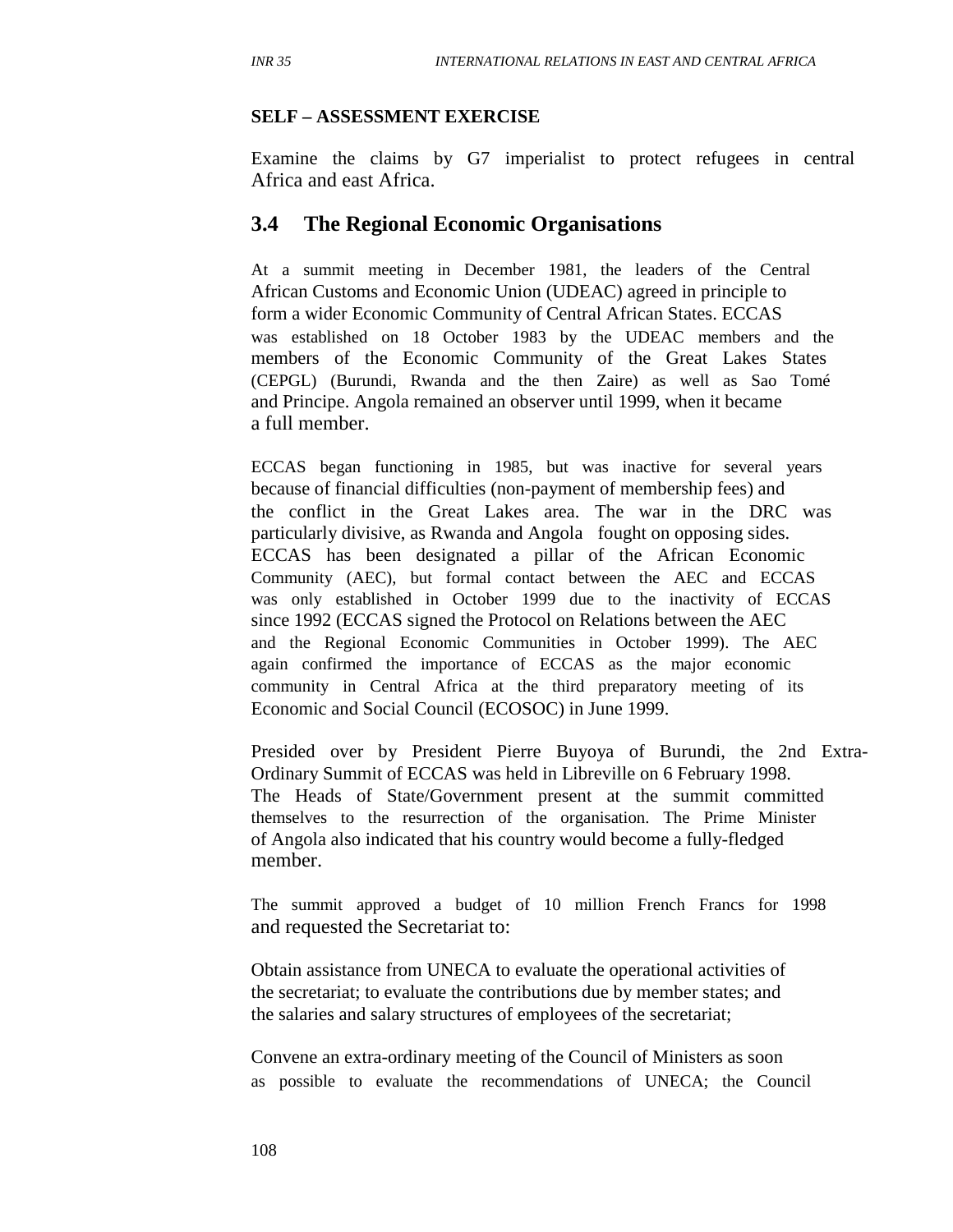should then draw up proposals for a new administrative structure for the secretariat and revised contributions due by each member state.

The summit also requested countries in the region to find lasting and peaceful solutions to their political problems. The chairman also appealed to member countries to support the complete lifting of the embargo placed on his country.

#### **SELF – ASSESSMENT EXERCISE**

Describe the trend of formation of regional economic organisations

## **4.0 CONCLUSION**

The direct and indirect involvement of external powers in the crises in East and Central Africa has been explored. It is imperative to note that such interests are capable of reengineering new forms of violence if the level of consciousness among leader does not increase. Most of the ethnic conflicts in the region were sponsored by foreign powers who were interested in capturing the region to extract the resources available.

## **5.0 SUMMARY**

In this unit, we focused our discussions on supports from Foreign Nations, struggle for control of the region by imperialist powers, and the ostensible claims by G7 imperialists to protect refugees and the regional economic organisations. The argument here is that, the external powers, particularly Belgium, France, Britain, US and Canada intervened actively in this region in order to benefit from the enormous natural resources available here. Their claim that they were protecting refugees was regarded as pure hypocrisy. These powers continue to play a preponderant role in the region even in modern times.

## **6.0 TUTOR – MARKED ASSIGNMENT**

- i. Mention and explain two forms of support enjoyed by crises ridden Rwanda from external power.
- ii. List and describe the measures used by foreign powers to take advantage of crises in east and central Africa and exert their influence on the region.
- iii. Outline and discuss the measures put in place by regional economic organisations to bring stability to east and central Africa.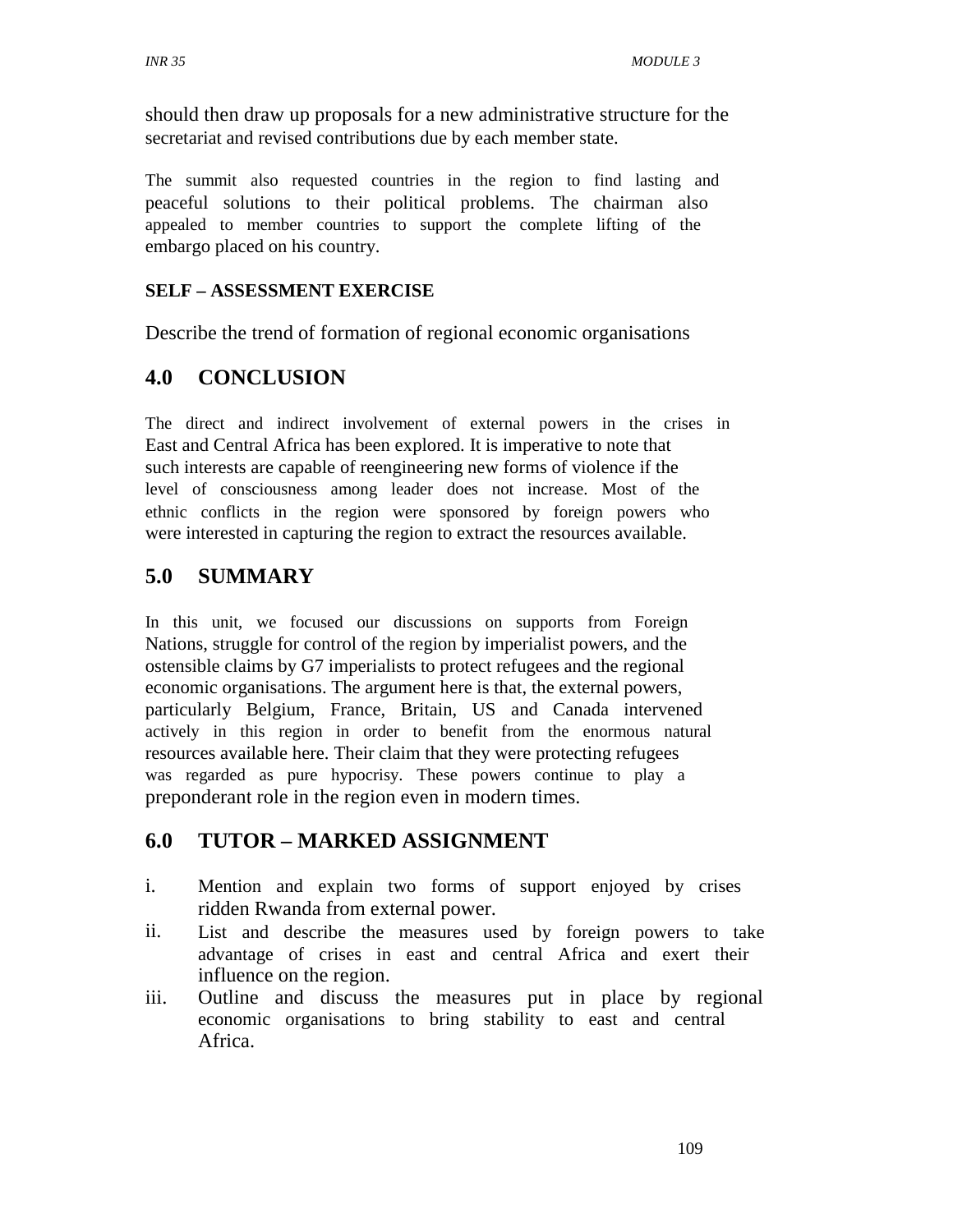#### **7.0 REFERENCES/FURTHER READING**

Berkeley, B. (2002). *The Graves Are Not Yet Full: Race, Tribe, and Power in the Heart of Africa.* Indiana: Basic Books.

Davidson, B. (1993). *The Black Man's Burden: Africa and the Curse of the Nation-State*. New York: Random House.

Gordon, A. A. & Donald L. G. (Eds.). (2001). *Understanding Contemporary Africa.* 3rd ed. London: Rienner.

Middleton, J. (Ed.) (1997). *Encyclopedia of Africa South of the Sahara.* 4 Vols. Scribner.

Tordoff, W. (1997). *Government and Politics in Africa.* 3rd ed. Indiana: University of Indiana Press.

http://www.africa-union.org/root/au/recs/eccas.htm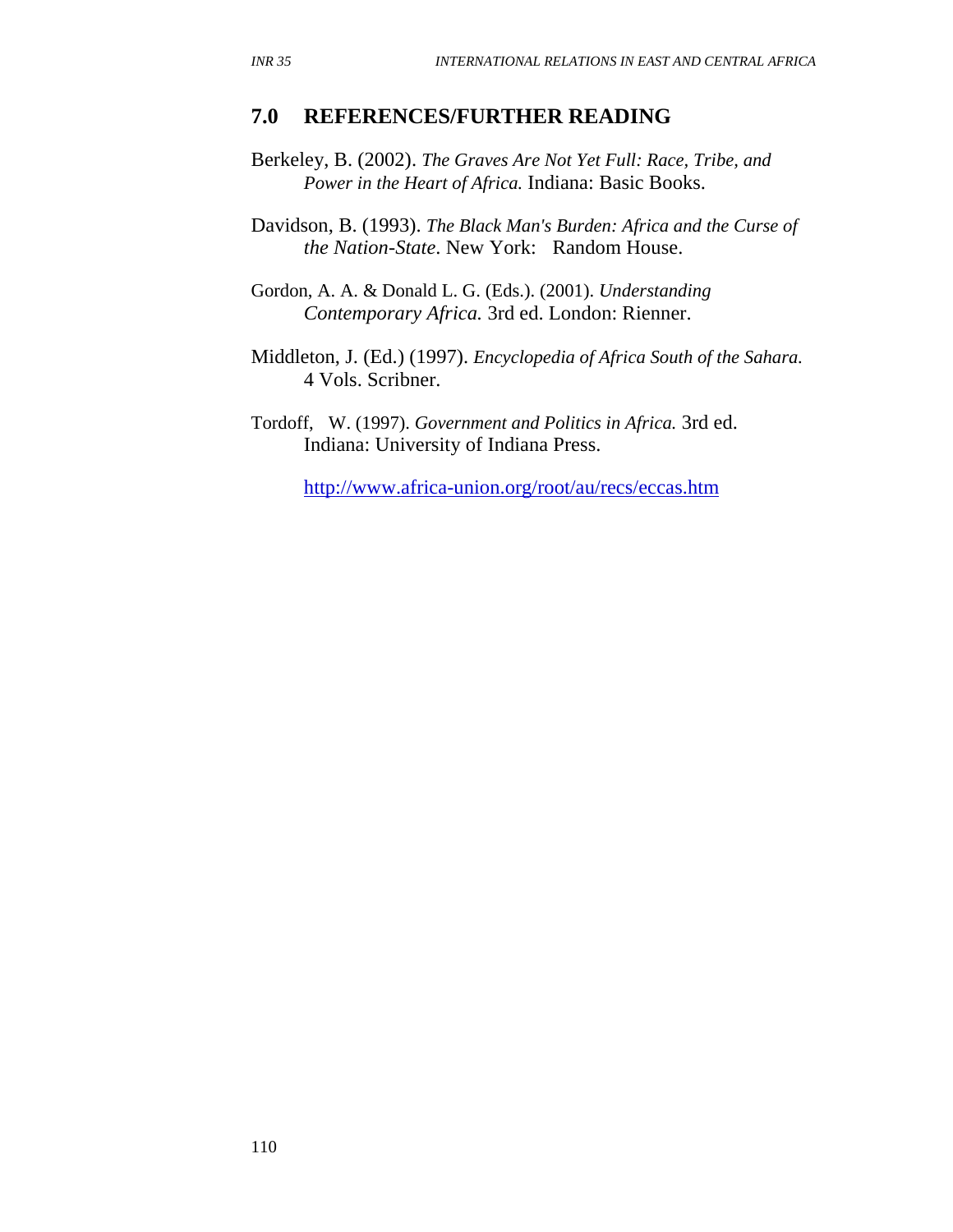## **UNIT 4 THE ROLE OF UNITED NATIONS IN EAST AND CENTRAL AFRICA**

#### **CONTENTS**

- 1.0 Introduction
- 2.0 Objectives
- 3.0 Main Content
	- 3.1 The United Nations Relief and Rehabilitation Administration UNRRA
	- 3.2 Genocide
	- 3.3 Consequences of the Nonchalant Attitude of the International Community
	- 3.4 Atrocities witnessed by Children as compiled by UNICEF
	- 3.5 Inadequacies of Measures in Handling Crises
	- 3.6 Problems of Reconciliation in East and Central Africa
- 4.0 Conclusion
- 5.0 Summary
- 6.0 Tutor Marked Assignment
- 7.0 References /Further Reading

## **1.0 INTRODUCTION**

Since the inception of crises in Africa, the United Nations has performed a prominent role in the management of such crises. Specific topics that will be discussed in this unit are the United Nations Relief and Rehabilitation Administration; genocide; consequences of the nonchalant attitudes of the international community, atrocities witnessed by children; inadequacies of measures in handling the crises and, problems of reconciliation.

#### **2.0 OBJECTIVES**

At the end of this unit, you should be able to:

- h explain the role of the United Nations Relief and Rehabilitation Administration (UNRRA) in East and Central Africa
- h describe the extent of Genocide in ethnic crises in East and Central Africa
- h highlight the consequences of the nonchalant attitudes of the international community,
- h discuss the inadequacies of measure in handling the crises
- h discuss the problems of reconciliation.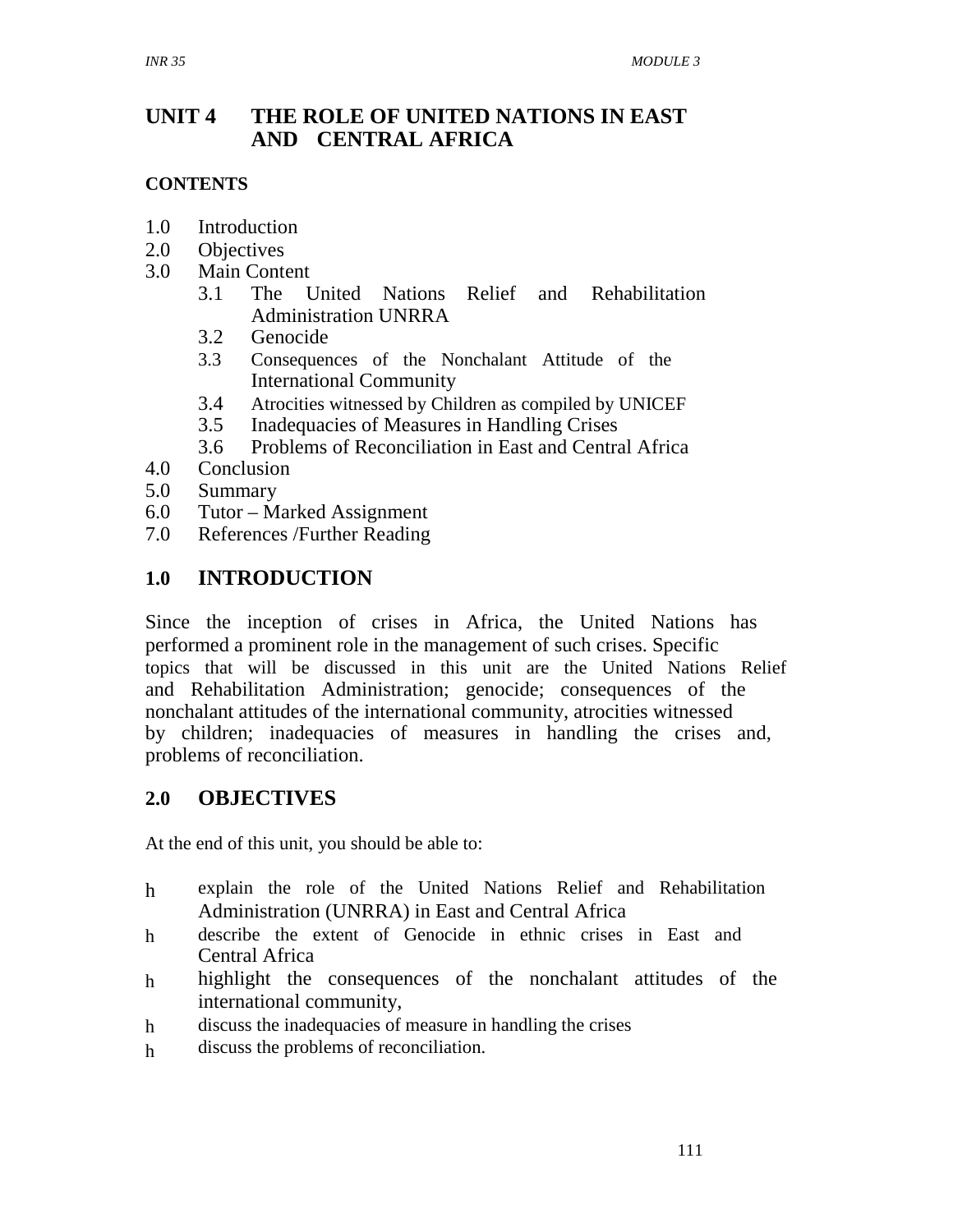## **3.0 MAIN CONTENT**

## **3.1 The United Nations Relief and Rehabilitation Administration (UNRRA)**

The UNRRA was established on November 9, 1943, as the first service agency of the United Nations. In 1946 it was composed of 48 member governments, each of which participated in UNRRA's policy-making Council. Nine governments — the United States, the United Kingdom, the Soviet Union, China, France, Canada, Australia, Brazil and Yugoslavia — composed the Central Committee, which was empowered to make emergency policy decisions between sessions of the Council. Executive responsibility was vested in the Director General, assisted by his staff of over 12,000 persons and some 30 different nationalities. Herbert H. Lehman, Director General of UNRRA from its inception, resigned in March 1946, and was succeeded by Fiorello H. LaGuardia.

#### **Purpose**

UNRRA was organised to provide relief and rehabilitation to the people of liberated territories in Europe and the Far East, concentrating primarily on assisting those nations without adequate foreign exchange resources to finance their own relief imports. This assistance consisted of relief supplies like food, clothing, fuel, medicines and relief/welfare services like health, repatriation of displaced persons rehabilitation supplies and services e.g.: seeds, fertilizers, insecticides, basic farm tools, repair parts for the rehabilitation of industry, transportation, and other public utilities, and raw materials.

#### **Finance**

To finance these supplies and services, each member country not occupied by the enemy was asked to contribute one per cent of its national income for the year ending June 30, 1943. Later, it was asked to make a second contribution in the same amount. All countries, either invaded or un-invaded, contributed proportionately to UNRRA's administrative budget. As of September 30, 1946, the total operating and administrative contributions authorised by UNRRA's member governments amounted to \$3,693,509,140. The total amounts subscribed by the three largest contributors were the United States, \$2,700,000,000; United Kingdom, \$624,650,000; and Canada \$138,738,739.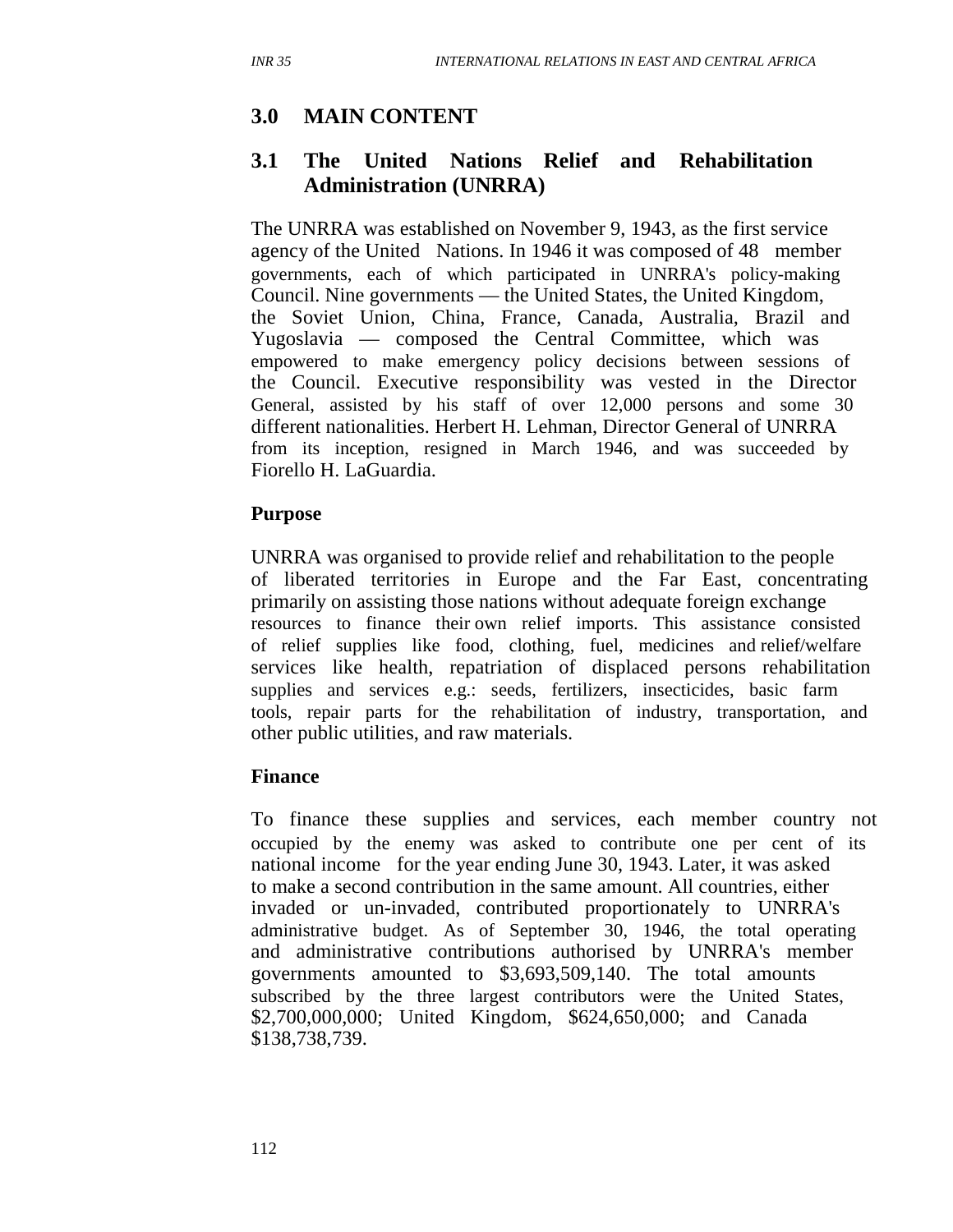## **Activities**

After a period of planning and training, UNRRA took over relief operations from the military in Greece on April 1, 1945, and in Yugoslavia on April 15, 1945. V-J Day made possible relief and rehabilitation operations on a global basis. In 1946, UNRRA provided general relief aid to the following countries: Albania, Austria, the Byelorussian Soviet Socialist Republic, China, Czechoslovakia, the Dodecanese Islands, Greece, Italy, Poland, the Ukrainian Soviet Socialist Republic, and Yugoslavia. Programs of limited emergency aid were in effect on behalf of Finland, Hungary, and the Philippines, and a special program was being operated to help Ethiopia in the fields of medicine, welfare and transport.

During 1946, UNRRA personnel assisted the military in the care of upwards of a million displaced persons, and administered hundreds of displaced persons assembly centers.

#### **SELF – ASSESSMENT EXERCISE**

Explain the mode of operation of the United Nations Relief and Rehabilitation Administration (UNRRA).

## **3.2 Genocide**

The killings in Rwanda shattered the post-World War II illusion that the world would no longer stand idly by while genocide was openly occurring. Unlike the genocide of the Khmer Rouge in Cambodia that took the lives of nearly two million people in the 1970s while Cambodia was rigidly closed to the outside world, the atrocities in Rwanda were recorded on nightly television reports. The 1948 International Convention on the Prevention and Punishment of the Crime of Genocide was shamelessly violated. Several countries, including the United States, carefully refrained from referring to what went on as "genocide." The 1948 convention would have obliged them to take action if they had.

The UN also failed to respond, unable to overcome the conflicting concerns of its members. The UN had a force of about 1500 peacekeepers in Rwanda at the time the massacres began, stationed there as part of the 1993 Arusha agreement. These troops did not attempt to halt the genocide because UN members were concerned about becoming enmeshed in the conflict. In fact on April 21, 1994, just as some of the most violent massacres were taking place, the UN Security Council voted to reduce the number of UN peacekeepers in Rwanda.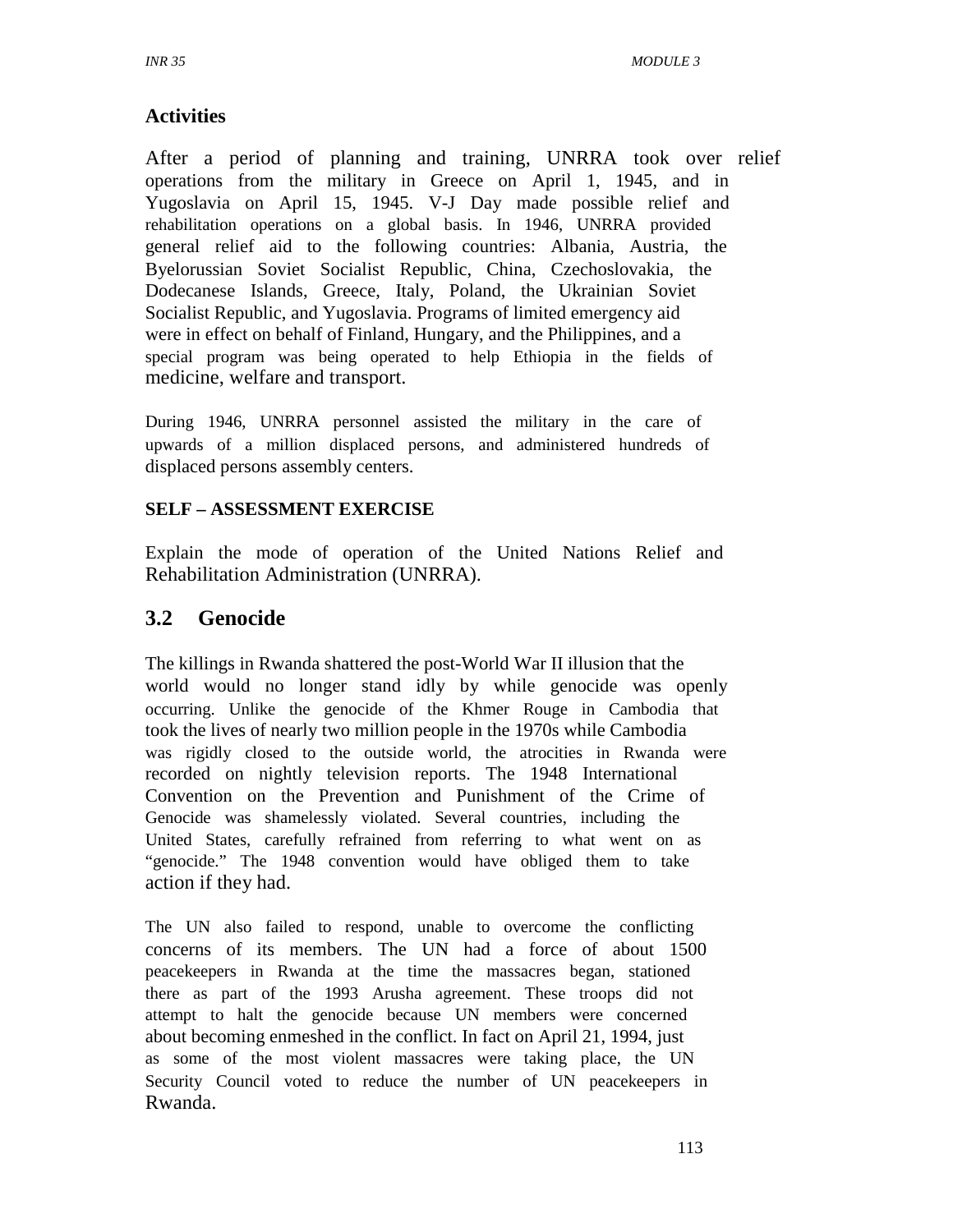France was in the worst position of all. The French government had provided military support to the Hutu-led government throughout its war with the RPF. France believed that the Tutsi exiles—some of whom had learned English during their years in Uganda—were bent on destroying French influence in Rwanda with the support of the United Kingdom and the United States. This bizarre view had very little to do with reality. The majority of the exiles spoke little or no English, and they certainly did not take orders from the United Kingdom or the United States. Nevertheless, this belief led French officials to maintain contacts with the genocidal regime and tolerate the worst acts of violence perpetrated by their former clients.

Because of the chaotic nature of the genocide, the total number of people killed has never been systematically assessed, but most experts believe the total was around 800,000 people. This includes about 750,000 Tutsis and approximately 50,000 politically moderate Hutus who did not support the genocide. Many of these killings were carried out by club- and machete-wielding mobs, and their victims often died horribly. Only about 130,000 Tutsis survived the massacres.

In addition to the organised slaughter, there were also thousands of rapes and beatings, and untold psychological damage was done to those who witnessed but escaped the killings. Over 100,000 houses were torn down. Businesses were looted and other property destroyed. Many of the country's most important citizens were killed or forced to flee, including its most experienced government workers, judges, lawyers, physicians, and many other professionals. These losses continue to haunt Rwanda today in the form of a poor economy, an overwhelmingly backlogged judicial system, and an inexperienced government.

The killings also triggered a new round of fighting between the government and the RPF, which sought to stop the slaughter by ousting the Hutu-led government. As the RPF advanced, its forces killed an estimated 50,000 Hutus considered responsible for the massacres. The Hutu-led government attempted to use these killings to convince the Hutu population that the RPF, which came to power in July 1994, was planning counter-genocide and that all Hutus should flee the country.

The ousted Hutu government was partially successful. By August 1994 more than two million Hutus (about 30 percent of Rwanda's Hutu population) had fled to Tanzania and what was then Zaire (now renamed the Democratic Republic of Congo). Many of those responsible for planning and executing the genocide accompanied the refugees, hiding among the mass of innocents. Under the influence of these extremists,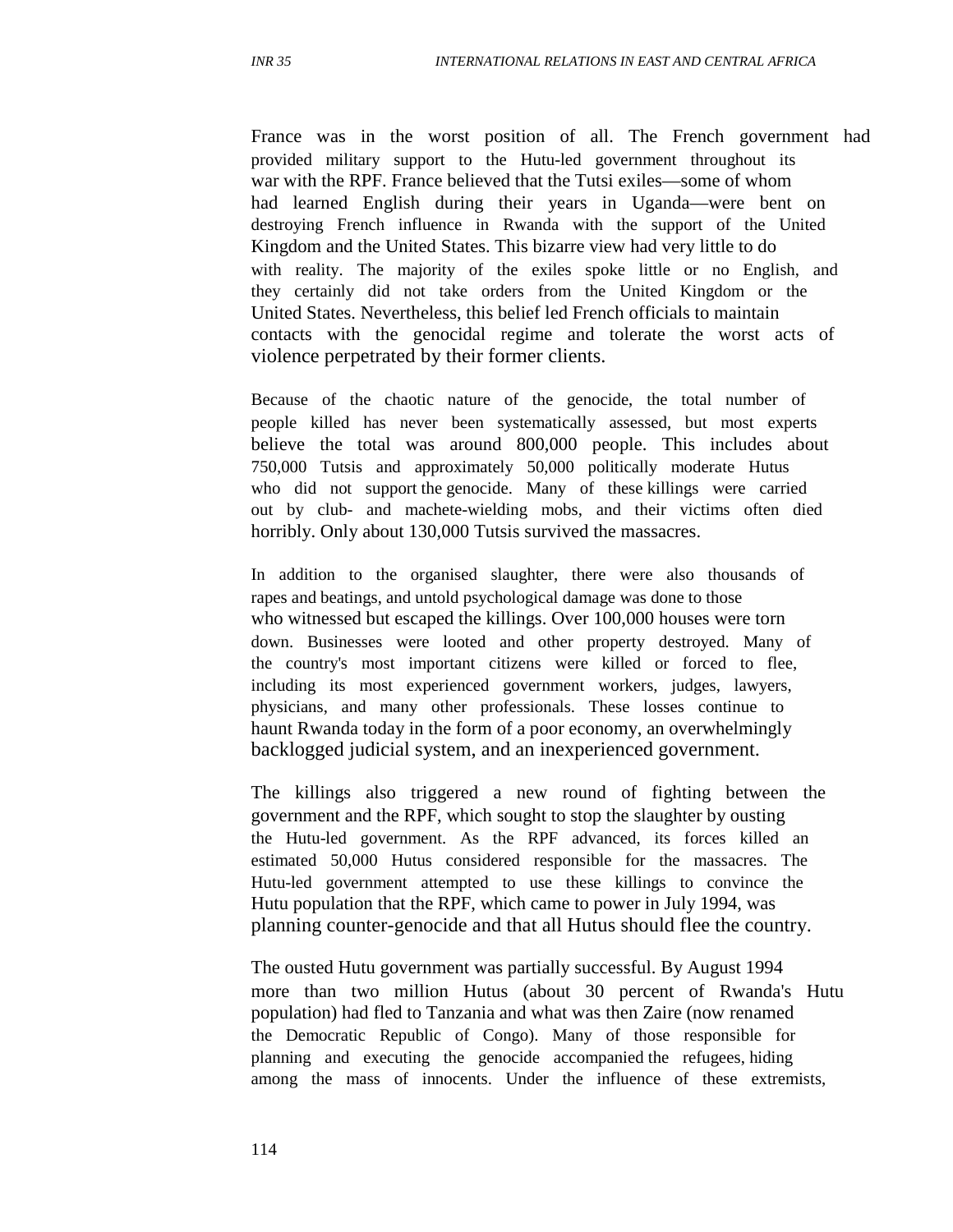the UN-supported refugee camps became hotbeds of subversion and terrorism aimed at the new RPF-led government.

Three years after the genocide ended, the International Criminal Tribunal for Rwanda (ICTR), created by the United Nations (UN), had yet to bring a war criminal to justice. In contrast, the UN's International Criminal Tribunal for the Former Yugoslavia (ICTY), established in 1993 to try war crimes committed during the civil war in Bosnia and Herzegovina, proceeded relatively smoothly. The ICTY reached its first conviction in May 1997. The ICTR's lack of progress has led many Rwandans to believe that the outside world is more concerned about "ethnic cleansing" in Europe than about mass atrocities in east central Africa.

#### **SELF – ASSESSMENT EXERCISE**

Describe the involvement of external forces in the Rwanda's Genocide episode.

## **3.3 Consequences of the Non-chalant Attitude of the International Community**

The problems that led to Rwanda's 1994 crisis (overpopulation, economic backwardness, ethnic tensions) are far from being resolved. Politically, the Tutsi-led government appears bent upon repeating its predecessors' mistakes by repressing its rivals and jealously guarding its power. In neighboring Burundi a similar repression has led to the formation of Hutu rebel movements and resulted in a long-term civil conflict that killed hundreds of thousands of people.

The perceived indifference of the international community has contributed to a hardening of positions on both sides. However, some efforts have been made to change that perception. On July 18th, 1997, officials from the ICTR, assisted by Kenyan authorities, arrested seven genocide suspects in Nairobi, the capital of Kenya. Among those arrested was Jean Kambanda, who briefly served as the prime minister of Rwanda during the 1994 genocide and was accused of helping inflame the violence. The arrests brought the total number of genocide suspects held by the ICTR to 19 out of 21 indicted. By comparison the ICTY has indicted 78 people and has 10 suspected war criminals in custody. Two men charged with war crimes have been convicted.

Nevertheless, many Tutsis are increasingly convinced that the only way to ensure their survival is to repress the Hutus. Many Hutus believe they have been proclaimed guilty by association and that no one cares about their sufferings under the current Tutsi-led government. Extremists on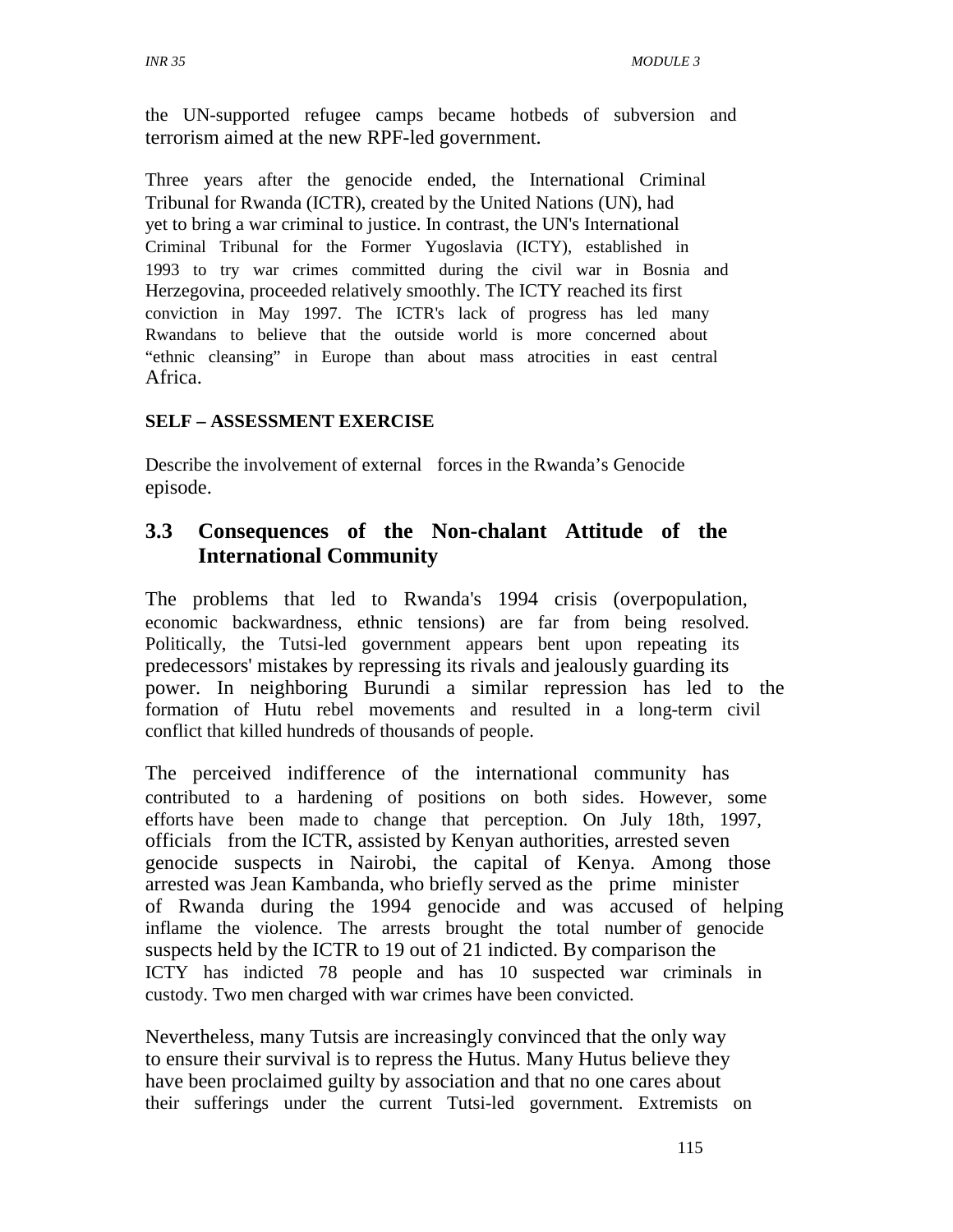both sides retain the belief that the only solution is the annihilation of the other. These groups are preparing for a future struggle, one that could include another wave of mass slaughter.

#### **SELF – ASSESSMENT EXERCISE**

List the overlaps that led to continued genocide in Rwanda and Burundi.

## **3.4 Atrocities Witnessed by Children as Compiled by UNICEF**

Although United Nations peacekeeping troops began withdrawing from Rwanda on March 8th 1996, the international community continued to assist the country in its recovery from massacres carried out during a civil war in 1994. Also on March 8, the United Nations Children's Fund (UNICEF) released a report that cataloged the experiences of Rwandan children during the 1994 massacres. On March 12th, a report sponsored by the government of Denmark criticised the international community's response to those massacres. Finally, a summit was convened in Tunis, the capital of Tunisia, from March 16 to 18 to discuss the ongoing refugee problem.

During the summer of 1994, an estimated 500,000 Rwandans were killed in a wave of terror and violence. Most of those killed were members of the minority Tutsi ethnic group, although some politically moderate members of the majority Hutu ethnic group were also targeted. UNICEF's survey, conducted in 1995, questioned more than 3000 children, both Hutu and Tutsi, between the ages of 8 and 19. The survey found that the events of 1994 will likely haunt Rwandans for many years.

Almost every child surveyed witnessed some form of violence during the civil war. About 80 percent of them lost family members and more than 33 percent witnessed the murder of one or more of their family members. Approximately 33 per cent witnessed other children taking part in the killings, and an equal number witnessed some form of sexual assault. More than 50 per cent saw large numbers of people killed at once, 50 percent witnessed persons hacked to death with machetes, and more than 40 percent witnessed someone being slain with a firearm. 60 percent of the children were threatened with death, 80 percent of them hid in order to survive, and 16 percent hid under corpses. Most of those surveyed thought they would die during the massacres, and more than one-third said they do not expect to reach adulthood.

In an effort to help these children recover from their traumatic experiences, UNICEF trained more than 6000 Rwandans in basic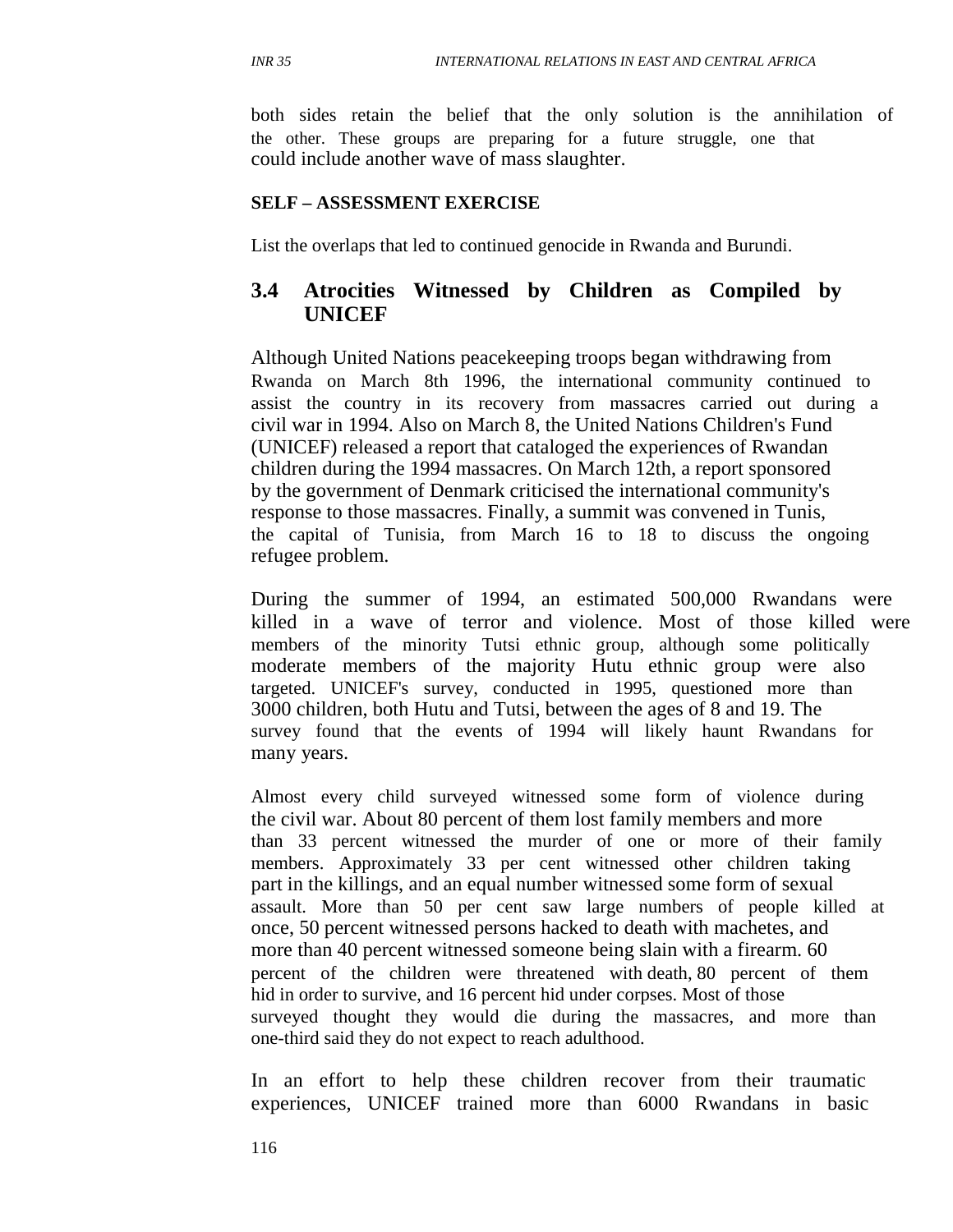counseling techniques. Although UNICEF estimated that it had helped nearly 150,000 children, the agency said many thousands more needed trauma counseling.

#### **SELF – ASSESSMENT EXERCISE**

Mention the Atrocities witnessed by Children as compiled by UNICEF in the genocide episode.

#### **3.5 Inadequacies of Measures in Handling Crises**

The international community was partially to be blamed for the massacres, according to a study financed by organisations and countries that took part in the Rwanda relief effort. The \$1.7-million study concluded that the UN was aware of plans to conduct mass killings in Rwanda but failed to respond to these early warning signs. If adequate political action had been taken in the months before the killing began, said the study, the massacres, as well as the subsequent refugee problem, might have been avoided.

Media organisations were also criticised for treating the massacres as a spasmodic tribal conflict rather than an example of calculated, systematic genocide. However, despite these and other criticisms, the report concluded that the international relief effort was generally effective and saved lives. These lessons should be applied to Burundi, a neighbouring country with an ethnic mix equally prone to tense relations, said the study. In February 1996, UN Secretary-General Boutros Boutros-Ghali recommended that the UN create a standby force of peacekeeping troops that could quickly intervene if a similar situation developed in Burundi.

#### **SELF – ASSESSMENT EXERCISE**

State the inadequacies of Measures in Handling Crises.

#### **3.6 Problems of Reconciliation in East and Central Africa**

One of the largest obstacles to reconciliation and reconstruction in Rwanda was the ongoing refugee crisis. Nearly two million refugees remain in camps in Burundi, Tanzania, Uganda, and Zaire. The March summit in Tunis, organised by former United States President Jimmy Carter, was attended by Rwandan leaders and by the leaders of the refugee host countries. The summit, which Carter described as a success, discussed ways to accelerate the repatriation of refugees. Attendees agreed to meet again in the United States in May.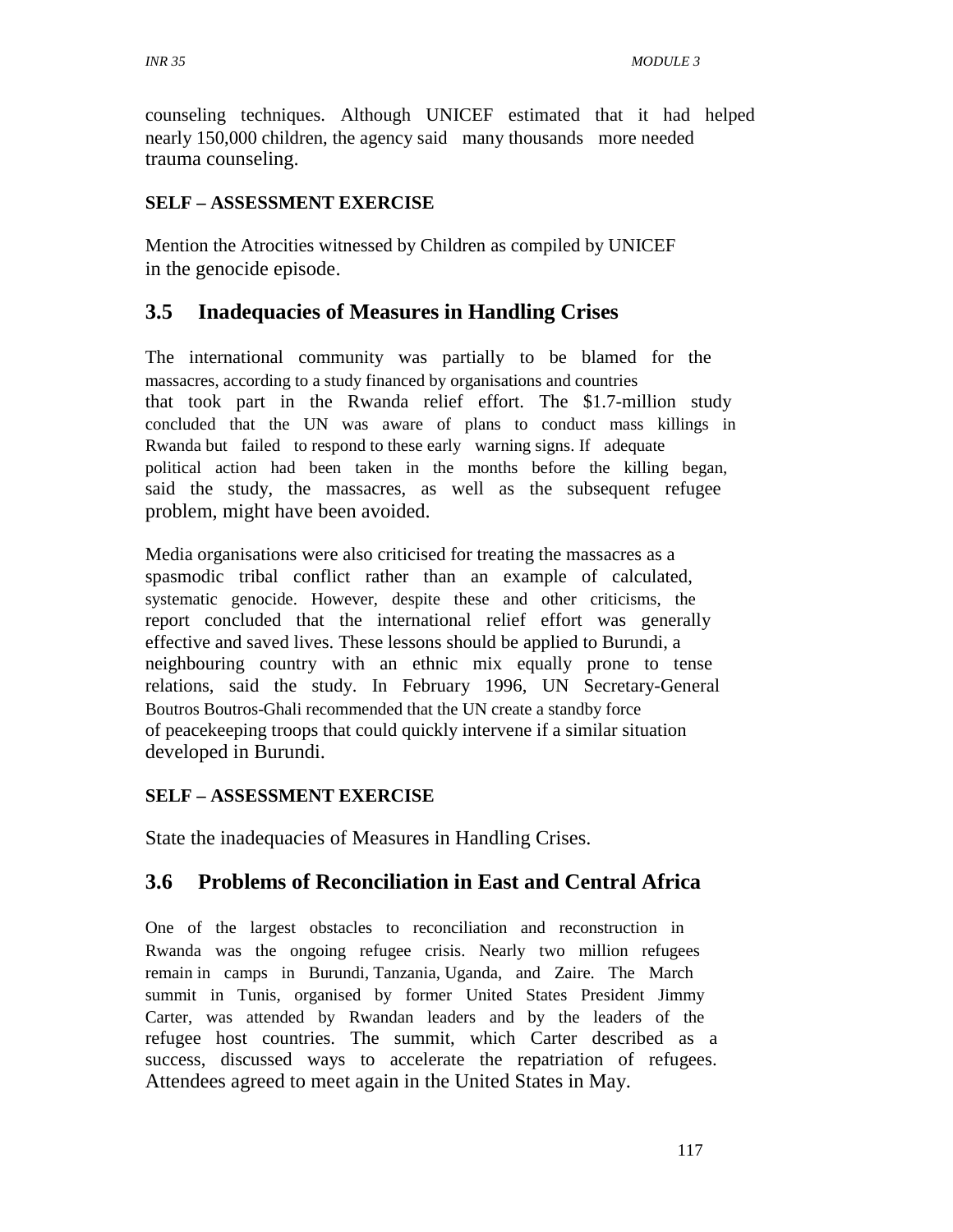#### **SELF – ASSESSMENT EXERCISE**

Discuss how the ongoing refugee crises hinder the reconciliation process.

## **4.0 CONCLUSION**

The role of the United Nations in mitigating the effect of the crises in east and central African has been explained here. There is no gainsaying that the United Nations failed to timely respond, and to overcome the conflicting concerns of its members. A total number of about 800,000 people killed would have been averted if the UN had taken an early and proactive stand. The nonchalant attitude of the international community has been condemned.

#### **5.0 SUMMARY**

This unit has discussed the role of the UN in the crisis in East and Central Africa. We started by highlighting the role of UNRRA. It is evident that like the international community, the UN did little to avert the conflict and timely intervene to avoid the orgy of murder and massacre witnessed in the region.

#### **6.0 TUTOR–MARKED ASSIGNMENT**

- i. State and explain the purpose of United Nations Relief and Rehabilitation Administration (UNRRA).
- ii. Mention and examine the atrocities witnessed by children in the various genocides that occur in east and central Africa.

#### **7.0 REFERENCES/FURTHER READING**

- United Nations (1996). Basic *Facts about the United Nations.* United Nations.
- Janello, A. & Brennon, J. (1995). (Eds). *A Global Affair: An Inside Look at the United Nations.* New Jersey: Jones & Janello.
- Osmánczyk, E. J. (2002). *The Encyclopedia of the United Nations and International Agreements* (3rd ed.) Geneva: Routledge.
- Weiss, T. G., David, P. F. & Roger, A. C. (2001). *The United Nations and Changing World Politics.* (3rd ed.) London: Westview.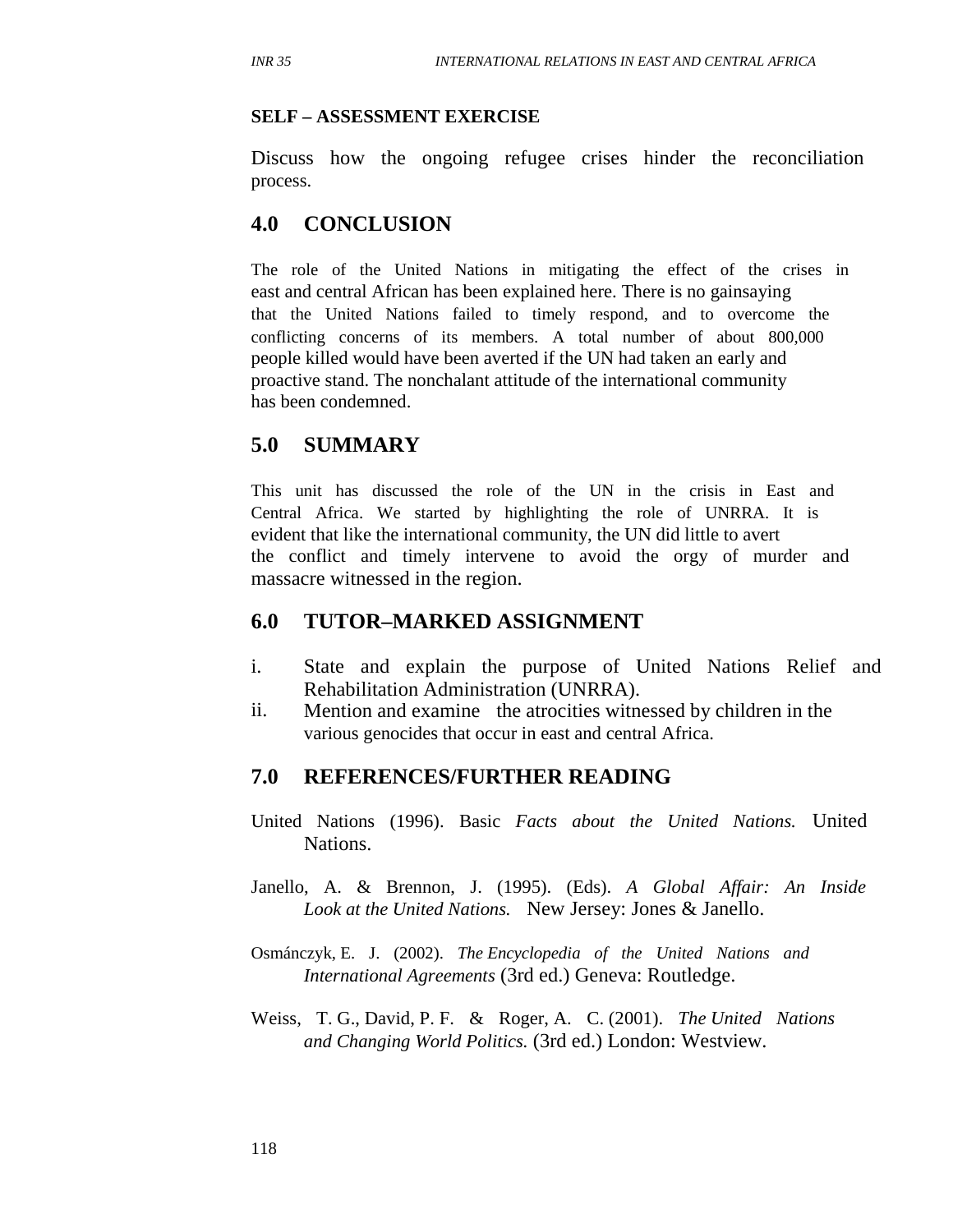#### **UNIT 5 REFUGEE PROBLEMS IN EAST AND CENTRAL AFRICA**

#### **CONTENTS**

- 1.0 Introduction
- 2.0 Objectives
- 3.0 Main content
	- 3.1 Definition of refugees
	- 3.2 Causes of Refugee
	- 3.3 The Historical Résumé
	- 3.4 Legal Rights and Protection
	- 3.5 Refugee as a Factor in Africa
	- 3.6 African Refugee as Outcome of Wars
	- 3.7 Refugee Camps as Bases for Formation and Training of **Militias**
- 4.0 Conclusion
- 5.0 Summary
- 6.0 Tutor Marked Assignment
- 7.0 References /Further Reading

## **1.0 INTRODUCTION**

The issue of refugee is very critical in all crises ridden societies; it brings about untold hardships on people. Refugee generates multiple problems such as destitution, hunger, disease among many other unpleasant experiences. The various issues that will be examined in this unit include: the definition of refugees; causes of refugees; the historical résumé and the legal rights and protection of refugees.

## **2.0 OBJECTIVES**

At the end of this unit, you should be able to:

- h define refugee
- h list the causes of refugee
- h state the legal rights and protection of refugee
- h discuss the impact of refugees on the socio-political landscape of Central and Eastern Africa.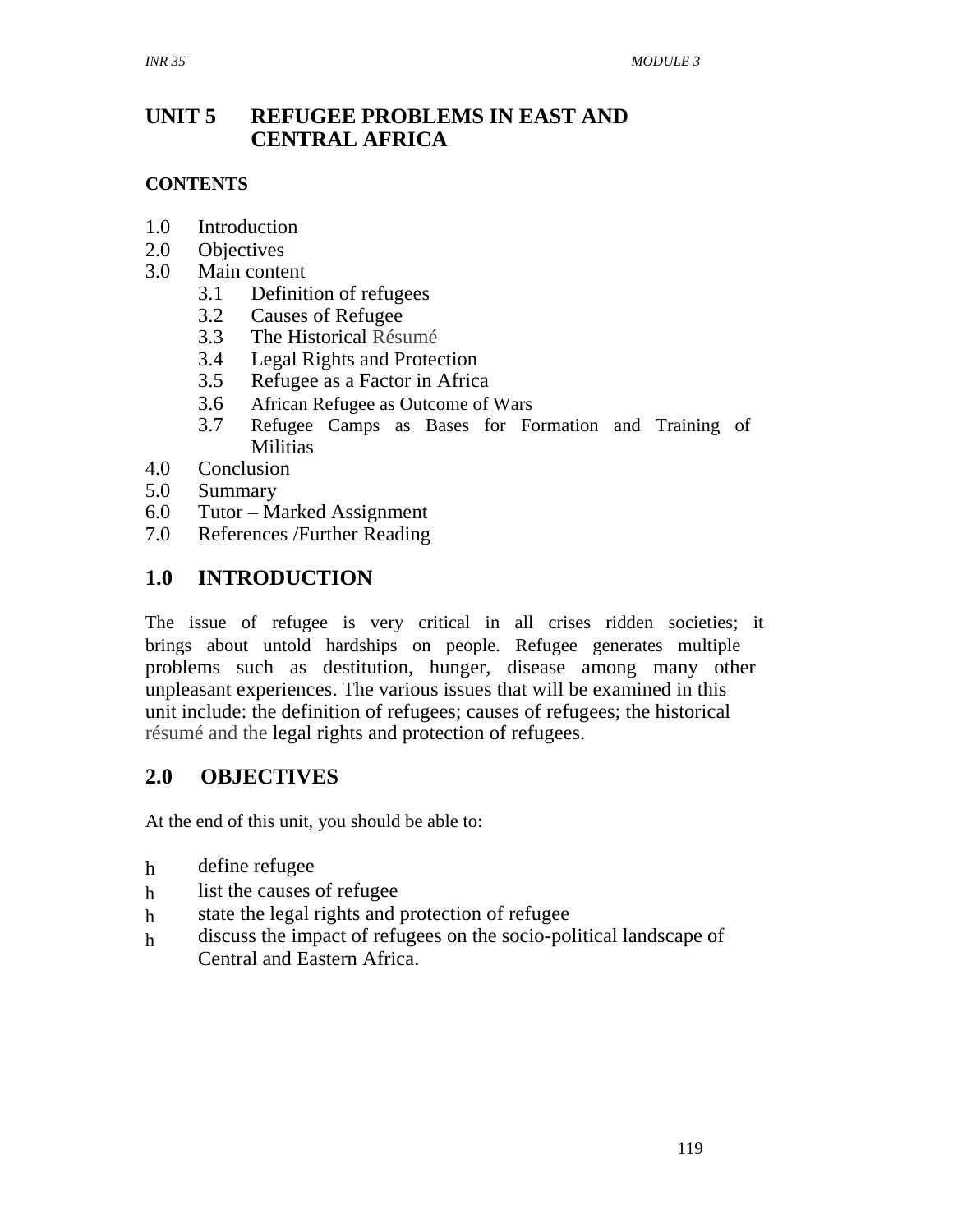## **3.0 MAIN CONTENT**

## **3.1 Definition of Refugees**

A refugee is a person who is forced to leave the country in which he or she lives because of a well-founded fear of persecution. Such persecution may stem from race, religion, nationality, political opinions, or membership in a social group. An international agreement, adopted by the United Nations (UN) in 1951, established this definition in international law. The definition of a refugee is sometimes extended to people who flee their countries because of wars, human rights violations, and other disturbances. In popular usage the term *refugee* is applied more generally to any individual who has been forced to flee from his or her home.

The definition of refugees was extended by two regional organisations. The Organisation of African Unity (now African Union) extended the UN definition of refugee in 1969 to include every person compelled to leave his or her place of habitual residence and seek refuge in another country owing to external aggression, occupation, foreign domination, or events seriously disturbing the public order. A group of Central American states adopted the Cartagena Declaration on Refugees in 1984. It includes as refugees people who have fled their country because their lives, safety, or freedom were threatened by generalised violence, foreign aggression, internal conflicts, massive violation of human rights, or other circumstances that have seriously disturbed public order.

People who flee their homes seek *asylum* (safety and protection) in another country. According to the UN Universal Declaration of Human Rights, "Everyone has the right to seek and enjoy in other countries asylum from persecution." However, not all countries wish to host refugees. Some countries fear that refugees may compete with inhabitants for scarce resources, or that their presence may worsen racial, ethnic, religious, or economic conflict. In addition, the host country may not want to upset relations with the country of origin by accepting its refugees.

Refugees need assistance, such as food, shelter, and healthcare, when they seek asylum in another country. International and local organisations provide this assistance. These organisations house the refugees in refugee camps until it is safe to return to their home country. If return appears unlikely, they seek to resettle the refugees in the host country or another country. However, some refugees remain in camps for years. For many refugees, the flight to safety is not the end of the ordeal but only its beginning.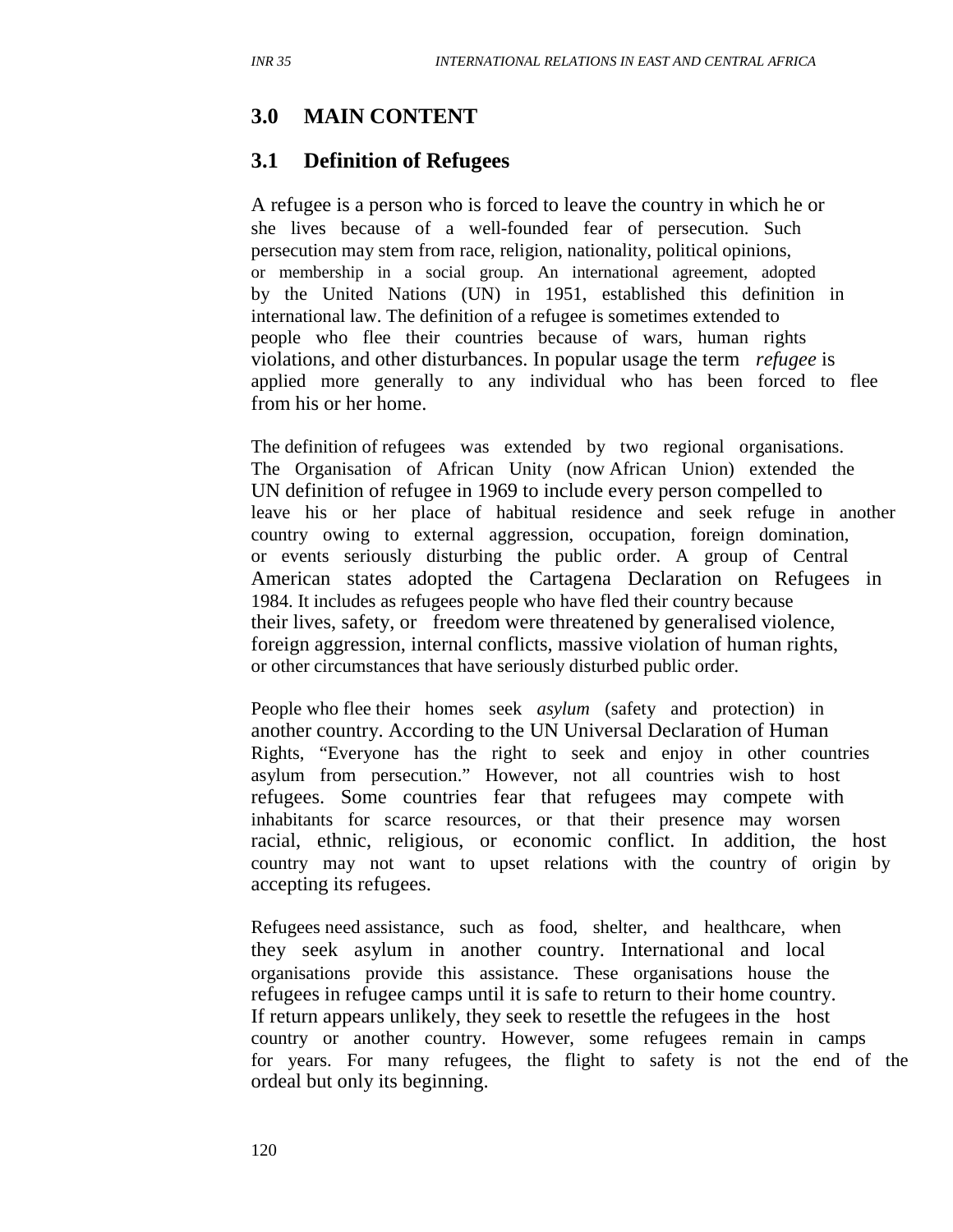#### **SELF – ASSESSMENT EXERCISE**

What is refugee? State and discuss four attributes of refugee.

## **3.2 Causes of Refugee**

In Africa, civil wars that followed the end of colonial rule have been a frequent source of refugees. In Europe certain national boundaries drawn after World War I (1914-1918) and World War II (1939-1945) disregarded the ethnic composition of the territories, which made nation-building difficult and often violent. Not all the nations stayed together. Yugoslavia, for example, broke apart during the 1990s, leading to ethnic conflict and civil war, which created many refugees. In Asia many refugees were created as a result of the Korean War (1950-1953), the Vietnam War (1959-1975), and wars in Afghanistan from 1979 into the 1990s. In the Middle East the events most responsible for displacing people include, the partition of Palestine in 1948, the Kurdish conflict in Turkey and Iraq from the 1980s on, and the U.S.-Iraq War (2003- Date)

#### **SELF – ASSESSMENT EXERCISE**

List four causes of refugee across various continents.

## **3.3 The Historical Résumé**

The UN definition of a refugee was developed following World War II. During that war, millions of people were displaced by the fighting and the Holocaust. But the concept of a refugee dates back much earlier. Throughout recorded history, oppression and disaster have caused people to flee their homelands. In biblical times, the enslaved Israelites fled Egypt. Millennia later, in the 15th century, the Moors and Jews, hounded by the Inquisition, were expelled from Spain. In the 17th century the Puritans, seeking religious freedom, settled in what became the United States; in the 18th century the nobility fled France during the French Revolution; and political exiles left central and southern Europe during the upheavals of the mid-19th century. After World War I, people were displaced en masse from Asia Minor, the Russian Empire, and the Balkans. During the 1930s, many fled from China because of the Japanese invasion and from Spain because of the Fascist victory in the Spanish Civil War (1936-1939). During World War II, an estimated 7 million Jews and others threatened by the Nazis fled their homelands.

Following the resettlement of millions of displaced persons after World War II, the United States and other countries established programs to admit refugees from the Communist countries of Eastern Europe. During this same period, refugees fled the Communist takeovers of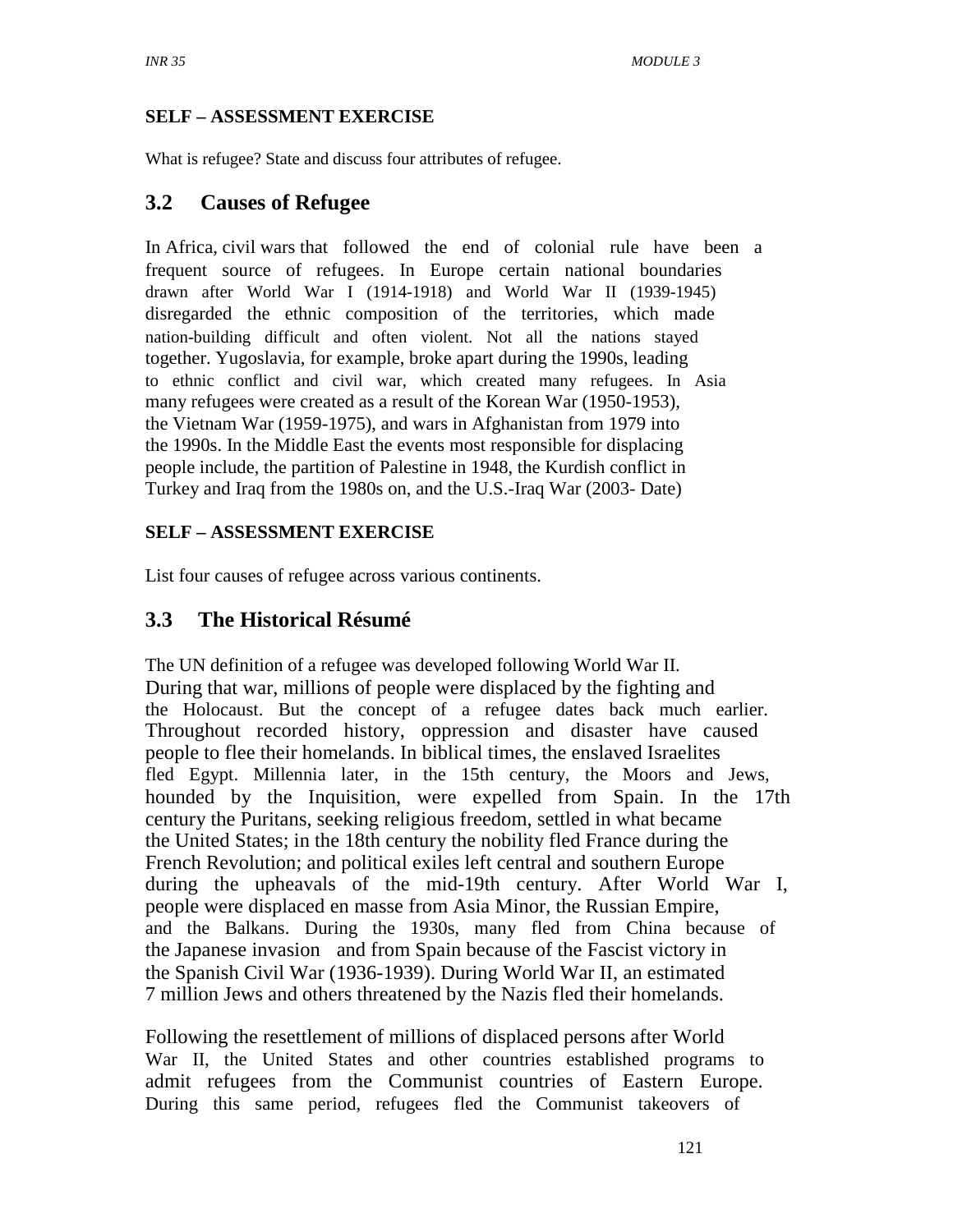Tibet and mainland China; Dutch nationals left Indonesia during the struggles for Indonesian independence; and Arabs in Palestine were displaced as a result of the Arab-Israeli War of 1948 and 1949. The pattern continued: Cubans fled their country's Communist revolution in 1959, and other peoples fled revolutions in the following decades (Pipher, 2002).

#### **SELF – ASSESSMENT EXERCISE**

Discuss the historical Résumé of refugee.

#### **3.4 Legal Rights and Protection**

Until the early 20th century, refugees, who depended for survival on aid from private groups, lacked both legal rights and protection. Since the end of World War I, various international organisations have been created to protect and assist refugees. Most were founded to serve specific groups in certain geographic areas for a specific time. Currently, legal protection and material assistance are provided to refugees by the United Nations Office of High Commissioner for Refugees, or UNHCR. Established in 1951 to resettle the refugees still remaining in European post-World War II displaced persons' camps, UNHCR succeeded the International Refugee Organisation. This agency, in turn, had succeeded the Office of the League of Nations High Commissioner for Refugees, the first such international agency, founded in 1921.

Operating at the request of its 120 member countries is the Intergovernmental Committee for Migration, founded in 1951. Its major function is to oversee the movement of refugees to host countries; it also works to assist the economic and social development of emerging nations. The United Nations Relief and Works Agency for Palestine Refugees in the Near East is responsible for refugees who fled Israel in 1948 and who, with their descendants, have not been absorbed by neighboring Arab states.

The international government refugee agencies work closely with other national and international agencies. Foremost among these agencies are the International Rescue Committee, the International Committee of the Red Cross, the International Council of Voluntary Agencies, and the U.S. Committee on Refugees.

The legal status of refugees is defined by two United Nations documents: the 1951 Convention and the 1967 Protocol Relating to the Status of Refugees. These documents specify the rights and duties of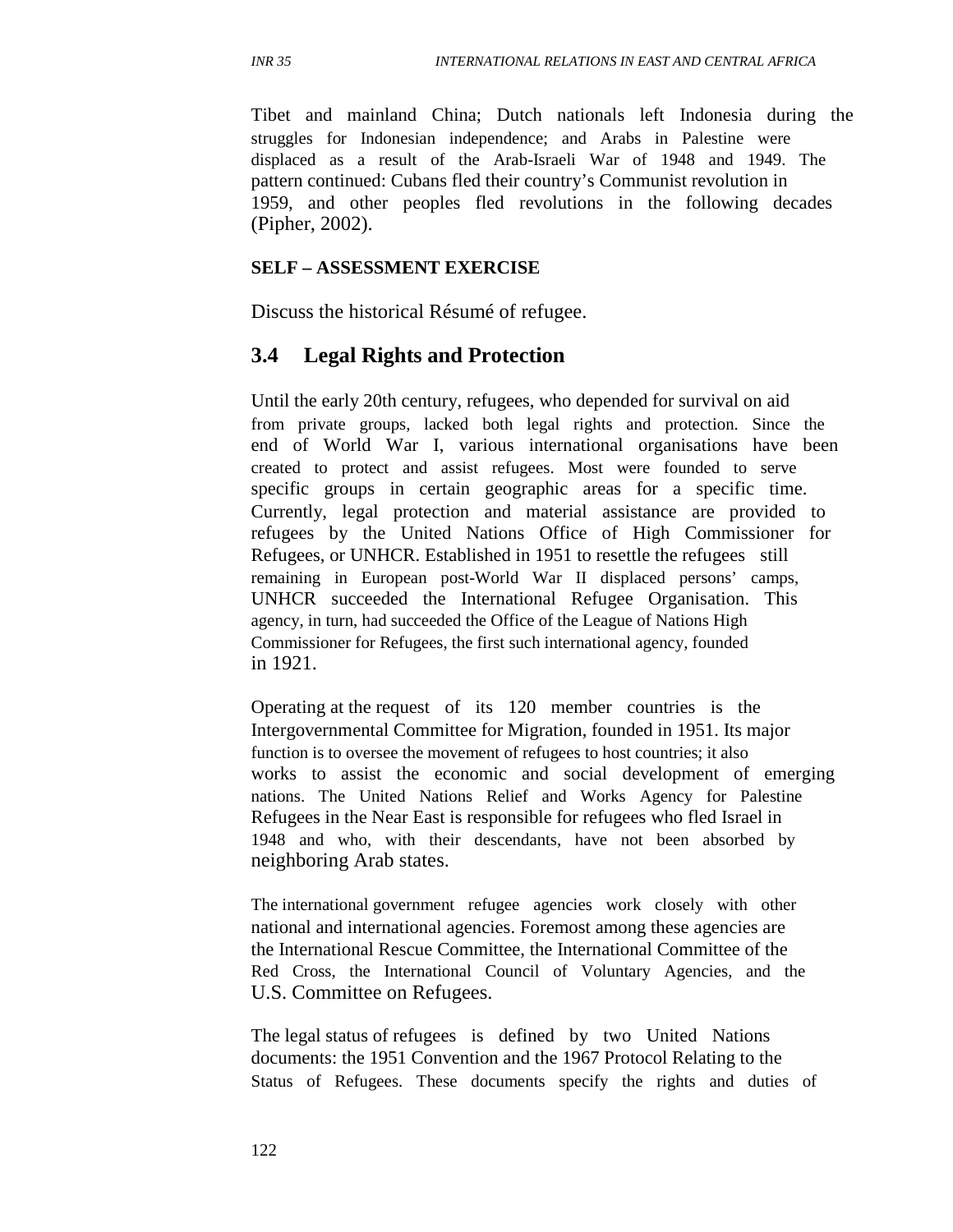refugees, including the right to work, to public assistance, to elementary education, to access to courts of law, and to social security (Hein, 1995).

## **SELF – ASSESSMENT EXERCISE**

State the regal rights of refugee.

# **3.5 Refugee as a Factor in Africa**

Africa, with more than 40 nations and 600 ethnic groups, has about onefourth of the world's refugees, people uprooted by famine or by liberation struggles and escaping racial and ethnic oppression and economic hardship. Caught in the turmoil that characterises developing nations, some African nations have had both an inflow and outflow of refugees, and in time their former exiles are often repatriated. After political and ethnic fighting broke out in Rwanda in 1994, an estimated one-quarter of the country's population died or fled the country, primarily into the neighbouring Democratic Republic of the Congo (then called Zaire). Many of the refugees returned to Rwanda after a new government was established later that year. Many Angolan refugees also returned to Angola after a ceasefire was signed in 2002, ending that country's long-running civil war. In Sudan hundreds of thousands fled the Darfur region to escape ethnic violence in the early 2000s.

## **SELF – ASSESSMENT EXERCISE**

Discuss refugee situation in Africa.

## **3.6 African Refugee as Outcome of Wars**

The incessant crisis among the ethnic groups in East and Central Africa was responsible for growing number of refugees in the region. This caused a lot of untold hardships on people within the region.

The DRC had a population (2008 estimate) of 68,008,922, with a density of 30 persons per sq km (78 per sq mile). Largely rural, the population was concentrated in the eastern highlands and along rivers. Only about 33 percent of the population lives in cities. In 2004 the DRC also had a refugee population of about 199,323, many of whom were exiles from instability in Rwanda. The remainder was Burundians, Angolans, and Sudanese, all fleeing upheavals in their countries. Meanwhile, about 462,203 DRC citizens had taken refuge in neighboring countries due to violence in the eastern DRC.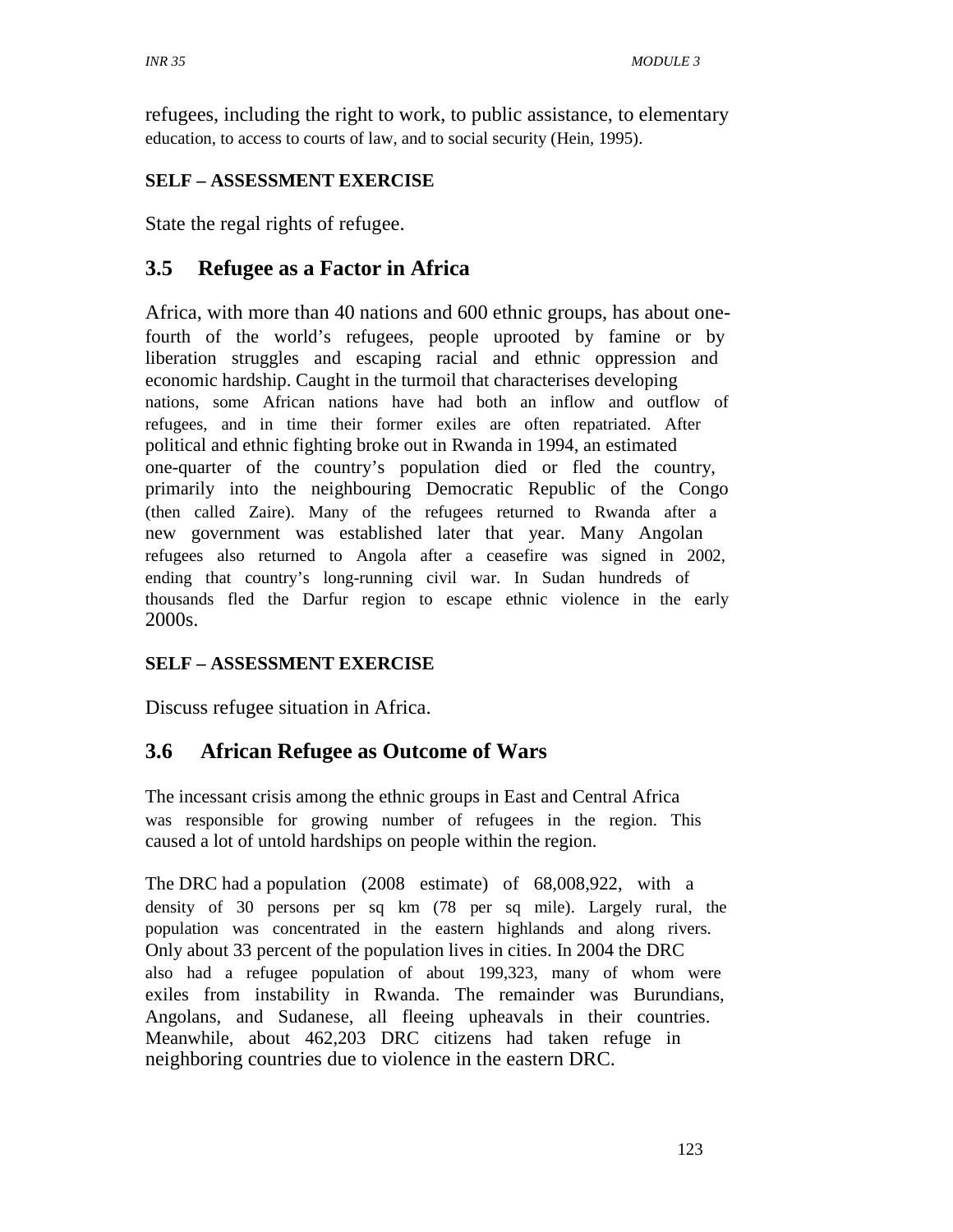In July 1994 refugees from Rwanda began streaming into Zaire because of the ethnic conflict between Hutu and Tutsi in that country. More than 1.3 million Rwandans gathered in camps along Zaire's eastern border. The Zairian government and the UN struggled to find a way of safely returning the refugees to Rwanda. In February 1995 the UN sent Zairian troops to maintain order in the camps. In August the Zairian government ordered that refugees be forcibly expelled from the camps. After about 15,000 refugees had been forced back into Rwanda, the government halted the operation in response to international pressure. In November 1995 Mobutu attended a summit in Cairo, Egypt, with the presidents of Burundi, Rwanda, and Uganda, and a representative from Tanzania to discuss the situation. The leaders agreed on a plan to encourage the exiles to return to Rwanda, but most refugees resisted being repatriated. The Hutu, who feared reprisals from Rwanda's Tutsi regime, were particularly resistant. Many camps were controlled by armed Hutu militias made up of former members of the Rwandan army, some of whom had been responsible for genocidal killings in Rwanda. The militias had begun to use these camps as staging areas for raids into their homeland (Cutts, 2000).

#### **SELF – ASSESSMENT EXERCISE**

What were the experiences of Rwandan refugees during the war?

#### **3.7 Refugee Camps as Bases for Formation and Training of Militia**

Most of the refugee camps in the region were used as bases for forming and training militias either to launch reprisal attacks on governments of home states or to overthrow them.

From bases in the teeming refugee camps of eastern Zaire, the ousted Hutu army was purchasing weapons with money taken from the national treasury and conducting cross-border raids. Despite Rwanda's calls for the camps to be shut down, international attention was focused more on caring for the refugees than sorting out the guilty from among their ranks. The few attempts that were made to shut down the camps met with resistance from the refugees, who had been told by the extremists that they would face retribution in Rwanda.

Meanwhile, as the UN-sponsored war crimes tribunal was struggling to get off the ground, many of the genocide's masterminds were openly living abroad. Exiled government officials denied that the genocide had even taken place, insisting instead that their victims had died in battle.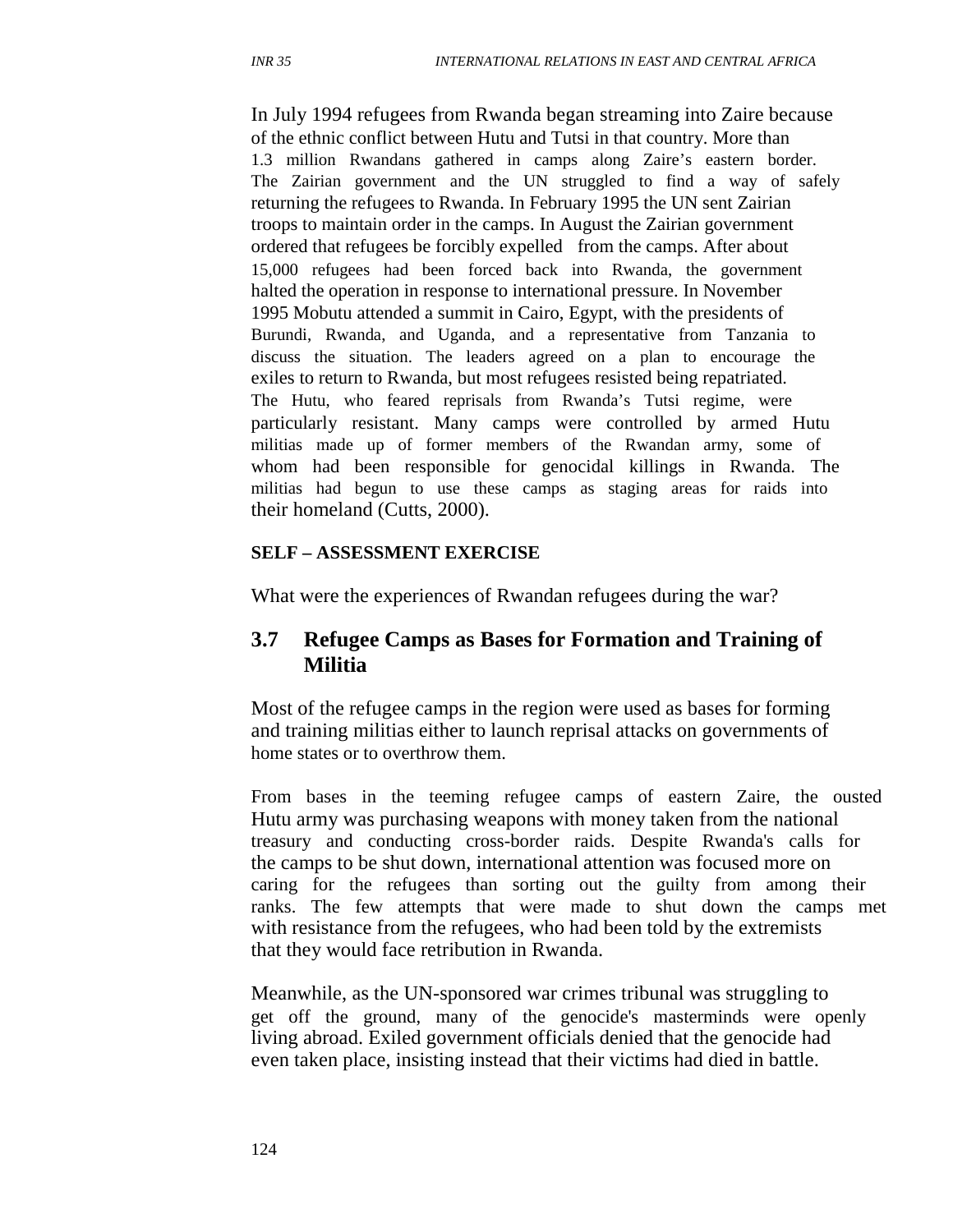These circumstances led to a radicalisation of the Rwandan government. The military began to demand an increased role in the political process, and RPF hardliners moved to consolidate their control over the government. Government reshuffles in August 1995 and March 1997 resulted in the removal from power or demotion of many Hutu politicians, especially those with independent political support. These politicians were replaced with Hutus who owed their prominence to the RPF. Even Tutsis tended to be chosen more on the basis of their support for the RPF than any other quality. As a result, the government grew increasingly authoritarian and militarised.

This trend was reinforced by the sudden crisis that developed in late 1996 in what was then Zaire. Most of the Hutu refugee camps in Zaire were located in the two eastern provinces of Sud-Kivu and Nord-Kivu, just across the border from Rwanda. The presence of so many anti-Tutsi elements in eastern Zaire intensified existing tensions between the Zairian government of Mobutu Sese Seko and Zaire's ethnic Tutsi population. In the fall of 1996, the Banyamulenge (a Kinyarwandaspeaking group of Zairian Tutsis) rebelled against Zaire's efforts to force them out of the country. Rwanda began providing military support to the rebels. While assisting the Banyamulenge, the Rwandans also moved to close down the refugee camps. Amid the chaos in Zaire, the Tanzanian government forced Hutu refugees who had fled to Tanzania in 1994 to return home.

By December 1996 several hundreds of thousand refugees had crossed back into Rwanda. The remainder, including many of those responsible for the genocide, fled into the Zairian jungle. They were driven westward by the advancing rebels, who by then were comprised of several movements in addition to the Banyamulenge and were known as the Alliance of Democratic Forces for the Liberation of the Congo (AFDL). Many of the refugees died during their trek across Zaire, and the UN has found evidence that some were killed by the AFDL. Under the command of veteran revolutionary Laurent Désiré Kabila, the AFDL overthrew Mobutu in May 1997.

#### **SELF – ASSESSMENT EXERCISE**

Describe refugee as the bases for formation and training of militias.